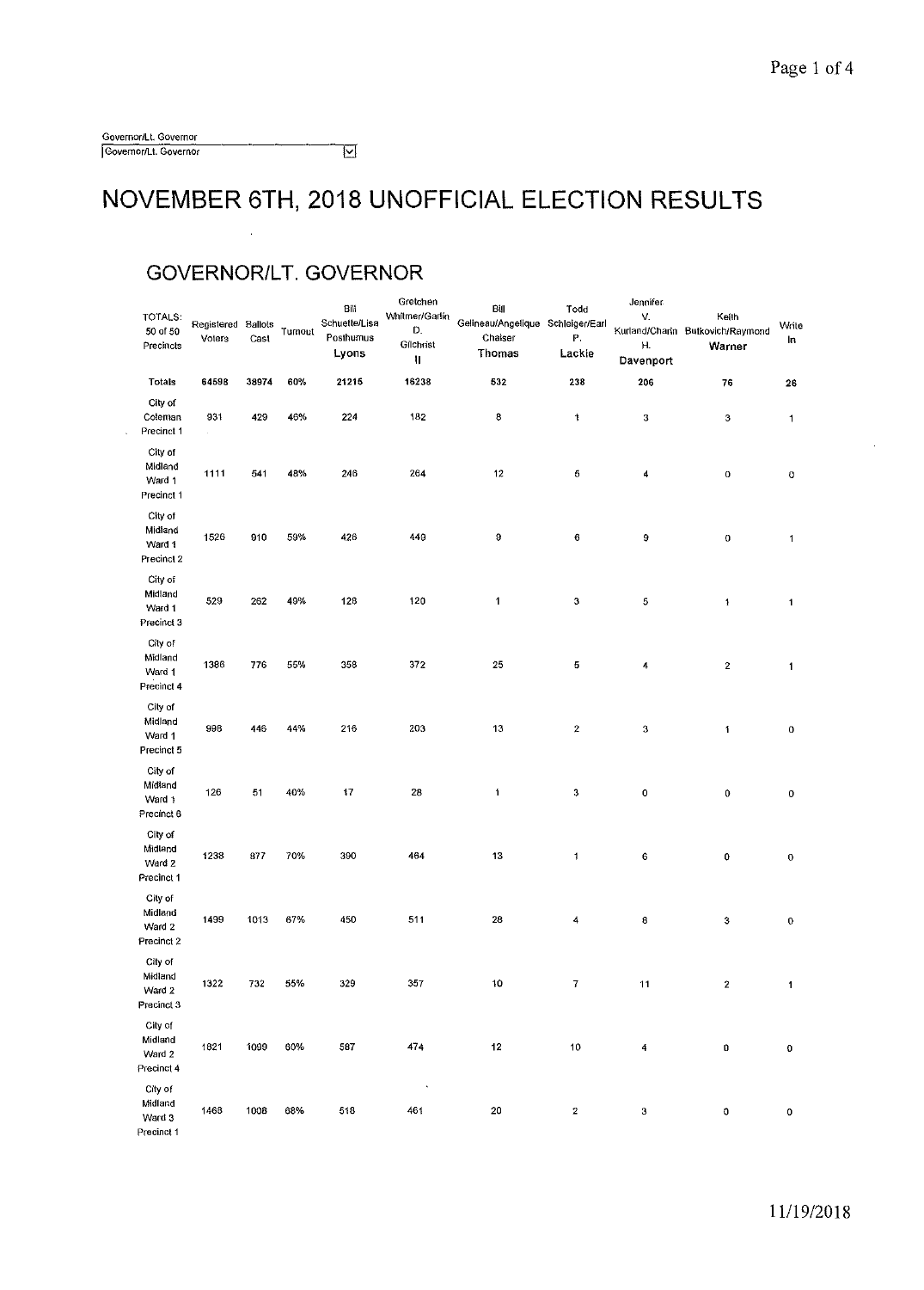| City of<br>Midland<br>Ward 3<br>Precinct 2 | 1564                 | 917                    | 58%     | 455                                               | 429                                                | 9                                                                   | 3                    | $\mathbf 5$                       | 5                                                   | 0            |
|--------------------------------------------|----------------------|------------------------|---------|---------------------------------------------------|----------------------------------------------------|---------------------------------------------------------------------|----------------------|-----------------------------------|-----------------------------------------------------|--------------|
| City of<br>Midland<br>Ward 3<br>Precinct 3 | 1478                 | 907                    | 61%     | 556                                               | 333                                                | 6                                                                   | $\overline{2}$       | $\mathbf{1}$                      | 1                                                   | 0            |
| City of<br>Midland<br>Ward 3<br>Precinct 4 | 1724                 | 1153                   | 66%     | 668                                               | 458                                                | 9                                                                   | 3                    | 5                                 | $\boldsymbol{2}$                                    | $\mathbf{1}$ |
| City of<br>Midland<br>Ward 4<br>Precinct 1 | 1502                 | 1014                   | 67%     | 521                                               | 459                                                | 10                                                                  | 4                    | $\mathbf 6$                       | 0                                                   | 1            |
| City of<br>Midland<br>Ward 4<br>Precinct 2 | 1101                 | 772                    | 70%     | 376                                               | 370                                                | 12                                                                  | 4                    | 6                                 | 0                                                   | 0            |
| City of<br>Midland<br>Ward 4<br>Precinct 3 | 1587                 | 1119                   | 70%     | 611                                               | 482                                                | 8                                                                   | 3                    | 4                                 | $\mathbf 2$                                         | 0            |
| City of<br>Midland<br>Ward 4<br>Precinct 4 | 1490                 | 1029                   | 69%     | 517                                               | 472                                                | 23                                                                  | 4                    | 3                                 | 0                                                   | $\mathbf{2}$ |
| City of<br>Midland<br>Ward 4<br>Precinct 5 | 1596                 | 939                    | 58%     | 453                                               | 464                                                | 8                                                                   | 3                    | 3                                 | $\boldsymbol{2}$                                    | 0            |
| City of<br>Midland<br>Ward 5<br>Precinct 1 | 1414                 | 948                    | 67%     | 445                                               | 471                                                | 11                                                                  | 6                    | 4                                 | $\mathbf{1}$                                        | 0            |
| City of<br>Midland<br>Ward 5<br>Precinct 2 | 1295                 | 854                    | 65%     | 378                                               | 443                                                | 8                                                                   | 8                    | 5                                 | 0                                                   | $\bf 3$      |
| City of<br>Midland<br>Ward 5<br>Precinct 3 | 1327                 | $\sim$<br>947          | 71%     | 464                                               | 444                                                | 16                                                                  | 6                    | 6                                 | э                                                   | 0            |
| City of<br>Midland<br>Ward 5<br>Precinct 4 | 1112                 | 796                    | 71%     | 400                                               | 370                                                | 11                                                                  | $\mathbf{1}$         | $\mathbf 3$                       | 4                                                   | $\mathbf{2}$ |
| TOTALS:<br>$50$ of $50\,$<br>Precincts     | Registered<br>Voters | <b>Ballots</b><br>Cast | Turnout | Вil<br><b>Schuette/Lisa</b><br>Posthumus<br>Lyons | Greichen<br>Whitmer/Garlin<br>D.<br>Gilchrist<br>Ħ | B謝<br>Gefineau/Angelique Schleiger/Earl<br>Chaiser<br><b>Thomas</b> | Todd<br>Р.<br>Lackie | Jennifer<br>V.<br>н.<br>Davenport | Keith<br>Kurland/Charin Butkovich/Raymond<br>Warner | Write<br>ĬΠ  |
| City of<br>Midiand<br>Ward 5<br>Precinct 5 | 1461                 | 786                    | 53%     | 351                                               | 401                                                | 11                                                                  | $\mathbf{2}$         | 8                                 | $\mathbf 0$                                         | 0            |
| Edenville<br>Township<br>Precinct 1        | 2099                 | 1224                   | 58%     | 735                                               | 441                                                | $20\,$                                                              | 8                    | $\boldsymbol{2}$                  | 4                                                   | 4            |
| Geneva<br>Township<br>Precinct 1           | 819                  | 492                    | 60%     | 287                                               | 184                                                | $\boldsymbol{7}$                                                    | $\overline{2}$       | 3                                 | 1                                                   | $\pmb{0}$    |

 $\sim$ 

 $\bar{\beta}$ 

J,

 $\bar{z}$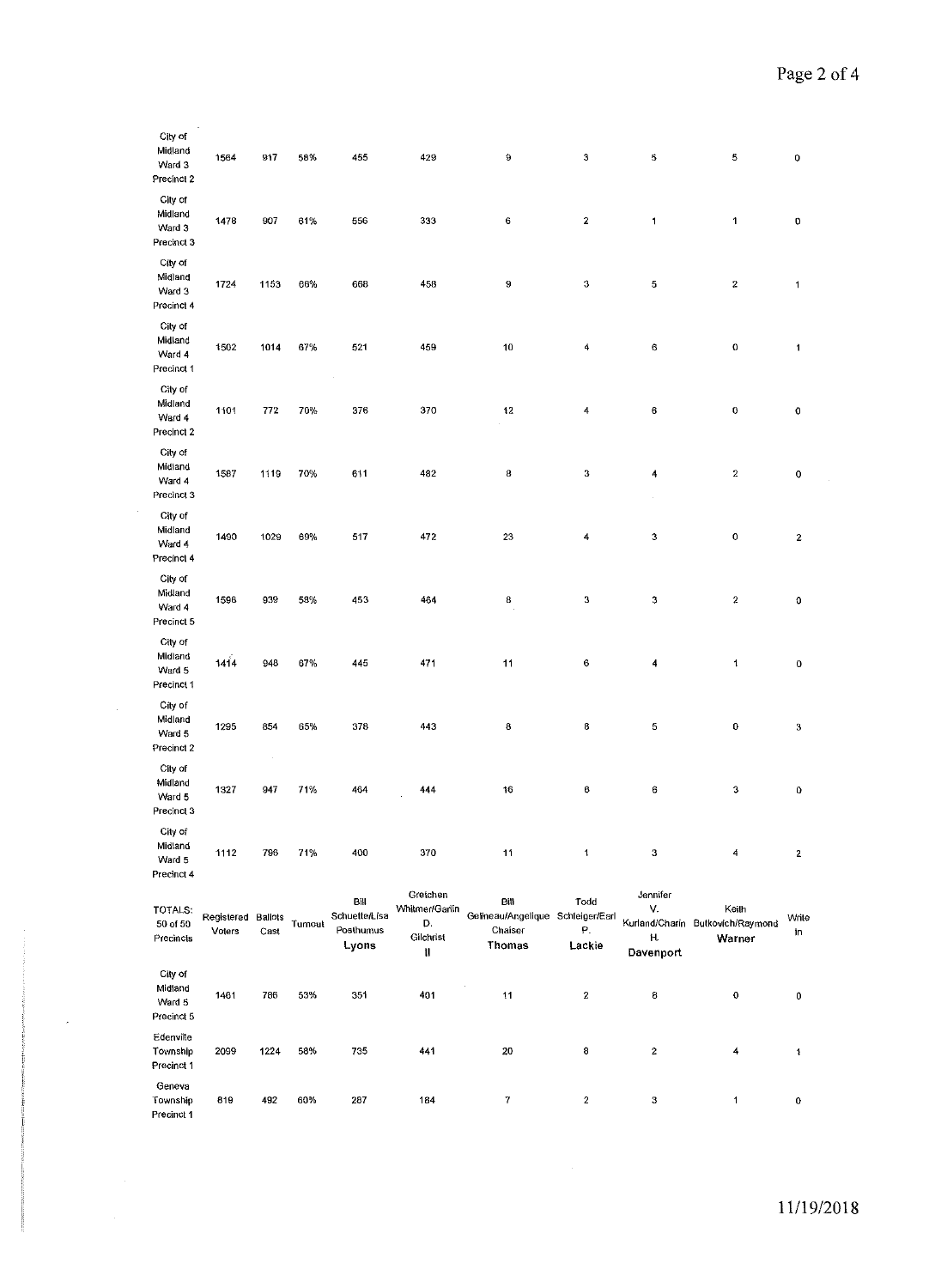$\lambda$ 

|           | Greendale<br>Township<br>Precinct 1 | 1364 | 669  | 49% | 411                    | 230 | $\boldsymbol{7}$ | 7                | 5                        | 0                | 0                    |
|-----------|-------------------------------------|------|------|-----|------------------------|-----|------------------|------------------|--------------------------|------------------|----------------------|
|           | Homer<br>Township<br>Precinct 1     | 997  | 620  | 62% | 337                    | 261 | 4                | $\mathbf{1}$     | 4                        | $\bf 0$          | 0                    |
|           | Homer<br>Township<br>Precinct 2     | 1062 | 595  | 56% | 358                    | 219 | $\mathbf 6$      | $\mathbf 2$      | 3                        | 0                | $\mathbf 0$          |
|           | Homer<br>Township<br>Precinct 3     | 1242 | 761  | 61% | 440                    | 291 | 19               | 6                | $\mathbf{1}$             | 0                | $\boldsymbol{2}$     |
|           | Hope<br>Township<br>Precinct 1      | 1182 | 708  | 59% | 440                    | 228 | $\boldsymbol{7}$ | 7                | 4                        | 1                | $\mathbf C$          |
|           | Ingersoll<br>Township<br>Precinct 1 | 1286 | 743  | 57% | 446                    | 258 | 15               | $\mathbf{7}$     | 5                        | 3                | $\mathbf{2}$         |
|           | Ingersoll<br>Township<br>Precinct 2 | 859  | 602  | 70% | 348                    | 233 | $\boldsymbol{z}$ | $\mathbf{2}$     | 5                        | $\mathbf 0$      | 0                    |
| $\bullet$ | Jasper<br>Township<br>Precinct 1    | 755  | 401  | 53% | 234                    | 149 | 4                | 6                | $\boldsymbol{2}$         | $\mathbf{2}$     | 0                    |
|           | Jerome<br>Township<br>Precinct 1    | 663  | 353  | 53% | 215                    | 125 | $\boldsymbol{7}$ | $\mathbf 2$      | 0                        | $\bf 2$          | $\mathbf 0$          |
|           | Jerome<br>Township<br>Precinct 2    | 1193 | 737  | 61% | 431                    | 278 | $\boldsymbol{6}$ | 4                | 5                        | $\overline{2}$   | $\blacktriangleleft$ |
|           | Jerome<br>Township<br>Precinct 3    | 621  | 315  | 50% | 181                    | 117 | $\boldsymbol{2}$ | 4                | $\mathbf{1}$             | 1                | $\mathbf 0$          |
|           | Jerome<br>Township<br>Precinct 4    | 1344 | 762  | 56% | 446                    | 273 | 16               | $\boldsymbol{6}$ | 4                        | $\bf 3$          | $\mathbf 0$          |
|           | Larkin<br>Township<br>Precinct-1    | 1675 | 1066 | 63% | 669                    | 357 | 16               | $\boldsymbol{2}$ | 5                        | $\boldsymbol{2}$ | $\bf{0}$             |
|           | Larkin<br>Township<br>Precinct 2    | 1412 | 919  | 65% | 561                    | 327 | 14               | 4                | $\boldsymbol{3}$         | 3                | 0                    |
|           | Larkin<br>Township<br>Precinct 3    | 1281 | 833  | 65% | 501                    | 318 | $\boldsymbol{7}$ | 0                | $\mathbf{1}$             | $\ddagger$       | $\mathbf 0$          |
|           | Lee<br>Township<br>Precinct 1       | 1640 | 870  | 53% | 487                    | 340 | 9                | 9                | 8                        | 4                | $\mathbf{3}$         |
|           | Lee<br>Township<br>Precinct 2       | 1378 | 728  | 52% | 445                    | 248 | 9                | 9                | $\boldsymbol{z}$         | $\ddagger$       | $\mathbf{2}$         |
|           | Lincoin<br>Township<br>Precinct 1   | 2057 | 1235 | 60% | 727                    | 467 | 9                | 10               | 4                        | 1                | 0                    |
|           | Midland<br>Township<br>Precinct 1   | 1870 | 1057 | 56% | 655<br>$\sim 10^{-10}$ | 352 | 11               | 15               | $\overline{\mathcal{L}}$ | $\bf 3$          | $\mathbf 0$          |
|           | Mills<br>Township<br>Precinct 1     | 1426 | 811  | 56% | 479                    | 294 | 12               | 11               | 5                        | 4                | $\mathbf 0$          |

 $\sim$ 

 $\sim$   $\epsilon$ 

 $\mathcal{A}^{\mathcal{A}}$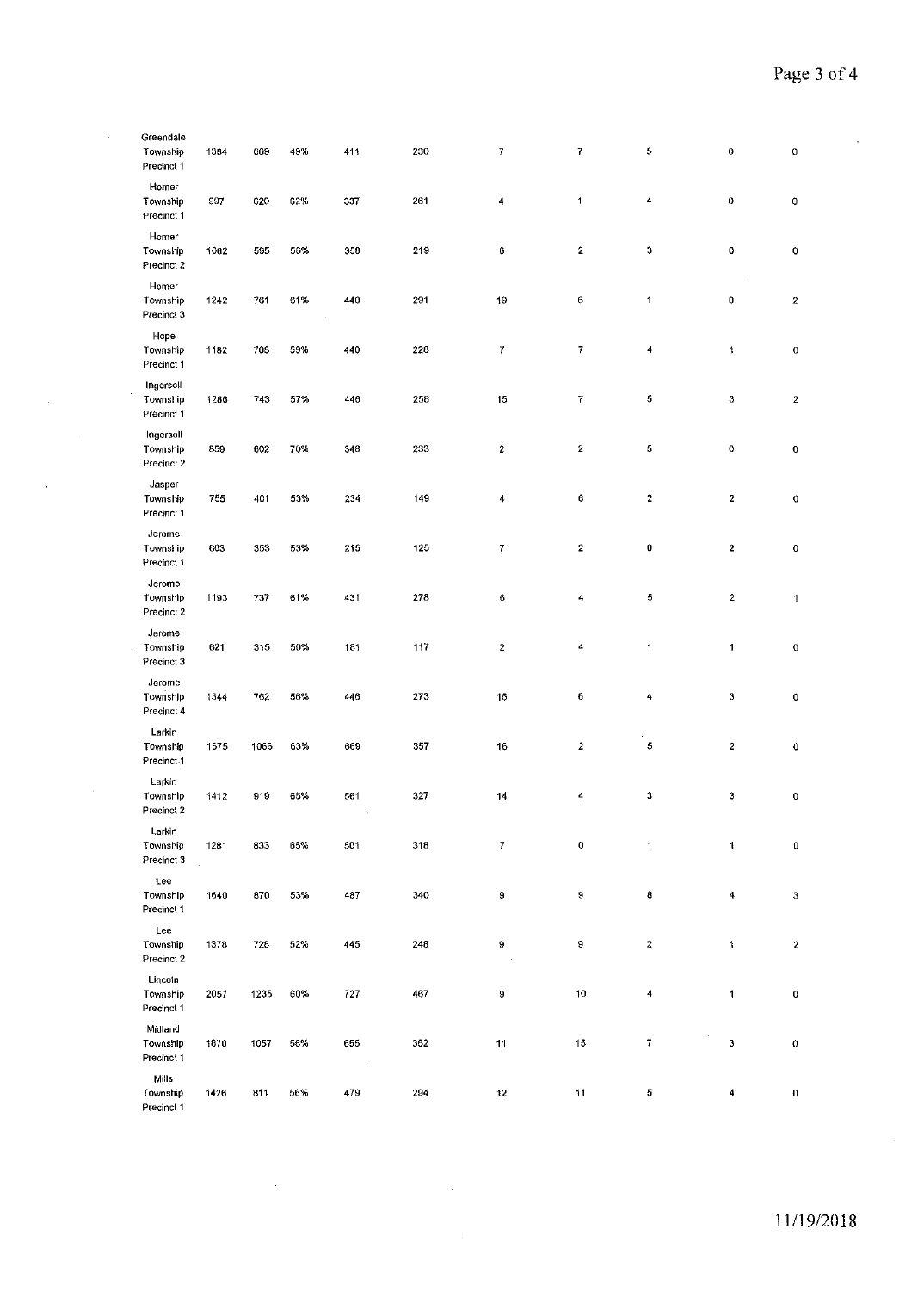$\sim$ 

 $\mathcal{A}_\mathcal{A}$ 

 $\hat{\boldsymbol{\beta}}$ 

 $\mathcal{A}^{\mathcal{A}}$ 

| Mt. Halev                        |                      |                 |        |                                             |                                                    |                                                 |                                        |                                                    |                                      |             |
|----------------------------------|----------------------|-----------------|--------|---------------------------------------------|----------------------------------------------------|-------------------------------------------------|----------------------------------------|----------------------------------------------------|--------------------------------------|-------------|
| Township                         | 1276                 | 766             | 60%    | 445                                         | 293                                                | 11                                              | 6                                      |                                                    |                                      |             |
| Precinct 1                       |                      |                 |        |                                             |                                                    |                                                 |                                        |                                                    |                                      |             |
| Porter                           |                      |                 |        |                                             |                                                    |                                                 |                                        |                                                    |                                      |             |
| Township                         | 925                  | 510             | 55%    | 304                                         | 179                                                | 9                                               | 6                                      | 2                                                  | $\overline{2}$                       | 0           |
| Precinct 1                       |                      |                 |        |                                             |                                                    |                                                 |                                        |                                                    |                                      |             |
| TOTALS:<br>50 of 50<br>Precincts | Registered<br>Voters | Ballots<br>Cast | Tumout | Bill<br>Schuette/Lisa<br>Postnumus<br>Lyons | Gretchen<br>Whitmen/Garlin<br>D.<br>Gilchrist<br>∦ | Bill<br>Gelineau/Angelique<br>Chaiser<br>Thomas | Todd<br>Schleiger/Earl<br>Р.<br>Lackie | Jennifer<br>V.<br>Kurland/Charin<br>H<br>Davenport | Keith<br>Butkovich/Raymond<br>Warner | Write<br>In |
| Warren                           |                      |                 |        |                                             |                                                    |                                                 |                                        |                                                    |                                      |             |
| Township                         | 1566                 | 872             | 55%    | 549                                         | 295                                                | 9                                               | 4                                      | 5                                                  | 3                                    | 0           |
| Precinct 1                       |                      |                 |        |                                             |                                                    |                                                 |                                        |                                                    |                                      |             |

 $\hat{\boldsymbol{\theta}}$ 

 $\sim$ 

 $\sim$ 

 $\sim$ 

 $\mathcal{A}^{\mathcal{A}}$ 

 $\bar{z}$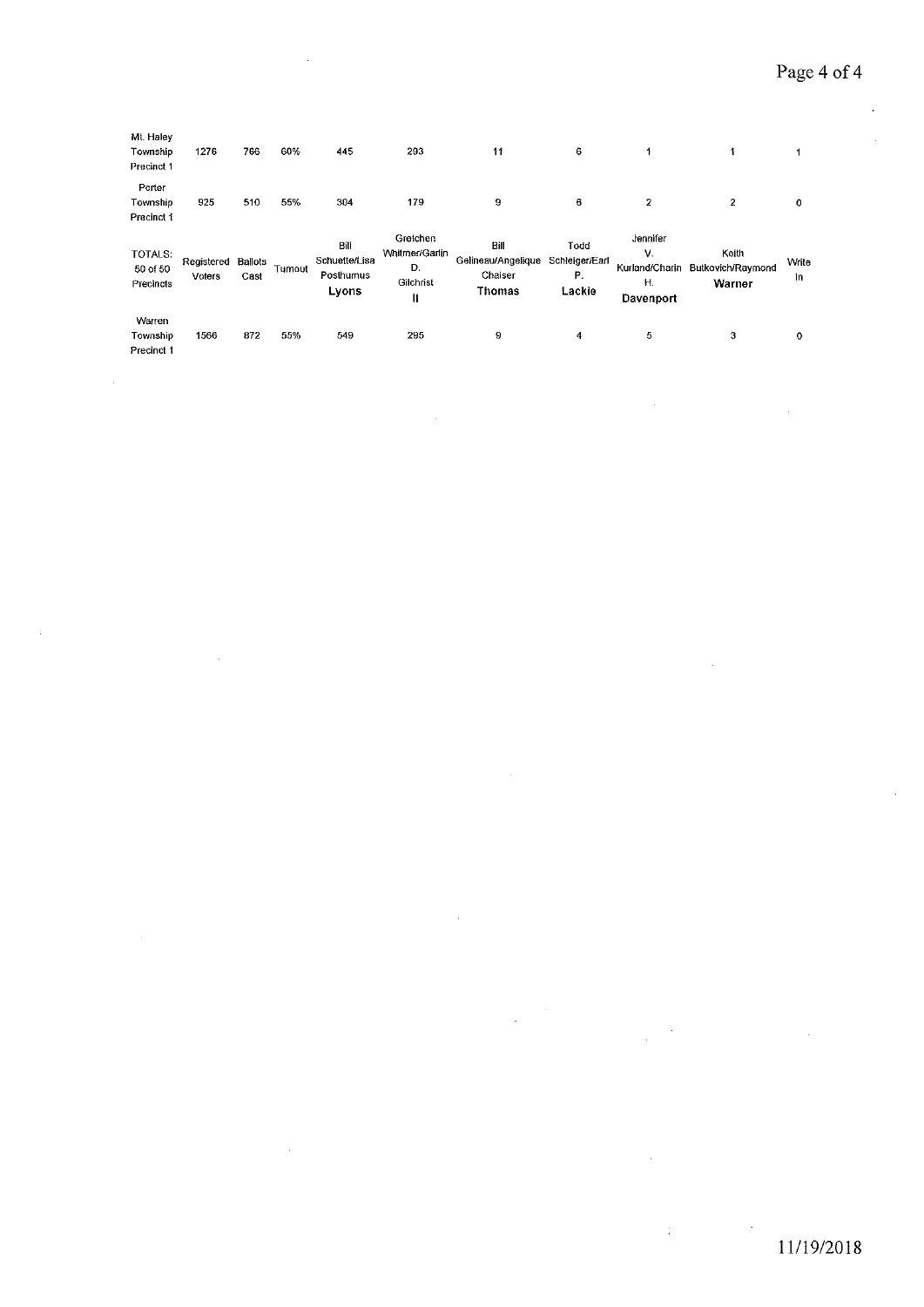Secretary of State Secretary of State

# **NOVEMBER 6TH, 2018 UNOFFICIAL ELECTION RESULTS**

 $|\nabla|$ 

### **SECRETARY OF STATE**

| TOTALS:<br>50 of 50<br>Precincts           | Registered<br>Voters | <b>Ballots</b><br>Cast | Turnout | Mary<br>Treder<br>Lang | Jocelyn<br><b>Benson</b> | Gregory<br>Scott<br><b>Stempfle</b> | Robert<br>Gale | Write<br>In |
|--------------------------------------------|----------------------|------------------------|---------|------------------------|--------------------------|-------------------------------------|----------------|-------------|
| Totals                                     | 64598                | 38974                  | 60%     | 20447                  | 15916                    | 884                                 | 471            | 41          |
| City of<br>Coleman<br>Precinct 1           | 931                  | 429                    | 46%     | 209                    | 170                      | 16                                  | 13             | $\mathbf 0$ |
| City of<br>Midland<br>Ward 1<br>Precinct 1 | 1111                 | 541                    | 48%     | 219                    | 268                      | 22                                  | 9              | $\mathbf 0$ |
| City of<br>Midland<br>Ward 1<br>Precinct 2 | 1526                 | 910                    | 59%     | 399                    | 459                      | 22                                  | 12             | 3           |
| City of<br>Midland<br>Ward 1<br>Precinct 3 | 529                  | 262                    | 49%     | 124                    | 115                      | $\overline{7}$                      | 8              | 1           |
| City of<br>Midland<br>Ward 1<br>Precinct 4 | 1386                 | 776                    | 55%     | 362                    | 347                      | 34                                  | 12             | 1           |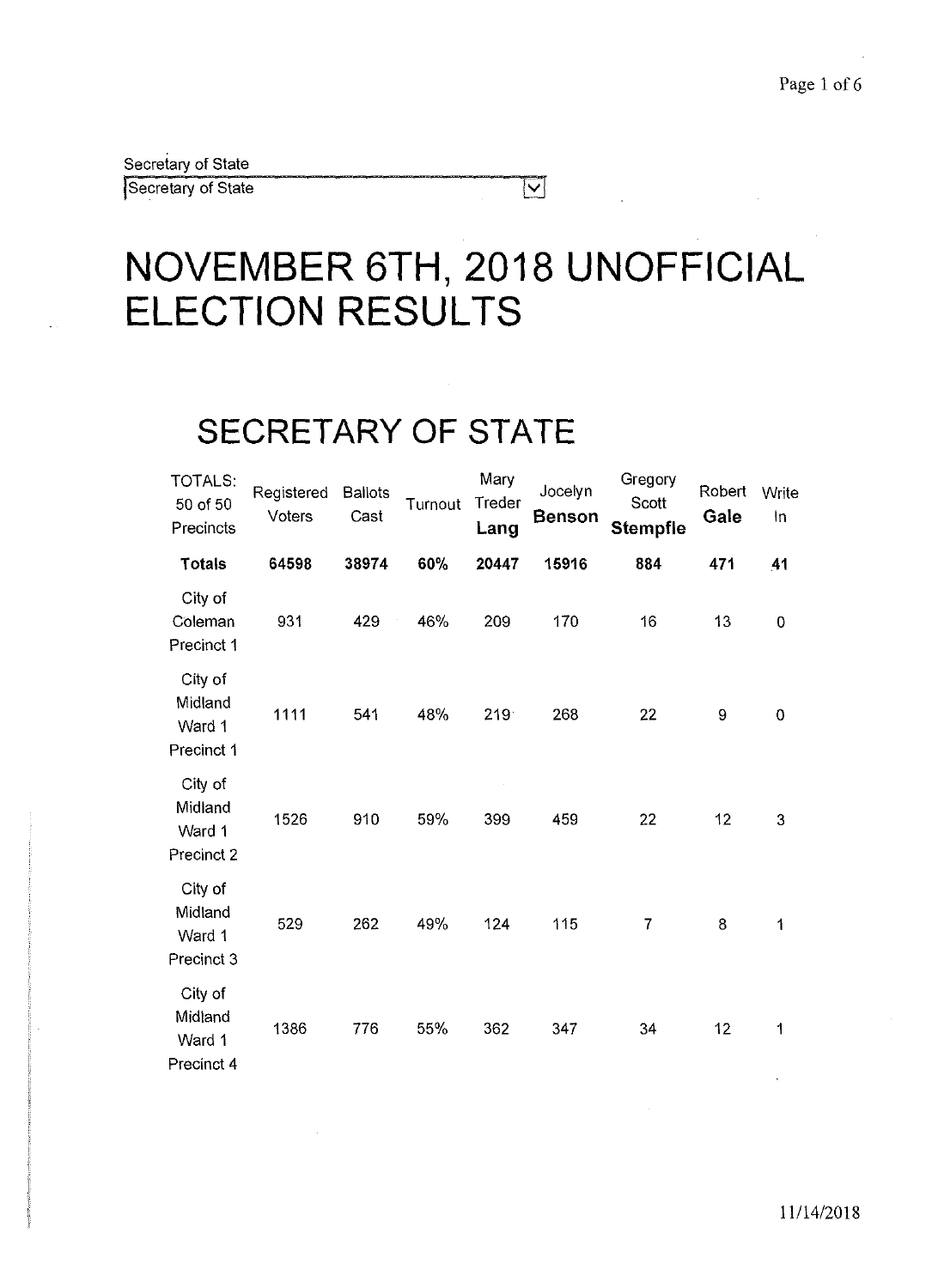| City of<br>Midland<br>Ward 1<br>Precinct 5 | 998  | 446  | 44% | 217 | 194 | 15 | 5              | $\pmb{0}$      |
|--------------------------------------------|------|------|-----|-----|-----|----|----------------|----------------|
| City of<br>Midland<br>Ward 1<br>Precinct 6 | 126  | 51   | 40% | 18  | 30  | 1  | 1              | $\mathbf 0$    |
| City of<br>Midland<br>Ward 2<br>Precinct 1 | 1238 | 877  | 70% | 380 | 453 | 23 | $\overline{2}$ | $\pmb{0}$      |
| City of<br>Midland<br>Ward 2<br>Precinct 2 | 1499 | 1013 | 67% | 432 | 509 | 35 | 11             | 0              |
| City of<br>Midland<br>Ward 2<br>Precinct 3 | 1322 | 732  | 55% | 303 | 363 | 27 | 12             | $\overline{2}$ |
| City of<br>Midland<br>Ward 2<br>Precinct 4 | 1821 | 1099 | 60% | 572 | 464 | 21 | 9              | $\mathbf 0$    |
| City of<br>Midland<br>Ward 3<br>Precinct 1 | 1468 | 1008 | 68% | 509 | 454 | 18 | 8              | $\pmb{0}$      |
| City of<br>Midland<br>Ward 3<br>Precinct 2 | 1564 | 917  | 58% | 447 | 418 | 13 | 10             | $\pmb{0}$      |
| City of<br>Midland<br>Ward 3<br>Precinct 3 | 1478 | 907  | 61% | 533 | 326 | 20 | 3              | $\overline{2}$ |

 $\sim 10^{-1}$ 

 $\sim$ 

 $\sim$ 

 $\sim 10^{-1}$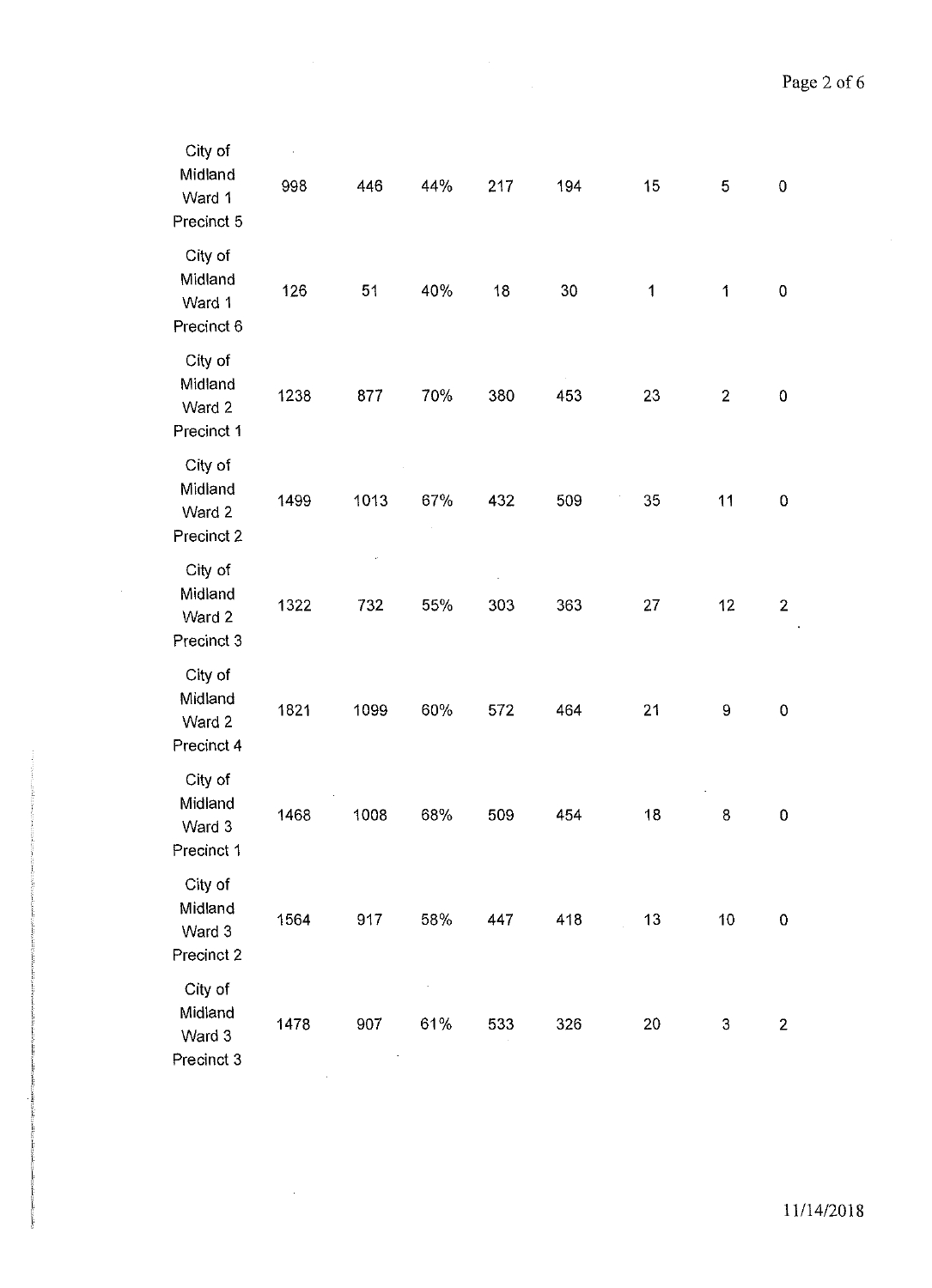$\bar{z}$ 

 $\bar{\omega}$ 

| City of<br>Midland<br>Ward 3<br>Precinct 4 | 1724 | 1153 | 66% | 648 | 451 | 16 | 10 | $\overline{1}$ |
|--------------------------------------------|------|------|-----|-----|-----|----|----|----------------|
| City of<br>Midland<br>Ward 4<br>Precinct 1 | 1502 | 1014 | 67% | 495 | 460 | 14 | 11 | 1              |
| City of<br>Midland<br>Ward 4<br>Precinct 2 | 1101 | 772  | 70% | 369 | 356 | 20 | 6  | $\mathbf 0$    |
| City of<br>Midland<br>Ward 4<br>Precinct 3 | 1587 | 1119 | 70% | 598 | 464 | 13 | 6  | $\mathbf 0$    |
| City of<br>Midland<br>Ward 4<br>Precinct 4 | 1490 | 1029 | 69% | 504 | 464 | 23 | 10 | $\mathbf 1$    |
| City of<br>Midland<br>Ward 4<br>Precinct 5 | 1596 | 939  | 58% | 419 | 466 | 16 | 8  | $\overline{2}$ |
| City of<br>Midland<br>Ward 5<br>Precinct 1 | 1414 | 948  | 67% | 439 | 454 | 22 | 6  | 1              |
| City of<br>Midland<br>Ward 5<br>Precinct 2 | 1295 | 854  | 65% | 355 | 444 | 13 | 13 | $\overline{2}$ |
| City of<br>Midland<br>Ward 5<br>Precinct 3 | 1327 | 947  | 71% | 458 | 422 | 24 | 10 | $\mathbf 0$    |

 $\mathcal{L}_{\mathcal{L}}$ 

 $\sim$ 

 $\sim$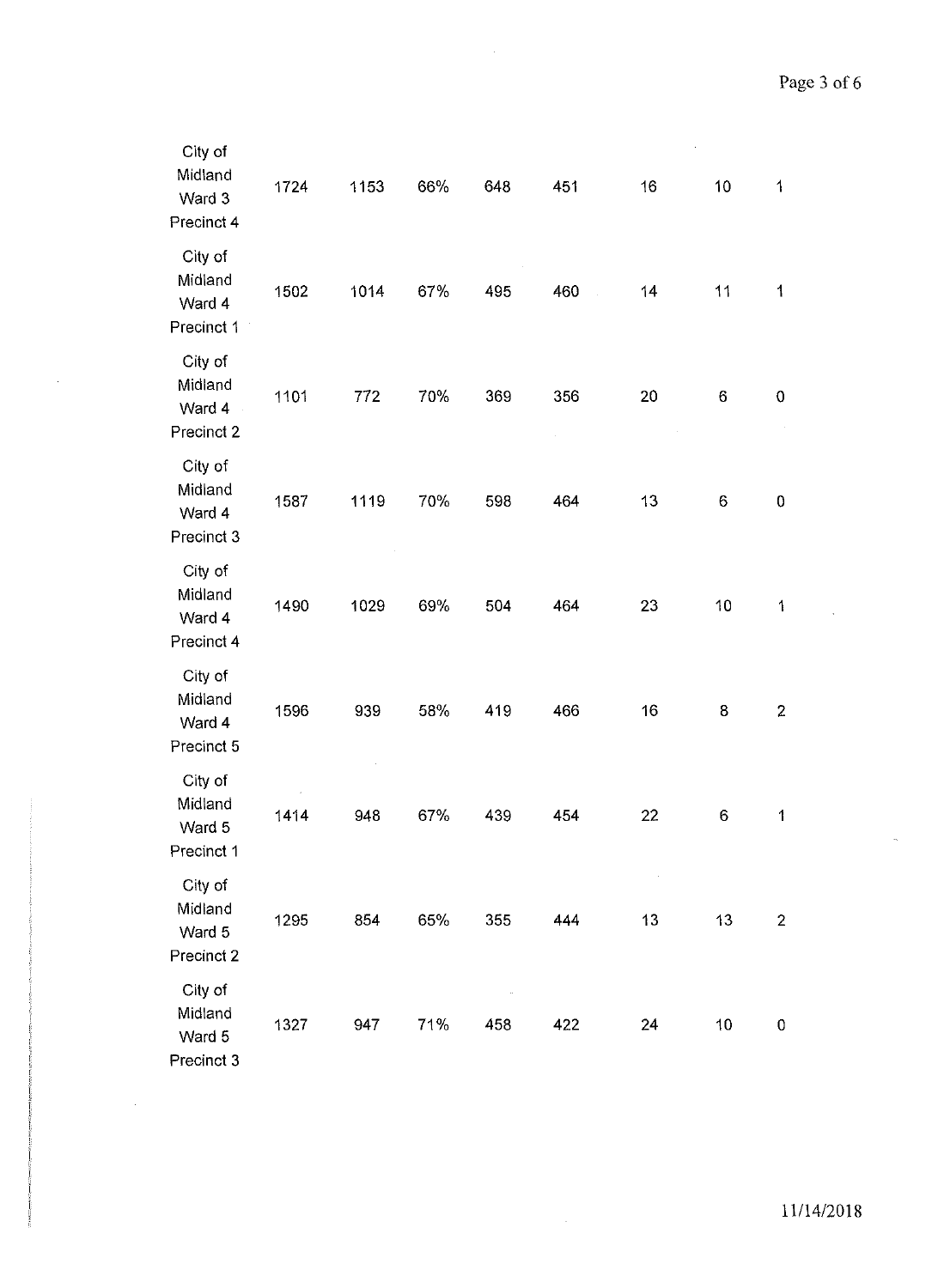| City of<br>Midland<br>Ward 5<br>Precinct 4 | 1112                 | 796                    | 71%     | 399                    | 353                      | 13                                  | 6              | 1              |
|--------------------------------------------|----------------------|------------------------|---------|------------------------|--------------------------|-------------------------------------|----------------|----------------|
| TOTALS:<br>50 of 50<br>Precincts           | Registered<br>Voters | <b>Ballots</b><br>Cast | Turnout | Mary<br>Treder<br>Lang | Jocelyn<br><b>Benson</b> | Gregory<br>Scott<br><b>Stempfle</b> | Robert<br>Gale | Write<br>In    |
| City of<br>Midland<br>Ward 5<br>Precinct 5 | 1461                 | 786                    | 53%     | 336                    | 396                      | 22                                  | 6              | 1              |
| Edenville<br>Township<br>Precinct 1        | 2099                 | 1224                   | 58%     | 728                    | 405                      | 32                                  | 15             | 4              |
| Geneva<br>Township<br>Precinct 1           | 819                  | 492                    | 60%     | 273                    | 173                      | 13                                  | $\overline{7}$ | $\mathbf 0$    |
| Greendale<br>Township<br>Precinct 1        | 1364                 | 669                    | 49%     | 401                    | 218                      | 16                                  | 13             | $\mathbf 0$    |
| Homer<br>Township<br>Precinct 1            | 997                  | 620                    | 62%     | 335                    | 253                      | 10                                  | 4              | $\mathbf 0$    |
| Homer<br>Township<br>Precinct 2            | 1062                 | 595                    | 56%     | 331                    | 217                      | 15                                  | 4              | 0              |
| Homer<br>Township<br>Precinct 3            | 1242                 | 761                    | 61%     | 424                    | 293                      | 14                                  | 8              | $\overline{2}$ |
| Hope<br>Township<br>Precinct 1             | 1182                 | 708                    | 59%     | 428                    | 219                      | 12                                  | 16             | $\mathbf 0$    |
| Ingersoll<br>Township<br>Precinct 1        | 1286                 | 743                    | 57%     | 436                    | 254                      | 13                                  | 15             | $\overline{2}$ |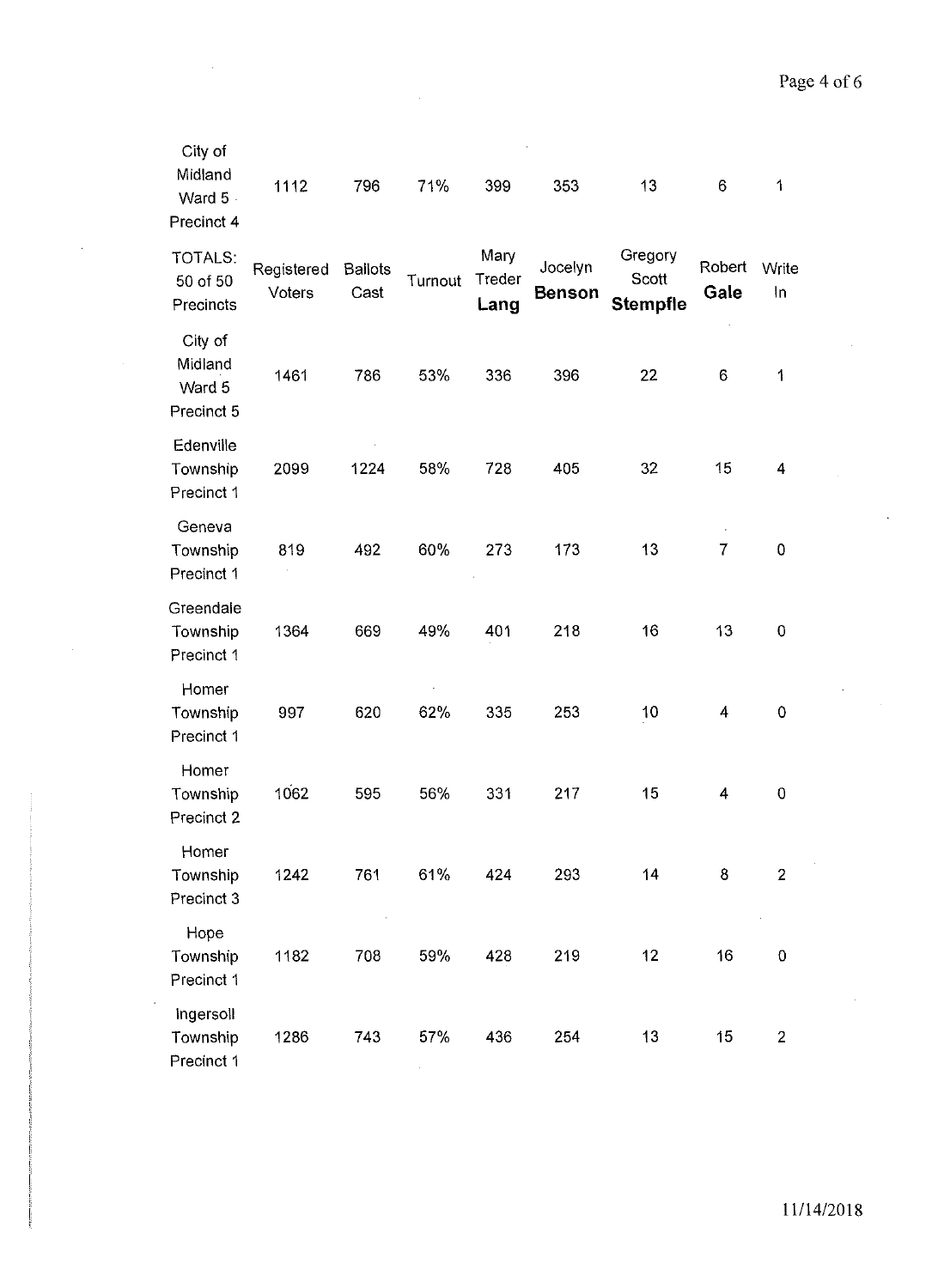| Ingersoll<br>Township<br>Precinct 2 | 859  | 602  | 70% | 342 | 221 | 9                | 11             | 0              |
|-------------------------------------|------|------|-----|-----|-----|------------------|----------------|----------------|
| Jasper<br>Township<br>Precinct 1    | 755  | 401  | 53% | 217 | 156 | $\boldsymbol{9}$ | 6              | $\mathbf 0$    |
| Jerome<br>Township<br>Precinct 1    | 663  | 353  | 53% | 215 | 119 | 12               | 1              | $\pmb{0}$      |
| Jerome<br>Township<br>Precinct 2    | 1193 | 737  | 61% | 407 | 286 | 9                | 12             | $\mathbf 0$    |
| Jerome<br>Township<br>Precinct 3    | 621  | 315  | 50% | 176 | 113 | 7                | $\overline{2}$ | 1              |
| Jerome<br>Township<br>Precinct 4    | 1344 | 762  | 56% | 424 | 270 | 23               | 14             | 1              |
| Larkin<br>Township<br>Precinct 1    | 1675 | 1066 | 63% | 652 | 337 | 25               | 11             | $\overline{2}$ |
| Larkin<br>Township<br>Precinct 2    | 1412 | 919  | 65% | 542 | 321 | 19               | 10             | $\bf{0}$       |
| Larkin<br>Township<br>Precinct 3    | 1281 | 833  | 65% | 492 | 304 | 21               | 3              | $\pmb{0}$      |
| Lee<br>Township<br>Precinct 1       | 1640 | 870  | 53% | 471 | 330 | 25               | 16             | $\mathbf{3}$   |
| Lee<br>Township<br>Precinct 2       | 1378 | 728  | 52% | 431 | 253 | 12               | 10             | $\mathbf{2}$   |
| Lincoln<br>Township<br>Precinct 1   | 2057 | 1235 | 60% | 689 | 457 | 25               | 19             | $\overline{2}$ |

 $\bar{\mathcal{A}}$ 

 $\sim$ 

 $\sim$ 

 $\sim$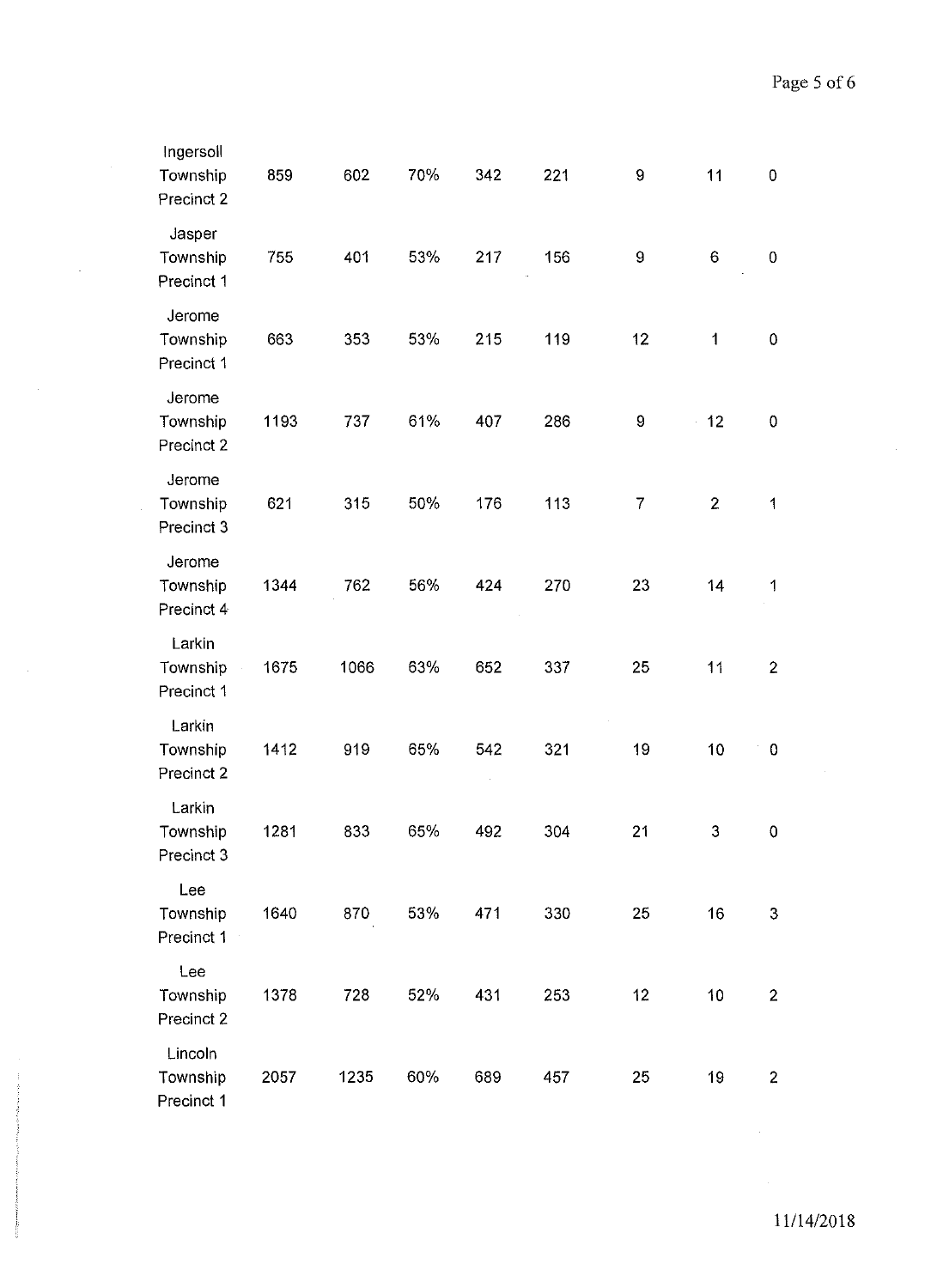| Midland<br>Township<br>Precinct 1       | 1870                 | 1057                   | 56%     | 614                    | 357                      | 26                                  | 15             | $\overline{2}$ |
|-----------------------------------------|----------------------|------------------------|---------|------------------------|--------------------------|-------------------------------------|----------------|----------------|
| <b>Mills</b><br>Township<br>Precinct 1  | 1426                 | 811                    | 56%     | 439                    | 303                      | 24                                  | 20             | 1              |
| Mt. Haley<br>Township<br>Precinct 1     | 1276                 | 766                    | 60%     | 426                    | 296                      | 12                                  | 10             | 0              |
| Porter<br>Township<br>Precinct 1        | 925                  | 510                    | 55%     | 287                    | 174                      | 12                                  | 12             | 0              |
| <b>TOTALS:</b><br>50 of 50<br>Precincts | Registered<br>Voters | <b>Ballots</b><br>Cast | Turnout | Mary<br>Treder<br>Lang | Jocelyn<br><b>Benson</b> | Gregory<br>Scott<br><b>Stempfle</b> | Robert<br>Gale | Write<br>In    |
| Warren<br>Township<br>Precinct 1        | 1566                 | 872                    | 55%     | 523                    | 287                      | 19                                  | 10             | 0              |

 $\mathcal{A}^{\mathcal{A}}$ 

 $\Delta \sim 10^{-11}$ 

 $\hat{\mathcal{A}}$ 

 $\mathcal{A}^{\mathcal{A}}$ 

 $\sim$   $\sim$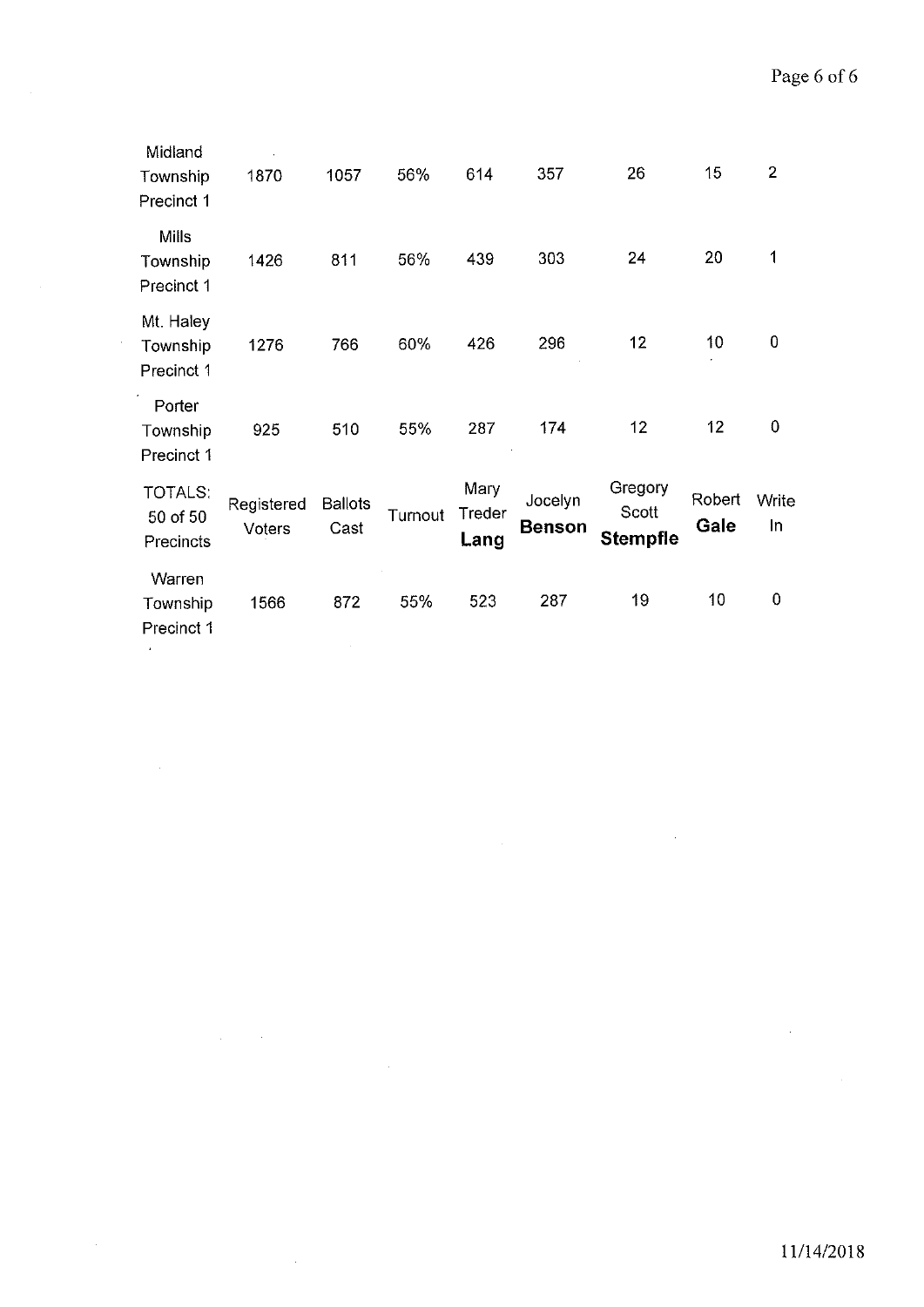Attorney General

Attorney General

# **NOVEMBER 6TH, 2018 UNOFFICIAL ELECTION RESULTS**

 $\overline{|\mathbf{v}|}$ 

### **ATTORNEY GENERAL**

| TOTALS:<br>50 of 50<br>Precincts           | Registered<br>Voters | <b>Ballots</b><br>Cast | Turnout | Tom<br>Leonard | Dana<br><b>Nessel</b> | Lisa<br>Lane<br>Gioia | Gerald<br>Τ.<br>Van<br><b>Sickle</b> | Chris<br><b>Graveline</b> | Write<br>In |
|--------------------------------------------|----------------------|------------------------|---------|----------------|-----------------------|-----------------------|--------------------------------------|---------------------------|-------------|
| <b>Totals</b>                              | 64598                | 38974                  | 60%     | 21167          | 14240                 | 817                   | 380                                  | 967                       | 39          |
| City of<br>Coleman<br>Precinct 1           | 931                  | 429                    | 46%     | 217            | 157                   | 11                    | 8                                    | 15                        | 1           |
| City of<br>Midland<br>Ward 1<br>Precinct 1 | 1111                 | 541                    | 48%     | 239            | 232                   | 20                    | 7                                    | 17                        | 1           |
| City of<br>Midland<br>Ward 1<br>Precinct 2 | 1526                 | 910                    | 59%     | 419            | 401                   | 20                    | 5                                    | 35                        | 3           |
| City of<br>Midland<br>Ward 1<br>Precinct 3 | 529                  | 262                    | 49%     | 130            | 100                   | 8                     | 5                                    | 10                        | 1           |
| City of<br>Midland<br>Ward 1<br>Precinct 4 | 1386                 | 776                    | 55%     | 371            | 329                   | 19                    | $\mathbf 5$                          | 26                        | 1           |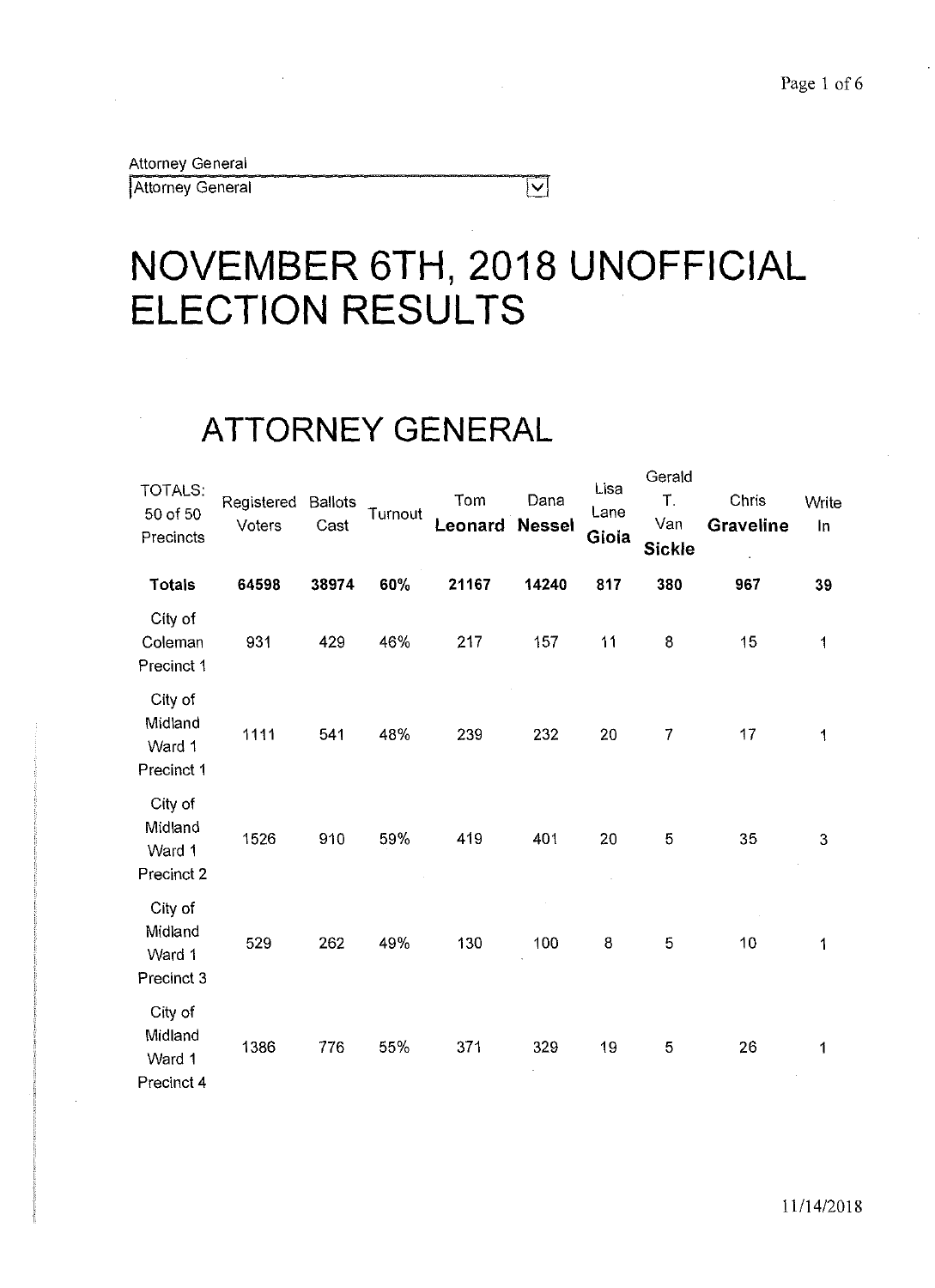| City of<br>Midland<br>Ward 1<br>Precinct 5 | 998  | 446  | 44%  | 213 | 172 | 27          | $\mathbf{2}$     | 12           | $\pmb{0}$               |
|--------------------------------------------|------|------|------|-----|-----|-------------|------------------|--------------|-------------------------|
| City of<br>Midland<br>Ward 1<br>Precinct 6 | 126  | 51   | 40%. | 19  | 26  | $\mathbf 1$ | $\overline{c}$   | $\mathbf{1}$ | $\pmb{0}$               |
| City of<br>Midland<br>Ward 2<br>Precinct 1 | 1238 | 877  | 70%  | 403 | 417 | 16          | $\mathbf{2}$     | 15           | $\pmb{0}$               |
| City of<br>Midland<br>Ward 2<br>Precinct 2 | 1499 | 1013 | 67%  | 452 | 468 | 28          | $\,6\,$          | 31           | $\overline{\mathbf{1}}$ |
| City of<br>Midland<br>Ward 2<br>Precinct 3 | 1322 | 732  | 55%  | 324 | 327 | 25          | 8                | 19           | 3                       |
| City of<br>Midland<br>Ward 2<br>Precinct 4 | 1821 | 1099 | 60%  | 580 | 422 | 24          | 10               | 19           | $\pmb{0}$               |
| City of<br>Midland<br>Ward 3<br>Precinct 1 | 1468 | 1008 | 68%  | 529 | 410 | 23          | $\boldsymbol{3}$ | 21           | $\mathbf 0$             |
| City of<br>Midland<br>Ward 3<br>Precinct 2 | 1564 | 917  | 58%  | 453 | 393 | 10          | 7                | 22           | $\pmb{0}$               |
| City of<br>Midland<br>Ward 3<br>Precinct 3 | 1478 | 907  | 61%  | 545 | 306 | 9           | 5                | 17           | 1                       |

 $\sim$   $\omega$ 

 $\bar{\phantom{a}}$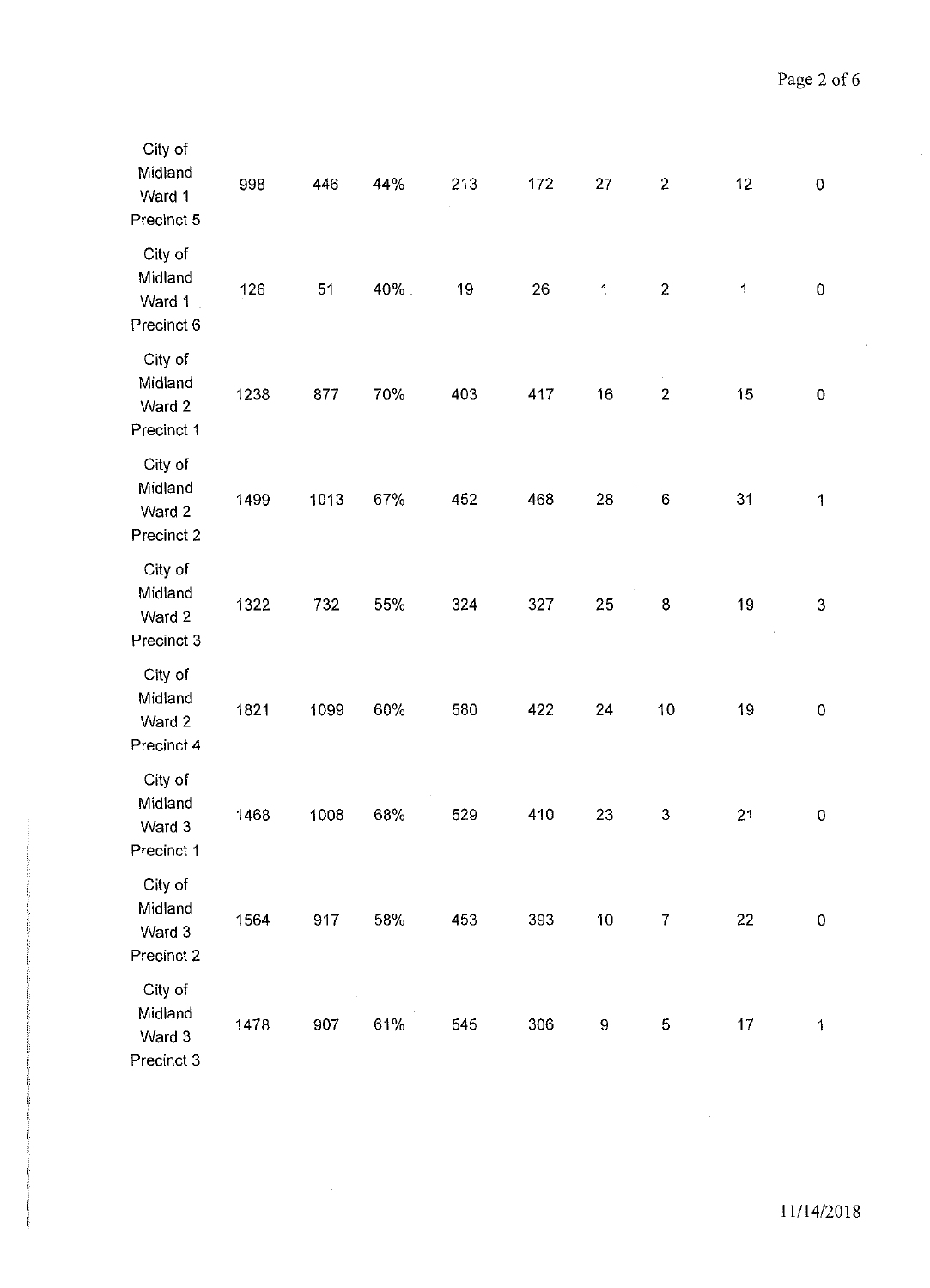| City of<br>Midland<br>Ward 3<br>Precinct 4 | 1724 | 1153 | 66% | 665 | 416 | 9                 | $\mathbf 9$      | 24 | $\pmb{0}$        |
|--------------------------------------------|------|------|-----|-----|-----|-------------------|------------------|----|------------------|
| City of<br>Midland<br>Ward 4<br>Precinct 1 | 1502 | 1014 | 67% | 520 | 425 | 13                | $\bf8$           | 16 | $\mathbf{1}$     |
| City of<br>Midland<br>Ward 4<br>Precinct 2 | 1101 | 772  | 70% | 381 | 327 | 15                | 5                | 17 | $\pmb{0}$        |
| City of<br>Midland<br>Ward 4<br>Precinct 3 | 1587 | 1119 | 70% | 603 | 423 | $12 \overline{ }$ | 12               | 30 | $\boldsymbol{0}$ |
| City of<br>Midland<br>Ward 4<br>Precinct 4 | 1490 | 1029 | 69% | 522 | 414 | 23                | $\boldsymbol{6}$ | 32 | $\pmb{0}$        |
| City of<br>Midland<br>Ward 4<br>Precinct 5 | 1596 | 939  | 58% | 447 | 428 | 14                | $2 +$            | 18 | $\boldsymbol{0}$ |
| City of<br>Midland<br>Ward 5<br>Precinct 1 | 1414 | 948  | 67% | 449 | 416 | 19                | 6                | 27 | 1                |
| City of<br>Midland<br>Ward 5<br>Precinct 2 | 1295 | 854  | 65% | 386 | 392 | 15                | $\overline{7}$   | 21 | $\overline{2}$   |
| City of<br>Midland<br>Ward 5<br>Precinct 3 | 1327 | 947  | 71% | 468 | 385 | 32                | 6                | 24 | $\mathbf{1}$     |

 $\overline{a}$ 

 $\sim$ 

 $\ddot{\phantom{a}}$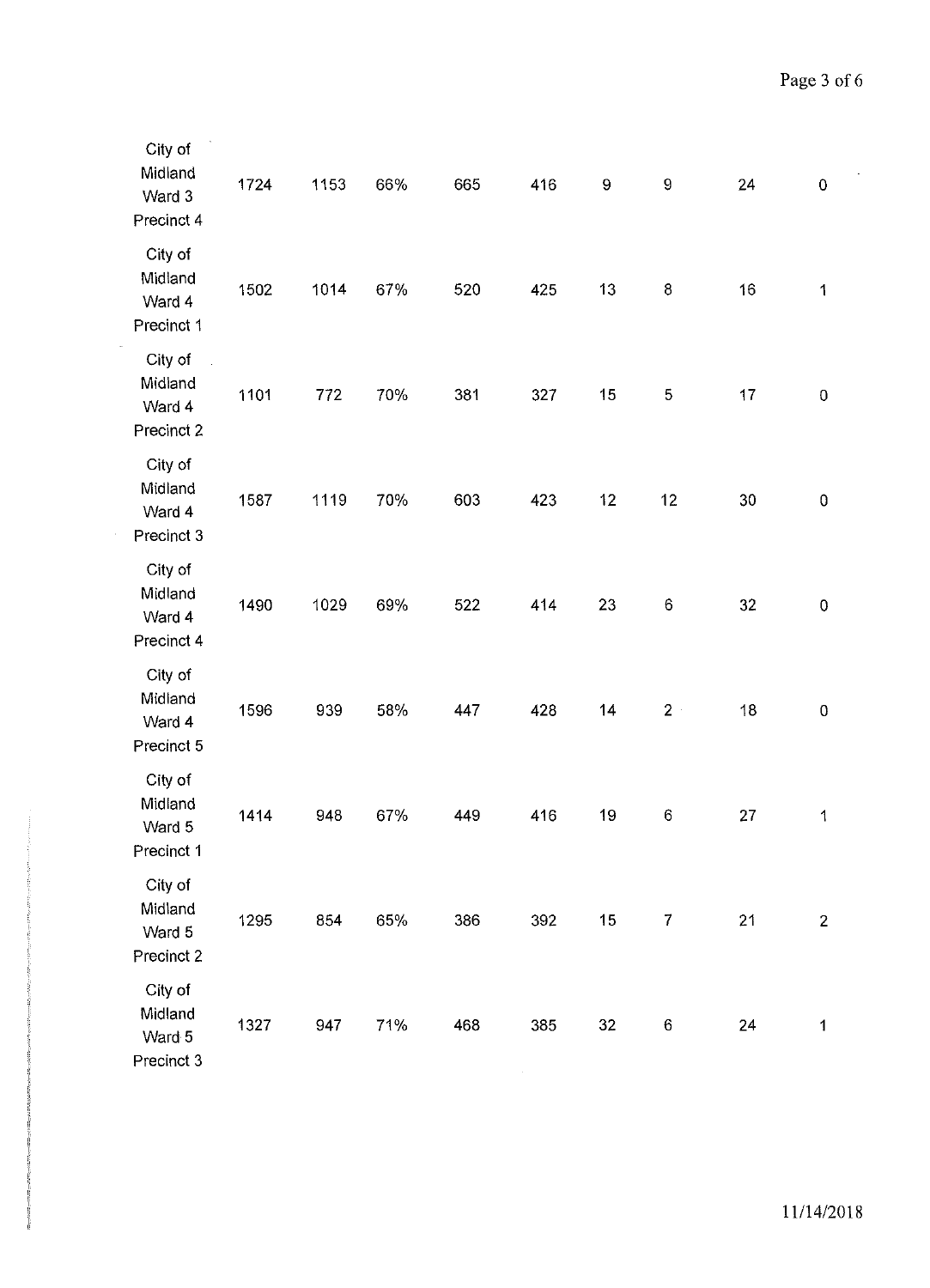| City of<br>Midland<br>Ward 5<br>Precinct 4 | 1112                 | 796                    | 71%     | 396            | 328                   | 10                    | 5                                    | 27                 | 1              |
|--------------------------------------------|----------------------|------------------------|---------|----------------|-----------------------|-----------------------|--------------------------------------|--------------------|----------------|
| <b>TOTALS:</b><br>50 of 50<br>Precincts    | Registered<br>Voters | <b>Ballots</b><br>Cast | Turnout | Tom<br>Leonard | Dana<br><b>Nessel</b> | Lisa<br>Lane<br>Gioia | Gerald<br>Τ.<br>Van<br><b>Sickle</b> | Chris<br>Graveline | Write<br>in    |
| City of<br>Midland<br>Ward 5<br>Precinct 5 | 1461                 | 786                    | 53%     | 347            | 350                   | 23                    | 5                                    | 22                 | 1              |
| Edenville<br>Township<br>Precinct 1        | 2099                 | 1224                   | 58%     | 742            | 353                   | 32                    | 14                                   | 40                 | $\overline{2}$ |
| Geneva<br>Township<br>Precinct 1           | 819                  | 492                    | 60%     | 294            | 149                   | 10                    | 8                                    | 11                 | $\mathbf 0$    |
| Greendale<br>Township<br>Precinct 1        | 1364                 | 669                    | 49%     | 424            | 190                   | 11                    | 10                                   | 13                 | $\mathbf 0$    |
| Homer<br>Township<br>Precinct 1            | 997                  | 620                    | 62%     | 345            | 225                   | 10                    | 7                                    | 10                 | 1              |
| Homer<br>Township<br>Precinct 2            | 1062                 | 595                    | 56%     | 340            | 193                   | 13                    | $\bf 9$                              | 13                 | $\pmb{0}$      |
| Homer<br>Township<br>Precinct 3            | 1242                 | 761                    | 61%     | 426            | 263                   | 13                    | 8                                    | 15                 | $\overline{2}$ |
| Hope<br>Township<br>Precinct 1             | 1182                 | 708                    | 59%     | 431            | 203                   | $\bf 8$               | $\boldsymbol{9}$                     | 19                 | $\pmb{0}$      |
| Ingersoll<br>Township<br>Precinct 1        | 1286                 | 743                    | 57%     | 445            | 220                   | 19                    | 15                                   | 17                 | $\overline{2}$ |

 $\Delta \phi = 0.000$  and  $\phi$ 

 $\bar{\beta}$ 

11/14/2018

 $\bar{z}$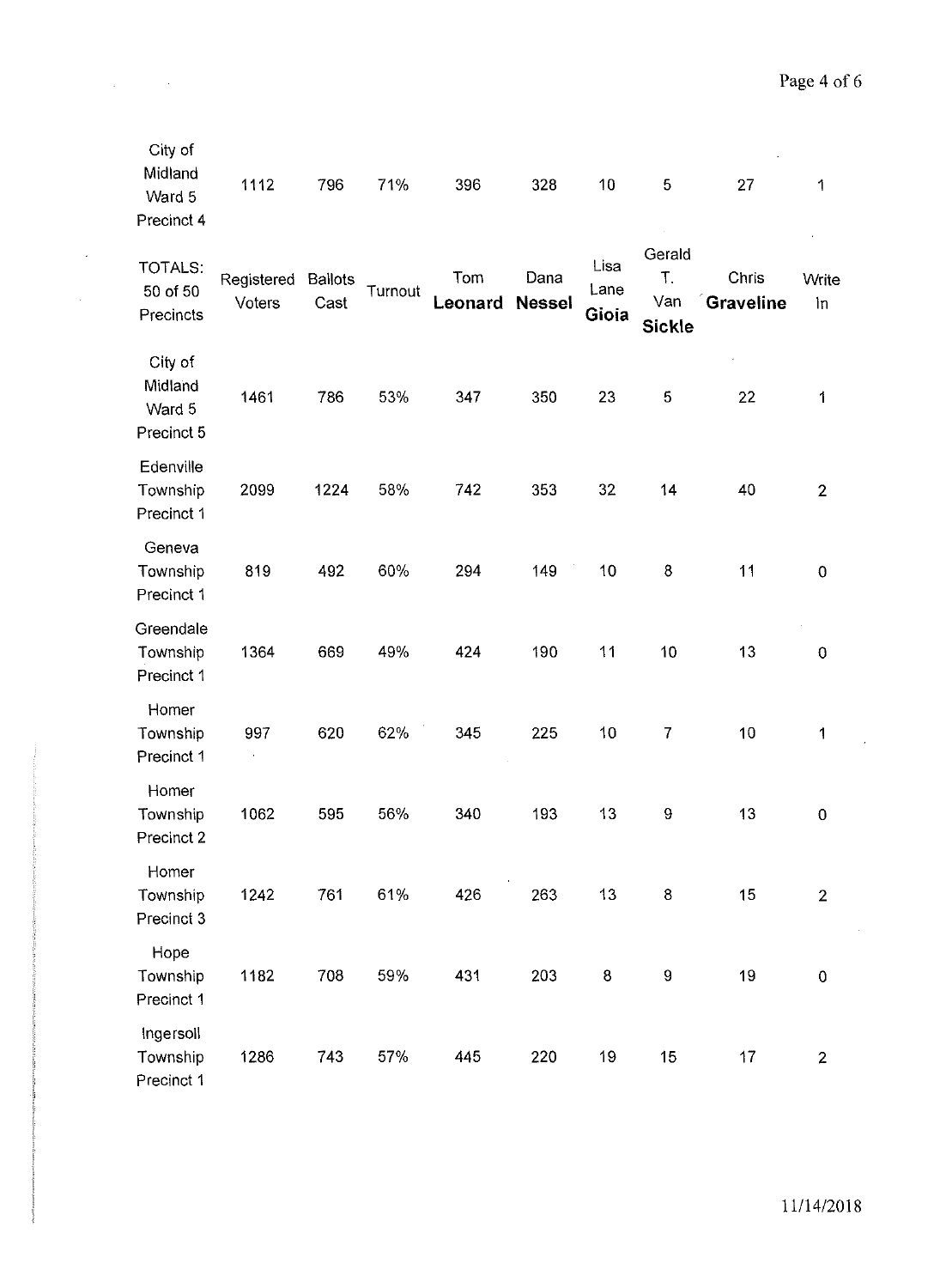| Ingersoll<br>Township<br>Precinct 2 | 859  | 602  | 70% | 356 | 190 | 11 | 8                | 15          | $\boldsymbol{0}$ |
|-------------------------------------|------|------|-----|-----|-----|----|------------------|-------------|------------------|
| Jasper<br>Township<br>Precinct 1    | 755  | 401  | 53% | 234 | 120 | 10 | $\boldsymbol{9}$ | 12          | $\pmb{0}$        |
| Jerome<br>Township<br>Precinct 1    | 663  | 353  | 53% | 211 | 108 | 15 | $\pmb{0}$        | 10          | $\overline{0}$   |
| Jerome<br>Township<br>Precinct 2    | 1193 | 737  | 61% | 411 | 255 | 13 | 9                | 25          | 1                |
| Jerome<br>Township<br>Precinct 3    | 621  | 315  | 50% | 183 | 93  | 5  | $\mathbf 5$      | $\mathbf 5$ | $\mathbf 1$      |
| Jerome<br>Township<br>Precinct 4    | 1344 | 762  | 56% | 441 | 232 | 17 | $\boldsymbol{9}$ | 28          | $\cdot$ 2        |
| Larkin<br>Township<br>Precinct 1    | 1675 | 1066 | 63% | 680 | 297 | 21 | 5                | 25          | $\mathbf 0$      |
| Larkin<br>Township<br>Precinct 2    | 1412 | 919  | 65% | 570 | 276 | 19 | 11               | 20          | $\mathbf 0$      |
| Larkin<br>Township<br>Precinct 3    | 1281 | 833  | 65% | 491 | 288 | 10 | $\overline{7}$   | 19          | $\mathbf{1}$     |
| Lee<br>Township<br>Precinct 1       | 1640 | 870  | 53% | 501 | 290 | 18 | 12               | 23          | $\mathbf{3}$     |
| Lee<br>Township<br>Precinct 2       | 1378 | 728  | 52% | 445 | 214 | 17 | 8                | 13          | $\overline{2}$   |
| Lincoln<br>Township<br>Precinct 1   | 2057 | 1235 | 60% | 732 | 395 | 24 | 14               | 24          | 1                |

 $\mathcal{L}^{\text{max}}_{\text{max}}$  and  $\mathcal{L}^{\text{max}}_{\text{max}}$ 

 $\mathcal{A}^{\mathcal{A}}$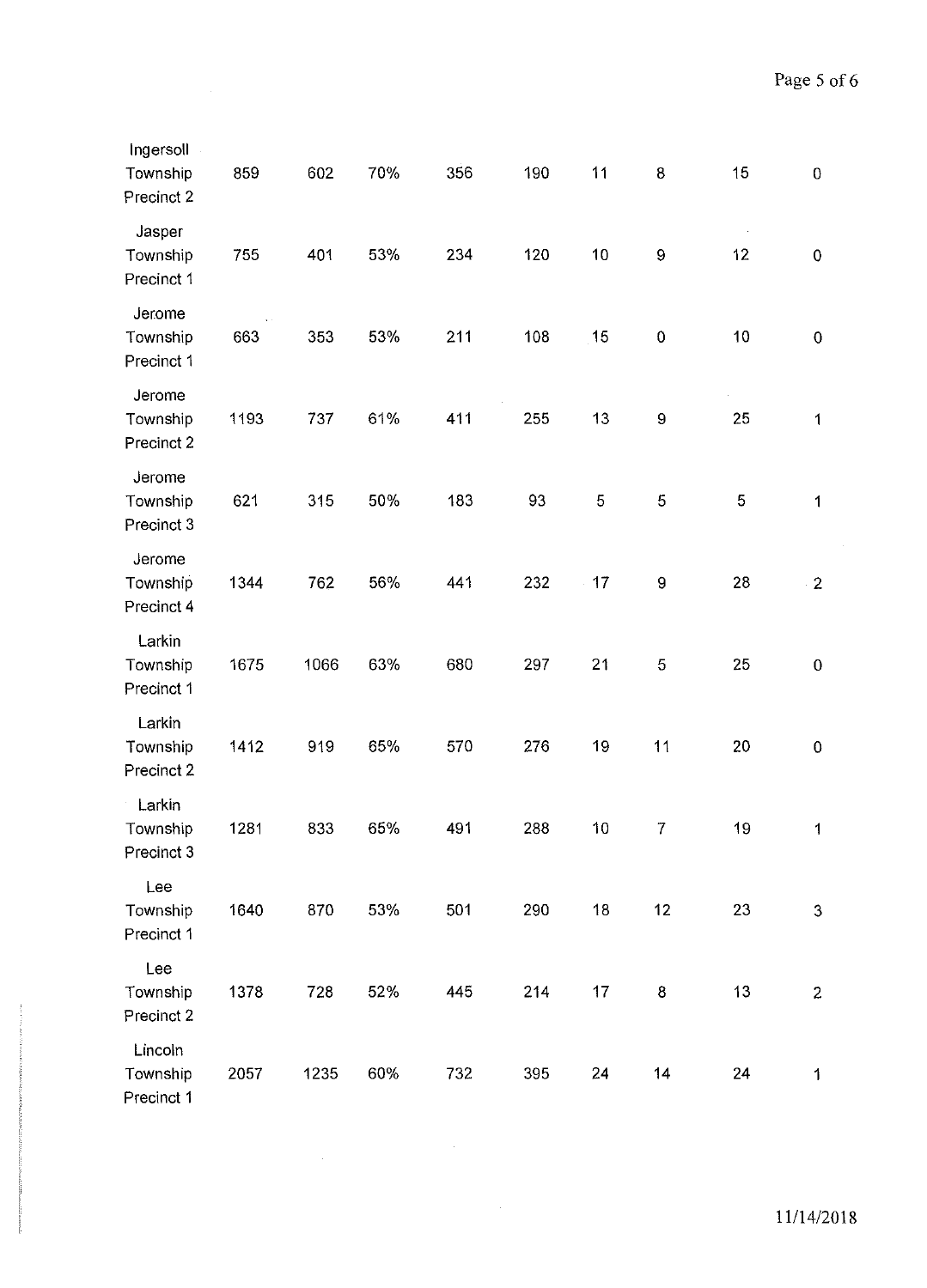| Midland<br>Township<br>Precinct 1       | 1870                 | 1057                   | 56%     | 638            | 305                   | 29                    | 13                                   | 25                 | 1           |
|-----------------------------------------|----------------------|------------------------|---------|----------------|-----------------------|-----------------------|--------------------------------------|--------------------|-------------|
| <b>Mills</b><br>Township<br>Precinct 1  | 1426                 | 811                    | 56%     | 468            | 258                   | 19                    | 14                                   | 20                 | 0           |
| Mt. Haley<br>Township<br>Precinct 1     | 1276                 | 766                    | 60%     | 434            | 252                   | 17                    | 13                                   | 19                 | $\mathbf 0$ |
| Porter<br>Township<br>Precinct 1        | 925                  | 510                    | 55%     | 308            | 155                   | 11                    | $\overline{7}$                       | 10                 | 1           |
| <b>TOTALS:</b><br>50 of 50<br>Precincts | Registered<br>Voters | <b>Ballots</b><br>Cast | Turnout | Tom<br>Leonard | Dana<br><b>Nessel</b> | Lisa<br>Lane<br>Gioia | Gerald<br>T.<br>Van<br><b>Sickle</b> | Chris<br>Graveline | Write<br>In |
| Warren<br>Township<br>Precinct 1        | 1566                 | 872                    | 55%     | 539            | 252                   | 19                    | 10                                   | 18                 | $\pmb{0}$   |

 $\mathcal{A}^{\mathcal{A}}$ 

 $\label{eq:2.1} \frac{1}{\sqrt{2}}\int_{\mathbb{R}^3} \frac{1}{\sqrt{2}}\left(\frac{1}{\sqrt{2}}\right)^2\left(\frac{1}{\sqrt{2}}\right)^2\left(\frac{1}{\sqrt{2}}\right)^2\left(\frac{1}{\sqrt{2}}\right)^2.$ 

 $\label{eq:2.1} \frac{1}{\sqrt{2}}\left(\frac{1}{\sqrt{2}}\right)^{2} \left(\frac{1}{\sqrt{2}}\right)^{2} \left(\frac{1}{\sqrt{2}}\right)^{2} \left(\frac{1}{\sqrt{2}}\right)^{2} \left(\frac{1}{\sqrt{2}}\right)^{2} \left(\frac{1}{\sqrt{2}}\right)^{2} \left(\frac{1}{\sqrt{2}}\right)^{2} \left(\frac{1}{\sqrt{2}}\right)^{2} \left(\frac{1}{\sqrt{2}}\right)^{2} \left(\frac{1}{\sqrt{2}}\right)^{2} \left(\frac{1}{\sqrt{2}}\right)^{2} \left(\$ 

 $\label{eq:2.1} \frac{1}{\sqrt{2}}\int_{\mathbb{R}^3}\frac{1}{\sqrt{2}}\left(\frac{1}{\sqrt{2}}\right)^2\left(\frac{1}{\sqrt{2}}\right)^2\left(\frac{1}{\sqrt{2}}\right)^2\left(\frac{1}{\sqrt{2}}\right)^2\left(\frac{1}{\sqrt{2}}\right)^2\left(\frac{1}{\sqrt{2}}\right)^2.$ 

 $\label{eq:2.1} \frac{1}{\sqrt{2\pi}}\int_{\mathbb{R}^3}\frac{1}{\sqrt{2\pi}}\left(\frac{1}{\sqrt{2\pi}}\right)^2\frac{1}{\sqrt{2\pi}}\frac{1}{\sqrt{2\pi}}\frac{1}{\sqrt{2\pi}}\frac{1}{\sqrt{2\pi}}\frac{1}{\sqrt{2\pi}}\frac{1}{\sqrt{2\pi}}\frac{1}{\sqrt{2\pi}}\frac{1}{\sqrt{2\pi}}\frac{1}{\sqrt{2\pi}}\frac{1}{\sqrt{2\pi}}\frac{1}{\sqrt{2\pi}}\frac{1}{\sqrt{2\pi}}\frac{1}{\sqrt{2\pi}}\frac$ 

 $\mathcal{L}_{\text{max}}$  .

 $\mathcal{L}^{\text{max}}_{\text{max}}$  , where  $\mathcal{L}^{\text{max}}_{\text{max}}$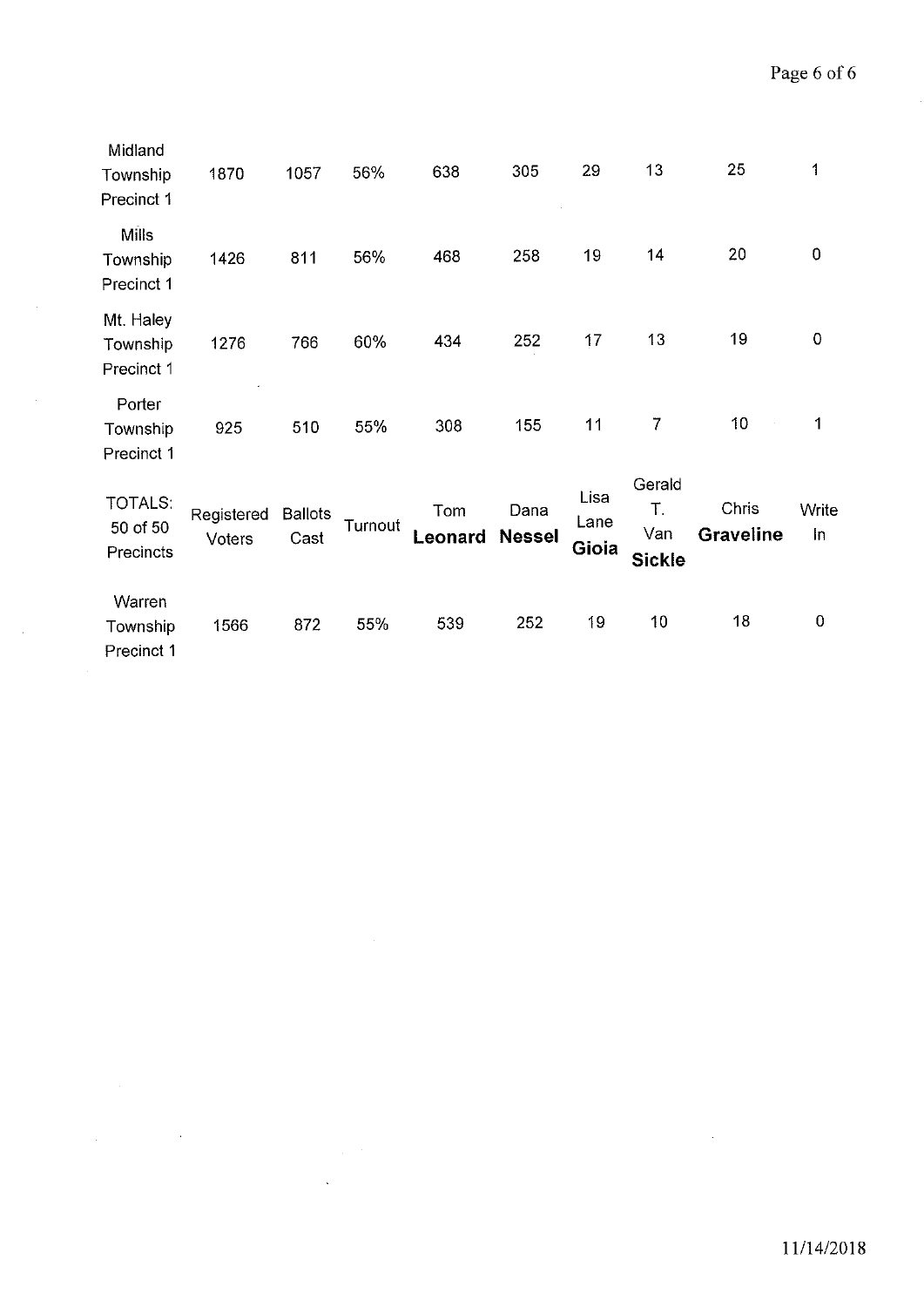United States Senator

United States Senator

# **NOVEMBER 6TH, 2018 UNOFFICIAL ELECTION RESULTS**

 $|\mathbf{v}|$ 

## **UNITED STATES SENATOR**

| TOTALS:<br>50 of 50<br>Precincts           | Registered<br>Voters | <b>Ballots</b><br>Cast | Turnout | John<br><b>James</b> | Debbie<br><b>Stabenow</b> | George<br>Ε.<br>Huffman<br>$\mathbf{III}$ | Marcia<br><b>Squier</b> | John<br>Howard<br>Wilhelm | Write<br>In    |
|--------------------------------------------|----------------------|------------------------|---------|----------------------|---------------------------|-------------------------------------------|-------------------------|---------------------------|----------------|
| <b>Totals</b>                              | 64598                | 38974                  | 60%     | 21696                | 15959                     | 251                                       | 282                     | 156                       | 31             |
| City of<br>Coleman<br>Precinct 1           | 931                  | 429                    | 46%     | 217                  | 186                       | $\overline{7}$                            | $\mathbf{2}$            | $\mathbf 6$               | $\pmb{0}$      |
| City of<br>Midland<br>Ward 1<br>Precinct 1 | 1111                 | 541                    | 48%     | 259                  | 255                       | 3                                         | $\bf 8$                 | 3                         | $\pmb{0}$      |
| City of<br>Midland<br>Ward 1<br>Precinct 2 | 1526                 | 910                    | 59%     | 420                  | 458                       | $\mathbf{2}$                              | 17                      | $\overline{2}$            | 1              |
| City of<br>Midland<br>Ward 1<br>Precinct 3 | 529                  | 262                    | 49%     | 131                  | 117                       | $\mathbf{3}$                              | 5                       | 3                         | $\overline{1}$ |
| City of<br>Midland<br>Ward 1<br>Precinct 4 | 1386                 | 776                    | 55%     | 384                  | 361                       | $\mathbf{9}$                              | 8                       | 3                         | $\pmb{0}$      |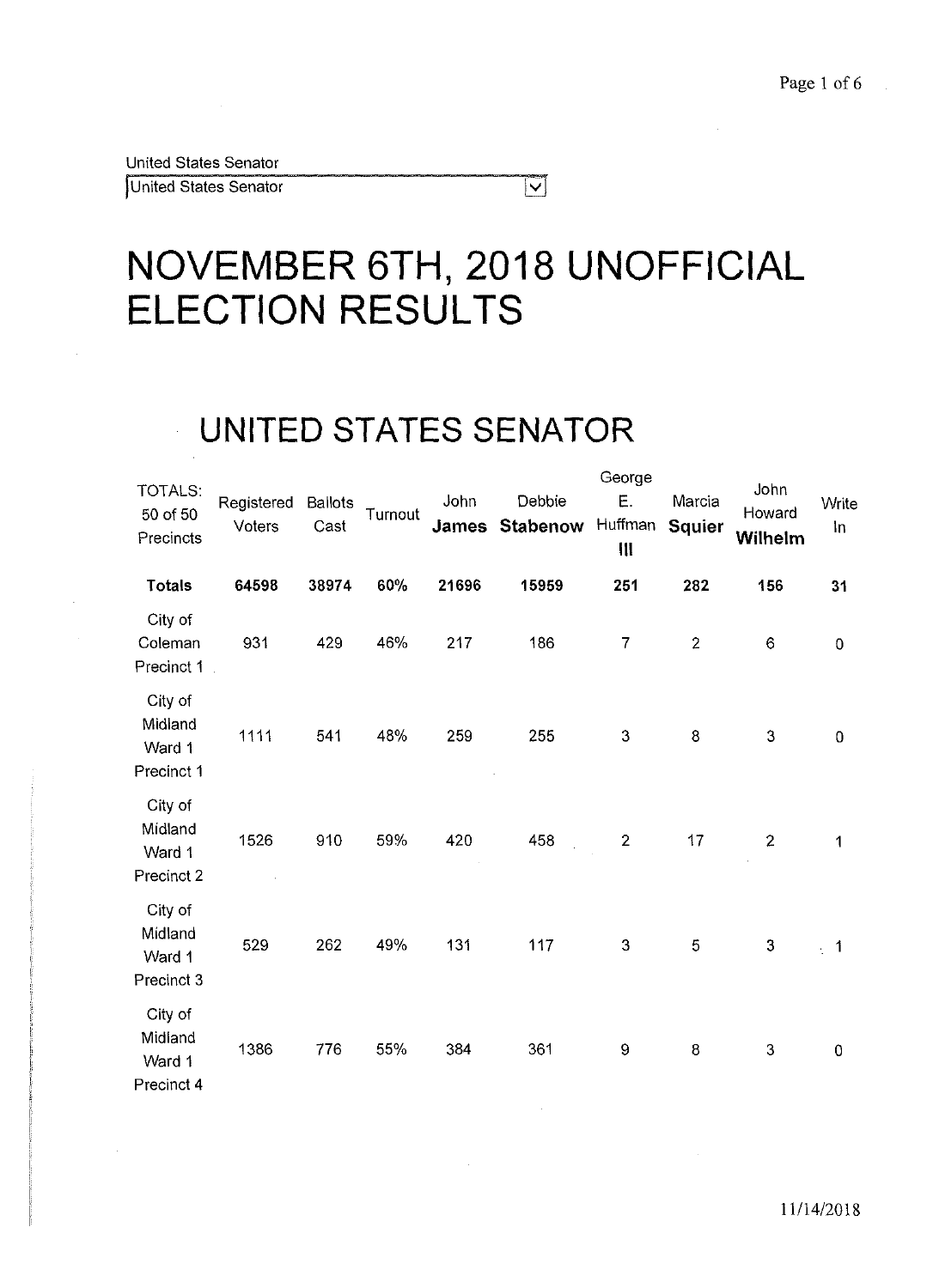| City of<br>Midland<br>Ward 1<br>Precinct 5 | 998  | 446                      | 44% | 241 | 181 | $\mathbf 5$             | $\overline{7}$   | $\overline{2}$ | ${\bf 0}$ |
|--------------------------------------------|------|--------------------------|-----|-----|-----|-------------------------|------------------|----------------|-----------|
| City of<br>Midland<br>Ward 1<br>Precinct 6 | 126  | 51                       | 40% | 18  | 29  | $\overline{\mathbf{c}}$ | $\pmb{0}$        | $\pmb{0}$      | $\pmb{0}$ |
| City of<br>Midland<br>Ward 2<br>Precinct 1 | 1238 | 877                      | 70% | 400 | 450 | $\,6\,$                 | $\mathbf 5$      | $\mathfrak{S}$ | ${\bf 0}$ |
| City of<br>Midland<br>Ward 2<br>Precinct 2 | 1499 | 1013                     | 67% | 473 | 508 | $\overline{7}$          | 10               | 5              | $\pmb{0}$ |
| City of<br>Midland<br>Ward 2<br>Precinct 3 | 1322 | 732                      | 55% | 327 | 358 | 10                      | 10               | 6              | 3         |
| City of<br>Midland<br>Ward 2<br>Precinct 4 | 1821 | 1099<br>$\gamma_{\rm c}$ | 60% | 584 | 479 | 10                      | $\overline{7}$   | $\overline{4}$ | $\pmb{0}$ |
| City of<br>Midland<br>Ward 3<br>Precinct 1 | 1468 | 1008                     | 68% | 525 | 465 | 3                       | $\mathbf{2}$     | 0              | $\pmb{0}$ |
| City of<br>Midland<br>Ward 3<br>Precinct 2 | 1564 | 917                      | 58% | 471 | 411 | $6^{\circ}$             | $\boldsymbol{6}$ | $\overline{7}$ | ${\bf 0}$ |
| City of<br>Midland<br>Ward 3<br>Precinct 3 | 1478 | 907                      | 61% | 555 | 332 | $\boldsymbol{2}$        | 4                | $\overline{2}$ | 1         |

 $\mathcal{L}^{\text{max}}_{\text{max}}$ 

÷,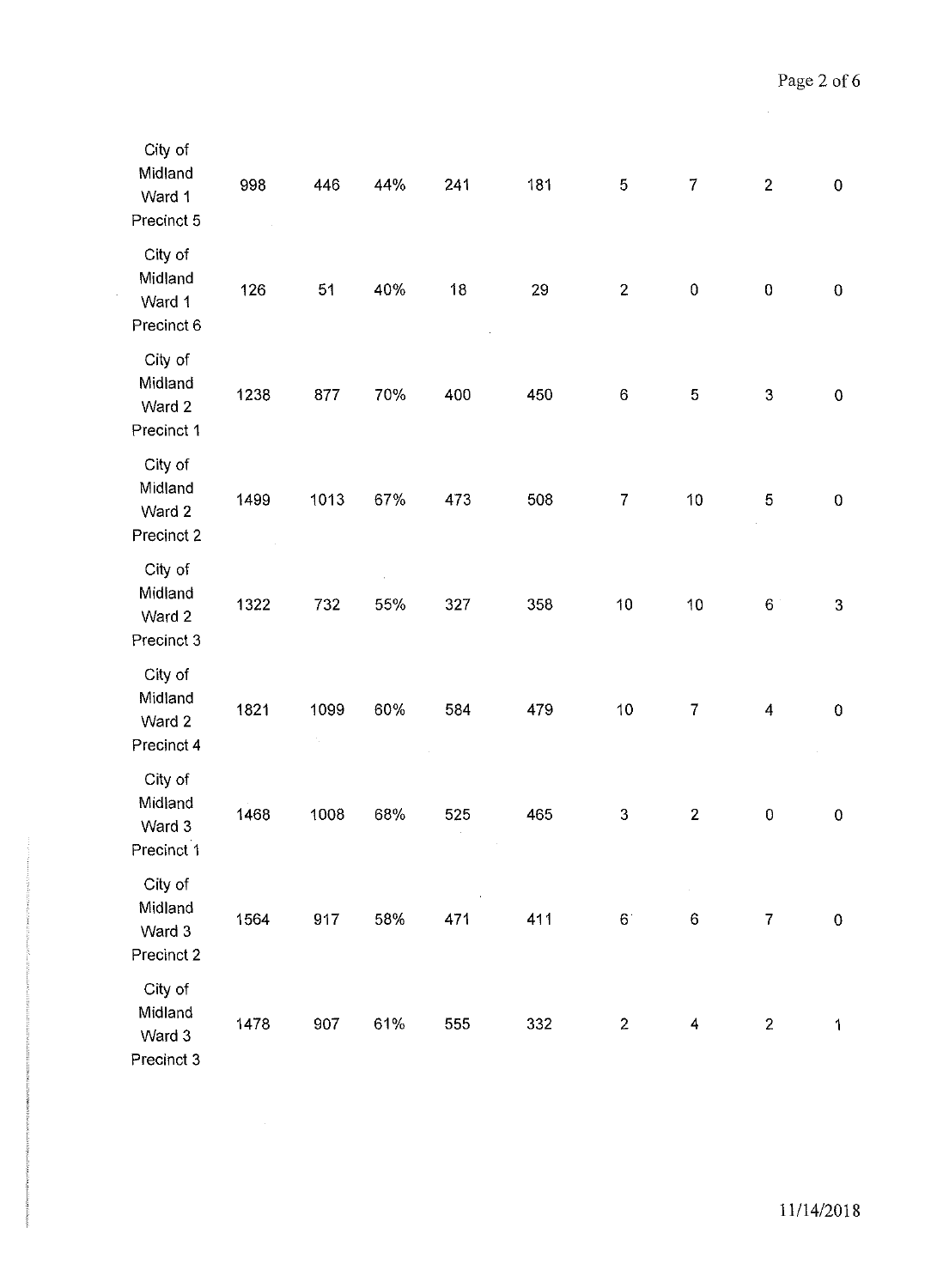| City of<br>Midland<br>Ward 3<br>Precinct 4 | 1724 | 1153 | 66% | 660 | 465 | $\bf 8$                 | $\mathbf{3}$     | $\overline{\mathbf{4}}$ | ${\bf 0}$    |
|--------------------------------------------|------|------|-----|-----|-----|-------------------------|------------------|-------------------------|--------------|
| City of<br>Midland<br>Ward 4<br>Precinct 1 | 1502 | 1014 | 67% | 529 | 448 | $\overline{\mathbf{4}}$ | $\mathbf 9$      | 3                       | $\mathbf{1}$ |
| City of<br>Midland<br>Ward 4<br>Precinct 2 | 1101 | 772  | 70% | 388 | 362 | 5                       | $\mathbf{3}$     | $\overline{2}$          | $\pmb{0}$    |
| City of<br>Midland<br>Ward 4<br>Precinct 3 | 1587 | 1119 | 70% | 622 | 473 | $\overline{c}$          | $\mathbf{3}$     | 1                       | $\pmb{0}$    |
| City of<br>Midland<br>Ward 4<br>Precinct 4 | 1490 | 1029 | 69% | 535 | 466 | 2 <sup>1</sup>          | $\,6\,$          | $\overline{2}$          | $\cdot$ 1    |
| City of<br>Midland<br>Ward 4<br>Precinct 5 | 1596 | 939  | 58% | 450 | 469 | $\overline{2}$          | 5                | $\mathbf{1}$            | $\mathbf{1}$ |
| City of<br>Midland<br>Ward 5<br>Precinct 1 | 1414 | 948  | 67% | 470 | 447 | 1                       | $\boldsymbol{9}$ | 5                       | $\pmb{0}$    |
| City of<br>Midland<br>Ward 5<br>Precinct 2 | 1295 | 854  | 65% | 406 | 418 | 5                       | 8                | $\overline{2}$          | $\mathbf{1}$ |
| City of<br>Midland<br>Ward 5<br>Precinct 3 | 1327 | 947  | 71% | 475 | 441 | 4                       | 6                | $\sqrt{3}$              | $\mathbf{1}$ |

 $\bar{\beta}$ 

 $\bar{z}$ 

 $\hat{\mathcal{A}}$ 

 $\mathcal{A}^{\mathcal{A}}$ 

 $\sim$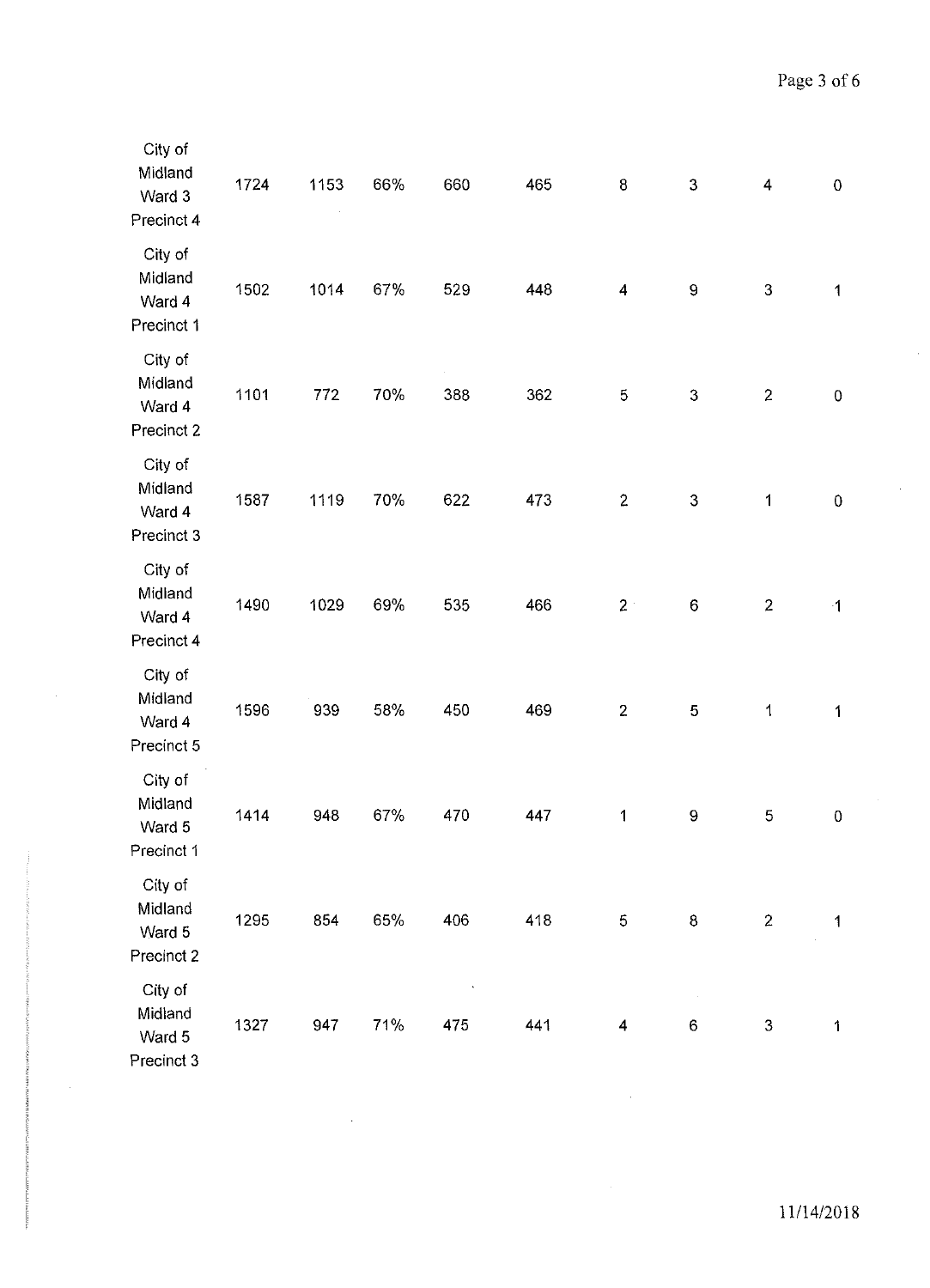| City of<br>Midland<br>Ward 5<br>Precinct 4 | 1112                 | 796                    | 71%     | 428                  | 350                | 1                                       | $\bf 8$                 | 1                         | 1              |
|--------------------------------------------|----------------------|------------------------|---------|----------------------|--------------------|-----------------------------------------|-------------------------|---------------------------|----------------|
| TOTALS:<br>50 of 50<br>Precincts           | Registered<br>Voters | <b>Ballots</b><br>Cast | Turnout | John<br><b>James</b> | Debbie<br>Stabenow | George<br>Ε.<br>Huffman<br>$\mathbf{H}$ | Marcia<br><b>Squier</b> | John<br>Howard<br>Wilhelm | Write<br>In    |
| City of<br>Midland<br>Ward 5<br>Precinct 5 | 1461                 | 786                    | 53%     | 353                  | 403                | 3                                       | 11                      | 1                         | $\pmb{0}$      |
| Edenville<br>Township<br>Precinct 1        | 2099                 | 1224                   | 58%     | 750                  | 430                | 14                                      | $\overline{7}$          | 5                         | $\mathfrak{S}$ |
| Geneva<br>Township<br>Precinct 1           | 819                  | 492                    | 60%     | 290                  | 183                | 3                                       | 4                       | 3                         | $\pmb{0}$      |
| Greendale<br>Township<br>Precinct 1        | 1364                 | 669                    | 49%     | 421                  | 224                | 4                                       | 3                       | $\overline{4}$            | $\pmb{0}$      |
| Homer<br>Township<br>Precinct 1            | 997                  | 620                    | 62%     | 349                  | 250                | 7                                       | 4                       | $\mathfrak{S}$            | $\mathbf 0$    |
| Homer<br>Township<br>Precinct 2            | 1062                 | 595                    | 56%     | 363                  | 219                | $\mathbf{2}$                            | $\boldsymbol{7}$        | $\pmb{0}$                 | $\pmb{0}$      |
| Homer<br>Township<br>Precinct 3            | 1242                 | 761                    | 61%     | 439<br>$\alpha$      | 297                | $\overline{7}$                          | 4                       | 1                         | $\mathbf{1}$   |
| Hope<br>Township<br>Precinct 1             | 1182                 | 708                    | 59%     | 445                  | 231                | $\overline{7}$                          | 3                       | $\,6$                     | $\pmb{0}$      |
| Ingersoll<br>Township<br>Precinct 1        | 1286                 | 743                    | 57%     | 461                  | 257                | 5                                       | 5                       | $\overline{2}$            | $\overline{2}$ |

 $\sim 10^{-1}$ 

 $\sim$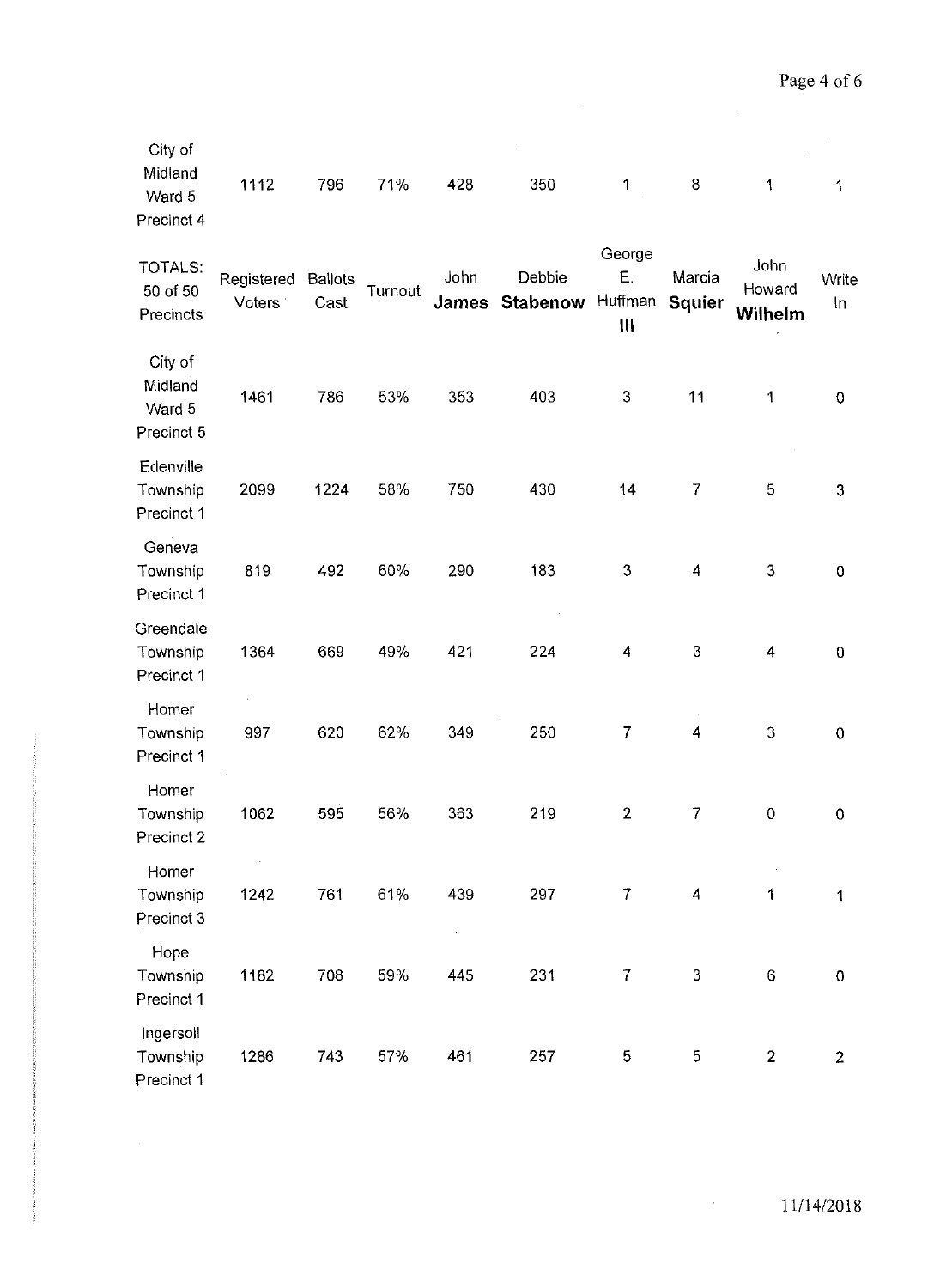| Ingersoll<br>Township<br>Precinct 2 | 859  | 602  | 70% | 344 | 236 | 5                | $\mathbf 6$             | 1            | $\pmb{0}$        |
|-------------------------------------|------|------|-----|-----|-----|------------------|-------------------------|--------------|------------------|
| Jasper<br>Township<br>Precinct 1    | 755  | 401  | 53% | 233 | 150 | $6\phantom{1}$   | 3                       | 3            | $\pmb{0}$        |
| Jerome<br>Township<br>Precinct 1    | 663  | 353  | 53% | 235 | 108 | $\mathbf 2$      | $\overline{\mathbf{4}}$ | $\pmb{0}$    | $\mathbf 1$      |
| Jerome<br>Township<br>Precinct 2    | 1193 | 737  | 61% | 420 | 296 | $\boldsymbol{4}$ | $\mathfrak{Z}$          | $\mathbf{3}$ | $\mathbf{1}$     |
| Jerome<br>Township<br>Precinct 3    | 621  | 315  | 50% | 191 | 105 | $\pmb{0}$        | $\mathbf{3}$            | $\mathbf{3}$ | $\pmb{0}$        |
| Jerome<br>Township<br>Precinct 4    | 1344 | 762  | 56% | 462 | 270 | $\,6\,$          | $\mathfrak{S}$          | $\mathbf{3}$ | $\mathbf 1$      |
| Larkin<br>Township<br>Precinct 1    | 1675 | 1066 | 63% | 684 | 349 | $\overline{4}$   | $\overline{7}$          | 5            | 1                |
| Larkin<br>Township<br>Precinct 2    | 1412 | 919  | 65% | 576 | 321 | $\overline{2}$   | $\overline{7}$          | $\mathbf 3$  | $\pmb{0}$        |
| Larkin<br>Township<br>Precinct 3    | 1281 | 833  | 65% | 499 | 321 | $\overline{4}$   | 3                       | 1            | $\mathbf{1}$     |
| Lee<br>Township<br>Precinct 1       | 1640 | 870  | 53% | 519 | 314 | 5                | $\overline{7}$          | 11           | $\mathfrak{Z}$   |
| Lee<br>Township<br>Precinct 2       | 1378 | 728  | 52% | 467 | 237 | $\overline{5}$   | 5                       | 5            | $\boldsymbol{2}$ |
| Lincoln<br>Township<br>Precinct 1   | 2057 | 1235 | 60% | 750 | 445 | 10               | $\mathbf{3}$            | 4            | $\mathbf{1}$     |

of interfactors are sets, and a  $\frac{1}{2}$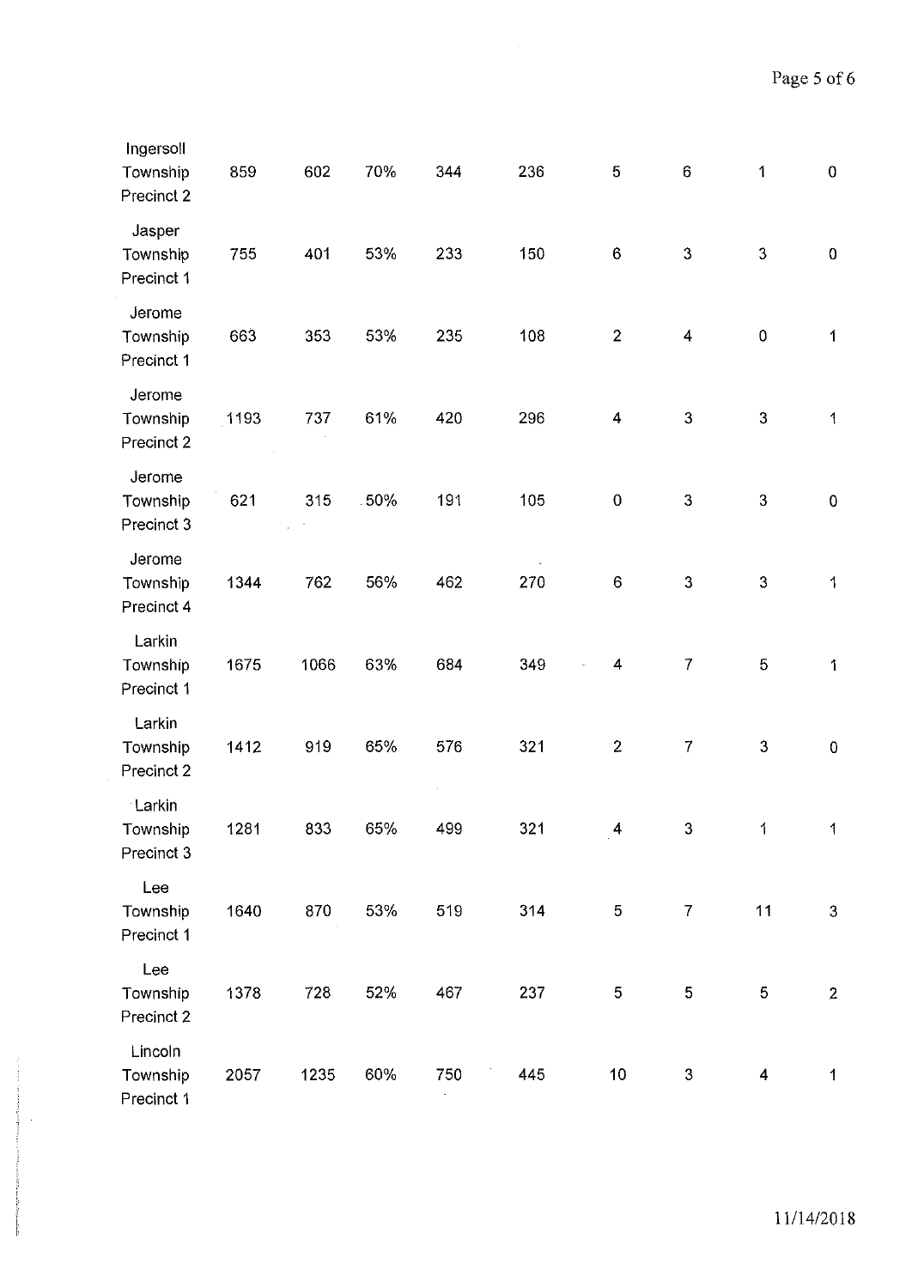$\hat{\boldsymbol{\beta}}$ 

| Midland<br>Township<br>Precinct 1       | 1870                 | 1057                   | 56%     | 670                  | 340                | 13                                        | 10                      | $\vec{x}^{\star}$<br>5    | 1              |
|-----------------------------------------|----------------------|------------------------|---------|----------------------|--------------------|-------------------------------------------|-------------------------|---------------------------|----------------|
| <b>Mills</b><br>Township<br>Precinct 1  | 1426                 | 811                    | 56%     | 492                  | 287                | $\boldsymbol{9}$                          | 10                      | 3                         | $\pmb{0}$      |
| Mt. Haley<br>Township<br>Precinct 1     | 1276                 | 766                    | 60%     | 454                  | 287                | 5                                         | $\,6$                   | 4                         | $\pmb{0}$      |
| Porter<br>Township<br>Precinct 1        | 925                  | 510                    | 55%     | 313                  | 177                | 4                                         | $\mathbf 0$             | 3                         | 1              |
| <b>TOTALS:</b><br>50 of 50<br>Precincts | Registered<br>Voters | <b>Ballots</b><br>Cast | Turnout | John<br><b>James</b> | Debbie<br>Stabenow | George<br>Ε.<br>Huffman<br>$\mathbf{III}$ | Marcia<br><b>Squier</b> | John<br>Howard<br>Wilhelm | Write<br>$\ln$ |
| Warren<br>Township<br>Precinct 1        | 1566                 | 872                    | 55%     | 548                  | 293                | $6\phantom{1}$                            | 3                       | 4                         | $\mathbf 0$    |

 $\hat{\mathcal{A}}$ 

 $\ddot{\phantom{0}}$ 

 $\sim$ 

 $\langle\phi\rangle$ 

 $\hat{\mathcal{A}}$ 

 $\mathcal{H}_{\mathcal{G}}$ 

 $\frac{1}{2}$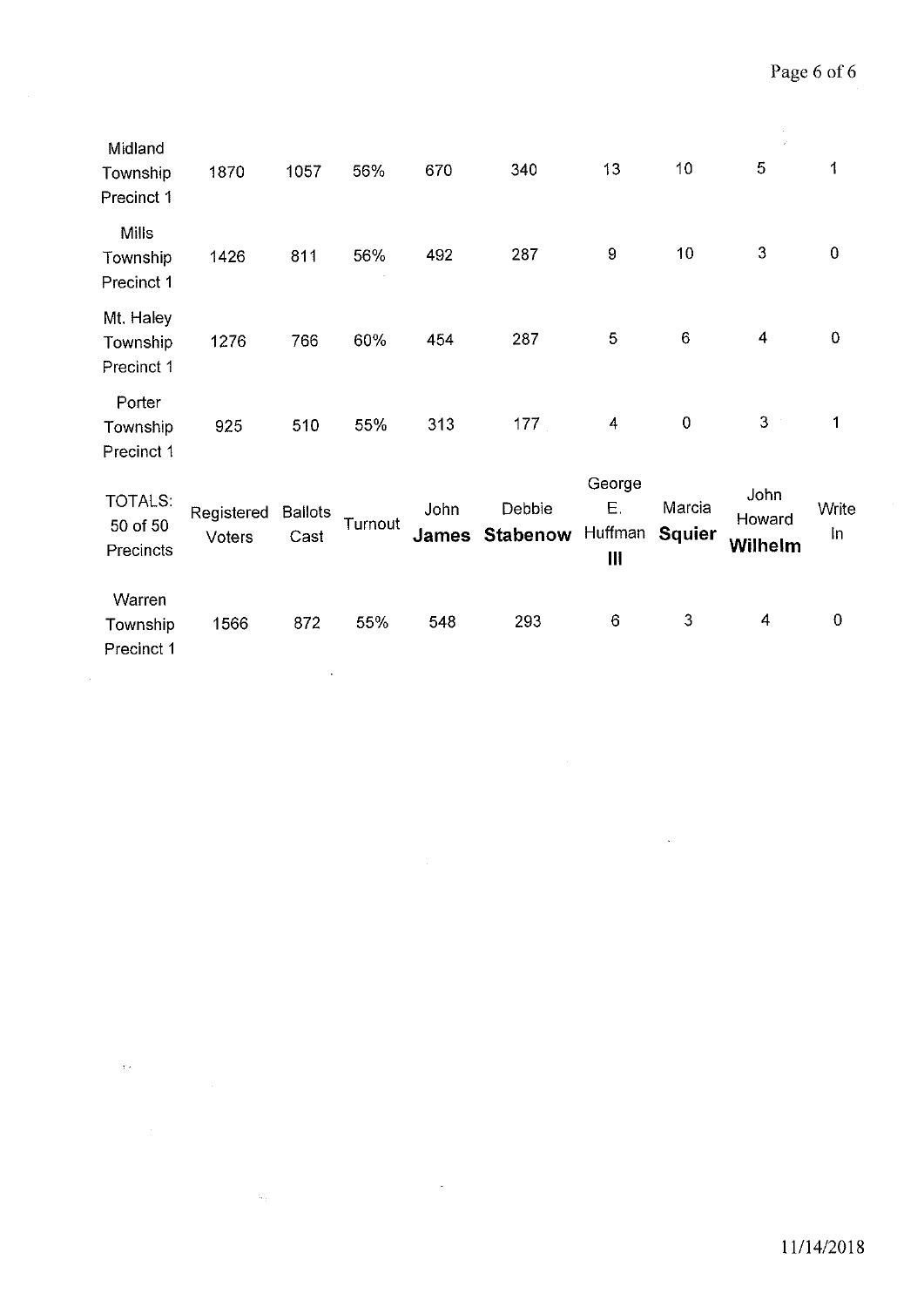Representative in Congress 4th District

I Representative in Congress 4th District

# **NOVEMBER 6TH, 2018 UNOFFICIAL ELECTION RESULTS**

### **REPRESENTATIVE IN CONGRESS 4TH DISTRICT**

 $\overline{|\mathbf{v}|}$ 

| TOTALS: 49 of 49<br>Precincts        | Registered<br>Voters | <b>Ballots</b><br>Cast | Turnout | John<br>Moolenaar | Jerry<br><b>Hilliard</b> | Write<br>In    |
|--------------------------------------|----------------------|------------------------|---------|-------------------|--------------------------|----------------|
| <b>Totals</b>                        | 64472                | 38923                  | 60%     | 23469             | 14428                    | 65             |
| City of Coleman<br>Precinct 1        | 931                  | 429                    | 46%     | 260               | 155                      | 1              |
| City of Midland Ward<br>1 Precinct 1 | 1111                 | 541                    | 48%     | 289               | 236                      | 0              |
| City of Midland Ward<br>1 Precinct 2 | 1526                 | 910                    | 59%     | 481               | 407                      | $\overline{2}$ |
| City of Midland Ward<br>1 Precinct 3 | 529                  | 262                    | 49%     | 139               | 117                      | 1              |
| City of Midland Ward<br>1 Precinct 4 | 1386                 | 776                    | 55%     | 425               | 328                      | 3              |
| City of Midland Ward<br>1 Precinct 5 | 998                  | 446                    | 44%     | 244               | 181                      | 4              |
| City of Midland Ward<br>2 Precinct 1 | 1238                 | 877                    | 70%     | 427               | 433                      | 1              |
| City of Midland Ward<br>2 Precinct 2 | 1499                 | 1013                   | 67%     | 518               | 477                      | 1              |
| City of Midland Ward<br>2 Precinct 3 | 1322                 | 732                    | 55%     | 364               | 340                      | 7              |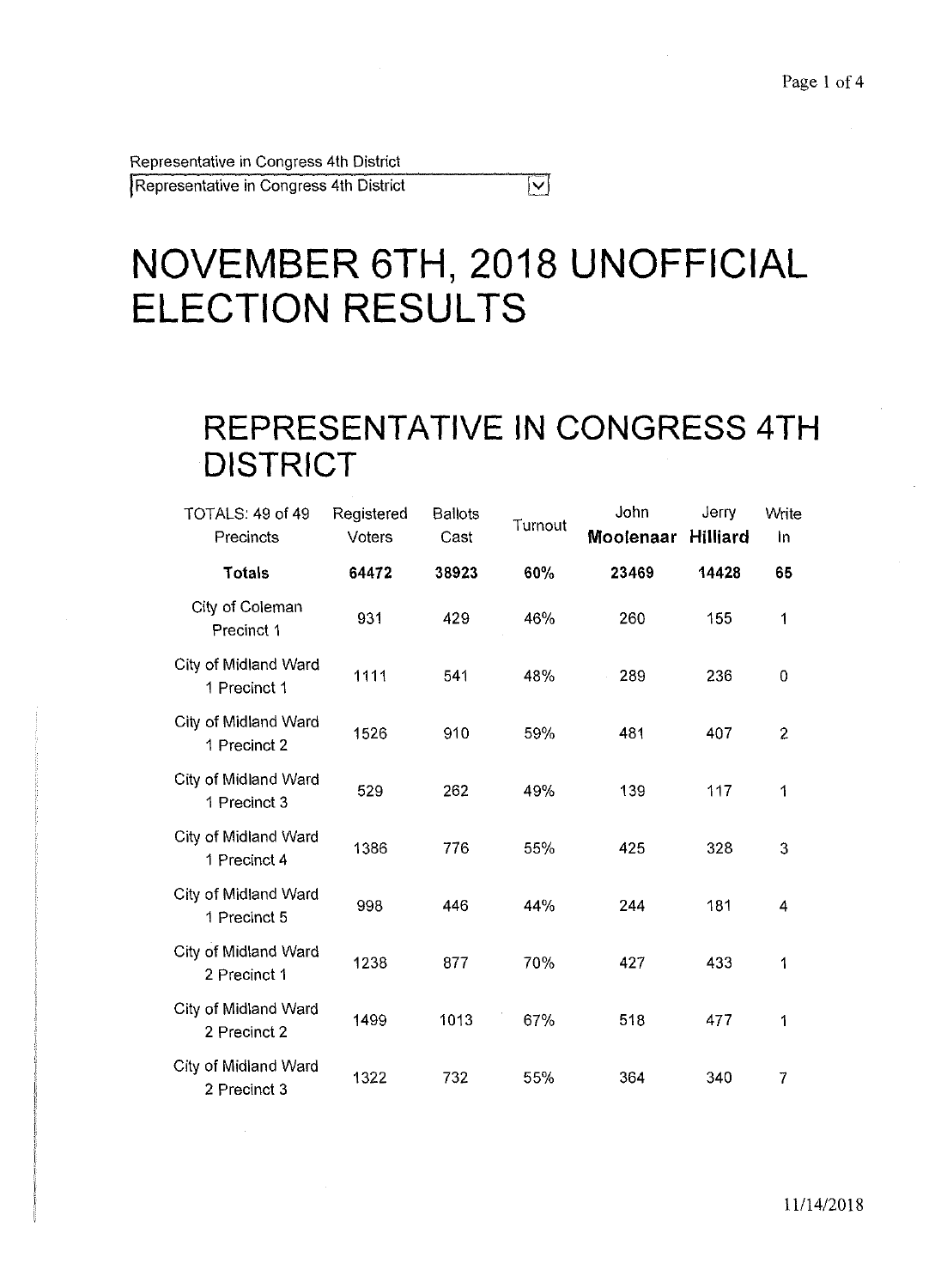| City of Midland Ward<br>2 Precinct 4 | 1821                 | 1099                   | 60%     | 635               | 434                      | 1              |
|--------------------------------------|----------------------|------------------------|---------|-------------------|--------------------------|----------------|
| City of Midland Ward<br>3 Precinct 1 | 1468                 | 1008                   | 68%     | 570               | 418                      | $\overline{2}$ |
| City of Midland Ward<br>3 Precinct 2 | 1564                 | 917                    | 58%     | 509               | 386                      | 3              |
| City of Midland Ward<br>3 Precinct 3 | 1478                 | 907                    | 61%     | 582               | 304                      | 1              |
| City of Midland Ward<br>3 Precinct 4 | 1724                 | 1153                   | 66%     | 719               | 416                      | 0              |
| City of Midland Ward<br>4 Precinct 1 | 1502                 | 1014                   | 67%     | 558               | 425                      | $\overline{2}$ |
| City of Midland Ward<br>4 Precinct 2 | 1101                 | 772                    | 70%     | 438               | 310                      | 1              |
| City of Midland Ward<br>4 Precinct 3 | 1587                 | 1119                   | 70%     | 673               | 419                      | 1              |
| City of Midland Ward<br>4 Precinct 4 | 1490                 | 1029                   | 69%     | 579               | 428                      | 1              |
| City of Midland Ward<br>4 Precinct 5 | 1596                 | 939                    | 58%     | 491               | 423                      | $\overline{2}$ |
| City of Midland Ward<br>5 Precinct 1 | 1414                 | 948                    | 67%     | 504               | 418                      | $\mathbf 0$    |
| City of Midland Ward<br>5 Precinct 2 | 1295                 | 854                    | 65%     | 420               | 408                      | 1              |
| City of Midland Ward<br>5 Precinct 3 | 1327                 | 947                    | 71%     | 519               | 409                      | $\mathbf 0$    |
| City of Midland Ward<br>5 Precinct 4 | 1112                 | 796                    | 71%     | 446               | 327                      | $\overline{2}$ |
| City of Midland Ward<br>5 Precinct 5 | 1461                 | 786                    | 53%     | 405               | 355                      | 1              |
| TOTALS: 49 of 49<br>Precincts        | Registered<br>Voters | <b>Ballots</b><br>Cast | Turnout | John<br>Moolenaar | Jerry<br><b>Hilliard</b> | Write<br>In    |
| Edenville Township<br>Precinct 1     | 2099                 | 1224                   | 58%     | 811               | 383                      | 1              |

 $\bar{z}$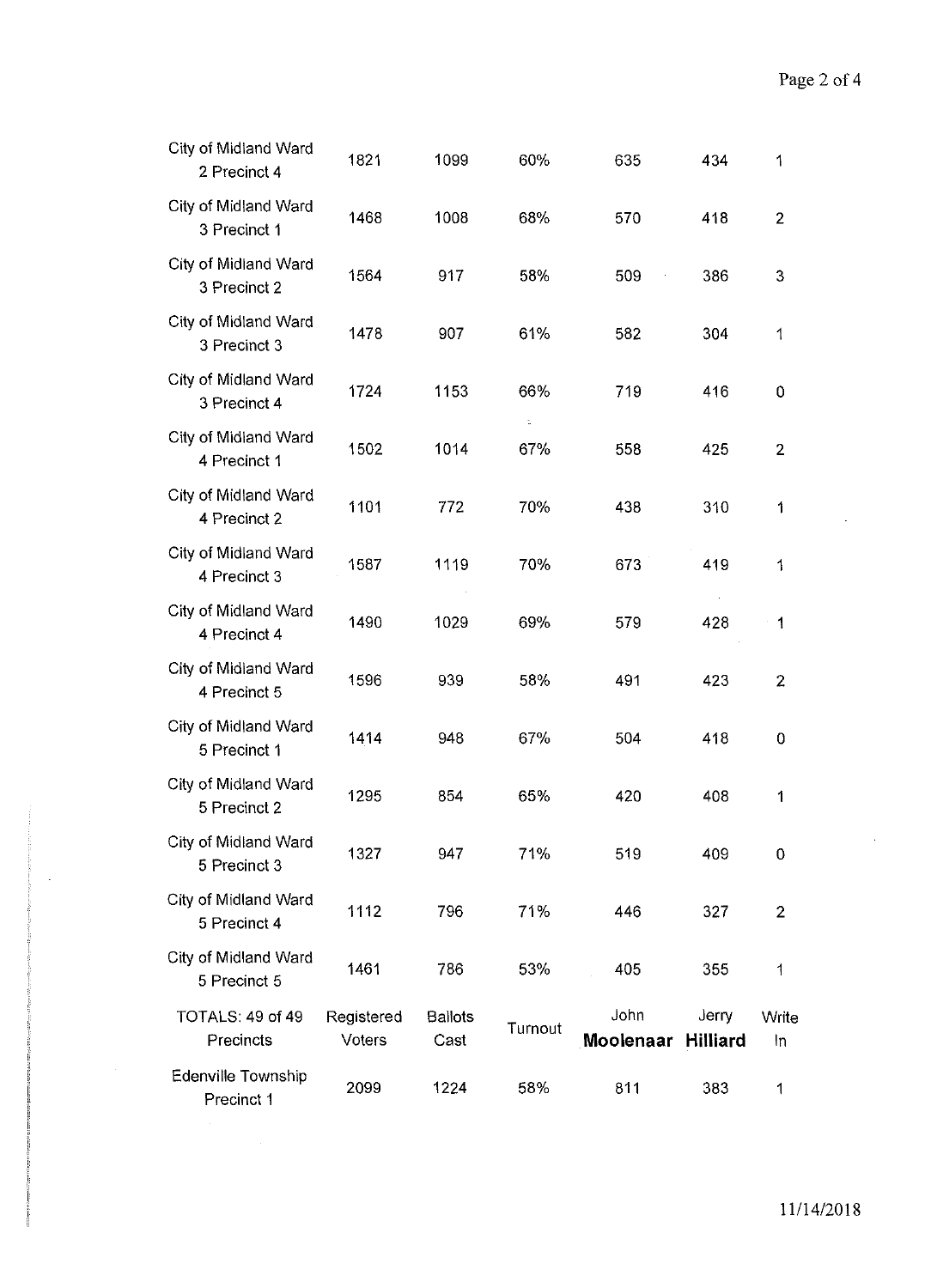$\mathcal{L}(\mathcal{A})$  and  $\mathcal{L}(\mathcal{A})$ 

| Geneva Township<br>Precinct 1    | 819  | 492  | 60% | 326 | 152 | $\mathbf 0$    |
|----------------------------------|------|------|-----|-----|-----|----------------|
| Greendale Township<br>Precinct 1 | 1364 | 669  | 49% | 456 | 194 | 1              |
| Homer Township<br>Precinct 1     | 997  | 620  | 62% | 380 | 225 | 0              |
| Homer Township<br>Precinct 2     | 1062 | 595  | 56% | 389 | 196 | 0              |
| Homer Township<br>Precinct 3     | 1242 | 761  | 61% | 487 | 254 | $\overline{2}$ |
| Hope Township<br>Precinct 1      | 1182 | 708  | 59% | 486 | 193 | 1              |
| Ingersoll Township<br>Precinct 1 | 1286 | 743  | 57% | 497 | 226 | $\overline{2}$ |
| Ingersoll Township<br>Precinct 2 | 859  | 602  | 70% | 401 | 188 | $\mathbf 0$    |
| Jasper Township<br>Precinct 1    | 755  | 401  | 53% | 256 | 135 | 0              |
| Jerome Township<br>Precinct 1    | 663  | 353  | 53% | 244 | 105 | 0              |
| Jerome Township<br>Precinct 2    | 1193 | 737  | 61% | 468 | 252 | 4              |
| Jerome Township<br>Precinct 3    | 621  | 315  | 50% | 208 | 101 | 0              |
| Jerome Township<br>Precinct 4    | 1344 | 762  | 56% | 494 | 245 | 0              |
| Larkin Township<br>Precinct 1    | 1675 | 1066 | 63% | 739 | 293 | 1              |
| Larkin Township<br>Precinct 2    | 1412 | 919  | 65% | 609 | 295 | 0              |
| Larkin Township<br>Precinct 3    | 1281 | 833  | 65% | 548 | 274 | $\overline{2}$ |
| Lee Township<br>Precinct 1       | 1640 | 870  | 53% | 544 | 304 | 5              |

 $\hat{\mathcal{L}}$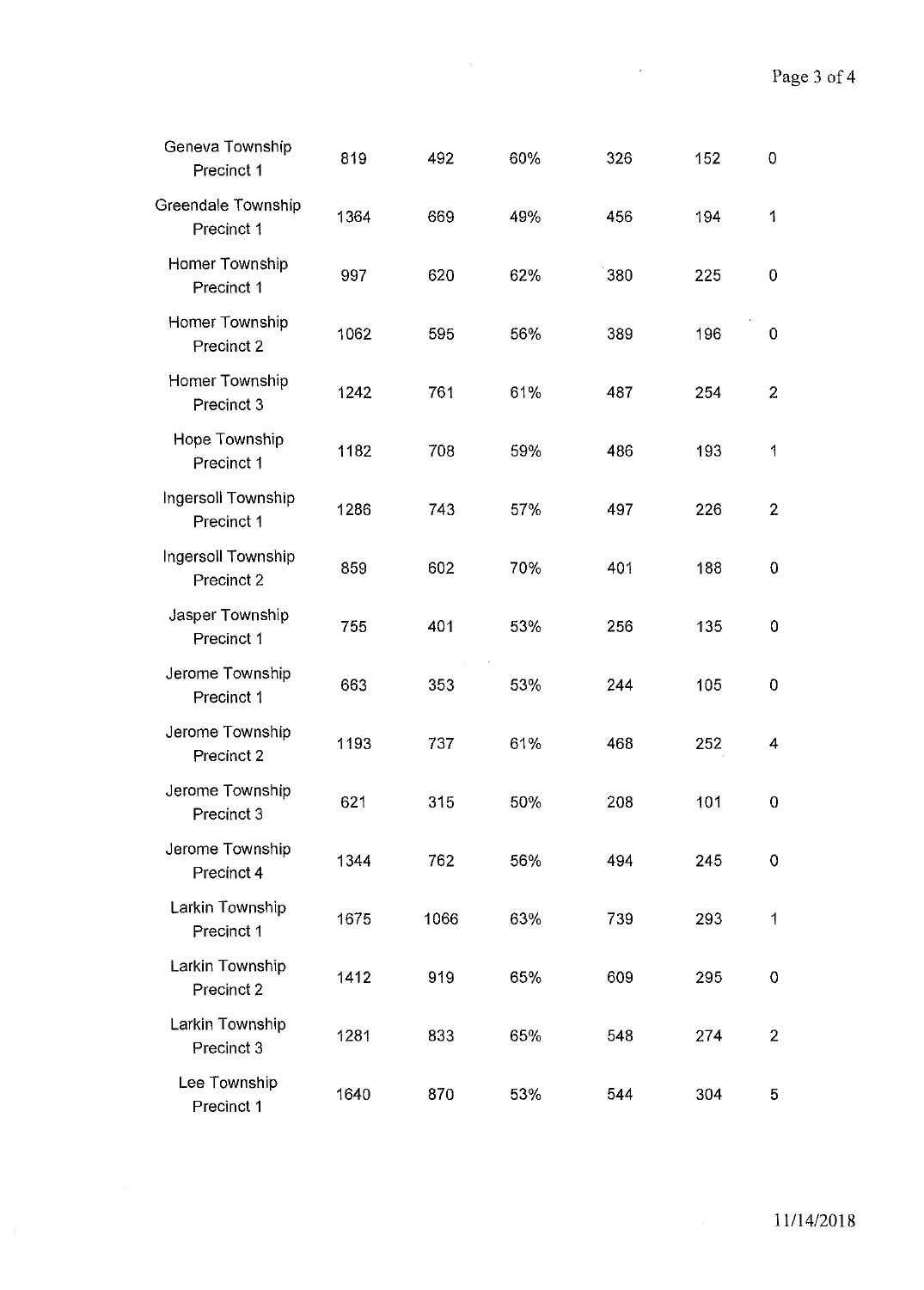| Lee Township<br>Precinct 2       | 1378 | 728  | 52% | 494 | 212 | $\overline{2}$ |
|----------------------------------|------|------|-----|-----|-----|----------------|
| Lincoln Township<br>Precinct 1   | 2057 | 1235 | 60% | 814 | 386 | $\overline{2}$ |
| Midland Township<br>Precinct 1   | 1870 | 1057 | 56% | 706 | 313 | $\overline{1}$ |
| Mills Township<br>Precinct 1     | 1426 | 811  | 56% | 516 | 272 | 1              |
| Mt. Haley Township<br>Precinct 1 | 1276 | 766  | 60% | 482 | 261 | 0              |
| Porter Township<br>Precinct 1    | 925  | 510  | 55% | 341 | 151 | 1              |
| Warren Township<br>Precinct 1    | 1566 | 872  | 55% | 578 | 264 | 1              |

 $\mathcal{L}_{\mathcal{A}}$ 

 $\bar{\mathcal{A}}$ 

l,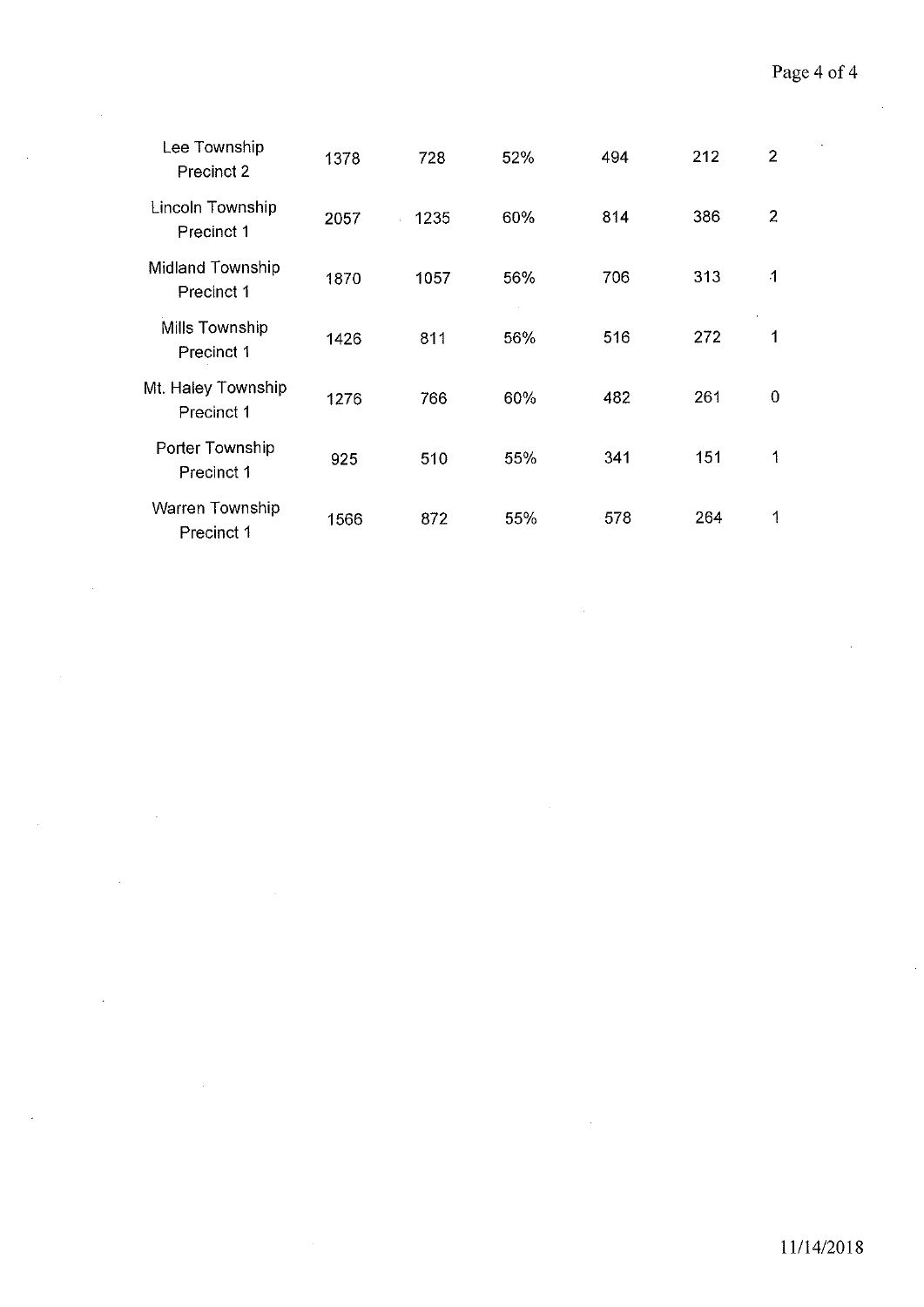State Senator 36th District

## **NOVEMBER 6TH, 2018 UNOFFICIAL ELECTION RESULTS**

 $|\nabla|$ 

## **STATE SENATOR 36TH DISTRICT**

| TOTALS: 49 of 49<br>Precincts        | Registered<br>Voters | <b>Ballots</b><br>Cast | Turnout | Jim-<br><b>Stamas</b> | Joe<br>Weir | Write<br>In    |
|--------------------------------------|----------------------|------------------------|---------|-----------------------|-------------|----------------|
| <b>Totals</b>                        | 64472                | 38923                  | 60%     | 22996                 | 14714       | 69             |
| City of Coleman Precinct 1           | 931                  | 429                    | 46%     | 258                   | 153         | 1              |
| City of Midland Ward 1<br>Precinct 1 | 1111                 | 541                    | 48%     | 270                   | 248         | $\overline{2}$ |
| City of Midland Ward 1<br>Precinct 2 | 1526                 | 910                    | 59%     | 465                   | 417         | $\overline{2}$ |
| City of Midland Ward 1<br>Precinct 3 | 529                  | 262                    | 49%     | 144                   | 111         | 1              |
| City of Midland Ward 1<br>Precinct 4 | 1386                 | 776                    | 55%     | 411                   | 332         | $\overline{2}$ |
| City of Midland Ward 1<br>Precinct 5 | 998                  | 446                    | 44%     | 236                   | 186         | 3              |
| City of Midland Ward 2<br>Precinct 1 | 1238                 | 877                    | 70%     | 415                   | 446         | $\overline{2}$ |
| City of Midland Ward 2<br>Precinct 2 | 1499                 | 1013                   | 67%     | 499                   | 488         | 1              |
| City of Midland Ward 2<br>Precinct 3 | 1322                 | 732                    | 55%     | 356                   | 352         | 5              |
| City of Midland Ward 2<br>Precinct 4 | 1821                 | 1099                   | 60%     | 635                   | 428         | 1              |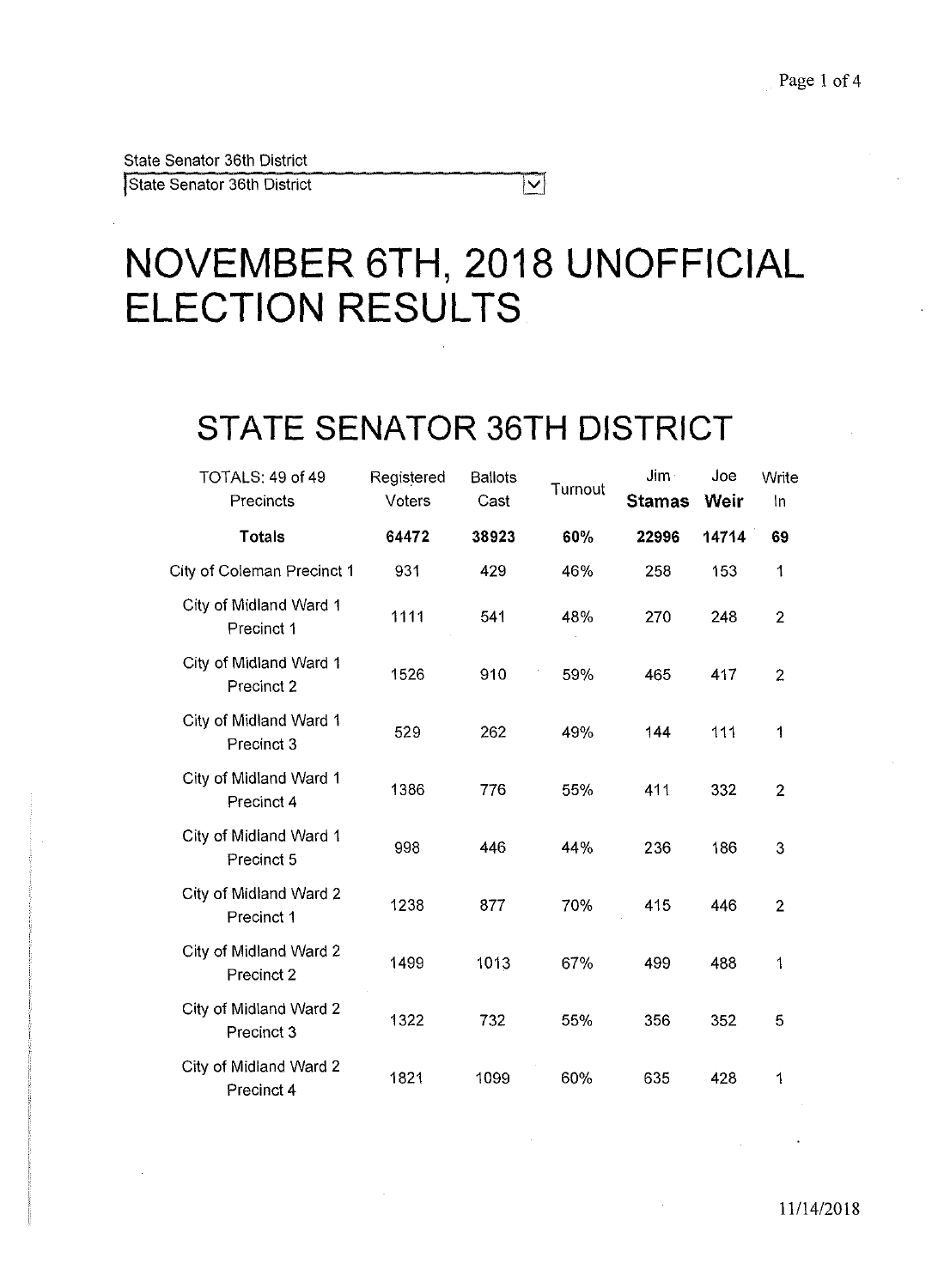| City of Midland Ward 3<br>Precinct 1    | 1468                 | 1008                   | 68%     | 570                  | 417         | 1              |  |
|-----------------------------------------|----------------------|------------------------|---------|----------------------|-------------|----------------|--|
| City of Midland Ward 3<br>Precinct 2    | 1564                 | 917                    | 58%     | 494                  | 391         | 3              |  |
| City of Midland Ward 3<br>Precinct 3    | 1478                 | 907                    | 61%     | 588                  | 298         | $\overline{2}$ |  |
| City of Midland Ward 3<br>Precinct 4    | 1724                 | 1153                   | 66%     | 715                  | 411         | $\mathbf 0$    |  |
| City of Midland Ward 4<br>Precinct 1    | 1502                 | 1014                   | 67%     | 560                  | 423         | 1              |  |
| City of Midland Ward 4<br>Precinct 2    | 1101                 | 772                    | 70%     | 415                  | 333         | $\mathbf 0$    |  |
| City of Midland Ward 4<br>Precinct 3    | 1587                 | 1119                   | 70%     | 661                  | 429         | $\bf{0}$       |  |
| City of Midland Ward 4<br>Precinct 4    | 1490                 | 1029                   | 69%     | 564                  | 442         | 1              |  |
| City of Midland Ward 4<br>Precinct 5    | 1596                 | 939                    | 58%     | 483                  | 429         | $\overline{2}$ |  |
| City of Midland Ward 5<br>Precinct 1    | 1414                 | 948                    | 67%     | 483                  | 436         | 1              |  |
| City of Midland Ward 5<br>Precinct 2    | 1295                 | 854                    | 65%     | 398                  | 428         | 1              |  |
| City of Midland Ward 5<br>Precinct 3    | 1327                 | 947                    | 71%     | 498                  | 415         | 1              |  |
| City of Midland Ward 5<br>Precinct 4    | 1112                 | 796                    | 71%     | 448                  | 322         | $\overline{2}$ |  |
| City of Midland Ward 5<br>Precinct 5    | 1461                 | 786                    | 53%     | 397                  | 354         | $\overline{2}$ |  |
| TOTALS: 49 of 49<br>Precincts           | Registered<br>Voters | <b>Ballots</b><br>Cast | Turnout | Jim<br><b>Stamas</b> | Joe<br>Weir | Write<br>In    |  |
| <b>Edenville Township</b><br>Precinct 1 | 2099                 | 1224                   | 58%     | 793                  | 392         | 1              |  |
| Geneva Township Precinct<br>1           | 819                  | 492                    | 60%     | 322                  | 148         | 1              |  |

 $\mathbb{R}^3$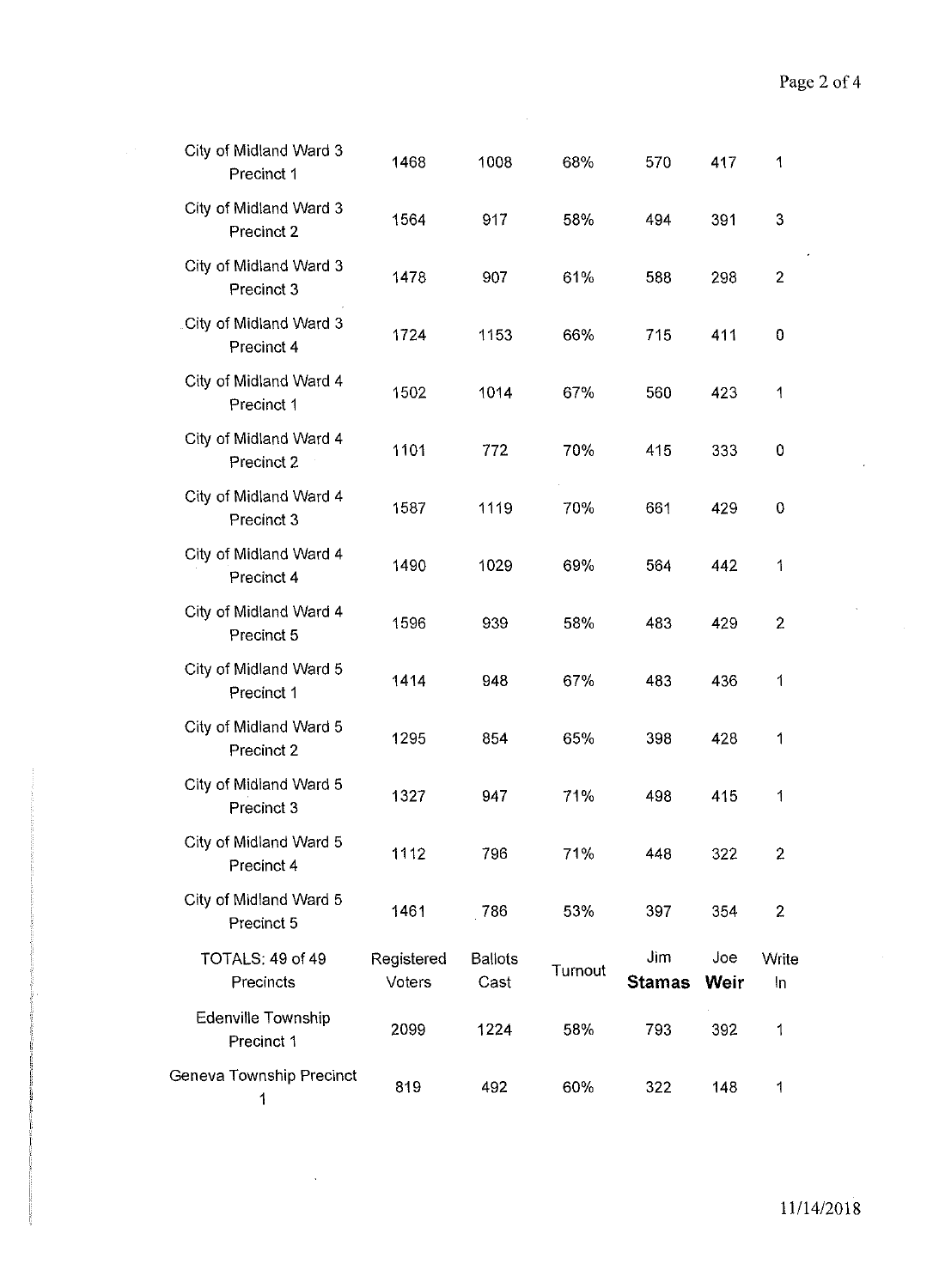$\sim$   $\sim$ 

| Greendale Township<br>Precinct 1<br>فاددتهم | 1364 | 669  | 49% | 443 | 205 | $\overline{2}$ |
|---------------------------------------------|------|------|-----|-----|-----|----------------|
| Homer Township Precinct<br>1                | 997  | 620  | 62% | 362 | 240 | 1              |
| Homer Township Precinct<br>$\overline{2}$   | 1062 | 595  | 56% | 390 | 196 | 1              |
| Homer Township Precinct<br>3                | 1242 | 761  | 61% | 487 | 256 | 1              |
| Hope Township Precinct 1                    | 1182 | 708  | 59% | 479 | 201 | 1              |
| Ingersoll Township<br>Precinct 1            | 1286 | 743  | 57% | 492 | 217 | $\overline{2}$ |
| Ingersoll Township<br>Precinct 2            | 859  | 602  | 70% | 387 | 196 | 0              |
| Jasper Township Precinct<br>1               | 755  | 401  | 53% | 246 | 145 | 0              |
| Jerome Township Precinct<br>1               | 663  | 353  | 53% | 242 | 106 | 1              |
| Jerome Township Precinct<br>$\overline{2}$  | 1193 | 737  | 61% | 460 | 256 | $\overline{2}$ |
| Jerome Township Precinct<br>3               | 621  | 315  | 50% | 197 | 106 | 0              |
| Jerome Township Precinct<br>4               | 1344 | 762  | 56% | 483 | 249 | 1              |
| Larkin Township Precinct 1                  | 1675 | 1066 | 63% | 721 | 310 | 1              |
| Larkin Township Precinct 2                  | 1412 | 919  | 65% | 592 | 301 | 1              |
| Larkin Township Precinct 3                  | 1281 | 833  | 65% | 537 | 281 | 1              |
| Lee Township Precinct 1                     | 1640 | 870  | 53% | 535 | 312 | 5              |
| Lee Township Precinct 2                     | 1378 | 728  | 52% | 478 | 226 | $\overline{2}$ |
| Lincoln Township Precinct<br>1              | 2057 | 1235 | 60% | 795 | 402 | 3              |
| Midland Township Precinct<br>1              | 1870 | 1057 | 56% | 701 | 321 | 1              |
| Mills Township Precinct 1                   | 1426 | 811  | 56% | 515 | 268 | 0              |

 $\frac{1}{2}$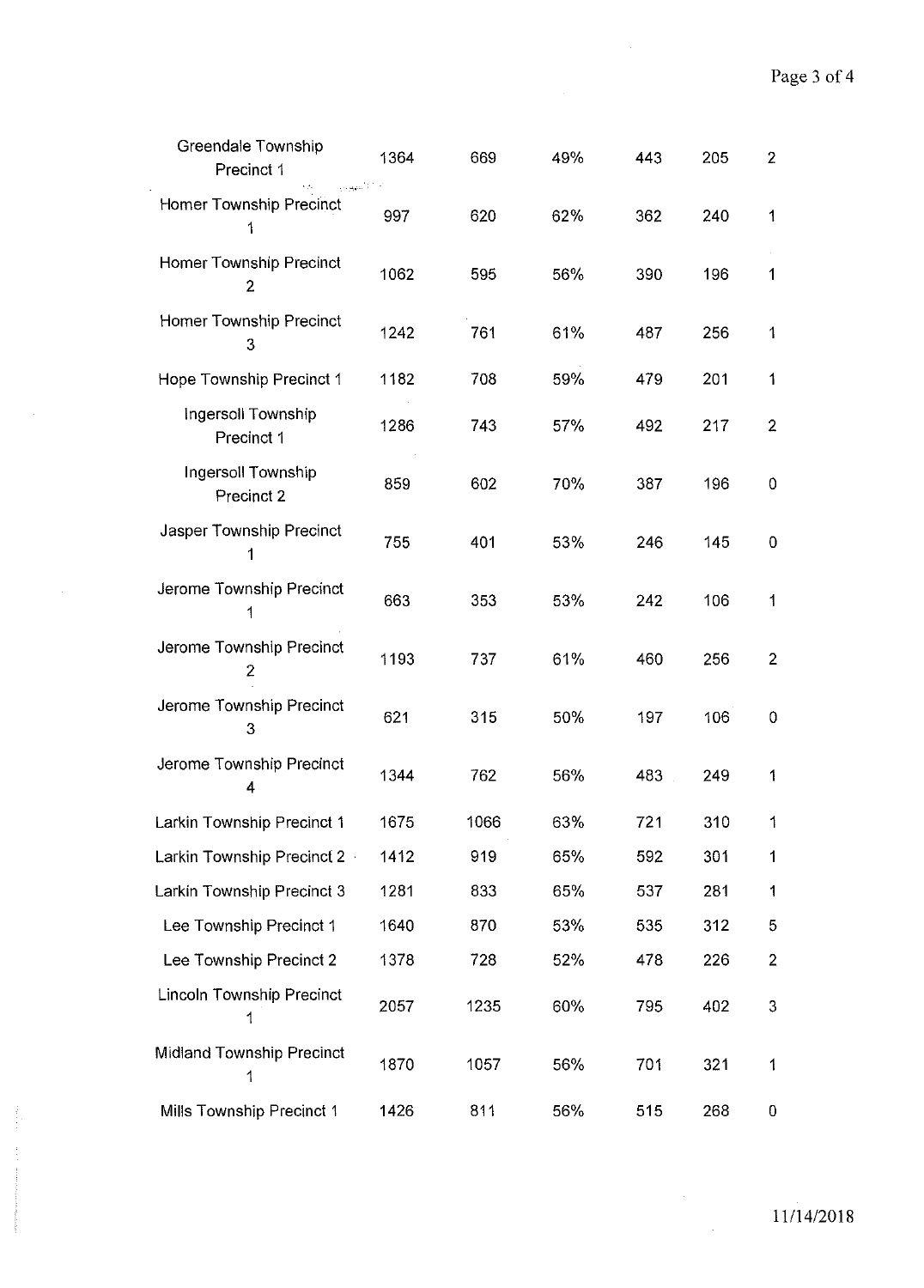| Mt. Haley Township<br>Precinct 1 | 1276 | 766 | 60% | 484 | 263 |  |
|----------------------------------|------|-----|-----|-----|-----|--|
| Porter Township Precinct 1       | 925  | 510 | 55% | 322 | 164 |  |
| Warren Township Precinct         | 1566 | 872 | 55% | 570 | 264 |  |

 $\sim 10$ 

l.

 $\mathcal{L}_{\mathrm{in}}$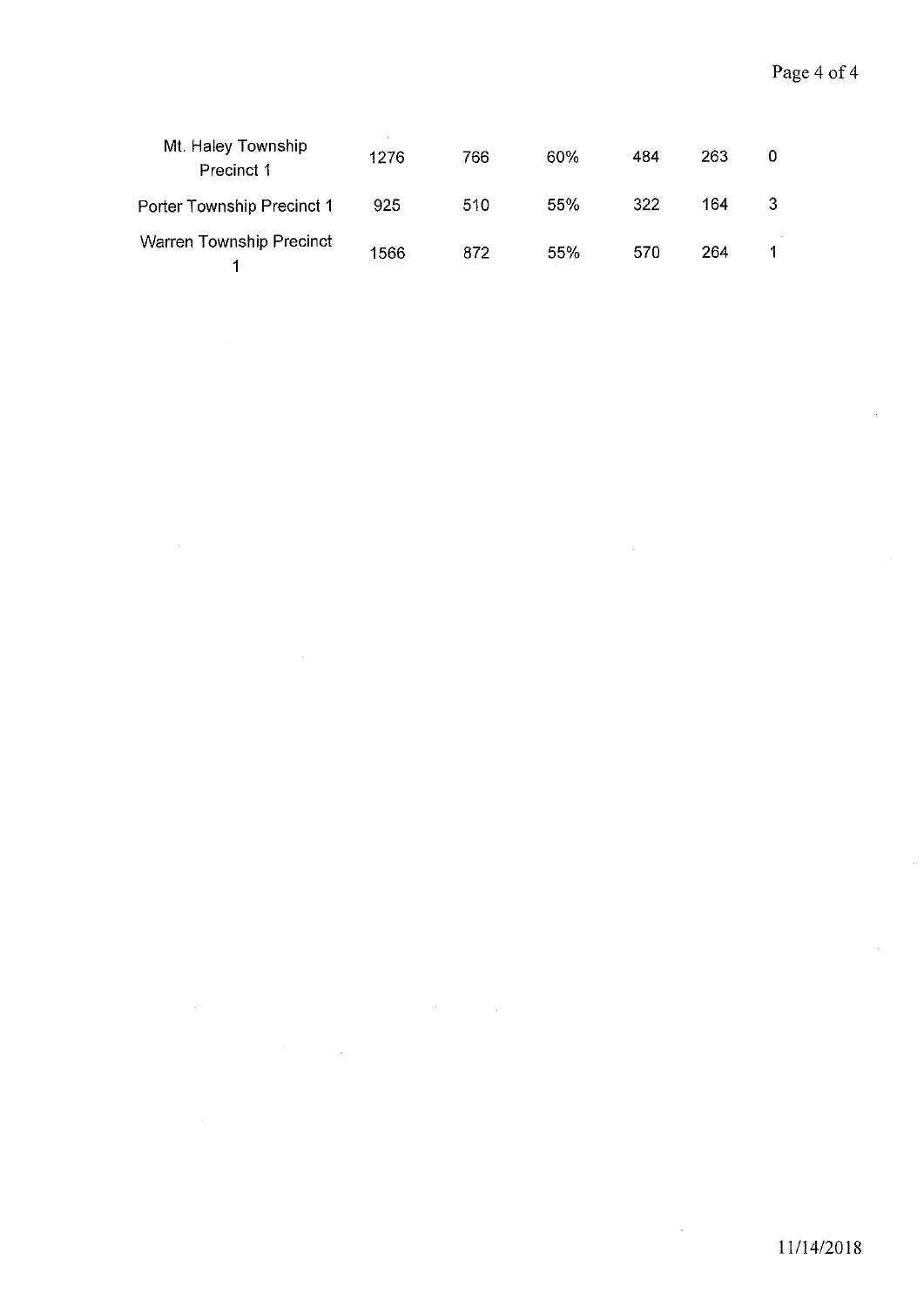#### **NOVEMBER 6TH, 2018 UNOFFICIAL ELECTION RESULTS**

 $\overline{\boxtimes}$ 

#### **REPRESENTATIVE IN STATE LEGISLATURE 98THDISTRICT**

| TOTALS: 38 of 38 Precincts        | Registered<br>Ballots<br>Voters<br>Cast |                 | Turnout | Annette<br>Glenn | Saran<br>Schulz | Write<br>۱n      |
|-----------------------------------|-----------------------------------------|-----------------|---------|------------------|-----------------|------------------|
| Totals                            | 50110                                   | 30747           | 61%     | 15147            | 14577           | 78               |
| City of Midland Ward 1 Precinct 1 | 1111                                    | 541             | 48%     | 225              | 301             | 1                |
| City of Midland Ward 1 Precinct 2 | 1526                                    | 910             | 59%     | 395              | 488             | з                |
| City of Midland Ward 1 Precinct 3 | 529                                     | 262             | 49%     | 125              | 126             | 2                |
| City of Midland Ward 1 Precinct 4 | 1386                                    | 776             | 55%     | 355              | 391             | 2                |
| City of Midland Ward 1 Precinct 5 | 998                                     | 446             | 44%     | 216              | 206             | з                |
| City of Midland Ward 1 Precinct 6 | 126                                     | 51              | 40%     | 16               | 33              | 0                |
| City of Midland Ward 2 Precinct 1 | 1238                                    | 877             | 70%     | 348              | 506             | $\boldsymbol{2}$ |
| City of Midland Ward 2 Precinct 2 | 1499                                    | 1013            | 67%     | 407              | 582             | 3                |
| City of Midland Ward 2 Precinct 3 | 1322                                    | 732             | 55%     | 307              | 401             | 2                |
| City of Midland Ward 2 Precinct 4 | 1821                                    | 1099            | 60%     | 529              | 534             | 4                |
| City of Midland Ward 3 Precinct 1 | 1468                                    | 1008            | 68%     | 471              | 508             | 2                |
| City of Midland Ward 3 Precinct 2 | 1564                                    | 917             | 58%     | 421              | 459             | 2                |
| City of Midland Ward 3 Precinct 3 | 1478                                    | 907             | 61%     | 516              | 362             | 3                |
| City of Midland Ward 3 Precinct 4 | 1724                                    | 1153            | 66%     | 602              | 519             | 1                |
| City of Midland Ward 4 Precinct 1 | 1502                                    | 1014            | 67%     | 479              | 502             | 4                |
| City of Midland Ward 4 Precinct 2 | 1101                                    | 772             | 70%     | 348              | 400             | 0                |
| City of Midland Ward 4 Precinct 3 | 1587                                    | 1119            | 70%     | 560              | 525             | з                |
| City of Midland Ward 4 Precinct 4 | 1490                                    | 1029            | 69%     | 481              | 515             | 4                |
| City of Midland Ward 4 Precinct 5 | 1596                                    | 939             | 58%     | 416              | 503             | з                |
| City of Midland Ward 5 Precinct 1 | 1414                                    | 948             | 67%     | 397              | 523             | $\mathbf{2}$     |
| City of Midland Ward 5 Precinct 2 | 1295                                    | 854             | 65%     | 350              | 479             | 2                |
| City of Midland Ward 5 Precinct 3 | 1327                                    | 947             | 71%     | 418              | 492             | 2                |
| City of Midland Ward 5 Precinct 4 | 1112                                    | 796             | 71%     | 364              | 413             | 1                |
| City of Midland Ward 5 Precinct 5 | 1461                                    | 786             | 53%     | 331              | 422             | ٥                |
| TOTALS: 38 of 38 Precincts        | Registered<br>Voters                    | Ballots<br>Cast | Turnout | Annette<br>Glenn | Sarah<br>Schulz | Write<br>In.     |
| Homer Township Precinct 1         | 997                                     | 620             | 62%     | 326              | 272             | ٥                |
| Homer Township Precinct 2         | 1062                                    | 595             | 56%     | 329              | 250             | 0                |
| Homer Township Precinct 3         | 1242                                    | 761             | 61%     | 405              | 329             | з                |
| Jerome Township Precinct 1        | 663                                     | 353             | 53%     | 211              | 134             | 2                |
| Jerome Township Precinct 2        | 1193                                    | 737             | 61%     | 400              | 313             | 3                |
| Jerome Township Precinct 3        | 621                                     | 315             | 50%     | 166              | 131             | 1                |
| Jerome Township Precinct 4        | 1344                                    | 762             | 56%     | 411              | 312             | 2                |
| Larkin Township Precinct 1        | 1675                                    | 1066            | 63%     | 632              | 386             | 0                |
| Larkin Township Precinct 2        | 1412                                    | 919             | 65%     | 519              | 379             | 1                |
| Larkin Township Precinct 3        | 1281                                    | 833             | 65%     | 459              | 349             | 2                |
| Lee Township Precinct 1           | 1640                                    | 870             | 53%     | 472              | 362             | 5                |
| Lee Township Precinct 2           | 1378                                    | 728             | 52%     | 436              | 270             | 1                |
| Lincoln Township Precinct 1       | 2057                                    | 1235            | 60%     | 701              | 485             | 5                |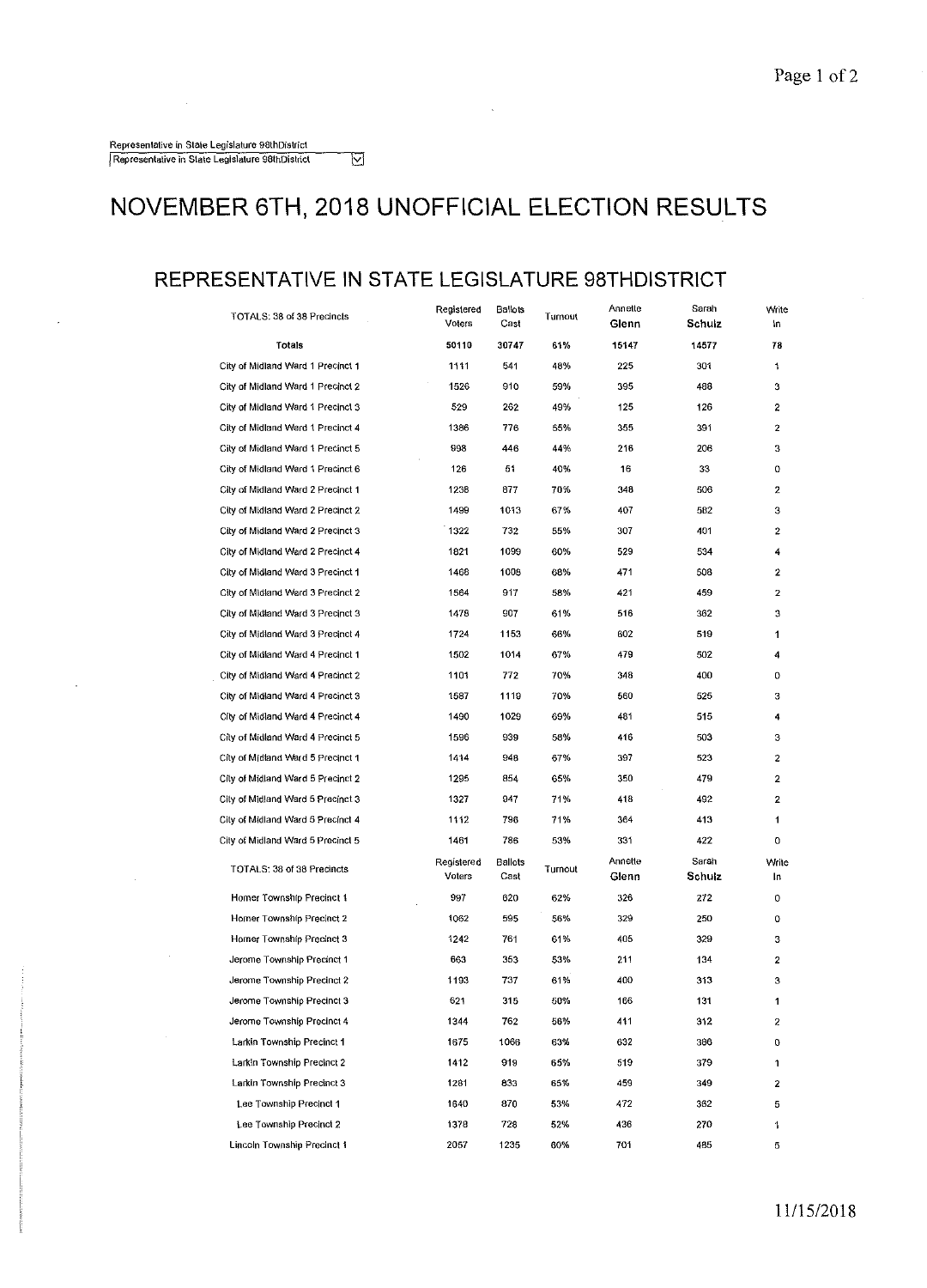$\sim 10^{-1}$  $\bar{\mathcal{A}}$ 

| Midland Township Precinct 1 | 1870 | 1057 | 56% | 603 | 415 | $\sim$ |
|-----------------------------|------|------|-----|-----|-----|--------|
|                             |      |      |     |     |     |        |

 $\hat{\mathbf{z}}$ 

 $\sim$   $\sim$ 

 $\ddot{\phantom{1}}$ 

 $\sim$   $\sim$ 

 $\overline{\phantom{a}}$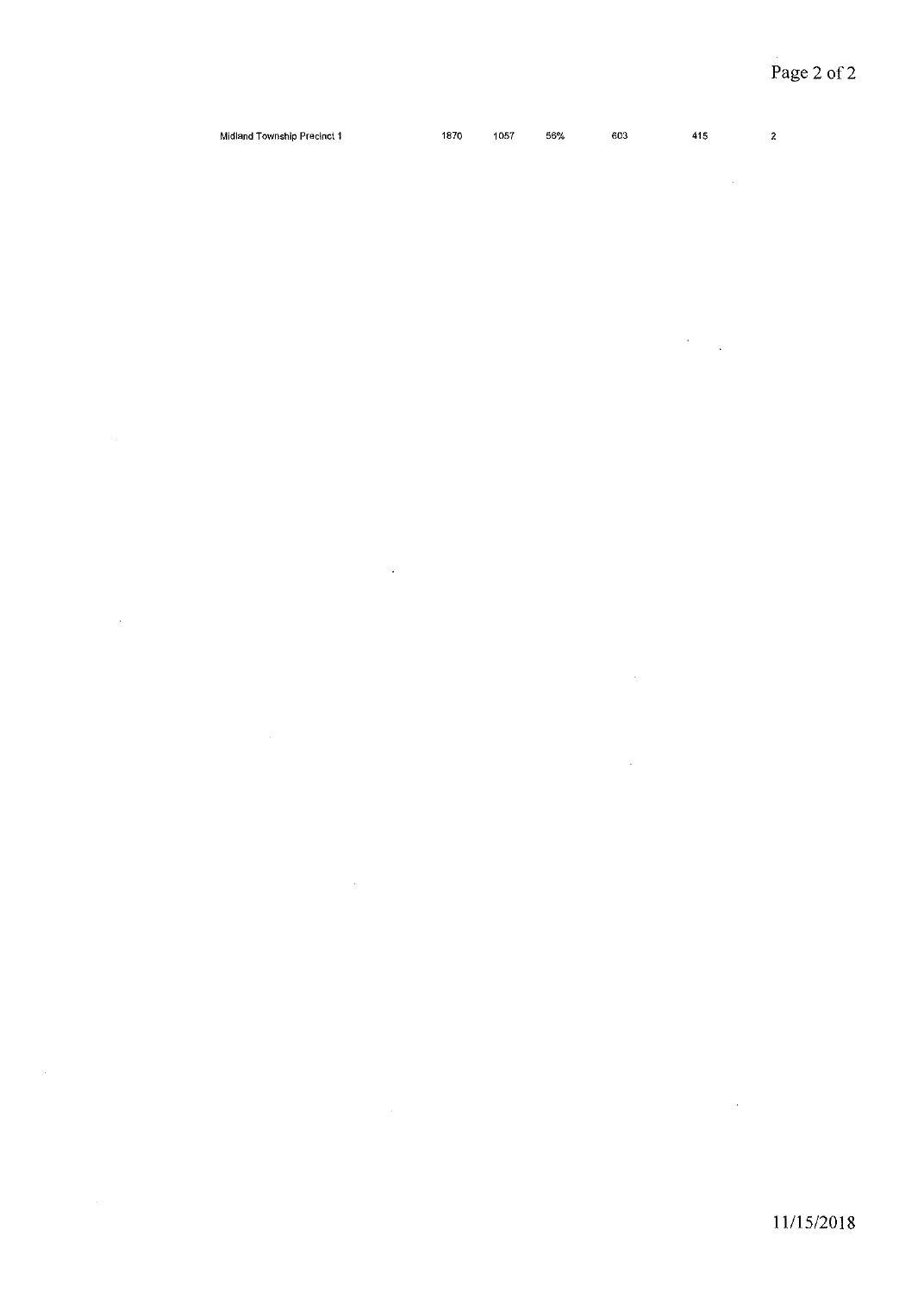Representative in State Legislature 99th District

Representative in State Legislature 99th District

## **NOVEMBER 6TH, 2018 UNOFFICIAL ELECTION RESULTS**

 $|\nabla|$ 

## **REPRESENTATIVE IN STATE LEGISLATURE 99TH DISTRICT**

| TOTALS: 12 of 12<br>Precincts    | Registered<br>Voters | <b>Ballots</b><br>Cast | Turnout | Roger<br>Hauck | Kristen<br><b>Brown</b> | Write<br>In    |
|----------------------------------|----------------------|------------------------|---------|----------------|-------------------------|----------------|
| <b>Totals</b>                    | 14488                | 8227                   | 56%     | 5043           | 2891                    | 10             |
| City of Coleman Precinct 1       | 931                  | 429                    | 46%     | 233            | 182                     | $\mathbf 0$    |
| Edenville Township<br>Precinct 1 | 2099                 | 1224                   | 58%     | 754            | 429                     | $\overline{2}$ |
| Geneva Township Precinct<br>1    | 819                  | 492                    | 60%     | 301            | 174                     | 0              |
| Greendale Township<br>Precinct 1 | 1364                 | 669                    | 49%     | 436            | 210                     | $\overline{2}$ |
| Hope Township Precinct 1         | 1182                 | 708                    | 59%     | 446            | 233                     | 0              |
| Ingersoll Township<br>Precinct 1 | 1286                 | 743                    | 57%     | 463            | 244                     | $\overline{2}$ |
| Ingersoll Township<br>Precinct 2 | 859                  | 602                    | 70%     | 356            | 225                     | 0              |
| Jasper Township Precinct<br>1    | 755                  | 401                    | 53%     | 253            | 141                     | 0              |
| Mills Township Precinct 1        | 1426                 | 811                    | 56%     | 481            | 308                     | $\overline{0}$ |
| Mt. Haley Township<br>Precinct 1 | 1276                 | 766                    | 60%     | 445            | 295                     | 0              |
| Porter Township Precinct 1       | 925                  | 510                    | 55%     | 319            | 170                     | $\overline{2}$ |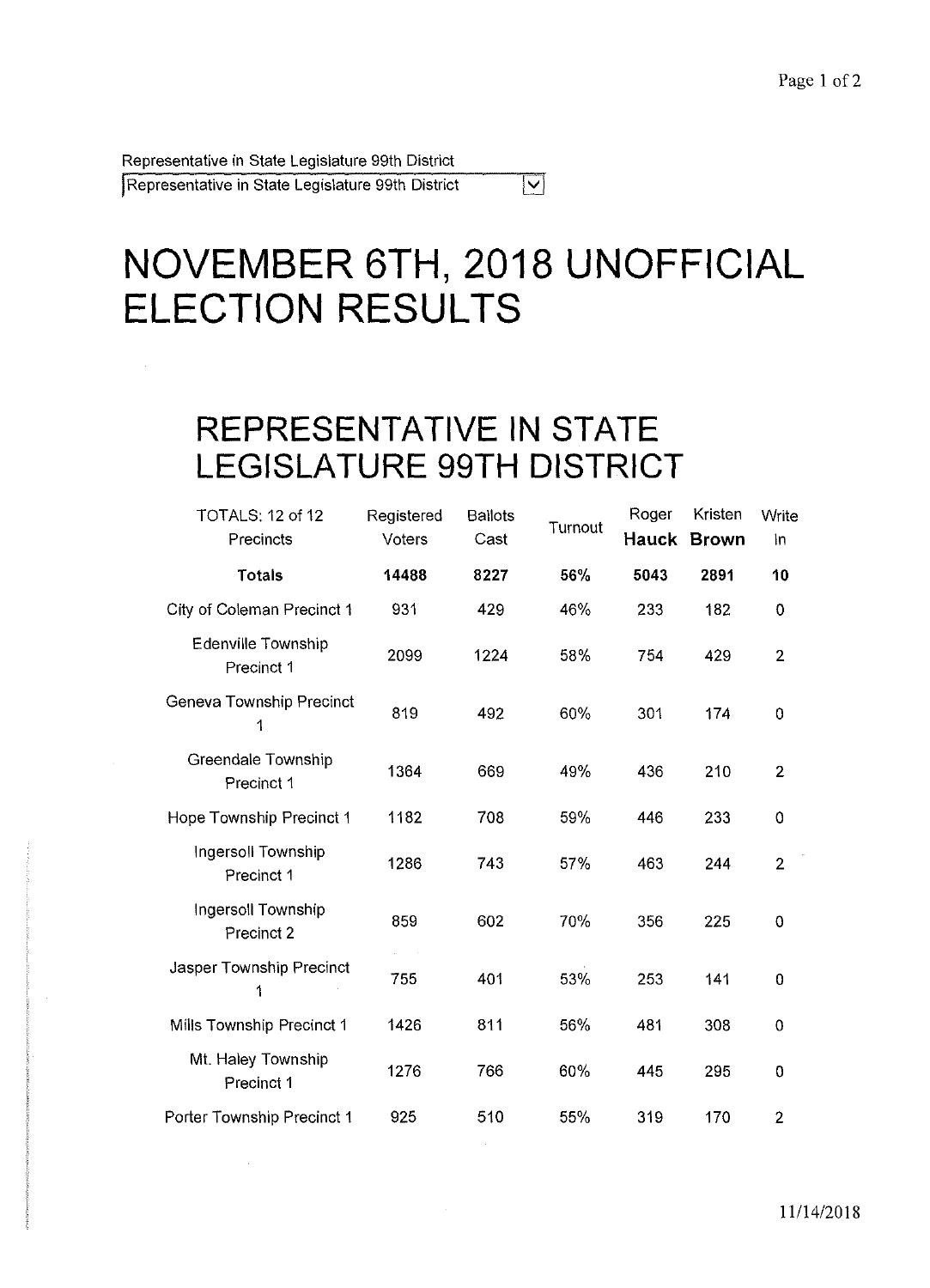| Warren Township Precinct | $^{\circ}$ 1566 872 55% 556 280 . |  |  |  |
|--------------------------|-----------------------------------|--|--|--|
|                          |                                   |  |  |  |

 $\bar{z}$ 

 $\ddot{\phantom{a}}$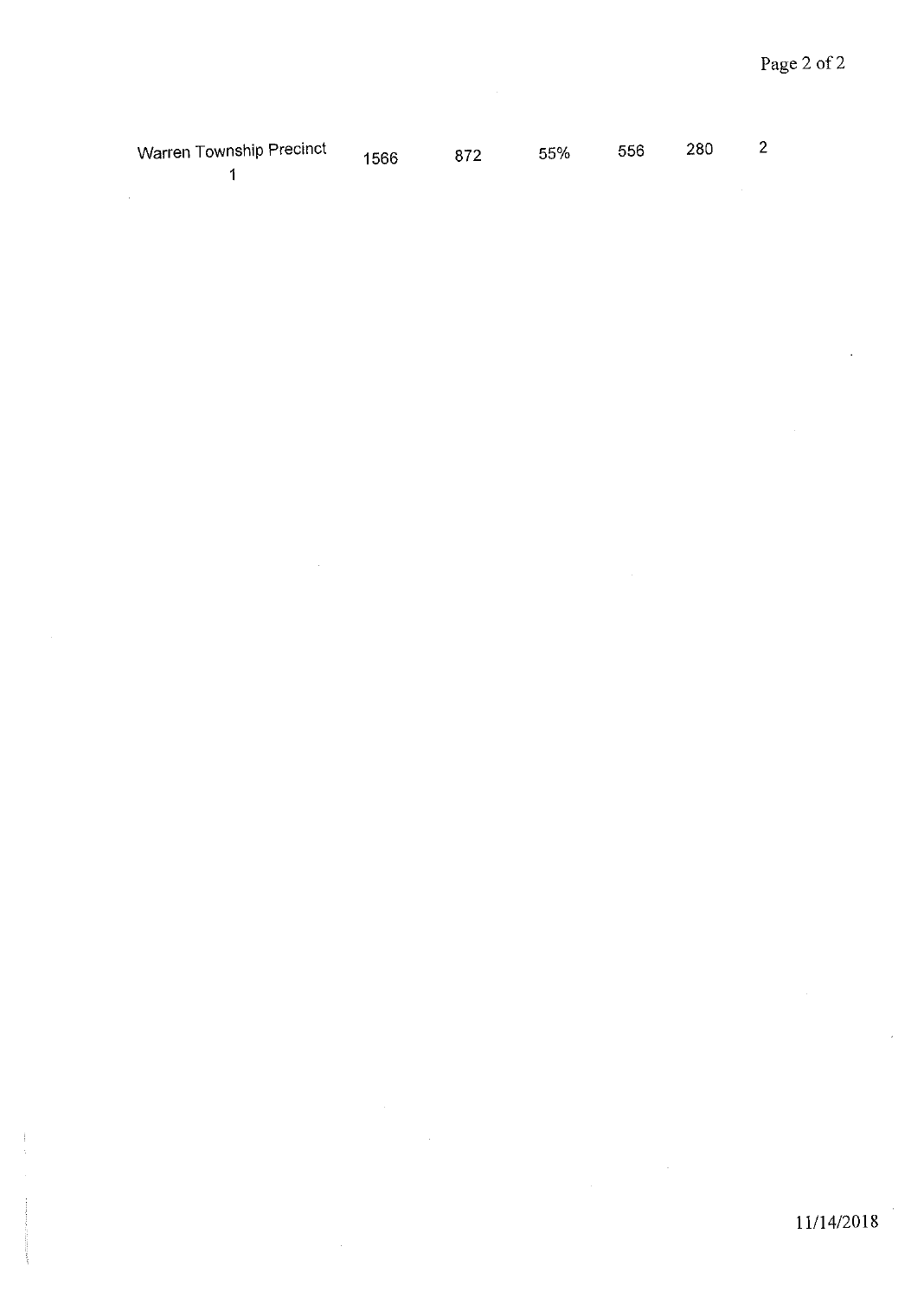$\hat{\boldsymbol{\beta}}$ 

 $\mathbb{Z}^2$ 

#### NOVEMBER 6TH, 2018 UNOFFICIAL ELECTION RESULTS

#### **MEMBER OF THE STATE BOARD OF EDUCATION**

 $\overline{\mathbb{N}}$ 

| TOTALS:<br>50 of 50<br>Precincts           | Registered Ballots<br>Voters | Cast  | Turnout | Tami<br>Carlone | Richard<br>Zeile | Judith<br>Ρ.<br>Pritchett | Tiffany<br><b>Tilley</b> | Scotty<br>Boman | John<br>J.<br>Tatar | Karen | Douglas<br>Adams Levesque | Sherry<br>А.<br>Wells | Mary<br>Anne<br>Hering | Logan<br>R.<br>Smith       | Write<br>In          |
|--------------------------------------------|------------------------------|-------|---------|-----------------|------------------|---------------------------|--------------------------|-----------------|---------------------|-------|---------------------------|-----------------------|------------------------|----------------------------|----------------------|
| Totals                                     | 64598                        | 38974 | 60%     | 17655           | 15895            | 12837                     | 11761                    | 1392            | 887                 | 682   | 263                       | 482                   | 1132                   | 847                        | 93                   |
| City of<br>Coleman<br>Precinct 1           | 931                          | 429   | 46%     | 193             | 167              | 131                       | 131                      | 19              | 12                  | 8     | 2                         | 5                     | 21                     | 17                         | 8                    |
| City of<br>Midiano<br>Ward 1<br>Precinct 1 | 1111                         | 541   | 48%     | 185             | 162              | 215                       | 199                      | 23              | $17 -$              | 14    | 4                         | 10                    | 28                     | $\ddot{\phantom{a}}$<br>16 | $\boldsymbol{2}$     |
| City of<br>Midland<br>Ward 1<br>Precinct 2 | 1526                         | 910   | 59%     | 354             | 312              | 358                       | 334                      | 36              | 29                  | 26    | 6                         | 16                    | 23                     | 17                         | $\mathbf{1}$         |
| City of<br>Midland<br>Ward 1<br>Precinct 3 | 529                          | 262   | 49%     | 102             | 94               | 94                        | 72                       | 8               | 4                   | 7     | 1                         | 6                     | 17                     | 17                         | $\blacktriangleleft$ |
| City of<br>Midland<br>Ward 1<br>Precinct 4 | 1386                         | 776   | 55%     | 318             | 282              | 274                       | 275                      | 33              | 23                  | 10    | 4                         | 12                    | 19                     | 17                         | 1                    |
| City of<br>Midland<br>Ward 1<br>Precinct 5 | 998                          | 446   | 44%     | 171             | 158              | 150                       | 140                      | 26              | 17                  | 7     | 3                         | $\overline{7}$        | 15                     | 17                         | 3                    |
| City of<br>Midland<br>Ward 1<br>Precinct 6 | 126                          | 51    | 40%     | 14              | 13               | 18                        | 21                       | 4               | 1                   | 1     | 1                         | 1                     | 4                      | $\boldsymbol{z}$           | $\mathbf 0$          |
| City of<br>Midland<br>Ward 2<br>Precinct 1 | 1238                         | 877   | 70%     | 345             | 319              | 386                       | 345                      | 33              | 20                  | 9     | 2                         | 10                    | 27                     | 16                         | $\pmb{\mathsf{O}}$   |
| City of<br>Midland<br>Ward 2<br>Precinct 2 | 1499                         | 1013  | 67%     | 372             | 356              | 425                       | 386                      | 51              | 35                  | 12    | 3                         | 17                    | 14                     | 21                         | 1                    |
| City of<br>Midland<br>Ward 2<br>Precinct 3 | 1322                         | 732   | 55%     | 269             | 239              | 276                       | 282                      | 31              | 19                  | 17    | 6                         | 22                    | 27                     | 21                         | 6                    |
| City of<br>Midland<br>Ward 2<br>Precinct 4 | 1821                         | 1099  | 60%     | 507             | 469              | 394                       | 341                      | 36              | $22\,$              | 11    | 8                         | 15                    | 18                     | 10                         | 0                    |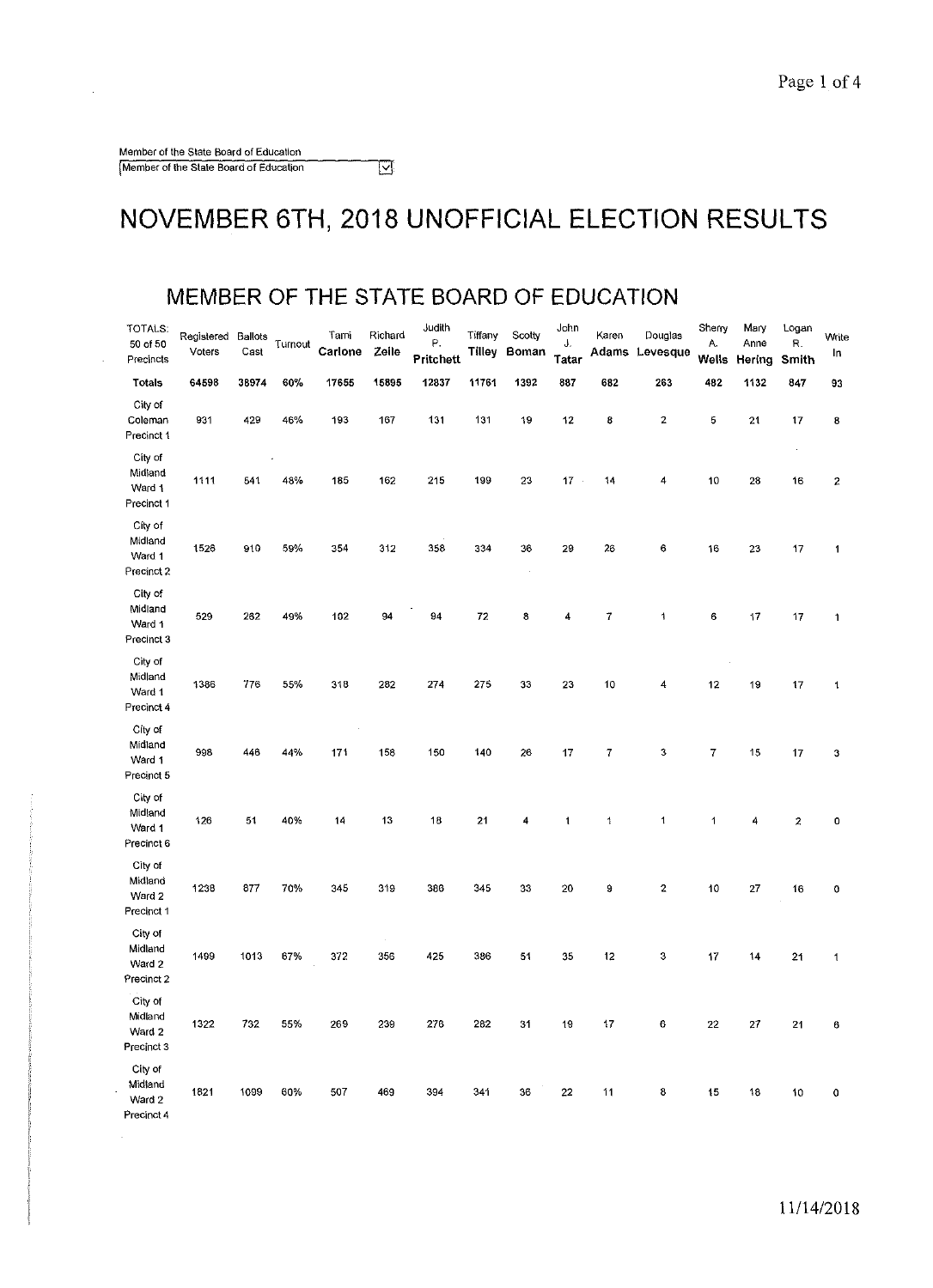| City of<br>Midland<br>Ward 3<br>Precinct 1 | 1468                 | 1008            | 63%               | 443             | 425              | 395                              | 366                  | 38                     | 31                         | 12    | 6                         | 10           | 17                                 | 13          | 3                       |
|--------------------------------------------|----------------------|-----------------|-------------------|-----------------|------------------|----------------------------------|----------------------|------------------------|----------------------------|-------|---------------------------|--------------|------------------------------------|-------------|-------------------------|
| City of<br>Midland<br>Ward 3<br>Precinct 2 | 1564                 | 917             | 58%               | 398             | 342              | 345                              | 323                  | 30                     | 15                         | 13    | 6                         | 19           | 21                                 | 13          | $\boldsymbol{z}$        |
| City of<br>Midland<br>Ward 3<br>Precinct 3 | 1478                 | 907             | 61%<br>$\epsilon$ | 477             | 449              | 259                              | 243                  | 19                     | 16                         | 15    | 2                         | 10           | 20                                 | 10          | 0                       |
| City of<br>Midland<br>Ward 3<br>Precinct 4 | 1724                 | 1153            | 66%               | 565             | 538              | 384                              | 355                  | 33                     | 25                         | 15    | 5                         | 14           | 17                                 | 11          | $\mathbf{1}$            |
| City of<br>Midland<br>Ward 4<br>Precinct 1 | 1502                 | 1014            | 67%               | 450             | 406              | 385                              | 351                  | 35                     | 15                         | 16    | 4                         | 11           | 25                                 | 11          | $\overline{\mathbf{2}}$ |
| City of<br>Midiand<br>Ward 4<br>Precinct 2 | 1101                 | 772             | 70%               | 346             | 308              | 297                              | 276                  | 23                     | 22                         | 15    | 7                         | 10           | 12                                 | 6           | $\mathbf 1$             |
| City of<br>Midland<br>Ward 4<br>Precinct 3 | 1587                 | 1119            | 70%               | 526             | 489              | 409                              | 374                  | 32                     | 17                         | 17    | 3                         | 8            | 26                                 | 10          | 0                       |
| City of<br>Midland<br>Ward 4<br>Precinct 4 | 1490                 | 1029            | 69%               | 475             | 425              | 392                              | 358                  | 41                     | 34                         | 9     | 2                         | 11           | 17                                 | 16          | $\boldsymbol{2}$        |
| City of<br>Midland<br>Ward 4<br>Precinct 5 | 1596                 | 939             | 58%               | 398             | 368              | 383                              | 339                  | 25                     | 25                         | 12    | 1                         | 12           | 21                                 | 8           | 3                       |
| City of<br>Midland<br>Ward 5<br>Precinct 1 | 1414                 | 948             | 67%               | 384             | 343              | 395                              | 352                  | 35                     | 22                         | 14    | 2                         | 13           | 28                                 | 11          | 3                       |
| City of<br>Midland<br>Ward 5<br>Precinct 2 | 1295                 | 854             | 65%               | 317             | 289              | 354                              | 339                  | 25                     | 18                         | 9     | $\overline{7}$            | 4            | 22                                 | 12          | 4                       |
| City of<br>Midland<br>Ward 5<br>Precinct 3 | 1327                 | 947.            | 71%               | 399             | 361              | 355                              | 332                  | 35                     | 25                         | 15    | 5                         | 13           | 22                                 | 17          | 0                       |
| City of<br>Midland<br>Ward 5<br>Precinct 4 | 1112                 | 796             | 71%               | 357             | 311              | 303                              | 262                  | 34                     | 21                         | 9     | 5                         | 10           | 22                                 | 16          | 1                       |
| TOTALS:<br>50 of 50<br>Precincts           | Registered<br>Voters | Baliots<br>Cast | Turnout           | Tami<br>Carlone | Richard<br>Zeile | Judith<br>${\sf P}$<br>Pritchett | Tiffany              | Scotty<br>Tilley Boman | John<br>J.<br><b>Tatar</b> | Karen | Douglas<br>Adams Levesque | Sherry<br>А. | Mary<br>Anne<br>Wells Hering Smith | Logan<br>R. | Write<br>łn             |
| City of<br>Midland<br>Ward 5<br>Precinct 5 | 1461                 | 786             | 53%               | 289             | 256              | 335<br>$\sigma$                  | $\rightarrow$<br>293 | 38                     | 22                         | 16    | 2                         | 14           | 28                                 | 11          | $\boldsymbol{z}$        |

 $\sim$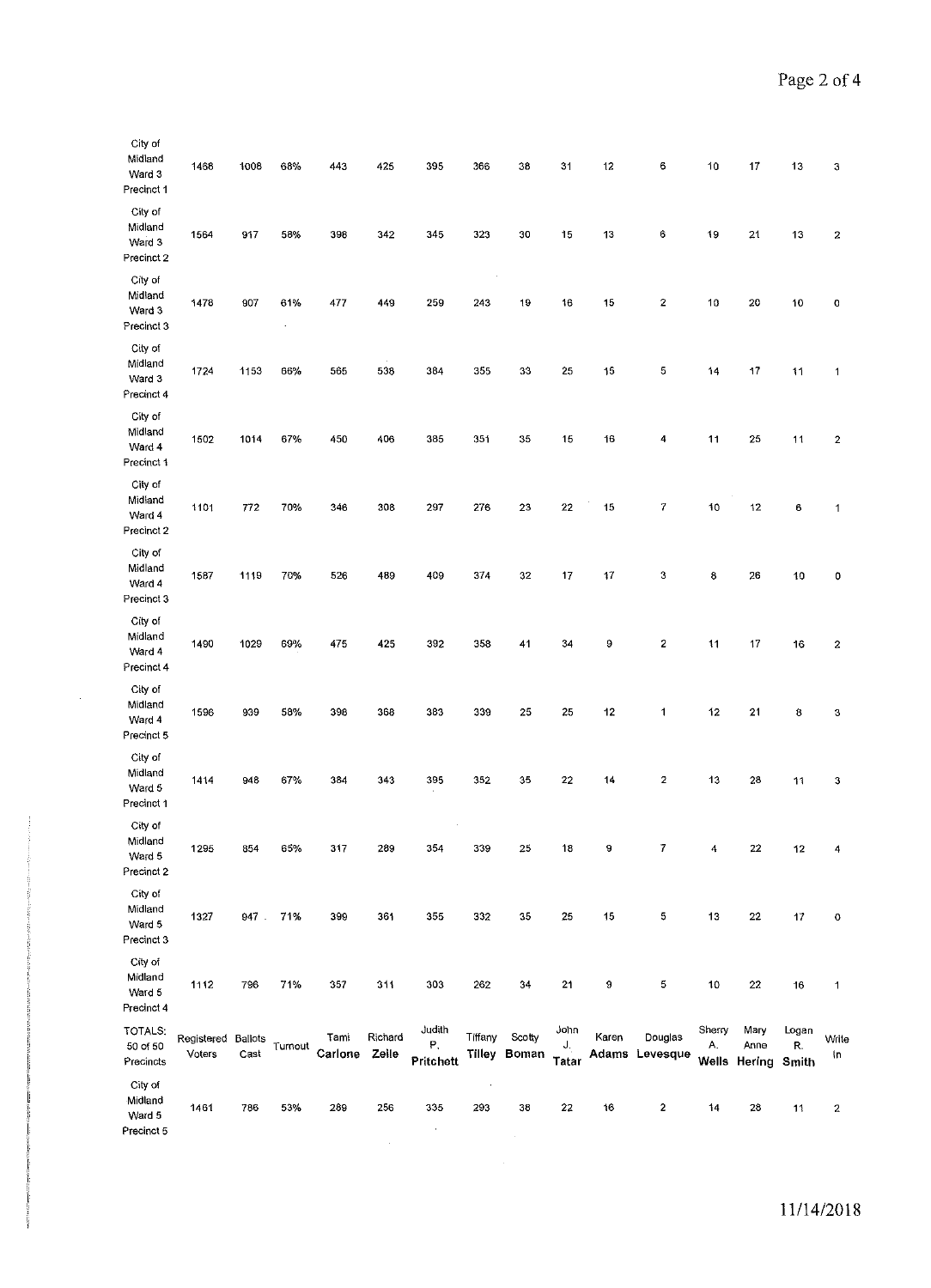| Edenville<br>Township<br>Precinct 1 | 2099 | 1224 | 58% | 605 | 526 | 316 | 296 | 39            | 25                      | 26     | 14                       | 15               | 45 | 41 | 4                       |
|-------------------------------------|------|------|-----|-----|-----|-----|-----|---------------|-------------------------|--------|--------------------------|------------------|----|----|-------------------------|
| Geneva<br>Township<br>Precinct 1    | 819  | 492  | 60% | 228 | 200 | 134 | 122 | 18            | 10                      | 8      | 5                        | $\boldsymbol{7}$ | 21 | 17 | $\overline{\mathbf{c}}$ |
| Greendale<br>Township<br>Precinct 1 | 1364 | 669  | 49% | 337 | 274 | 165 | 147 | 15            | 15                      | 17     | 10                       | 4                | 32 | 21 | 0                       |
| Homer<br>Township<br>Precinct 1     | 997  | 620  | 62% | 266 | 234 | 204 | 177 | 13            | $\overline{\textbf{7}}$ | 12     | 3                        | 4                | 19 | 16 | 2                       |
| Homer<br>Township<br>Precinct 2     | 1062 | 595  | 56% | 281 | 249 | 157 | 147 | 21            | 18                      | 14     | 2                        | 8                | 12 | 9  | $\mathbf 0$             |
| Homer<br>Township<br>Precinct 3     | 1242 | 761  | 61% | 331 | 312 | 245 | 218 | 29            | 18                      | 12     | 2                        | 6                | 15 | 13 | 3                       |
| Hope<br>Township<br>Precinct 1      | 1182 | 708  | 59% | 360 | 321 | 170 | 159 | 30            | 14                      | 19     | 10                       | $\boldsymbol{2}$ | 30 | 23 | $\mathbf 0$             |
| Ingersoll<br>Township<br>Precinct 1 | 1286 | 743  | 57% | 370 | 343 | 209 | 172 | 32            | 15                      | 11     | 4                        | 6                | 21 | 22 | 3                       |
| Ingersoll<br>Township<br>Precinct 2 | 859  | 602  | 70% | 265 | 231 | 169 | 168 | 22            | 8                       | 12     | 10                       | 11               | 18 | 22 | 1                       |
| Jasper<br>Township<br>Precinct 1    | 755  | 401  | 53% | 182 | 157 | 103 | 94  | 14            | 10                      | 17     | 5                        | $\overline{7}$   | 25 | 24 | 0                       |
| Jerome<br>Township<br>Precinct 1    | 663  | 353  | 53% | 182 | 153 | 86  | 86  | 14            | 10                      | 6      | 2                        | 8                | 13 | 6  | 3                       |
| Jerome<br>Township<br>Precinct 2    | 1193 | 737  | 61% | 340 | 311 | 237 | 217 | 19            | 9                       | 17     | 3                        | 11               | 16 | 11 | 3                       |
| Jerome<br>Township<br>Precinct 3    | 621  | 315  | 50% | 139 | 129 | 81  | 77  | 4             | 3                       | 3      | 1                        | 4                | 7  | 6  | 4                       |
| Jerome<br>Township<br>Precinct 4    | 1344 | 762  | 56% | 348 | 276 | 209 | 186 | 41            | 27                      | $22\,$ | 12                       | 8                | 27 | 22 | 4                       |
| Larkin<br>Township<br>Precinct 1    | 1675 | 1066 | 63% | 583 | 512 | 269 | 240 | 35            | 25                      | 20     | 9                        | 8                | 24 | 17 | 3                       |
| Larkin<br>Township<br>Precinct 2    | 1412 | 919  | 65% | 476 | 442 | 257 | 228 | 28<br>$\cdot$ | 19                      | $20\,$ | 7<br>$\mathcal{O}$       | 11               | 29 | 17 | 0                       |
| Larkin<br>Township<br>Precinct 3    | 1281 | 833  | 65% | 415 | 390 | 281 | 222 | 36            | 23                      | 11     | 5                        | 9                | 9  | 7  | 1                       |
| Lee<br>Township<br>Precinct 1       | 1640 | 870  | 53% | 398 | 369 | 259 | 240 | 33            | 23                      | 19     | 9                        | 9                | 36 | 28 | 4                       |
| Lee<br>Township<br>Precinct 2       | 1378 | 728  | 52% | 363 | 319 | 194 | 183 | 23            | 13                      | 11     | $\overline{\mathcal{L}}$ | 12               | 30 | 35 | $\overline{2}$          |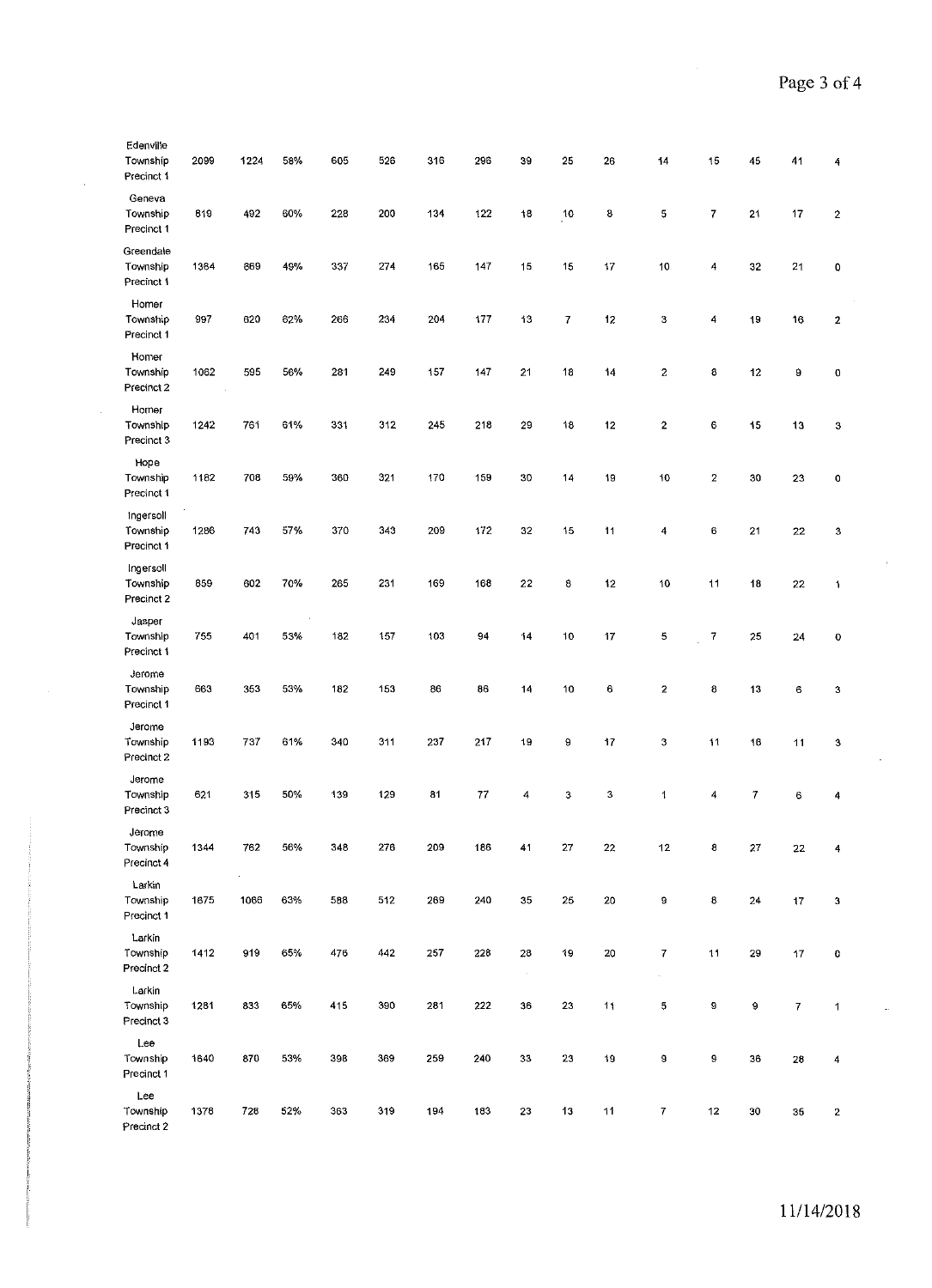$\bar{z}$ 

| Lincoln<br>Township<br>Precinct 1   | 2057                 | 1235                   | 60%     | 595             | 531              | 326                       | 312               | 39              | 18                         | 22    | 12                        | 9                     | 47                     | 30                   | 1            |
|-------------------------------------|----------------------|------------------------|---------|-----------------|------------------|---------------------------|-------------------|-----------------|----------------------------|-------|---------------------------|-----------------------|------------------------|----------------------|--------------|
| Midland<br>Township<br>Precinct 1   | 1870                 | 1057                   | 56%     | 503             | 454              | 270                       | 244               | 35              | 17                         | 27    | 8                         | 15                    | 39                     | 32                   | 2            |
| Mills<br>Township<br>Precinct 1     | 1426                 | 811                    | 56%     | 401             | 354              | 216                       | 187               | 43              | 13                         | 12    | 10                        | 8                     | 31                     | 30                   | 0            |
| Mt. Haley<br>Township<br>Precinct 1 | 1276                 | 766                    | 60%     | 355             | 323              | 216                       | 205               | 23              | 16                         | 14    | 9                         | 9                     | 26                     | 24                   | 1            |
| Porter<br>Township<br>Precinct 1    | 925                  | 510                    | 55%     | 238             | 233              | 132                       | 130               | 17              | 10 <sup>7</sup>            | 8     | з                         | 3                     | 21                     | 15                   | 1            |
| TOTALS:<br>50 of 50<br>Precincts    | Registered<br>Voters | <b>Ballots</b><br>Cast | Turnout | Tami<br>Carlone | Richard<br>Zeile | Judith<br>P.<br>Pritchett | Tiffany<br>Tilley | Scotty<br>Boman | John<br>J.<br><b>Tatar</b> | Karen | Douglas<br>Adams Levesque | Sherry<br>Α.<br>Wells | Mary<br>Anne<br>Hering | Logan<br>R.<br>Smith | Write<br>រ៉ា |
| Warren<br>Township<br>Precinct 1    | 1566                 | 872                    | 55%     | 435             | 371              | 220                       | 215               | 26              | 14                         | 13    | 4                         | 8                     | 28                     | 23                   | $\mathbf{2}$ |

l,

÷,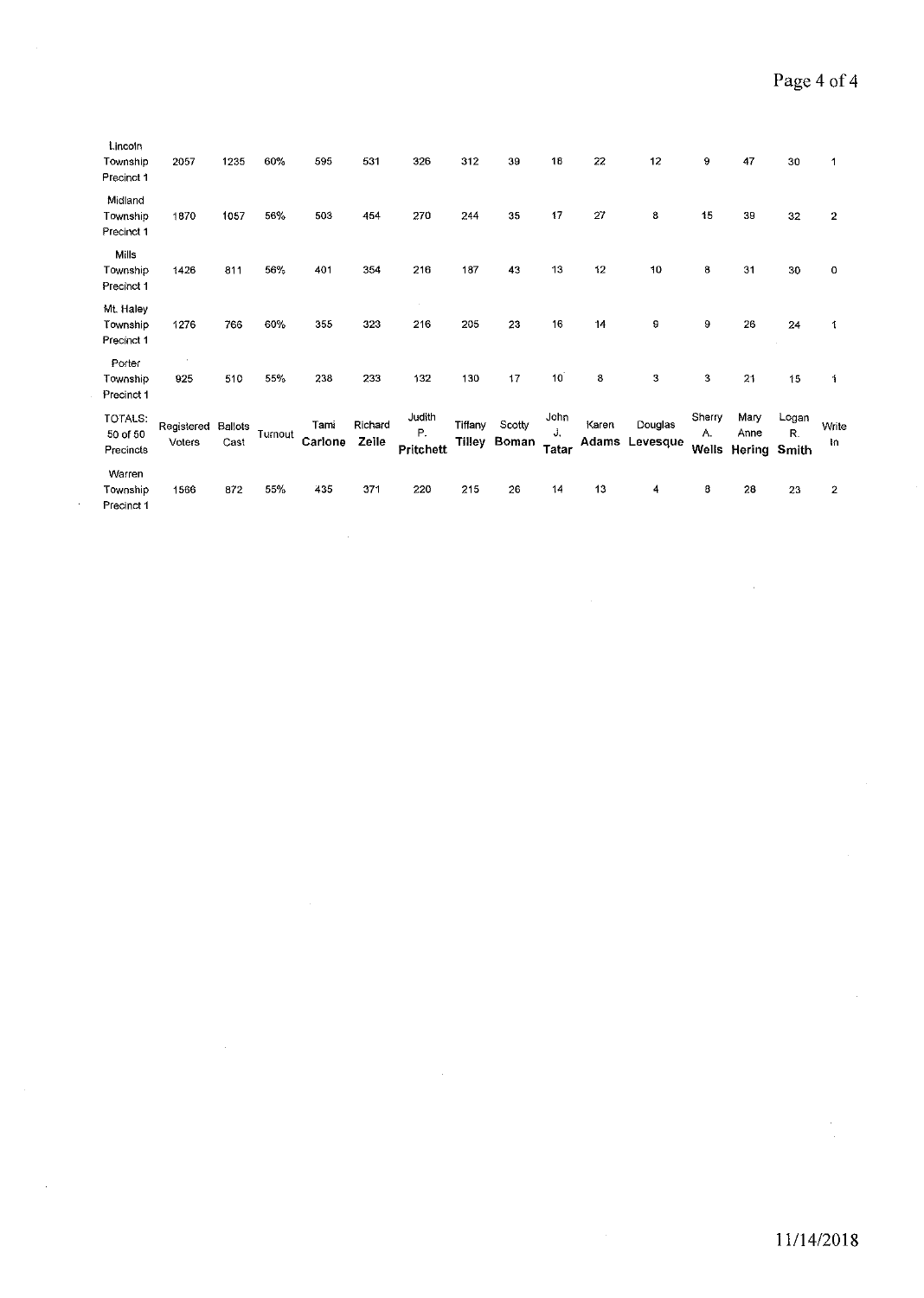$\gamma_{\rm th}^2$ 

#### **NOVEMBER 6TH, 2018 UNOFFICIAL ELECTION RESULTS**

#### **REGENT OF THE UNIVERSITY OF MICHIGAN**

| TOTALS:<br>50 of 50<br>Precincts           | Registered Ballots<br>Voters | Cast  | Turnout | Andrea<br>Fischer<br>Newman | Andrew<br>Richner Acker Brown | Jordan | Paul     | James<br>Lewis<br>Hudler | John       | Joe<br>Jascob Sanger | Crystal<br>Van | Kevin<br>Α.<br>Sickle Graves | Marge<br>Katchmark<br>Sallows | Write<br>in             |
|--------------------------------------------|------------------------------|-------|---------|-----------------------------|-------------------------------|--------|----------|--------------------------|------------|----------------------|----------------|------------------------------|-------------------------------|-------------------------|
| Totals                                     | 64598                        | 38974 | 60%     | 17182                       | 15804                         | 12048  | 11388    | 894                      | 835        | 580                  | 909            | 570                          | 409                           | 145                     |
| City of<br>Coleman<br>Precinct 1           | 931                          | 429   | 46%     | 192                         | 170                           | 124    | 120      | 9                        | 10         | 5                    | 15             | 7                            | 8                             | 9                       |
| City of<br>Midland<br>Ward 1<br>Precinct 1 | 1111                         | 541   | 48%     | 179                         | 161                           | 212    | 192      | 24                       | 16         | 9                    | 15             | 9                            | 4                             | $\overline{\mathbf{c}}$ |
| City of<br>Midland<br>Ward 1<br>Precinct 2 | 1526                         | 910   | 59%     | 356                         | 313                           | 346    | 332      | 26                       | 23         | 11                   | 21             | 18                           | 8                             | 1                       |
| City of<br>Midland<br>Ward 1<br>Precinct 3 | 529                          | 262   | 49%     | 106                         | 92                            | 92     | 85       | 6                        | 5          | 5                    | 4              | 8                            | 3                             | 1                       |
| City of<br>Midland<br>Ward 1<br>Precinct 4 | 1386                         | 776   | 55%     | 300                         | 277                           | 276    | 251      | 22                       | 20         | 11                   | 15             | 14                           | 9                             | 1                       |
| City of<br>Midland<br>Ward 1<br>Precinct 5 | 998                          | 446   | 44%     | 183                         | 161                           | 148    | 127      | 17                       | 16         | 7                    | 10             | 5                            | 9                             | $\mathbf 1$             |
| City of<br>Midland<br>Ward 1<br>Precinct 6 | 126                          | 51    | 40%     | 16                          | 11                            | 17     | 19<br>÷, | 3                        | $\ddagger$ | 5                    | 4              | $\circ$                      | $\mathbf 0$                   | 0                       |
| City of<br>Midland<br>Ward 2<br>Precinct 1 | 1238                         | 877   | 70%     | 333                         | 309                           | 345    | 339      | 22                       | 22         | 4                    | 13             | 19                           | 10                            | 0                       |
| City of<br>Midland<br>Ward 2<br>Precinct 2 | 1499                         | 1013  | 67%     | 364                         | 331                           | 388    | 381      | 35                       | 35         | 9                    | 13             | 16                           | 12                            | 7                       |
| City of<br>Midland<br>Ward 2<br>Precinct 3 | 1322                         | 732   | 55%     | 260                         | 245                           | 288    | 258      | 22                       | 19         | 13                   | 19             | 17                           | 10                            | 7                       |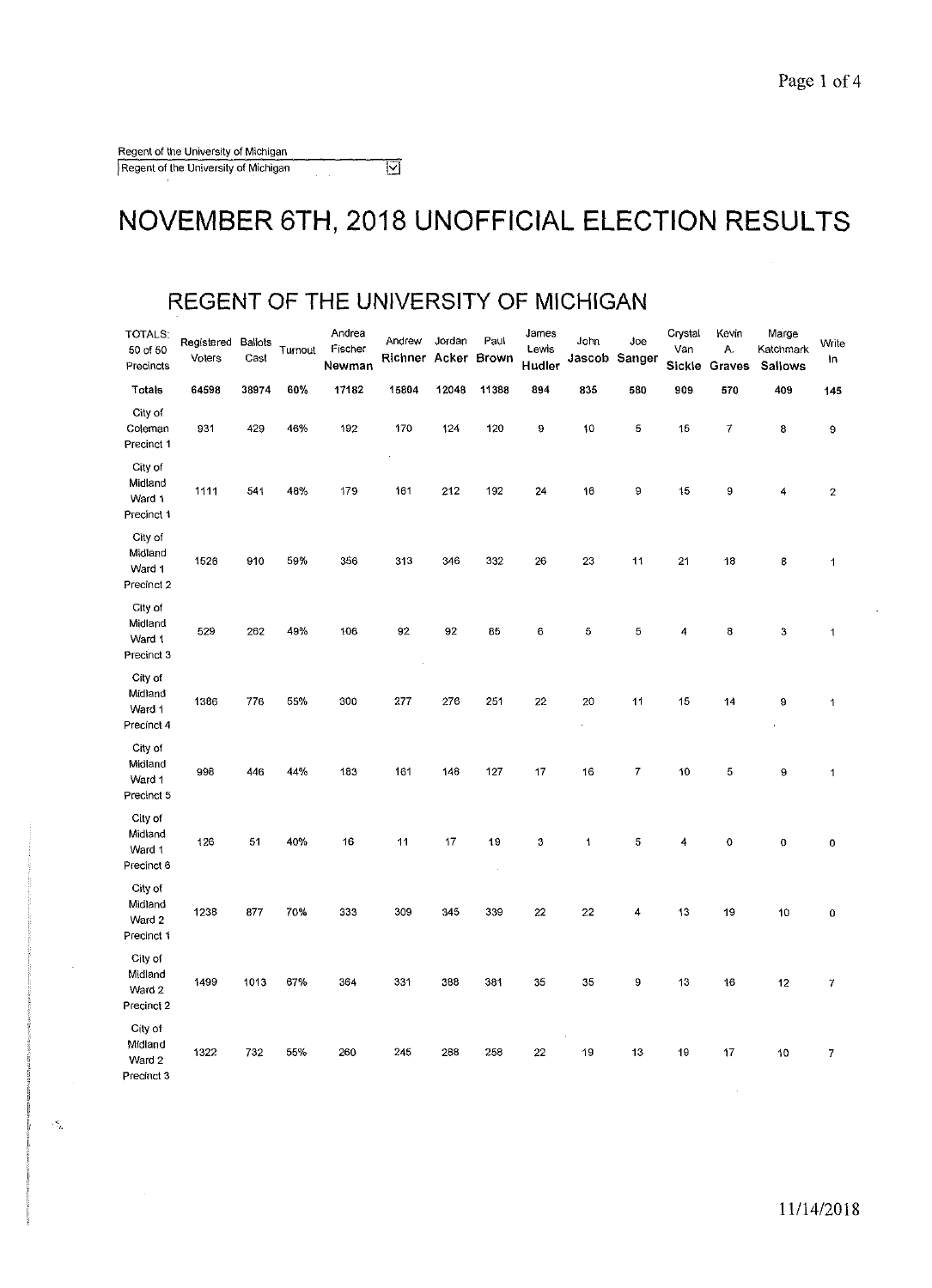| City of<br>Midland<br>Ward 2<br>Precinct 4 | 1821 | 1099 | 60%      | 506 | 460 | 347 | 332 | 21         | 18         | 16 | 16     | 14 | 9                         | 2 |
|--------------------------------------------|------|------|----------|-----|-----|-----|-----|------------|------------|----|--------|----|---------------------------|---|
| City of<br>Midland<br>Ward 3<br>Precinct 1 | 1468 | 1008 | 68%      | 430 | 428 | 363 | 343 | 28         | 24         | 13 | 12     | 11 | 10                        | 6 |
| City of<br>Midland<br>Ward 3<br>Precinct 2 | 1564 | 917  | 58%      | 381 | 340 | 337 | 309 | 13         | 19         | 11 | $22\,$ | 15 | 10                        | 2 |
| City of<br>Midland<br>Ward 3<br>Precinct 3 | 1478 | 907  | 61%      | 478 | 439 | 243 | 224 | 13         | 9          | 9  | 11     | 11 | 5                         | 4 |
| City of<br>Midland<br>Ward 3<br>Precinct 4 | 1724 | 1153 | 66%      | 569 | 533 | 364 | 349 | 20         | 22         | 14 | 20     | 11 | 8                         | 0 |
| City of<br>Midland<br>Ward 4<br>Precinct 1 | 1502 | 1014 | 67%      | 430 | 389 | 365 | 354 | 16         | 17         | 12 | 18     | 11 | 6                         | 3 |
| City of<br>Midland<br>Ward 4<br>Precinct 2 | 1101 | 772  | 70%      | 335 | 308 | 261 | 249 | 20         | 20         | 9  | 19     | 12 | 7                         | 4 |
| City of<br>Midland<br>Ward 4<br>Precinct 3 | 1587 | 1119 | 70%<br>× | 502 | 476 | 365 | 347 | 19         | 16         | 10 | 29     | 9  | 11                        | 4 |
| City of<br>Midiand<br>Ward 4<br>Precinct 4 | 1490 | 1029 | 69%      | 465 | 427 | 364 | 334 | 25         | 26         | 7  | 12     | 18 | $\overline{\mathfrak{c}}$ | 4 |
| City of<br>Midland<br>Ward 4<br>Precinct 5 | 1596 | 939  | 58%      | 393 | 363 | 355 | 341 | 14         | 16         | 8  | 12     | 10 | 10                        | 2 |
| City of<br>Midland<br>Ward 5<br>Precinct 1 | 1414 | 948  | $67\%$   | 382 | 339 | 353 | 320 | ${\bf 24}$ | ${\bf 21}$ | 10 | $17\,$ | 16 | $10$                      | 5 |
| City of<br>Midiand<br>Ward 5<br>Precinct 2 | 1295 | 854  | 65%      | 311 | 293 | 330 | 310 | $16\,$     | 16         | 11 | 13     | 17 | 8                         | 3 |
| City of<br>Midland<br>Ward 5<br>Precinct 3 | 1327 | 947  | 71%      | 390 | 356 | 326 | 319 | $27\,$     | 21         | 4  | $24\,$ | 11 | 11                        | 3 |
| City of<br>Midland<br>Ward 5<br>Precinct 4 | 1112 | 796  | 71%      | 353 | 314 | 268 | 260 | 20         | 17         | 3  | 16     | 12 | 11                        | 3 |

 $\sim 10^{-10}$ 

11/14/2018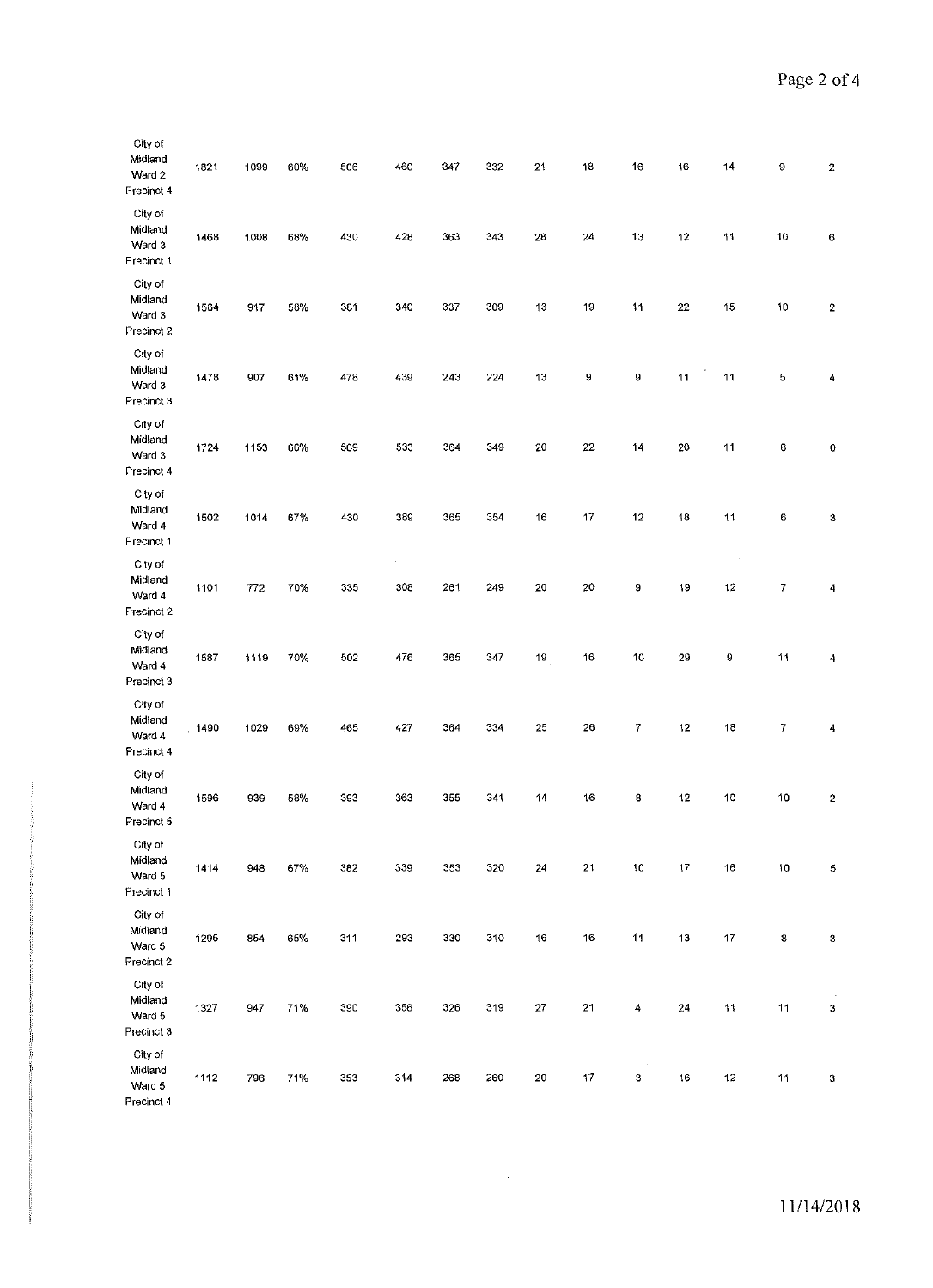$\frac{1}{2}$ 

| <b>TOTALS:</b><br>50 of 50<br>Precincts    | Registered<br>Voters | <b>Ballots</b><br>Cast | Turnout | Andrea<br>Fischer<br>Newman | Andrew<br>Richner Acker Brown | Jordan | Paul | James<br>Lewis<br>Hudler | John<br>Jascob Sanger | Joe              | Crystal<br>Van | Kevin<br>А.<br>Sickle Graves | Marge<br>Katchmark<br>Sallows | Write<br>In.     |
|--------------------------------------------|----------------------|------------------------|---------|-----------------------------|-------------------------------|--------|------|--------------------------|-----------------------|------------------|----------------|------------------------------|-------------------------------|------------------|
| City of<br>Midland<br>Ward 5<br>Precinct 5 | 1461                 | 786                    | 53%     | 278                         | 257                           | 307    | 296  | 18                       | 15                    | 8                | 15             | 16                           | 11                            | 5                |
| Edenville<br>Township<br>Precinct 1        | 2099                 | 1224                   | 58%     | 590                         | 533                           | 304    | 303  | 31                       | 29                    | 32               | 39             | 17                           | 17                            | 6                |
| Geneva<br>Township<br>Precinct 1           | 819                  | 492                    | 60%     | 223                         | 198                           | 131    | 116  | 9                        | 8                     | 9                | 21             | 13                           | 10                            | 0                |
| Greendale<br>Township<br>Precinct 1        | 1364                 | 669                    | 49%     | 326                         | 283                           | 156    | 154  | 8                        | 10                    | 14               | 29             | 6                            | 11                            | 0                |
| Homer<br>Townsnip<br>Precinct 1            | 997                  | 620                    | 62%     | 265                         | 228                           | 187    | 176  | 12                       | 12                    | 9                | 11             | 8                            | 1                             | $\boldsymbol{2}$ |
| Homer<br>Township<br>Precinct 2            | 1062                 | 595                    | 56%     | 271                         | 238                           | 156    | 142  | 14                       | 14                    | 6                | 12             | 6                            | $\mathbf{2}$                  | 0                |
| Homer<br>Township<br>Precinct 3            | 1242                 | 761                    | 61%     | 310                         | 305                           | 208    | 204  | 17                       | 18                    | 13               | 22             | 16                           | 11                            | 8                |
| Hope<br>Township<br>Precinct 1             | 1182                 | 708                    | 59%     | 351                         | 325                           | 164    | 156  | 14                       | 15                    | 15               | 29             | $\overline{7}$               | 10                            | $\pmb{0}$        |
| Ingersoil<br>Township<br>Precinct 1        | 1286                 | 743                    | 57%     | 345                         | 323                           | 186    | 181  | 16                       | 18                    | 19               | 19             | 7                            | 12                            | 3                |
| Ingersoll<br>Township<br>Precinct 2        | 859                  | 602                    | 70%     | 262                         | 228                           | 157    | 170  | 11                       | 6                     | 15               | 21             | 11                           | 6                             | 3                |
| Jasper<br>Township<br>Precinct 1           | 755                  | 401                    | 53%     | 179                         | 165                           | 102    | 99   | 14                       | 12                    | 11               | 16             | 3                            | 3                             | 0                |
| Jerome<br>Township<br>Precinct 1           | 663                  | 353                    | 53%     | 176                         | 166                           | 85     | 77   | 16                       | 13                    | $\boldsymbol{2}$ | 3              | 8                            | $\mathbf 3$                   | 1                |
| Jerome<br>Township<br>Precinct 2           | 1193                 | 737                    | 61%     | 332                         | 311                           | 221    | 200  | 9                        | 14                    | 8                | 14             | 11                           | 8                             | 3                |
| Jerome<br>Township<br>Precinct 3           | 621                  | 315                    | 50%     | 130                         | 132                           | 74     | 69   | $\overline{\mathbf{c}}$  | 3                     | 4                | 5              | $\overline{4}$               | $\overline{c}$                | 5                |
| Jerome<br>Township<br>Precinct 4           | 1344                 | 762                    | 56%     | 338                         | 299                           | 197    | 167  | 25                       | 23                    | 26               | 26             | 11                           | 9                             | 5                |
| Larkin<br>Township<br>Precinct 1           | 1675                 | 1066                   | 63%     | 563                         | 524                           | 242    | 224  | 24                       | 21                    | 16               | 25             | 17                           | 4                             | 3                |
| Larkin<br>Township<br>Precinct 2           | 1412                 | 919                    | 65%     | $\sim$<br>446               | 411                           | 246    | 229  | 21                       | 19                    | 15               | 22             | 21                           | 11                            | $\mathbf O$      |

 $\bar{\beta}$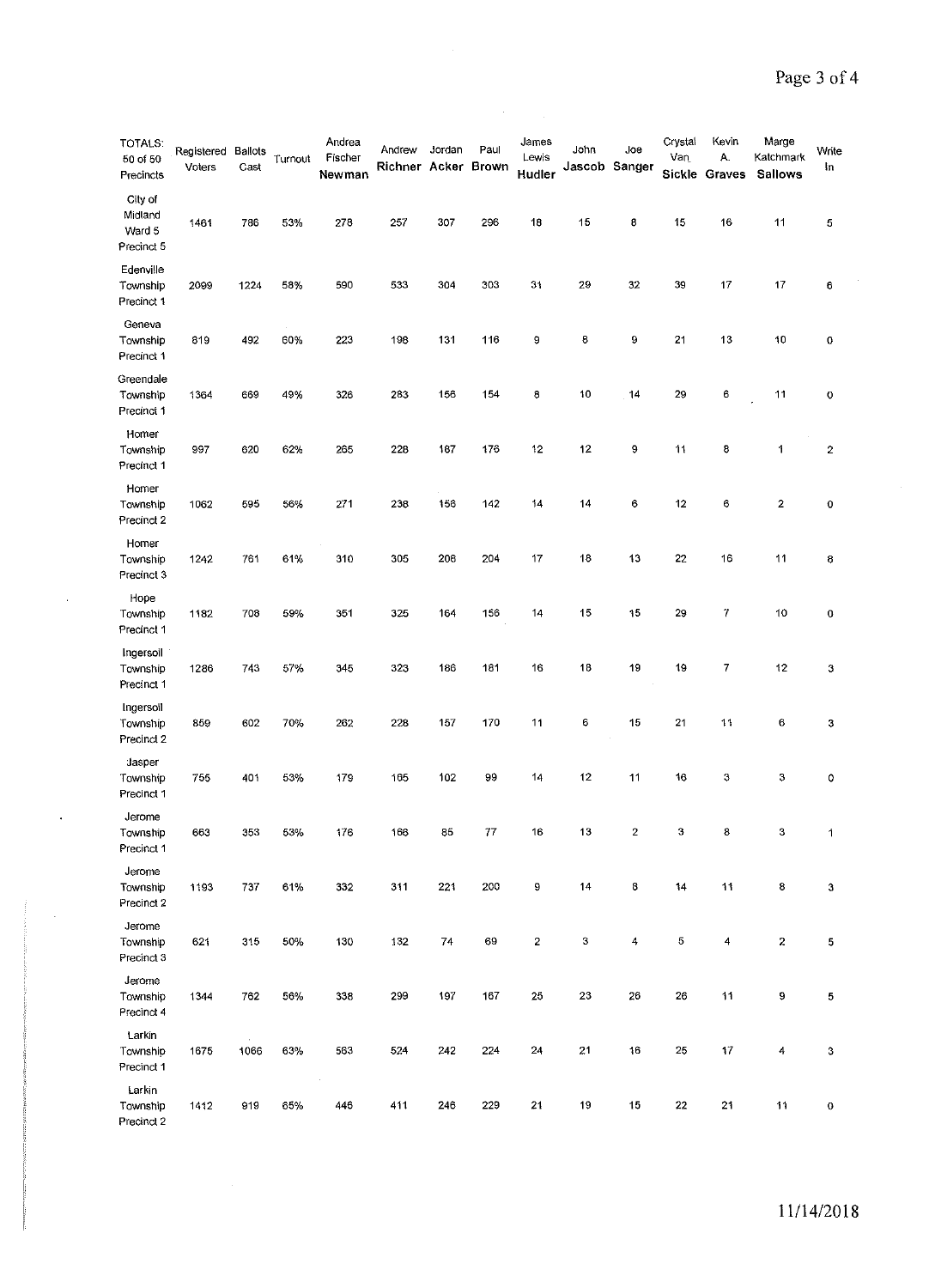$\bar{\gamma}$ 

| Larkin<br>Township<br>Precinct 3    | 1281                 | 833                    | 65%     | 391                         | 382                           | 239    | 232  | 26                       | 27   | 9                    | 12                       | 12                    | 7                                    | $\overline{2}$ |
|-------------------------------------|----------------------|------------------------|---------|-----------------------------|-------------------------------|--------|------|--------------------------|------|----------------------|--------------------------|-----------------------|--------------------------------------|----------------|
| Lee<br>Township<br>Precinct 1       | 1640                 | 870                    | 53%     | 393                         | 366                           | 262    | 243  | 19                       | 19   | 14                   | 24                       | 23                    | 14                                   | 5              |
| Lee<br>Township<br>Precinct 2       | 1378                 | 728                    | 52%     | 351                         | 325                           | 196    | 177  | 19                       | 17   | 16                   | 26                       | 11                    | 9                                    | 5              |
| Lincoln<br>Township<br>Precinct 1   | 2057                 | 1235                   | 60%     | 590                         | 546                           | 308    | 303  | 26                       | 23   | ${\bf 22}$           | 38                       | 6                     | 10                                   | 1              |
| Midland<br>Township<br>Precinct 1   | 1870                 | 1057                   | 56%     | 474                         | 454                           | 255    | 235  | 16                       | 15   | 26                   | 37                       | 14                    | 10                                   | 3              |
| Mills<br>Township<br>Precinct 1     | 1426                 | 811                    | 56%     | 394                         | 356                           | 209    | 211  | 23                       | 14   | 14                   | 25                       | 12                    | 8                                    | 3              |
| Mt. Haley<br>Township<br>Precinct 1 | 1276                 | 766                    | 60%     | 346                         | 317                           | 211    | 198  | 16                       | 13   | 13                   | 15                       | 8                     | 13                                   | 1              |
| Porter<br>Township<br>Precinct 1    | 925                  | 510                    | 55%     | 238                         | 225                           | 137    | 128  | $\overline{7}$           | 6    | 17                   | 14                       | ÷<br>5                | 5                                    | $\mathbf{2}$   |
| TOTALS:<br>50 of 50<br>Precíncts    | Registered<br>Voters | <b>Ballots</b><br>Cast | Turnout | Andrea<br>Fischer<br>Newman | Andrew<br>Richner Acker Brown | Jordan | Paul | James<br>Lewis<br>Hudler | John | Joe<br>Jascob Sanger | Crystal<br>Van<br>Sickle | Kevin<br>Α.<br>Graves | Marge<br>Katchmark<br><b>Sallows</b> | Write<br>In    |
| Warren<br>Township<br>Precinct 1    | 1566                 | 872                    | 55%     | 406                         | 372                           | 231    | 203  | 19                       | 22   | 11                   | 19                       | 6                     | 6                                    | 5              |

 $\bar{\beta}$ 

 $\ddot{\phantom{a}}$ 

 $\sim$ 

 $\sim$  .

 $\sim$ 

 $\sim$ 

 $\bar{z}$ 

 $\ddot{\phantom{0}}$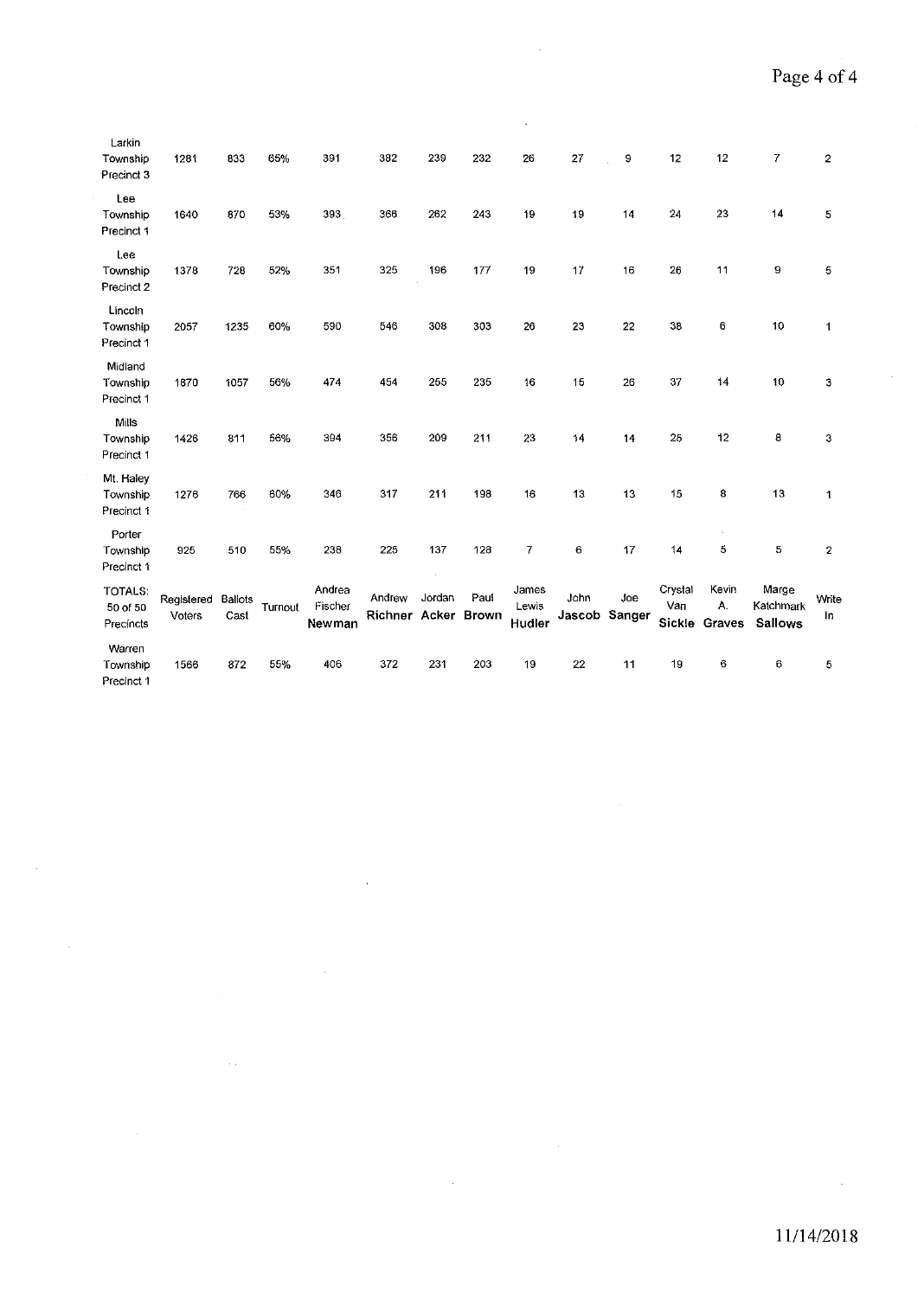#### NOVEMBER 6TH, 2018 UNOFFICIAL ELECTION RESULTS

#### **TRUSTEE OF MICHIGAN STATE UNIVERSITY**

| TOTALS:<br>50 of 50<br>Precincts           | Registered<br>Voters | Ballots<br>Cast | Turnout | Dave<br>Dutch Miller | Mike  | Brianna<br>T.<br>Scott | Kelly<br>Charron<br>Tebay | Bruce            | Tim<br>Campbell Orzechowski | Janet<br>М. | John<br>Paul<br>Sanger Sanger | Aaron<br>Maraisy   | Bridgette<br>R.<br>Abraham-<br>Guzman | Write<br>In      |
|--------------------------------------------|----------------------|-----------------|---------|----------------------|-------|------------------------|---------------------------|------------------|-----------------------------|-------------|-------------------------------|--------------------|---------------------------------------|------------------|
| <b>Totals</b>                              | 64598                | 38974           | 60%     | 16184                | 16480 | 12548                  | 11143                     | 1155             | 747                         | 771         | 540                           | 382                | 373                                   | 150              |
| City of<br>Coleman<br>Precinct 1           | 931                  | 429             | 46%     | 186                  | 175   | 123                    | 124                       | 10               | 9                           | 14          | 10                            | 4                  | 7                                     | 8                |
| City of<br>Midiand<br>Ward 1<br>Precinct 1 | 1111                 | 541             | 48%     | 168                  | 176   | 213                    | 190                       | 22               | 11                          | 17          | 8                             | 6                  | 7                                     | $\boldsymbol{2}$ |
| City of<br>Midland<br>Ward 1<br>Precinct 2 | 1526                 | 910             | 59%     | 326                  | 343   | 363                    | 309                       | 34               | 21                          | 21          | 10                            | 13                 | 10                                    | $\mathbf 1$      |
| City of<br>Midland<br>Ward 1<br>Precinct 3 | 529                  | 262             | 49%     | 102                  | 95    | 100                    | 76                        | 6                | 7                           | 5           | 7                             | 4                  | $\boldsymbol{2}$                      | $\mathbf 1$      |
| City of<br>Midiand<br>Ward 1<br>Precinct 4 | 1386                 | 776             | 55%     | 283                  | 293   | 286                    | 247                       | 27               | 14                          | 10          | 10                            | 13                 | 11                                    | 1                |
| City of<br>Midland<br>Ward 1<br>Precinct 5 | 993                  | 446             | 44%     | 162                  | 184   | 147                    | 129                       | 20               | 13                          | 6           | 4                             | 3                  | 9                                     | 4                |
| City of<br>Midland<br>Ward 1<br>Precinct 6 | 126                  | 51              | 40%     | 12                   | 14    | 21                     | 19                        | $\boldsymbol{2}$ | Ó                           | 4           | 4                             | $\mathbf 2$        | 0                                     | 0                |
| City of<br>Midland<br>Ward 2<br>Precinct 1 | 1238                 | 877             | 70%     | 322                  | 321   | 367                    | 336                       | 23               | 12                          | 16          | 6                             | 14                 | 6                                     | 0                |
| City of<br>Midland<br>Ward 2<br>Precinct 2 | 1499                 | 1013            | 67%     | 341                  | 352   | 410                    | 369                       | 46               | 31                          | 7           | 8                             | 11                 | 5                                     | 7                |
| City of<br>Midland<br>Ward 2<br>Precinct 3 | 1322                 | 732             | 55%     | 241                  | 249   | 282                    | 264                       | 34               | 24                          | 18          | 11                            | $\cdot$<br>$12 \,$ | $10\,$                                | 5                |
| City of<br>Midland<br>Ward 2<br>Precinct 4 | 1821                 | 1099            | 60%     | 473                  | 470   | 367                    | 329                       | 23               | 23                          | 18          | 4                             | 15                 | 7                                     | 1                |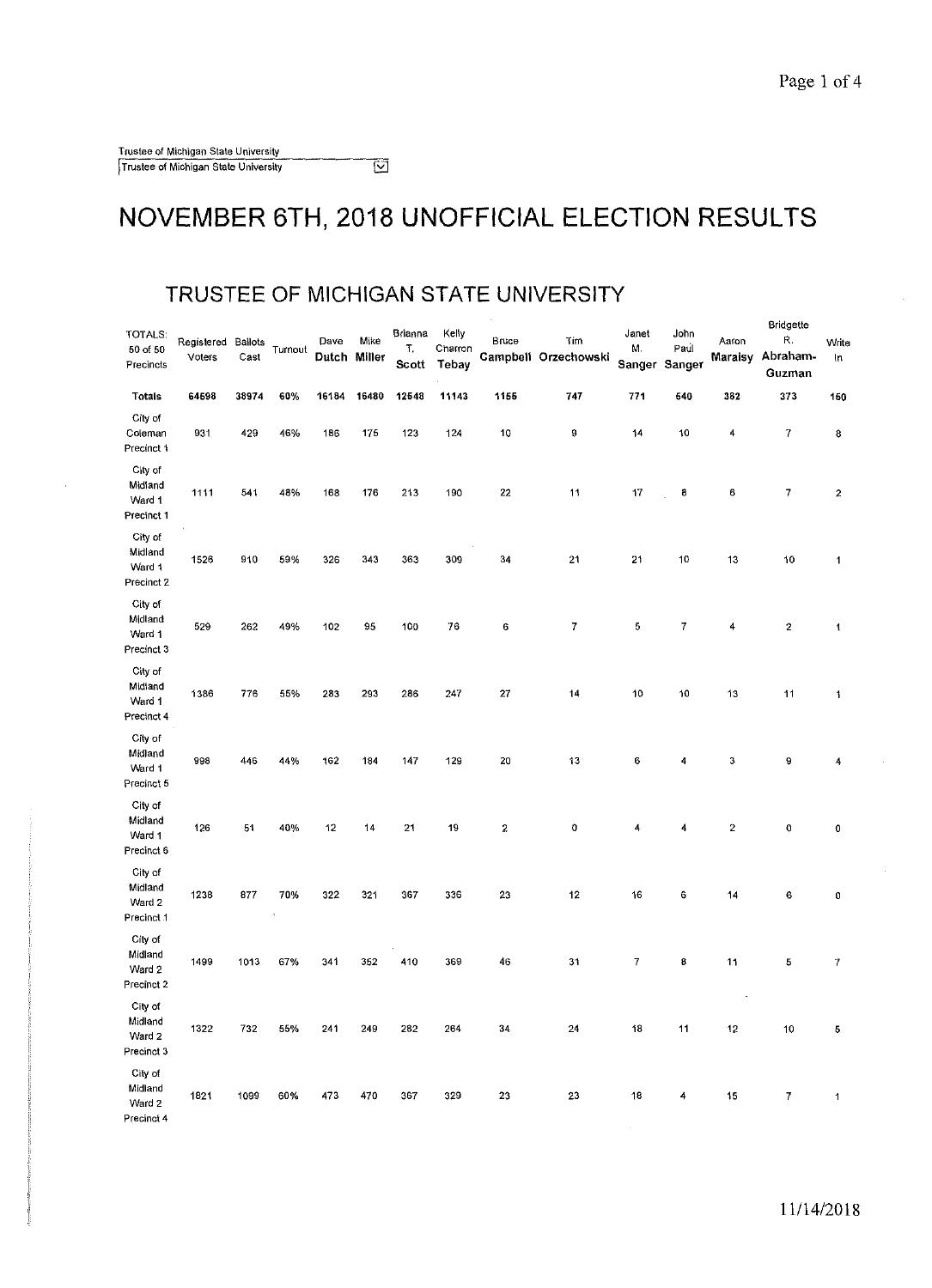| City of<br>Midland<br>Ward 3<br>Precinct 1 | 1468                         | 1008 | 68%            | 405                  | 433  | 365                    | 339                       | 37     | 27                          | 9           | 10                            | 8                | 8                                     | 6                |
|--------------------------------------------|------------------------------|------|----------------|----------------------|------|------------------------|---------------------------|--------|-----------------------------|-------------|-------------------------------|------------------|---------------------------------------|------------------|
| City of<br>Midland<br>Ward 3<br>Precinct 2 | 1564                         | 917  | 58%            | 355                  | 366  | 338                    | 311                       | 26     | 13                          | 15          | 13                            | 10               | 12                                    | 3                |
| City of<br>Midland<br>Ward 3<br>Precinct 3 | 1478                         | 907  | 61%            | 446                  | 456  | 248                    | 228                       | 20     | 12                          | 11          | 8                             | 4                | 1                                     | 4                |
| City of<br>Midland<br>Ward 3<br>Precinct 4 | 1724                         | 1153 | 66%            | 539                  | 554  | 388                    | 345                       | 23     | 20                          | 17          | 10                            | 6                | 10                                    | 0                |
| City of<br>Midland<br>Ward 4<br>Precinct 1 | 1502                         | 1014 | 67%            | 406                  | 404  | 383                    | 346                       | 25     | 12                          | 17          | 12                            | 6                | 5                                     | $\mathbf 2$      |
| City of<br>Midiand<br>Ward 4<br>Precinct 2 | 1101                         | 772  | 70%            | 307                  | 323  | 278                    | 253                       | 18     | 15                          | 13          | 6                             | 11               | 7                                     | $\boldsymbol{2}$ |
| City of<br>Midland<br>Ward 4<br>Precinct 3 | 1587                         | 1119 | 70%            | 466                  | 490  | 376                    | 345                       | 29     | 18                          | 20          | 15                            | 8                | 12                                    | $\bf 3$          |
| City of<br>Midland<br>Ward 4<br>Precinct 4 | 1490                         | 1029 | 69%<br>$\cdot$ | 433                  | 436  | 363                    | 343                       | $30\,$ | 22                          | 13          | 8                             | 10               | 10                                    | 5                |
| City of<br>Midland<br>Ward 4<br>Precinct 5 | 1596                         | 939  | 58%            | 382                  | 368  | 372                    | 324                       | 23     | 18                          | 10          | 5                             | 8                | 6                                     | 4                |
| City of<br>Midland<br>Ward 5<br>Precinct 1 | 1414                         | 948  | 67%            | 354                  | 356  | 358                    | 324                       | 24     | 20                          | 13          | 9                             | 13               | 12                                    | 7                |
| City of<br>Midland<br>Ward 5<br>Precinct 2 | 1295                         | 854  | 65%            | 298                  | 305  | 329                    | 301                       | 26     | 15                          | 13          | 12                            | 6                | 5                                     | 3                |
| City of<br>Midland<br>Ward 5<br>Precinct 3 | 1327                         | 947  | 71%            | 365                  | 364  | 350                    | 314                       | 32     | 20                          | 10          | 8                             | 7                | 9                                     | 0                |
| City of<br>Midiand<br>Ward 5<br>Precinct 4 | 1112                         | 796  | 71%            | 322                  | 321  | 299                    | 265                       | 20     | 16                          | 10          | 5                             | 9                | 10                                    | 3                |
| TOTALS:<br>50 of 50<br>Precincts           | Registered Ballots<br>Voters | Cast | Turnout        | Dave<br>Dutch Miller | Mike | Brianna<br>Т.<br>Scott | Kelly<br>Charron<br>Tebay | Bruce  | Tim<br>Campbell Orzechowski | Janet<br>M. | John<br>Paul<br>Sanger Sanger | Aaron<br>Maraisy | Bridgette<br>R.<br>Abraham-<br>Guzman | Write<br>in.     |
| City of<br>Midland<br>Ward 5<br>Precinct 5 | 1461                         | 786  | 53%            | 259                  | 263  | 326                    | 286                       | 22     | 16                          | 16          | 13<br>$\sigma$                | 14               | 5                                     | 5                |

 $\label{eq:2.1} \frac{1}{\sqrt{2\pi}}\int_{0}^{\infty}\frac{1}{\sqrt{2\pi}}\left(\frac{1}{\sqrt{2\pi}}\right)^{2\alpha} \frac{d\alpha}{\alpha} \,d\beta.$ 

Precinct 5

 $\ddot{\phantom{0}}$ 

 $\hat{\mathcal{L}}$ 

 $\hat{\mathcal{L}}$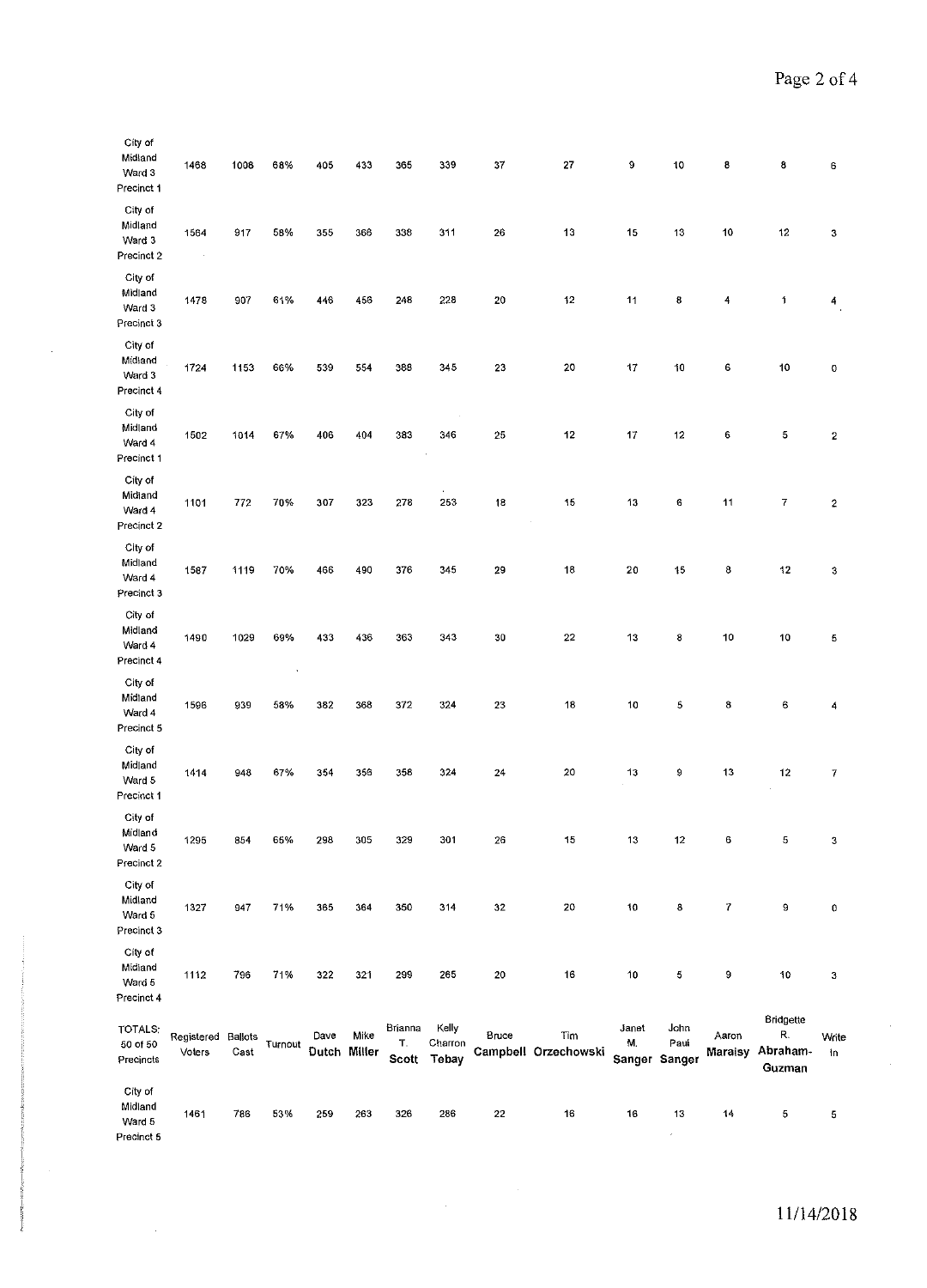| Edenville<br>Township<br>Precinct 1         | 2099 | 1224 | 58% | 543 | 557 | 336 | 291  | 43               | 28                      | 34            | 18 | 9                | 17             | 6                |
|---------------------------------------------|------|------|-----|-----|-----|-----|------|------------------|-------------------------|---------------|----|------------------|----------------|------------------|
| Geneva<br>Township<br>Precinct 1            | 819  | 492  | 60% | 200 | 217 | 137 | 112  | 15               | 7                       | 14            | 15 | 5                | 11             | $\pmb{0}$        |
| Greendale<br>Township<br>Precinct 1         | 1364 | 669  | 49% | 306 | 291 | 168 | 140  | 15               | 10                      | 17            | 13 | $\boldsymbol{3}$ | 9              | 4                |
| Homer<br>Township<br>Precinct 1             | 997  | 620  | 62% | 244 | 242 | 194 | 163  | 19               | 9                       | 12            | 9  | 6                | 4              | 2                |
| Homer<br>Township<br>Precinct 2             | 1062 | 595  | 56% | 254 | 260 | 159 | 134  | 18               | $10\,$                  | 8             | 4  | 5                | 3              | Ó                |
| Homer<br>Townsnip<br>Precinct 3             | 1242 | 761  | 61% | 296 | 318 | 220 | 195  | 35               | 17                      | 16            | 11 | 12               | 8              | 2                |
| Hope<br>Township<br>Precinct 1              | 1182 | 708  | 59% | 333 | 330 | 180 | 150  | 16               | 13                      | 23            | 17 | $\overline{I}$   | 11             | 3                |
| Ingersoll<br>Township<br>Precinct 1         | 1286 | 743  | 57% | 331 | 337 | 196 | 171  | 25               | 16                      | 17            | 12 | $\mathbf 6$      | 9              | 5                |
| Ingersoll<br>Township<br>Precinct 2         | 859  | 602  | 70% | 235 | 239 | 175 | 158  | 13               | 11                      | 18            | 15 | $\boldsymbol{7}$ | 9              | 3                |
| Jasper<br>Township<br>Precinct 1            | 755  | 401  | 53% | 182 | 170 | 113 | 96   | 18               | 7                       | 14            | 9  | 3                | $\mathbf{1}$   | $\pmb{0}$        |
| Jerome<br>Township<br>Precinct 1            | 663  | 353  | 53% | 171 | 173 | 86  | $71$ | 17               | 11                      | 6             | 3  | 6                | $\overline{2}$ | 1                |
| Jerome<br>Township<br>Precinct 2            | 1193 | 737  | 61% | 313 | 302 | 231 | 205  | 16               | 13                      | 15            | 8  | 3                | 6              | 3                |
| Jerome<br>Township<br>Precinct 3            | 621  | 315  | 50% | 126 | 126 | 31  | 68   | 5                | $\overline{\mathbf{c}}$ | 4             | 4  | 3                | 1              | 3                |
| Jerome<br>Township<br>Precinct 4            | 1344 | 762  | 56% | 320 | 316 | 195 | 170  | 29               | 22                      | 26            | 21 | 9                | $\overline{I}$ | 5                |
| Larkin<br>Township<br>Precinct <sub>1</sub> | 1675 | 1066 | 63% | 533 | 539 | 254 | 230  | 27<br>$\epsilon$ | 16                      | 14            | 13 | 11               | 10             | 3                |
| Larkin<br>Township<br>Precinct 2            | 1412 | 919  | 65% | 432 | 437 | 260 | 227  | $23\,$           | 14                      | 20            | 13 | 11               | 10             | $\mathbf{2}$     |
| Larkin<br>Township<br>Precinct 3            | 1281 | 833  | 65% | 386 | 391 | 256 | 221  | 24               | 25                      | 13            | 9  | 3                | $\mathbf{1}$   | $\overline{c}$   |
| Lee<br>Township<br>Precinct 1               | 1640 | 870  | 53% | 383 | 395 | 256 | 227  | 32               | 16                      | 22            | 18 | 14               | 13             | 5                |
| Lee<br>Township<br>Precinct 2               | 1378 | 728  | 52% | 342 | 349 | 195 | 175  | 20               | 13                      | 17            | 16 | 10               | 8              | $\boldsymbol{2}$ |
|                                             |      |      |     |     |     |     |      | $\alpha$         |                         | $\mathcal{L}$ |    |                  |                |                  |

 $\label{eq:2.1} \frac{1}{2}\sum_{i=1}^n\frac{1}{2}\sum_{j=1}^n\frac{1}{2}\sum_{j=1}^n\frac{1}{2}\sum_{j=1}^n\frac{1}{2}\sum_{j=1}^n\frac{1}{2}\sum_{j=1}^n\frac{1}{2}\sum_{j=1}^n\frac{1}{2}\sum_{j=1}^n\frac{1}{2}\sum_{j=1}^n\frac{1}{2}\sum_{j=1}^n\frac{1}{2}\sum_{j=1}^n\frac{1}{2}\sum_{j=1}^n\frac{1}{2}\sum_{j=1}^n\frac{1}{2}\sum_{j=1}^n\$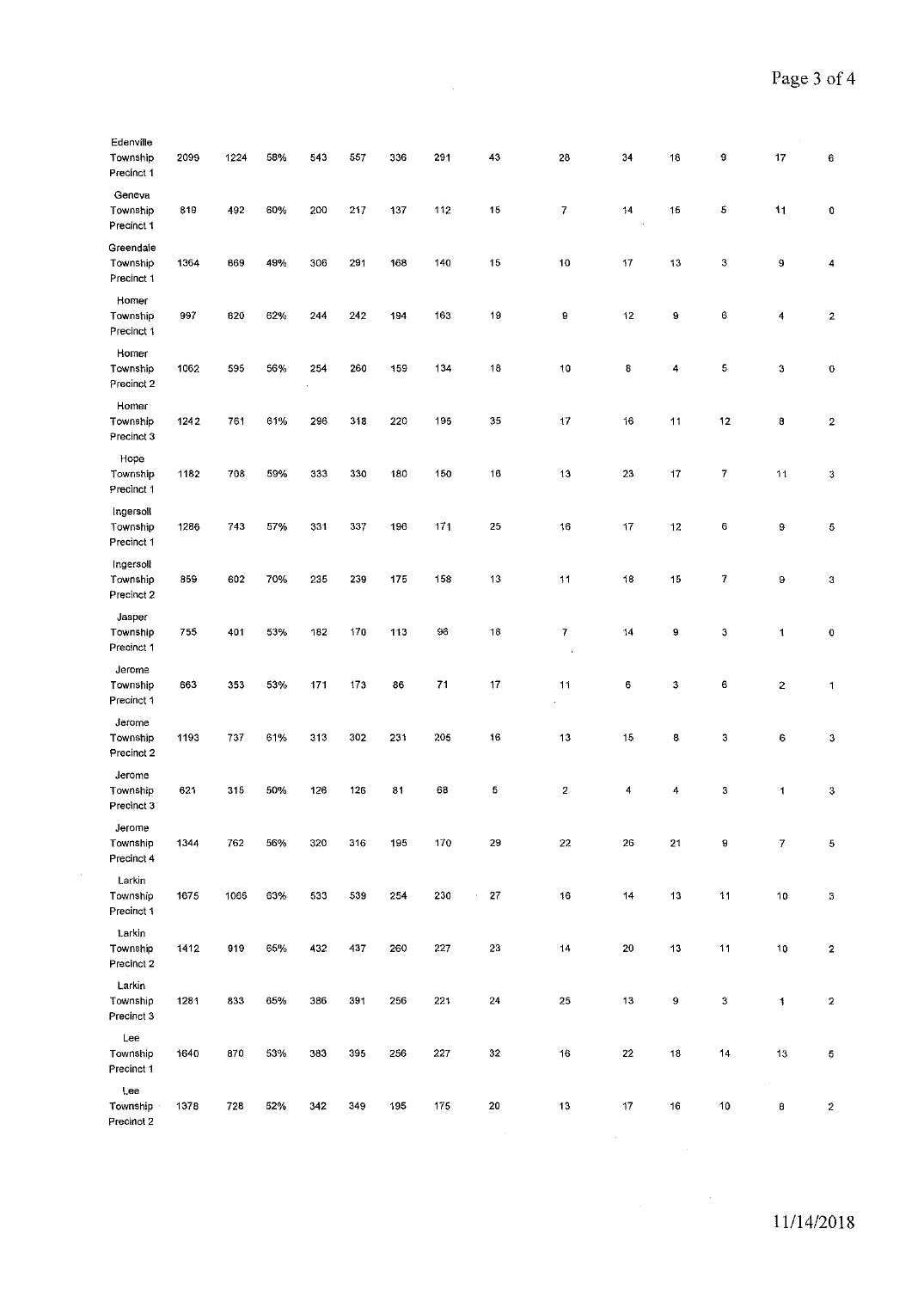| Lincoln<br>Township<br>Precinct 1   | 2057                 | 1235            | 60%     | 553                  | 565  | 343                    | 288                       | 27    | 16                          | 26                    | 17                     | 6                       | 7                                            | 3           |
|-------------------------------------|----------------------|-----------------|---------|----------------------|------|------------------------|---------------------------|-------|-----------------------------|-----------------------|------------------------|-------------------------|----------------------------------------------|-------------|
| Midland<br>Township<br>Precinct 1   | 1870                 | 1057            | 56%     | 452                  | 464  | 253                    | 237                       | 30    | 15                          | 34                    | 22                     | 7                       | 17                                           | 5           |
| Mills<br>Township<br>Precinct 1     | 1426                 | 811             | 56%     | 363                  | 372  | 212                    | 201                       | 29    | 14                          | 22                    | 15                     | 5                       | 8                                            | 3           |
| Mt. Haley<br>Township<br>Precinct 1 | 1276                 | 766             | 60%     | 320                  | 343  | 219                    | 183                       | 20    | 13                          | 21                    | 19                     | 6                       | 6                                            | 1           |
| Porter<br>Township<br>Precinct 1    | 925                  | 510             | 55%     | 225                  | 242  | 140                    | 120                       | 14    | 5                           | 15                    | 13                     | $\overline{\mathbf{z}}$ | 3                                            | 3           |
| TOTALS:<br>50 of 50<br>Precincts    | Registered<br>Voters | Ballots<br>Cast | Turnout | Dave<br>Dutch Miller | Mike | Brianna<br>T.<br>Scott | Kelly<br>Charron<br>Tebay | Bruce | Tim<br>Campbell Orzechowski | Janet<br>Μ.<br>Sanger | John<br>Paul<br>Sanger | Aaron<br><b>Maraisy</b> | <b>Bridgette</b><br>R.<br>Abraham-<br>Guzman | Write<br>In |
| Warren<br>Township<br>Precinct 1    | 1566                 | 872             | 55%     | 388                  | 394  | 237                    | 194                       | 23    | 15                          | 20                    | 10                     | 6                       | 6                                            | 7           |

 $\overline{\phantom{a}}$ 

i,

J.

 $\overline{\phantom{a}}$ 

 $\bar{\mathcal{A}}$ 

 $\hat{\boldsymbol{\theta}}$  $\frac{1}{2}$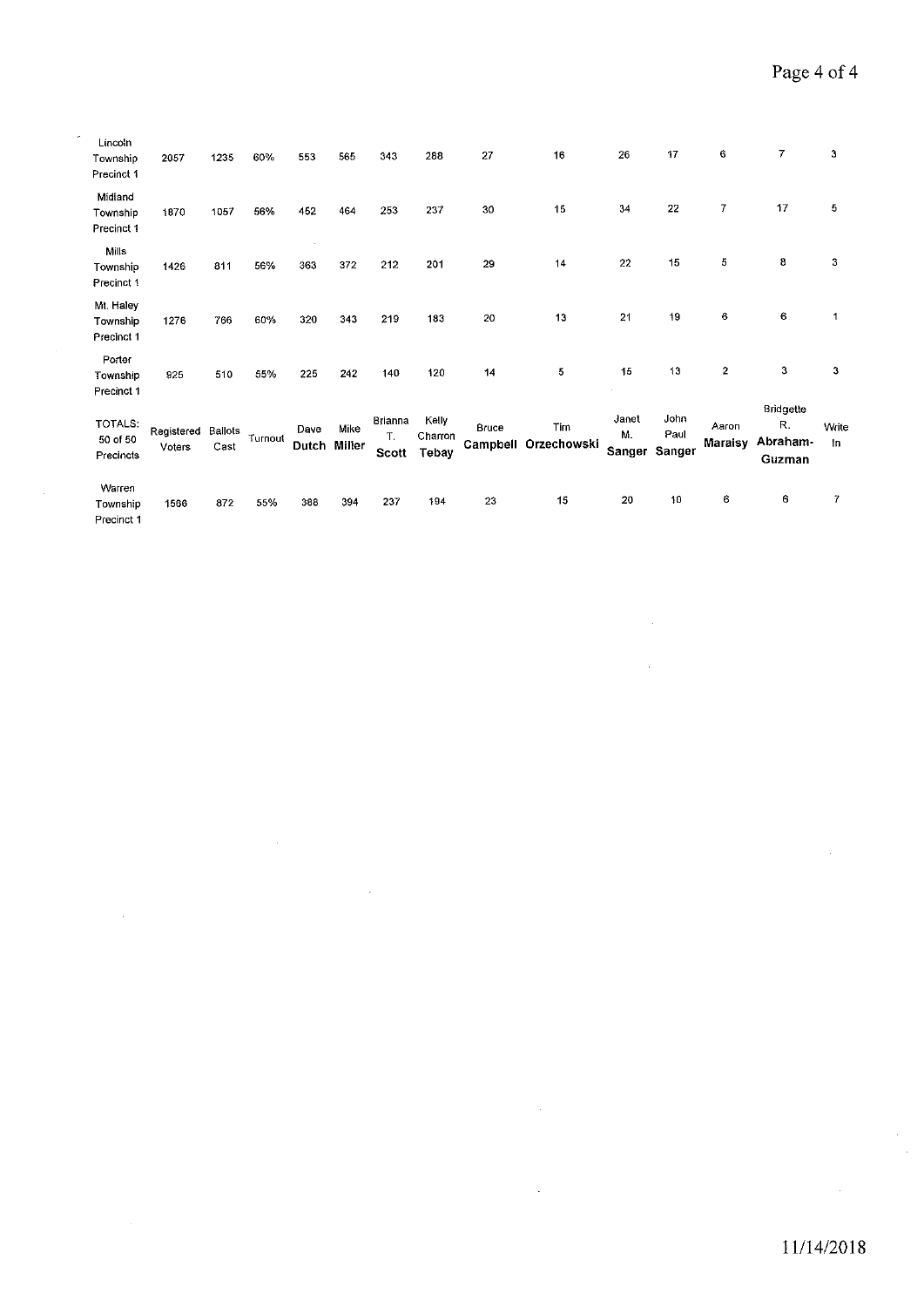#### $\overline{\Xi}$

### **NOVEMBER 6TH, 2018 UNOFFICIAL ELECTION RESULTS**

 $\bar{\omega}$ 

#### **GOVERNOR OF WAYNE STATE UNIVERSITY**

| TOTALS:<br>50 of 50<br>Precincts           | Registered<br>Voters | Baliots<br>Cast | Turnout | Diane<br>Dunaskiss Nicholson | David | Bryan<br>C.<br>Barnhill | Anil<br>Kumar | Jon<br>Elgas | John<br>T.<br>Hargenrader Schwartz Sosnowski | Christine<br>$\mathbf C.$ | Marc<br>Joseph | Write<br>In             |
|--------------------------------------------|----------------------|-----------------|---------|------------------------------|-------|-------------------------|---------------|--------------|----------------------------------------------|---------------------------|----------------|-------------------------|
| <b>Totals</b>                              | 64598                | 38974           | 60%     | 16793                        | 15671 | 11714                   | 10691         | 1083         | 805                                          | 1165                      | 560            | 163                     |
| City of<br>Coleman<br>Precinct 1           | 931                  | 429             | 46%     | 182                          | 175   | 136                     | 108           | 12           | 9                                            | 16                        | 8              | $\boldsymbol{7}$        |
| City of<br>Midland<br>Ward 1<br>Precinct 1 | 1111                 | 541             | 48%     | 190                          | 158   | 208                     | 178           | 23           | 16                                           | 19                        | 8              | $\bf 2$                 |
| City of<br>Midiand<br>Ward 1<br>Precinct 2 | 1526                 | 910             | 59%     | 353                          | 306   | 332                     | 311           | 29           | 23                                           | 35                        | 5              | $\mathbf 2$             |
| City of<br>Midland<br>Ward 1<br>Precinct 3 | 529                  | 262             | 49%     | 104                          | 88    | 92                      | 74            | 7            | 5                                            | 10                        | 8              | 1                       |
| City of<br>Midland<br>Ward 1<br>Precinct 4 | 1386                 | 776             | 55%     | 296                          | 280   | 257                     | 234           | 27           | 18                                           | 19                        | 13             | 4                       |
| City of<br>Midland<br>Ward 1<br>Precinct 5 | 993                  | 446             | 44%     | 172                          | 161   | 144                     | 125           | 16           | 11                                           | 22                        | 12             | 5                       |
| City of<br>Midland<br>Ward 1<br>Precinct 6 | 126                  | 51              | 40%     | 12                           | 15    | 24                      | 19            | $\mathbf{1}$ | 1                                            | 3                         | 4              | 0                       |
| City of<br>Midland<br>Ward 2<br>Precinct 1 | 1238                 | 877             | 70%     | 332                          | 304   | 332                     | 326           | 20           | 17                                           | 23                        | 6              | $\overline{\mathbf{2}}$ |
| City of<br>Midland<br>Ward 2<br>Precinct 2 | 1499                 | 1013            | 67%     | 366                          | 341   | 375                     | 352           | 44           | 40                                           | 18                        | 13             | 6                       |
| City of<br>Midland<br>Ward 2<br>Precinct 3 | 1322                 | 732             | 55%     | 260                          | 239   | 259                     | 258           | 26           | 19                                           | 35                        | 15             | 6                       |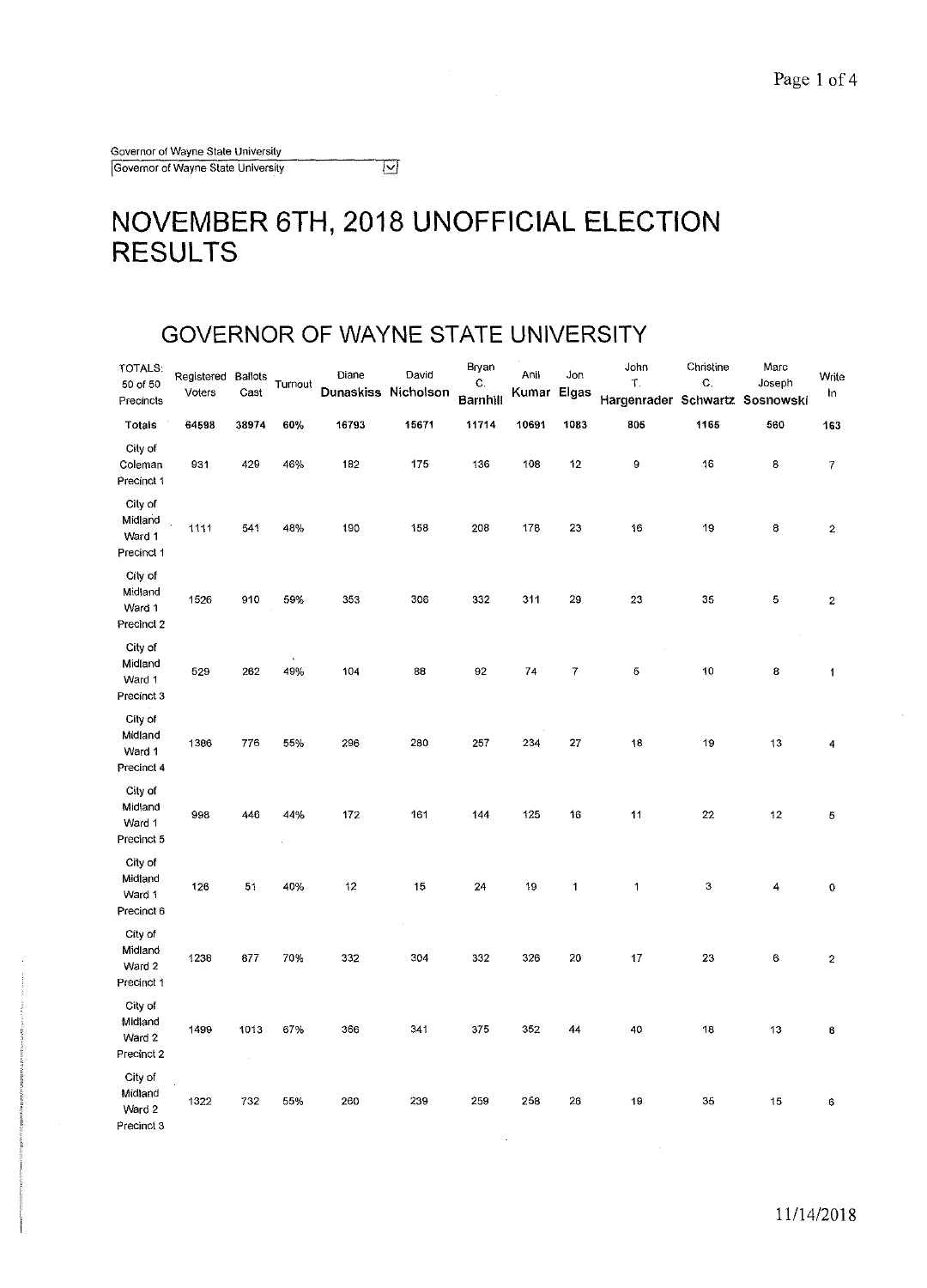| City of<br>Midland<br>Ward 2<br>Precinct 4 | 1821 | 1099    | 60%            | 500                         | 452 | 341 | 317 | 32          | 20                                | $22\,$      | $\overline{11}$  | $\mathbf{1}$              |
|--------------------------------------------|------|---------|----------------|-----------------------------|-----|-----|-----|-------------|-----------------------------------|-------------|------------------|---------------------------|
| City of<br>Midland<br>Ward 3<br>Precinct 1 | 1468 | 1008    | 68%            | 433                         | 401 | 349 | 328 | $3\sqrt{2}$ | $22\,$                            | 14          | $\overline{7}$   | 4                         |
| City of<br>Midland<br>Ward 3<br>Precinct 2 | 1564 | 917     | 58%            | 373                         | 333 | 314 | 303 | 22          | 20                                | 29          | 12               | 4                         |
| City of<br>Midland<br>Ward 3<br>Precinct 3 | 1478 | 907     | 61%            | 450                         | 433 | 244 | 213 | 17          | 12                                | 20          | 5                | 4                         |
| City of<br>Midland<br>Ward 3<br>Precinct 4 | 1724 | 1153    | 66%            | 570                         | 523 | 340 | 336 | 26          | 20                                | 29          | 11               | 0                         |
| City of<br>Midland<br>Ward 4<br>Precinct 1 | 1502 | 1014    | 67%            | 425                         | 396 | 356 | 336 | 21          | 16                                | 19          | 8                | $\boldsymbol{2}$          |
| City of<br>Midland<br>Ward 4<br>Precinct 2 | 1101 | $772\,$ | 70%            | 325                         | 294 | 240 | 247 | $23\,$      | 21                                | 21          | 9                | 5                         |
| City of<br>Midland<br>Ward 4<br>Precinct 3 | 1587 | 1119    | 70%            | 485                         | 455 | 351 | 334 | 21          | 14<br>$\hat{\boldsymbol{\theta}}$ | 34          | 12               | 4                         |
| City of<br>Midiand<br>Ward 4<br>Precinct 4 | 1490 | 1029    | 69%            | 456                         | 417 | 337 | 337 | 30          | $27\,$                            | 15          | 13               | 2                         |
| City of<br>Midland<br>Ward 4<br>Precinct 5 | 1596 | 939     | 58%            | 383                         | 349 | 329 | 319 | 24          | 18                                | 18          | 7                | 4                         |
| City of<br>Midland<br>Ward 5<br>Precinct 1 | 1414 | 948     | 67%            | $\ddot{\phantom{1}}$<br>372 | 333 | 350 | 325 | 24          | $23\,$                            | 18          | 11               | 4                         |
| City of<br>Midland<br>Ward 5<br>Precinct 2 | 1295 | 854     | 65%<br>$\cdot$ | 307                         | 302 | 315 | 291 | 17          | 18                                | $\bf 17$    | $\boldsymbol{7}$ | $\ensuremath{\mathsf{3}}$ |
| City of<br>Midland<br>Ward 5<br>Precinct 3 | 1327 | 947     | 71%            | 376                         | 359 | 305 | 291 | 29          | $16\,$                            | $\bf 27$    | 10               | $\ensuremath{\mathsf{3}}$ |
| City of<br>Midland<br>Ward 5<br>Precinct 4 | 1112 | 796     | 71%            | 335                         | 307 | 252 | 262 | 24          | 14                                | $2\sqrt{2}$ | 8                | $\overline{4}$            |

 $\mathcal{L}^{\text{max}}_{\text{max}}$ 

 $\mathcal{A}^{\mathcal{A}}$ 

 $\sim$   $\sim$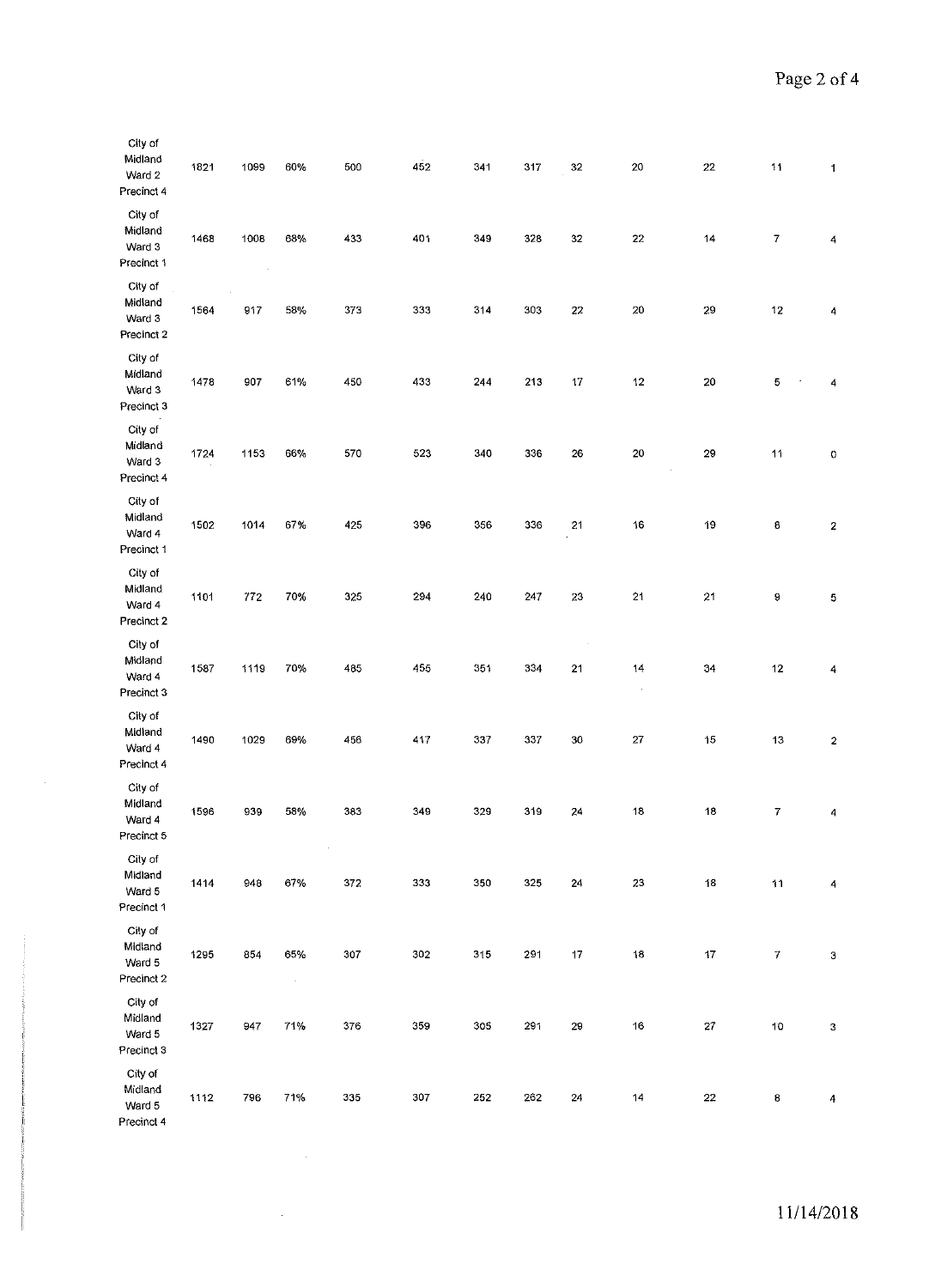$\sim$ 

| <b>TOTALS:</b><br>50 of 50<br>Precincts    | Registered<br>Voters | Ballots<br>Cast | Turnout | Diane<br>Dunaskiss Nicholson | David | Bryan<br>C.<br><b>Barnhill</b> | Anil<br>Kumar Elgas | Jon    | John<br>T.<br>Hargenrader Schwartz Sosnowski | Christine<br>C. | Marc<br>Joseph | Write<br>In             |
|--------------------------------------------|----------------------|-----------------|---------|------------------------------|-------|--------------------------------|---------------------|--------|----------------------------------------------|-----------------|----------------|-------------------------|
| City of<br>Midland<br>Ward 5<br>Precinct 5 | 1461                 | 786             | 53%     | 273                          | 265   | 296                            | 279                 | 19     | 21                                           | 25              | 9              | 5                       |
| Edenville<br>Township<br>Precinct 1        | 2099                 | 1224            | 58%     | 581                          | 530   | 322                            | 271                 | 37     | 32                                           | 46              | 25             | 5                       |
| Geneva<br>Township<br>Precinct 1           | 819                  | 492             | 60%     | 213                          | 209   | 125                            | 112                 | 12     | 12                                           | 23              | 9              | 0                       |
| Greendale<br>Township<br>Precinct 1        | 1364                 | 669             | 49%     | 315                          | 288   | 160                            | 136                 | 15     | 6                                            | 26              | 14             | $\mathbf 2$             |
| Homer<br>Township<br>Precinct 1            | 997                  | 620             | 62%     | 248                          | 238   | 176                            | 156                 | 17     | 7                                            | 18              | 8              | $\overline{\mathbf{c}}$ |
| Homer<br>Township<br>Precinct 2            | 1062                 | 595             | 56%     | 258                          | 241   | 160                            | 127                 | 13     | $\overline{14}$                              | 11              | 4              | 0                       |
| Homer<br>Township<br>Precinct 3            | 1242                 | 761             | 61%     | 303                          | 303   | 210                            | 191                 | 22     | 21                                           | 24              | 12             | 7                       |
| Hope<br>Township<br>Precinct 1             | 1182                 | 708             | 59%     | 342                          | 318   | 167                            | 146                 | 19     | 13                                           | 31              | 21             | 1                       |
| Ingersoll<br>Township<br>Precinct 1        | 1286                 | 743             | 57%     | 344                          | 332   | 180                            | 157                 | 23     | 16                                           | 24              | 16             | 1                       |
| Ingersoli<br>Township<br>Precinct 2        | 859                  | 602             | 70%     | 248                          | 235   | 169                            | 146                 | 12     | 10                                           | 28              | 10             | 3                       |
| Jasper<br>Townsnip<br>Precinct 1           | 755                  | 401             | 53%     | 174                          | 173   | 107                            | 82                  | 17     | 8                                            | 18              | 12             | 0                       |
| Jerome<br>Township<br>Precinct 1           | 663                  | 353             | 53%     | 179                          | 166   | 81                             | 70                  | 15     | 8                                            | 11              | 4              | 3                       |
| Jerome<br>Township<br>Precinct 2           | 1193                 | 737             | 61%     | 321                          | 299   | 219                            | 188                 | 21     | 9                                            | 21              | 6              | 1                       |
| Jerome<br>Townsnip<br>Precinct 3           | 621                  | 315             | 50%     | 132                          | 127   | 82                             | 62                  | 4      | $\boldsymbol{2}$                             | 9               | 2              | 4                       |
| Jerome<br>Township<br>Precinct 4           | 1344                 | 762             | 56%     | 329                          | 295   | 197                            | 163                 | $27\,$ | 18                                           | 31              | 17             | $\boldsymbol{7}$        |
| Larkin<br>Township<br>Precinct 1           | 1675                 | 1066            | 63%     | 545                          | 510   | 231                            | 215                 | 31     | 16                                           | 26              | 16             | 4                       |
| Larkin<br>Township<br>Precinct 2           | 1412                 | 919             | 65%     | 453                          | 402   | 234                            | 208                 | 23     | 21                                           | 24              | 13             | $\mathbf{2}$            |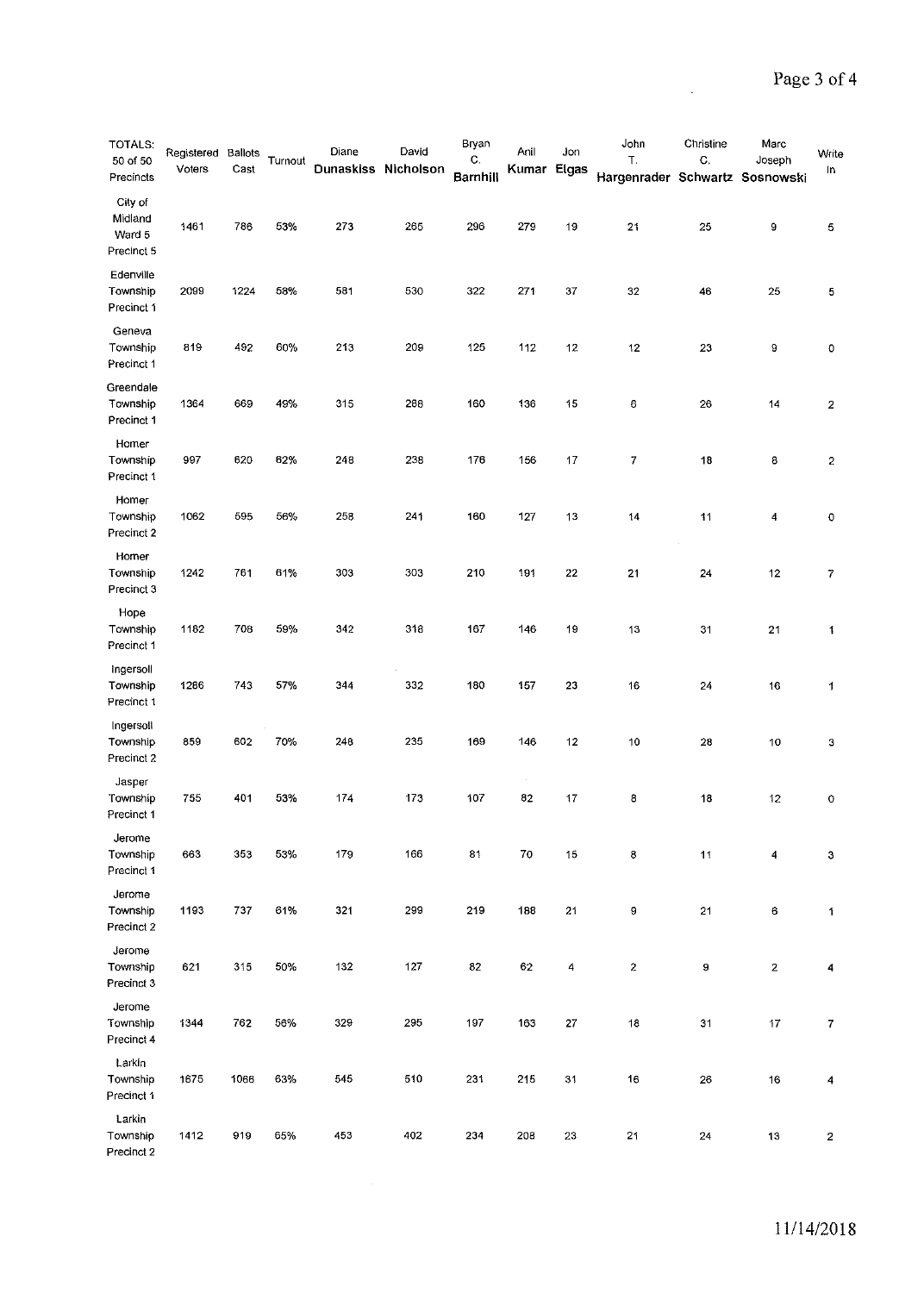| Larkin<br>Township<br>Precinct 3        | 1281                         | 833                    | 65%     | 403                          | 358   | 240                            | 217           | 28           | 20                                           | 14              | 7              | 4              |
|-----------------------------------------|------------------------------|------------------------|---------|------------------------------|-------|--------------------------------|---------------|--------------|----------------------------------------------|-----------------|----------------|----------------|
| Lee<br>Township<br>Precinct 1           | 1640                         | 870                    | 53%     | 381                          | 378   | 262                            | 217           | 27           | 24                                           | 37              | 17             | 5              |
| Lee<br>Township<br>Precinct 2           | 1378                         | 728                    | 52%     | 345                          | 328   | 179                            | 166           | 24           | 16                                           | 31              | 15             | $\overline{c}$ |
| Lincoln<br>Township<br>Precinct 1       | 2057                         | 1235                   | 60%     | 578                          | 534   | 311                            | 263           | 26           | 16                                           | 35              | 23             | 6              |
| Midland<br>Township<br>Precinct 1       | 1870                         | 1057                   | 56%     | 458                          | 445   | 247                            | 230           | 24           | 11                                           | 44              | 23             | 6              |
| Mills<br>Township<br>Precinct 1         | 1426                         | 811                    | 56%     | 369                          | 361   | 220                            | 182           | 28           | 19                                           | 29              | 13             | 3              |
| Mt. Haley<br>Township<br>Precinct 1     | 1276                         | 766                    | 60%     | 324                          | 320   | 201                            | 177           | 17           | 19                                           | 29              | 14             | 1              |
| Porter<br>Township<br>Precinct 1        | 925                          | 510                    | 55%     | 226                          | 233   | 141                            | 115           | 11           | 5                                            | 15              | 13             | 5              |
| <b>TOTALS:</b><br>50 of 50<br>Precincts | Registered<br>Voters         | <b>Ballots</b><br>Cast | Turnout | Diane<br>Dunaskiss Nicholson | David | Bryan<br>C.<br><b>Barnhill</b> | Anil<br>Kumar | Jon<br>Elgas | John<br>T.<br>Hargenrader Schwartz Sosnowski | Christine<br>C. | Marc<br>Joseph | Write<br>In    |
| Warren<br>Township<br>Precinct 1        | 1566<br>$\ddot{\phantom{a}}$ | 872                    | 55%     | 394                          | 362   | 215                            | 191           | 24           | 21                                           | 30              | 14             | 5              |

 $\mathcal{L}^{\text{max}}_{\text{max}}$ 

 $\mathcal{A}^{\pm}$ 

 $\sim 100$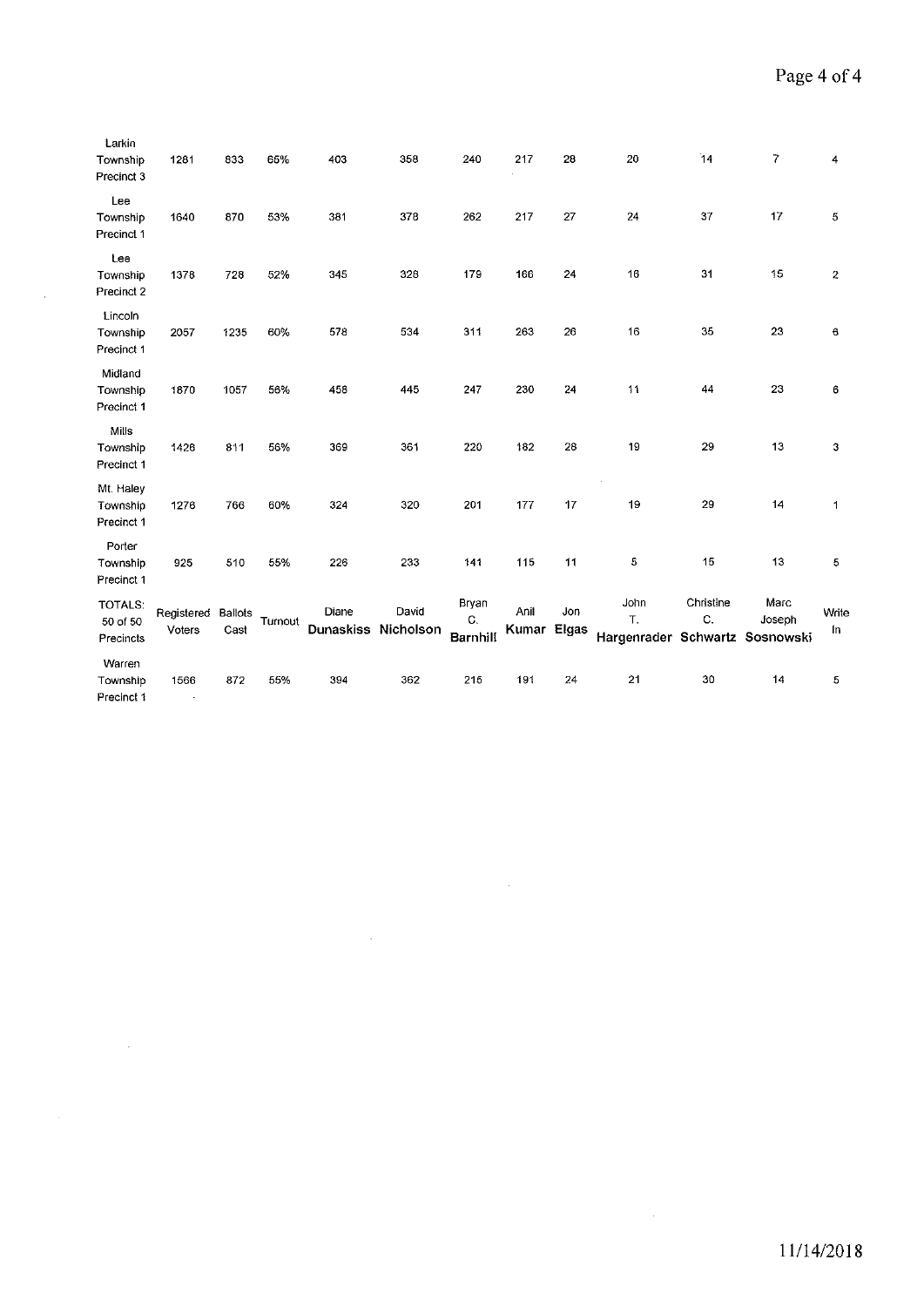# **NOVEMBER 6TH, 2018 UNOFFICIAL ELECTION RESULTS**

 $\overline{\mathbf{V}}$ 

### **JUSTICE OF SUPREME COURT**

| TOTALS:<br>50 of 50<br>Precincts           | Registered<br>Voters | <b>Ballots</b><br>Cast | Turnout | Samuel<br><b>Bagenstos</b> | Megan<br>Kathleen<br>Cavanagh | Elizabeth<br>T.<br><b>Clement</b> | Doug<br>Dern   | Kerry<br>Lee<br>Morgan | Kurtis<br>Τ.<br>Wilder | Write<br>In      |
|--------------------------------------------|----------------------|------------------------|---------|----------------------------|-------------------------------|-----------------------------------|----------------|------------------------|------------------------|------------------|
| <b>Totals</b>                              | 64598                | 38974                  | 60%     | 4957                       | 13269                         | 18146                             | 1940           | 3046                   | 14557                  | 301              |
| City of<br>Coleman<br>Precinct 1           | 931                  | 429                    | 46%     | 66                         | 160                           | 179                               | 18             | 29                     | 143                    | $\boldsymbol{7}$ |
| City of<br>Midland<br>Ward 1<br>Precinct 1 | 1111                 | 541                    | 48%     | 52                         | 243                           | 234                               | 40             | 40                     | 145                    | $\,6$            |
| City of<br>Midland<br>Ward 1<br>Precinct 2 | 1526                 | 910                    | 59%     | 127                        | 253                           | 495                               | 47             | 76                     | 330                    | $\mathbf{3}$     |
| City of<br>Midland<br>Ward 1<br>Precinct 3 | 529                  | 262                    | 49%     | 25                         | 86                            | 107                               | 26             | 31                     | 104                    | 1                |
| City of<br>Midland<br>Ward 1<br>Precinct 4 | 1386                 | 776                    | 55%     | 109                        | 272                           | 315                               | 32             | 94                     | 301                    | $\overline{7}$   |
| City of<br>Midland<br>Ward 1<br>Precinct 5 | 998                  | 446                    | 44%     | 54                         | 147                           | 174                               | 20             | 39                     | 184                    | 5                |
| City of<br>Midland<br>Ward 1<br>Precinct 6 | 126                  | 51                     | 40%     | 5                          | 24<br>$\cdot$                 | 24                                | $\overline{c}$ | 4                      | 14                     | 0                |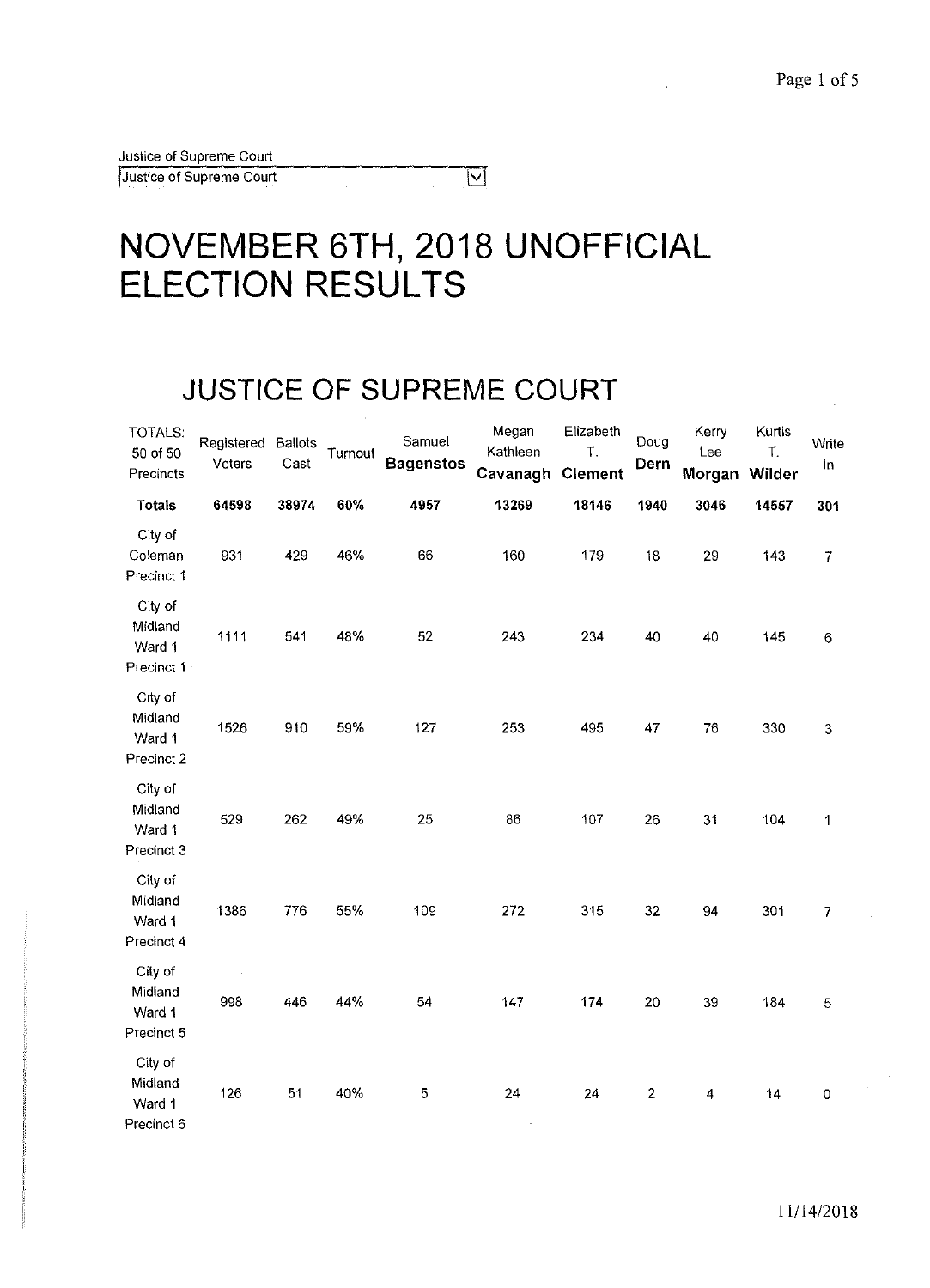$\hat{\mathcal{A}}$ 

Η,

| City of<br>Midland<br>Ward 2<br>Precinct 1 | 1238               | 877  | 70% | 154              | 366       | 446            | 49 | 49  | 289 | $\ensuremath{\mathsf{3}}$ |
|--------------------------------------------|--------------------|------|-----|------------------|-----------|----------------|----|-----|-----|---------------------------|
| City of<br>Midland<br>Ward 2<br>Precinct 2 | 1499               | 1013 | 67% | 161              | 318       | 516            | 56 | 66  | 328 | 8                         |
| City of<br>Midland<br>Ward 2<br>Precinct 3 | 1322               | 732  | 55% | 109              | 242       | 290<br>$\cdot$ | 66 | 91  | 254 | 19                        |
| City of<br>Midland<br>Ward 2<br>Precinct 4 | 1821               | 1099 | 60% | 167              | 386       | 501            | 27 | 115 | 454 | 1                         |
| City of<br>Midland<br>Ward 3<br>Precinct 1 | 1468               | 1008 | 68% | 198              | 357       | 497            | 27 | 44  | 464 | 4                         |
| City of<br>Midland<br>Ward 3<br>Precinct 2 | 1564               | 917  | 58% | 170              | 332       | 435            | 35 | 55  | 303 | $\boldsymbol{9}$          |
| City of<br>Midland<br>Ward 3<br>Precinct 3 | 1478               | 907  | 61% | 88               | 308       | 460            | 34 | 46  | 363 | $\mathbf 5$               |
| City of<br>Midland<br>Ward 3<br>Precinct 4 | 1724               | 1153 | 66% | 148              | 318<br>ä, | 656            | 55 | 79  | 458 | $\mathbf 5$               |
| City of<br>Midland<br>Ward 4<br>Precinct 1 | 1502               | 1014 | 67% | 168              | 334       | 444            | 55 | 79  | 390 | 15                        |
| City of<br>Midland<br>Ward 4<br>Precinct 2 | 1101<br>$\epsilon$ | 772  | 70% | 129<br>$\bar{z}$ | 257       | 384            | 16 | 62  | 314 | $\overline{7}$            |
| City of<br>Midland<br>Ward 4<br>Precinct 3 | 1587               | 1119 | 70% | 183              | 388       | 528            | 26 | 36  | 496 | $\boldsymbol{2}$          |

 $\ddot{\phantom{a}}$ 

 $\hat{\boldsymbol{\theta}}$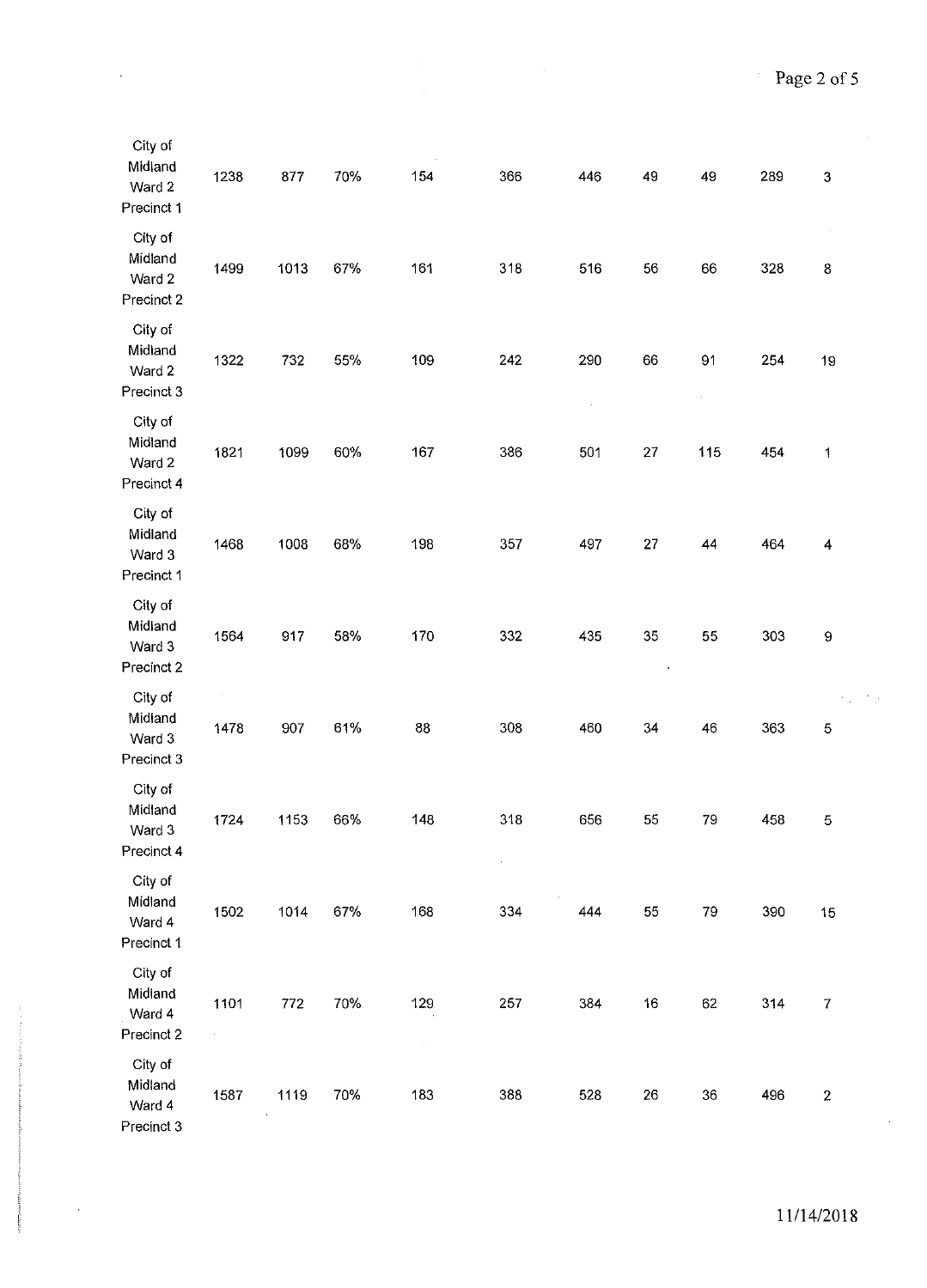| City of<br>Midland<br>Ward 4<br>Precinct 4 | 1490                 | 1029                   | 69%     | 237                        | 373                           | 507                               | 21           | 63                     | 347                    | 9              |
|--------------------------------------------|----------------------|------------------------|---------|----------------------------|-------------------------------|-----------------------------------|--------------|------------------------|------------------------|----------------|
| City of<br>Midland<br>Ward 4<br>Precinct 5 | 1596                 | 939                    | 58%     | 140                        | 342                           | 468                               | 44           | 47                     | 301                    | 12             |
| City of<br>Midland<br>Ward 5<br>Precinct 1 | 1414                 | 948                    | 67%     | 145                        | 319                           | 515                               | 54           | 68                     | 304                    | $\overline{2}$ |
| City of<br>Midland<br>Ward 5<br>Precinct 2 | 1295                 | 854                    | 65%     | 116                        | 302                           | $\chi_{\rm s} = \epsilon$<br>358  | 49           | 63                     | 287                    | 8              |
| City of<br>Midland<br>Ward 5<br>Precinct 3 | 1327                 | 947                    | 71%     | 144                        | 323                           | 412                               | 26           | 73                     | 386                    | 4              |
| City of<br>Midland<br>Ward 5<br>Precinct 4 | 1112                 | 796                    | 71%     | 128                        | 277                           | 384                               | 23           | 41                     | 333                    | $\mathsf S$    |
| TOTALS:<br>50 of 50<br>Precincts           | Registered<br>Voters | <b>Ballots</b><br>Cast | Turnout | Samuel<br><b>Bagenstos</b> | Megan<br>Kathleen<br>Cavanagh | Elizabeth<br>T.<br><b>Clement</b> | Doug<br>Dern | Kerry<br>Lee<br>Morgan | Kurtis<br>T.<br>Wilder | Write<br>In    |
| City of<br>Midland<br>Ward 5<br>Precinct 5 | 1461                 | 786                    | 53%     | 130                        | 305                           | 363                               | 25           | 53                     | 225                    | 9              |
| Edenville<br>Township<br>Precinct 1        | 2099                 | 1224                   | 58%     | 72                         | 477                           | 613                               | 60           | 93                     | 412                    | 20             |
| Geneva<br>Township<br>Precinct 1           | 819                  | 492                    | 60%     | 33                         | 130                           | 245                               | 39           | 57                     | 169                    | $\mathbf{2}$   |
| Greendale<br>Township<br>Precinct 1        | 1364                 | 669                    | 49%     | 51                         | 186                           | 233                               | 87           | 96                     | 237                    | 5              |
| Homer<br>Township<br>Precinct 1            | 997                  | $\epsilon$<br>620      | 62%     | 79                         | 203                           | 223                               | 18           | 83                     | 245                    | $\mathbf 5$    |

 $\sim 10^{11}$ 

 $\sim$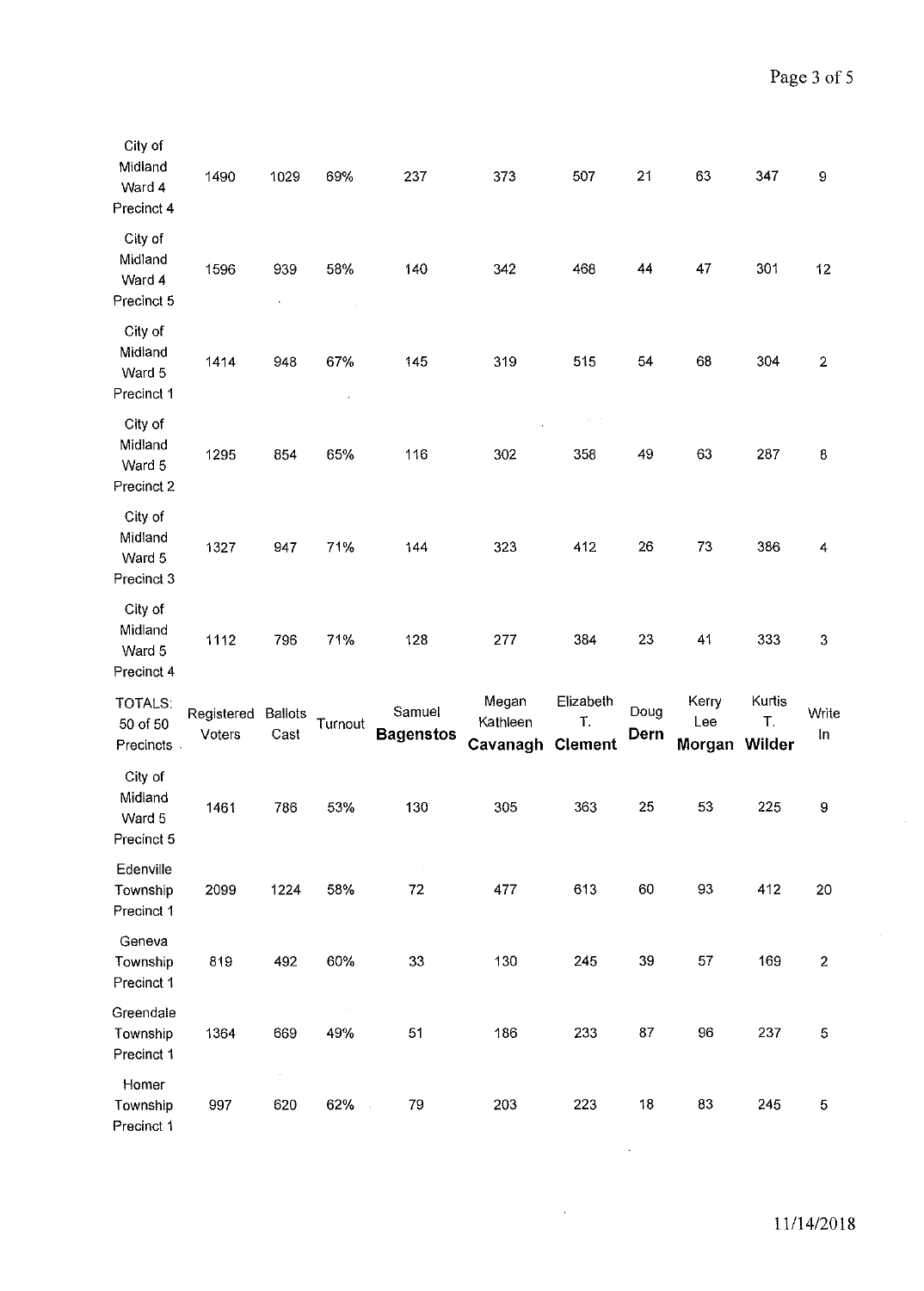$\bar{z}$ 

| Homer<br>Township<br>Precinct 2     | 1062 | 595  | 56% | 74     | 210 | 228 | 14 | 30  | 237 | $\ddagger$          |
|-------------------------------------|------|------|-----|--------|-----|-----|----|-----|-----|---------------------|
| Homer<br>Township<br>Precinct 3     | 1242 | 761  | 61% | 107    | 265 | 361 | 36 | 58  | 260 | 4                   |
| Hope<br>Township<br>Precinct 1      | 1182 | 708  | 59% | 53     | 283 | 346 | 51 | 49  | 231 | $\boldsymbol{3}$    |
| Ingersoll<br>Township<br>Precinct 1 | 1286 | 743  | 57% | 48     | 201 | 431 | 41 | 59  | 293 | $\,6\,$             |
| Ingersoll<br>Township<br>Precinct 2 | 859  | 602  | 70% | 59     | 203 | 228 | 60 | 62  | 233 | $\mathbf{3}$        |
| Jasper<br>Township<br>Precinct 1    | 755  | 401  | 53% | 43     | 132 | 159 | 22 | 56  | 168 | $\overline{5}$      |
| Jerome<br>Township<br>Precinct 1    | 663  | 353  | 53% | 44     | 121 | 149 | 18 | 19  | 175 | $\mathbf 1$         |
| Jerome<br>Township<br>Precinct 2    | 1193 | 737  | 61% | 114    | 273 | 339 | 36 | 55  | 238 | $\overline{5}$      |
| Jerome<br>Township<br>Precinct 3    | 621  | 315  | 50% | 19     | 118 | 130 | 13 | 25  | 83  | $\overline{\bf{4}}$ |
| Jerome<br>Township<br>Precinct 4    | 1344 | 762  | 56% | 58     | 238 | 365 | 60 | 68  | 242 | 9                   |
| Larkin<br>Township<br>Precinct 1    | 1675 | 1066 | 63% | 101    | 307 | 492 | 79 | 91  | 432 | $\,6\,$             |
| Larkin<br>Township<br>Precinct 2    | 1412 | 919  | 65% | $93\,$ | 298 | 435 | 25 | 102 | 410 | $\mathbf 5$         |
| Larkin<br>Township<br>Precinct 3    | 1281 | 833  | 65% | 103    | 246 | 418 | 18 | 23  | 393 | 5                   |
| Lee<br>Township<br>Precinct 1       | 1640 | 870  | 53% | 132    | 349 | 351 | 48 | 64  | 293 | 13                  |

 $\sim 10^6$ 

 $\frac{1}{2} \left( \frac{1}{2} \hat{H} \right)$  ,  $\frac{1}{2} \left( \hat{H} \right)$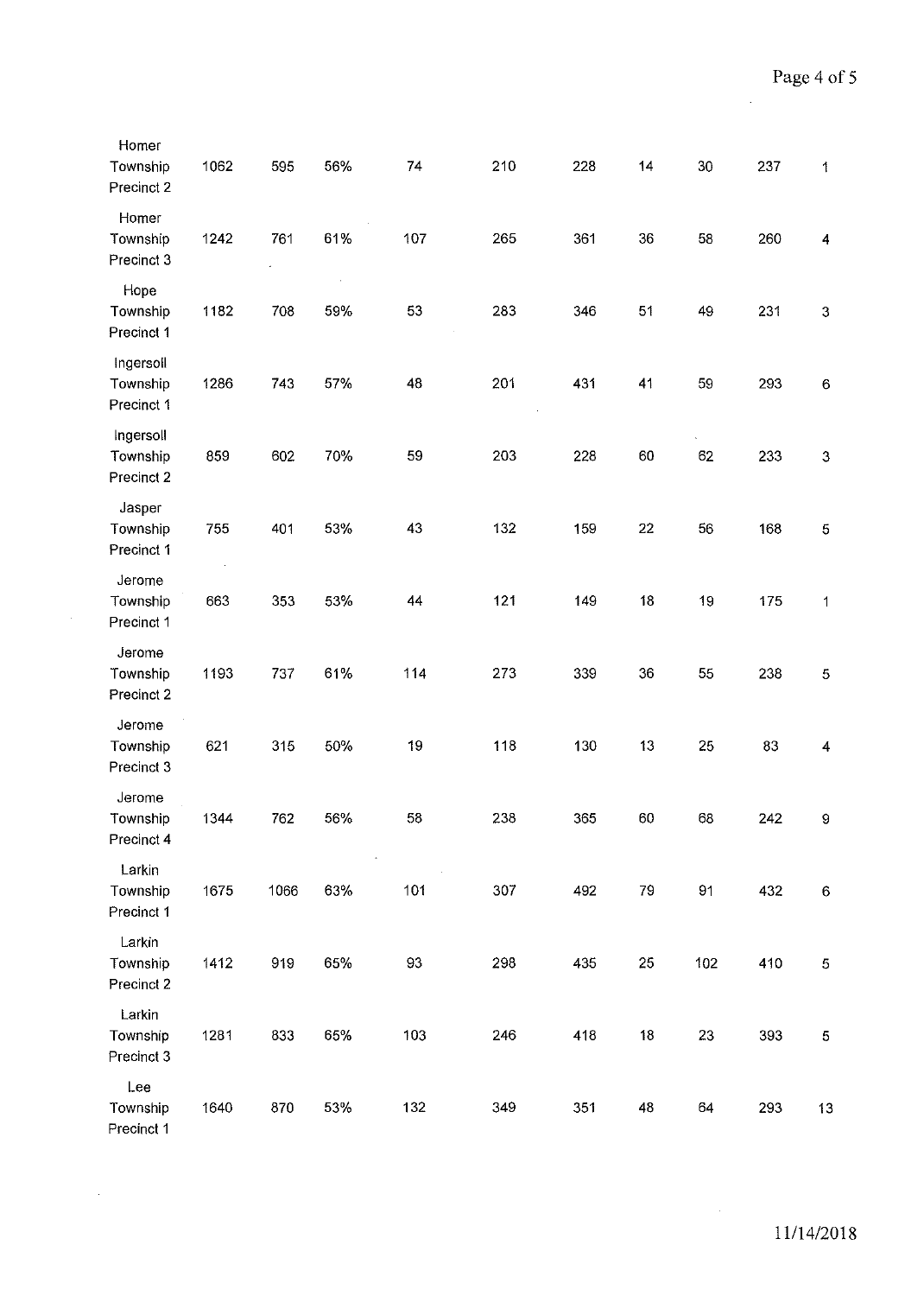$\hat{\mathcal{A}}$ 

| Lee<br>Township<br>Precinct 2       | 1378                 | 728                    | 52%     | 72                         | 315                           | 314                               | 40           | 68                     | 234                    | 9           |
|-------------------------------------|----------------------|------------------------|---------|----------------------------|-------------------------------|-----------------------------------|--------------|------------------------|------------------------|-------------|
| Lincoln<br>Township<br>Precinct 1   | 2057                 | 1235                   | 60%     | 96                         | 343                           | 660                               | 90           | 104                    | 456                    | 3           |
| Midland<br>Township<br>Precinct 1   | 1870                 | 1057                   | 56%     | 70                         | 300                           | 468                               | 82           | 93                     | 433                    | 9           |
| Mills<br>Township<br>Precinct 1     | 1426                 | 811                    | 56%     | 65                         | 262                           | 319                               | 27           | 106                    | 341                    | $\bf 6$     |
| Mt. Haley<br>Township<br>Precinct 1 | 1276                 | 766                    | 60%     | 87                         | 250                           | 330                               | 27           | 41                     | 350                    | 6           |
| Porter<br>Township<br>Precinct 1    | 925                  | 510                    | 55%     | 70                         | 186                           | 220                               | 27           | 33                     | 169                    | $\bf 6$     |
| TOTALS:<br>50 of 50<br>Precincts    | Registered<br>Voters | <b>Ballots</b><br>Cast | Turnout | Samuel<br><b>Bagenstos</b> | Megan<br>Kathleen<br>Cavanagh | Elizabeth<br>T.<br><b>Clement</b> | Doug<br>Dern | Kerry<br>Lee<br>Morgan | Kurtis<br>T.<br>Wilder | Write<br>In |
| Warren<br>Township<br>Precinct 1    | 1566                 | 872                    | 55%     | 61                         | 341                           | 397                               | 49 -         | 68                     | 306                    | $\,6$       |

 $\mathcal{L}^{\text{max}}_{\text{max}}$  and  $\mathcal{L}^{\text{max}}_{\text{max}}$ 

 $\sim 400$ 

 $\label{eq:2.1} \frac{1}{\sqrt{2}}\int_{\mathbb{R}^3} \frac{1}{\sqrt{2}}\left(\frac{1}{\sqrt{2}}\right)^2\frac{1}{\sqrt{2}}\left(\frac{1}{\sqrt{2}}\right)^2\frac{1}{\sqrt{2}}\left(\frac{1}{\sqrt{2}}\right)^2.$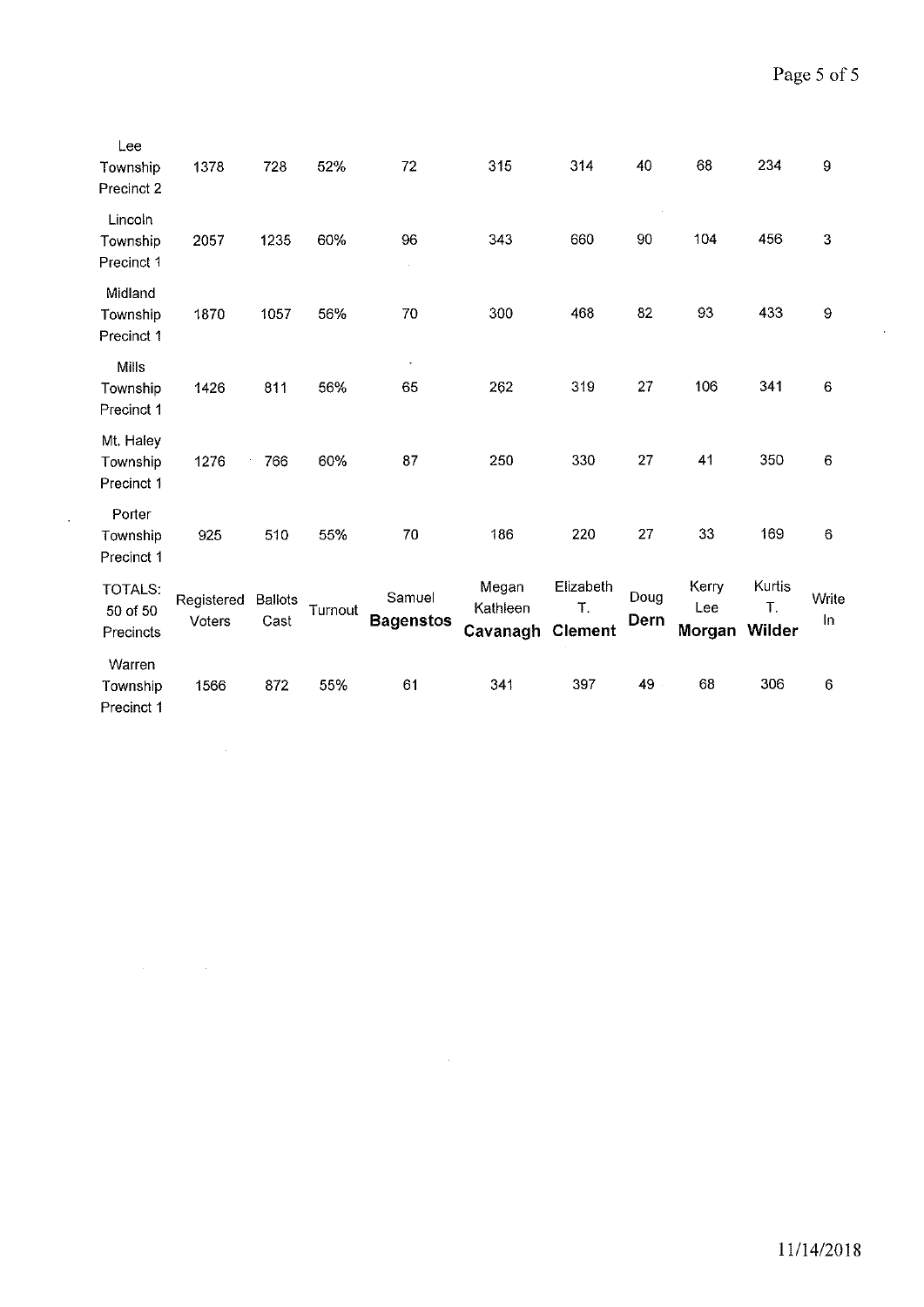Judge of Court of Appeals 4th District 6yr !Judge of Court of Appeals 4th District 6yr

# **NOVEMBER 6TH, 2018 UNOFFICIAL ELECTION RESULTS**

 $\overline{\bm{\triangledown}}$ 

### **JUDGE OF COURT OF APPEALS 4TH DISTRICT 6YR**

| TOTALS: 50 of 50 Precincts        | Registered<br>Voters | <b>Ballots</b><br>Cast | Turnout | Stephen<br><b>Borrello</b> | Write<br>In    |
|-----------------------------------|----------------------|------------------------|---------|----------------------------|----------------|
| <b>Totals</b>                     | 64598                | 38974                  | 60%     | 25765                      | 407            |
| City of Coleman Precinct 1        | 931                  | 429                    | 46%     | 303                        | 7              |
| City of Midland Ward 1 Precinct 1 | 1111                 | 541                    | 48%     | 360                        | $\overline{7}$ |
| City of Midland Ward 1 Precinct 2 | 1526                 | 910                    | 59%     | 618                        | $\overline{7}$ |
| City of Midland Ward 1 Precinct 3 | 529                  | 262                    | 49%     | 185                        | 4              |
| City of Midland Ward 1 Precinct 4 | 1386                 | 776                    | 55%     | 548                        | 9              |
| City of Midland Ward 1 Precinct 5 | 998                  | 446                    | 44%     | 311                        | 9              |
| City of Midland Ward 1 Precinct 6 | 126                  | 51                     | 40%     | 40                         | 0              |
| City of Midland Ward 2 Precinct 1 | 1238                 | 877                    | 70%     | 573                        | 10             |
| City of Midland Ward 2 Precinct 2 | 1499                 | 1013                   | 67%     | 643                        | 9              |
| City of Midland Ward 2 Precinct 3 | 1322                 | 732                    | 55%     | 476                        | 20             |
| City of Midland Ward 2 Precinct 4 | 1821                 | 1099                   | 60%     | 722                        | 8              |
| City of Midland Ward 3 Precinct 1 | 1468                 | 1008                   | 68%     | 665                        | 9              |
| City of Midland Ward 3 Precinct 2 | 1564                 | 917                    | 58%     | 614                        | 7              |
| City of Midland Ward 3 Precinct 3 | 1478                 | 907                    | 61%     | 607                        | $\overline{7}$ |
| City of Midland Ward 3 Precinct 4 | 1724                 | 1153                   | 66%     | 774                        | 7              |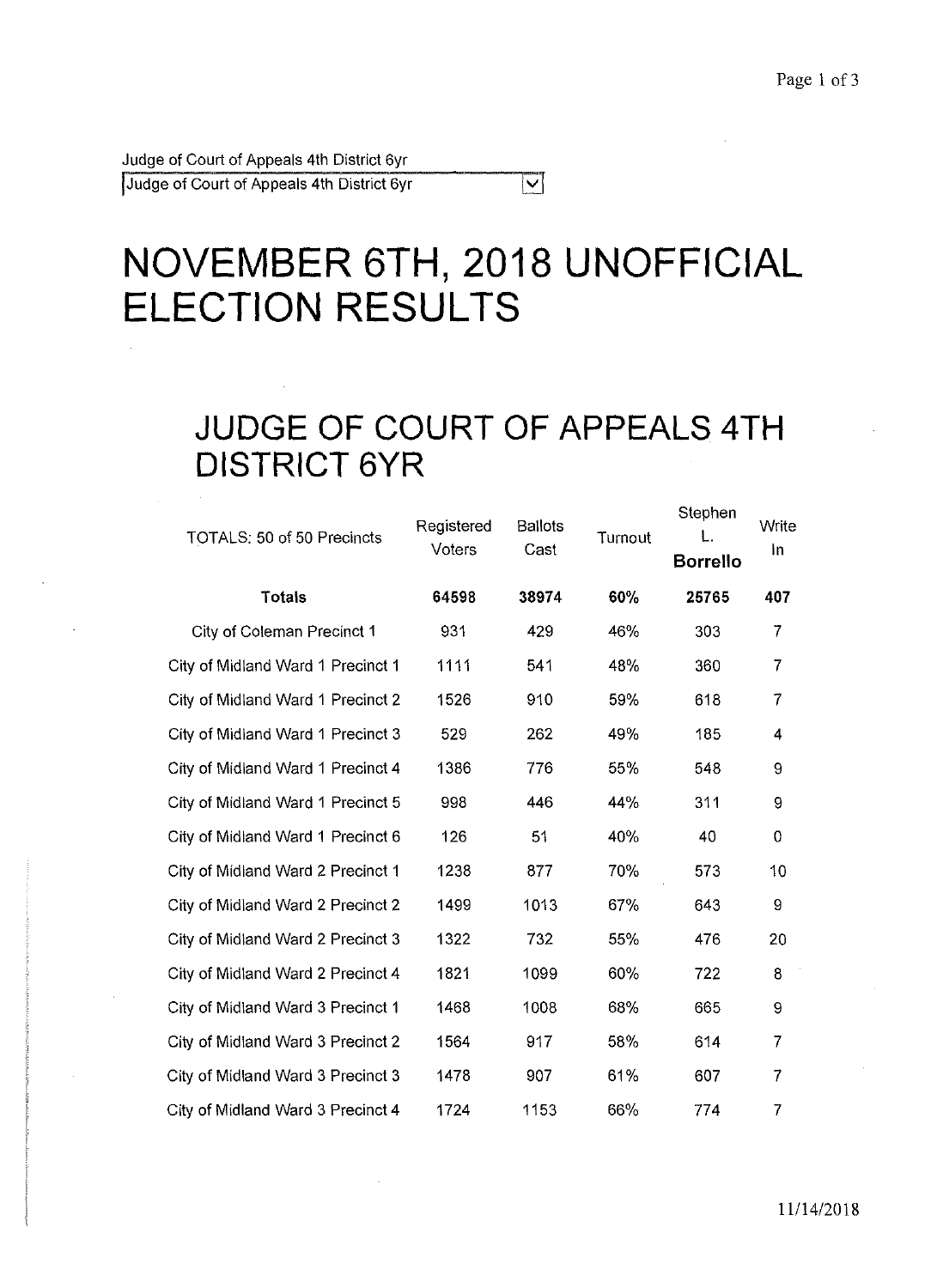$\sim$ 

| City of Midland Ward 4 Precinct 1 | 1502                 | 1014                   | 67%     | 633                        | 14             |
|-----------------------------------|----------------------|------------------------|---------|----------------------------|----------------|
| City of Midland Ward 4 Precinct 2 | 1101                 | 772                    | 70%     | 507                        | 6              |
| City of Midland Ward 4 Precinct 3 | 1587                 | 1119                   | 70% -   | 730                        | 6              |
| City of Midland Ward 4 Precinct 4 | 1490                 | 1029                   | 69%     | 674                        | 11             |
| City of Midland Ward 4 Precinct 5 | 1596                 | 939                    | 58%     | 607                        | 10             |
| City of Midland Ward 5 Precinct 1 | 1414                 | 948                    | 67%     | 600                        | $\overline{7}$ |
| City of Midland Ward 5 Precinct 2 | 1295                 | 854                    | 65%     | 521                        | 8              |
| City of Midland Ward 5 Precinct 3 | 1327                 | 947                    | 71%     | 627                        | 8              |
| City of Midland Ward 5 Precinct 4 | 1112                 | 796                    | 71%     | 526                        | 6              |
| TOTALS: 50 of 50 Precincts        | Registered<br>Voters | <b>Ballots</b><br>Cast | Turnout | Stephen<br><b>Borrello</b> | Write<br>In    |
| City of Midland Ward 5 Precinct 5 | 1461                 | 786                    | 53%     | 506                        | 10             |
| Edenville Township Precinct 1     | 2099                 | 1224                   | 58%     | 823                        | 18             |
| Geneva Township Precinct 1        | 819                  | 492                    | 60%     | 324                        | $\mathbf 0$    |
| Greendale Township Precinct 1     | 1364                 | 669                    | 49%     | 450                        | 16             |
| Homer Township Precinct 1         | 997                  | 620                    | 62%     | 390                        | 4              |
| Homer Township Precinct 2         | 1062                 | 595                    | 56%     | 355                        | 3              |
| Homer Township Precinct 3         | 1242                 | 761                    | 61%     | 500                        | 6              |
| Hope Township Precinct 1          | 1182                 | 708                    | 59%     | 478                        | 11             |
| Ingersoll Township Precinct 1     | 1286                 | 743                    | 57%     | 521                        | 4              |
| Ingersoll Township Precinct 2     | 859                  | 602                    | 70%     | 419                        | 4              |
| Jasper Township Precinct 1        | 755                  | 401                    | 53%     | 283                        | 8              |
| Jerome Township Precinct 1        | 663                  | 353                    | 53%     | 245                        | $\overline{2}$ |
| Jerome Township Precinct 2        | 1193                 | 737                    | 61%     | 466                        | 5              |
| Jerome Township Precinct 3        | 621                  | 315                    | 50%     | 188                        | 4              |
| Jerome Township Precinct 4        | 1344                 | 762                    | 56%     | 514                        | 11             |
| Larkin Township Precinct 1        | 1675                 | 1066                   | 63%     | 692                        | 8              |
| Larkin Township Precinct 2        | 1412                 | 919                    | 65%     | 588                        | 6              |
| Larkin Township Precinct 3        | 1281                 | 833                    | 65%     | 543                        | 8              |

 $\Delta \sim 10^{11}$ 

 $\epsilon$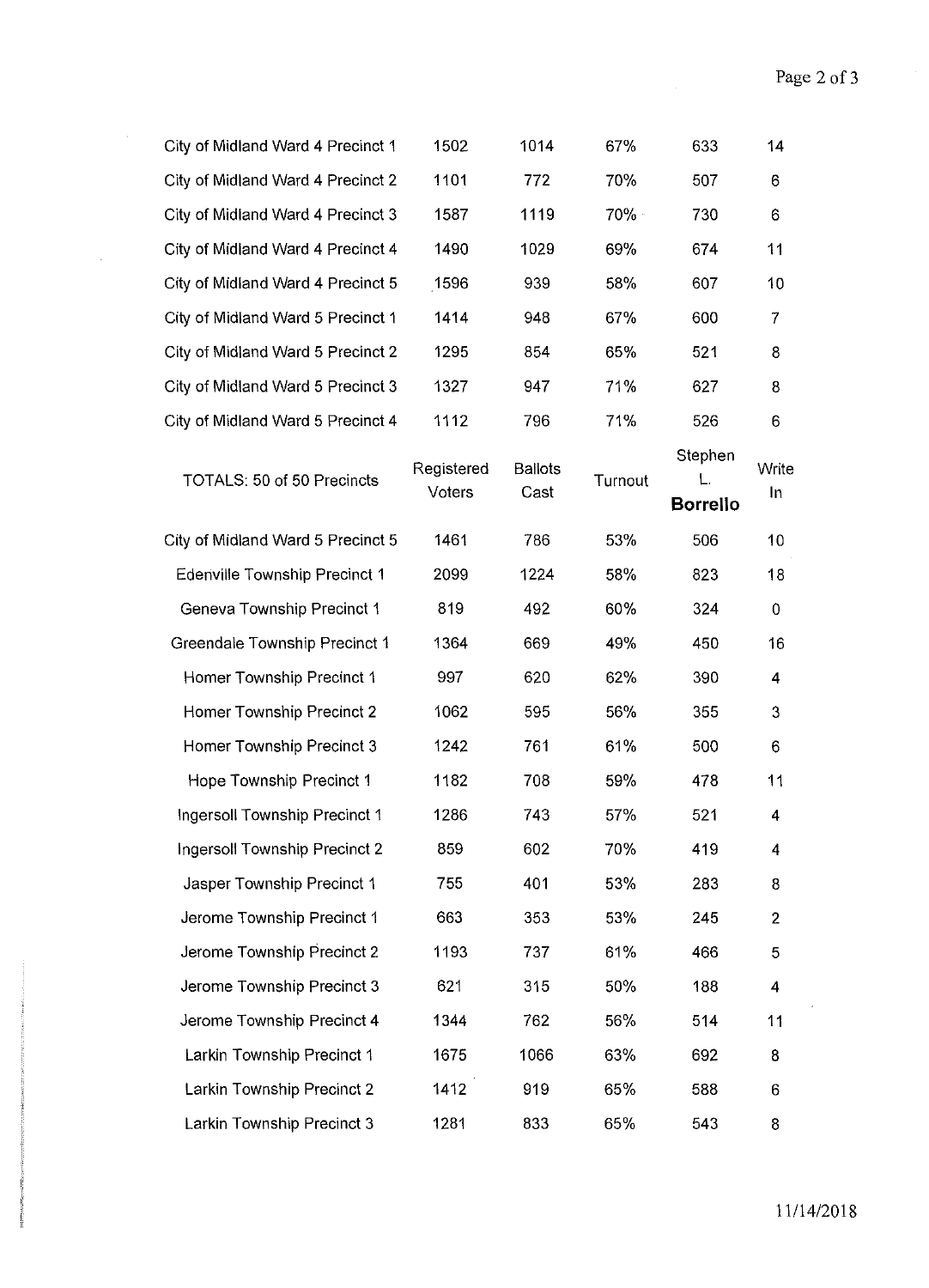| 1640                 | 870                    | 53%     | 616                        | 13           |
|----------------------|------------------------|---------|----------------------------|--------------|
| 1378                 | 728                    | 52%     | 501                        | 10           |
| 2057                 | 1235                   | 60%     | 825                        | 16           |
| 1870                 | 1057                   | 56%     | 700                        | 14           |
| 1426                 | 811                    | 56%     | 526                        | 6            |
| 1276                 | 766                    | 60%     | 530                        | 7            |
| 925                  | 510                    | 55%     | 349                        | 6            |
| Registered<br>Voters | <b>Ballots</b><br>Cast | Turnout | Stephen<br><b>Borrello</b> | Write<br>In. |
| 1566                 | 872                    | 55%     | 569                        | 11           |
|                      |                        |         |                            |              |

 $\sim$ 

 $\sim$   $\sim$ 

 $\bar{\mathcal{A}}$ 

 $\bar{z}$ 

 $\hat{\boldsymbol{\theta}}$ 

 $\mathcal{A}$ 

 $\ddot{\phantom{a}}$ 

 $\mathcal{A}$ 

 $\hat{\mathcal{A}}$ 

 $\hat{\mathcal{L}}$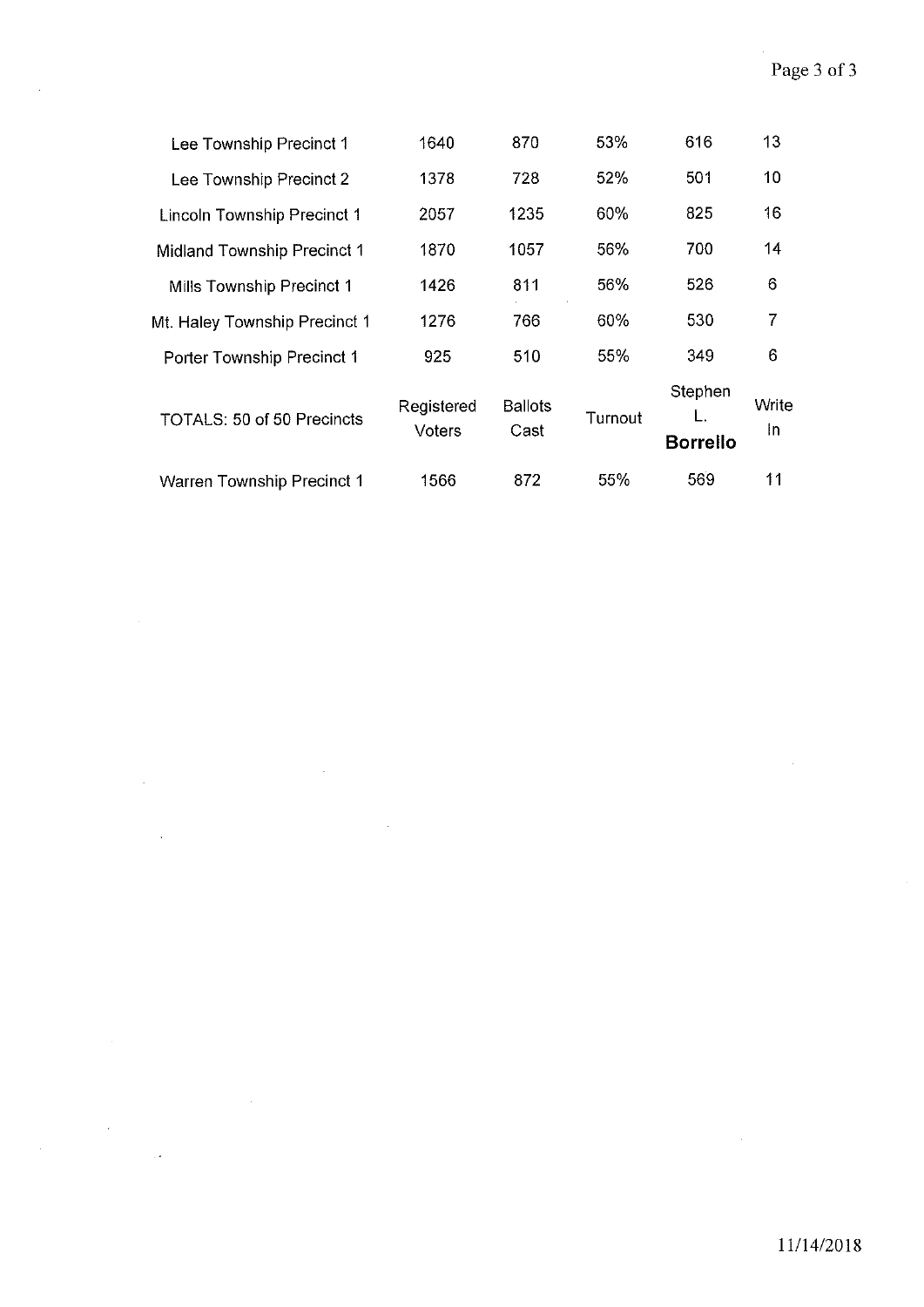Judge of Court of Appeals 4th District Partial !Judge of Court of Appeals 4th District Partial

# **NOVEMBER 6TH, 2018 UNOFFICIAL ELECTION RESULTS**

 $|\nabla|$ 

### **JUDGE OF COURT OF APPEALS 4TH DISTRICT PARTIAL**

| <b>TOTALS: 50 of 50 Precincts</b> | <b>Ballots</b><br>Registered<br>Voters<br>Cast |       | Turnout | <b>Brock</b><br>Α.<br><b>Swartzle</b> | Write<br>In    |
|-----------------------------------|------------------------------------------------|-------|---------|---------------------------------------|----------------|
| <b>Totals</b>                     | 64598                                          | 38974 | 60%     | 25135                                 | 396            |
| City of Coleman Precinct 1        | 931                                            | 429   | 46%     | 301                                   | 6              |
| City of Midland Ward 1 Precinct 1 | 1111                                           | 541   | 48%     | 354                                   | $\overline{7}$ |
| City of Midland Ward 1 Precinct 2 | 1526                                           | 910   | 59%     | 611                                   | 5              |
| City of Midland Ward 1 Precinct 3 | 529                                            | 262   | 49%     | 184                                   | 4              |
| City of Midland Ward 1 Precinct 4 | 1386                                           | 776   | 55%     | 535                                   | $\overline{7}$ |
| City of Midland Ward 1 Precinct 5 | 998                                            | 446   | 44%     | 294                                   | 13             |
| City of Midland Ward 1 Precinct 6 | 126                                            | 51    | 40%     | 39                                    | $\mathbf 0$    |
| City of Midland Ward 2 Precinct 1 | 1238                                           | 877   | 70%     | 563                                   | 8              |
| City of Midland Ward 2 Precinct 2 | 1499                                           | 1013  | 67%     | 632                                   | 9              |
| City of Midland Ward 2 Precinct 3 | 1322                                           | 732   | 55%     | 470                                   | 20             |
| City of Midland Ward 2 Precinct 4 | 1821                                           | 1099  | 60%     | 706                                   | 9              |
| City of Midland Ward 3 Precinct 1 | 1468                                           | 1008  | 68%     | 648                                   | $\overline{7}$ |
| City of Midland Ward 3 Precinct 2 | 1564                                           | 917   | 58%     | 599                                   | 8              |
| City of Midland Ward 3 Precinct 3 | 1478                                           | 907   | 61%     | 589                                   | 9              |
| City of Midland Ward 3 Precinct 4 | 1724                                           | 1153  | 66%     | 755                                   | $\overline{7}$ |
|                                   |                                                |       |         |                                       |                |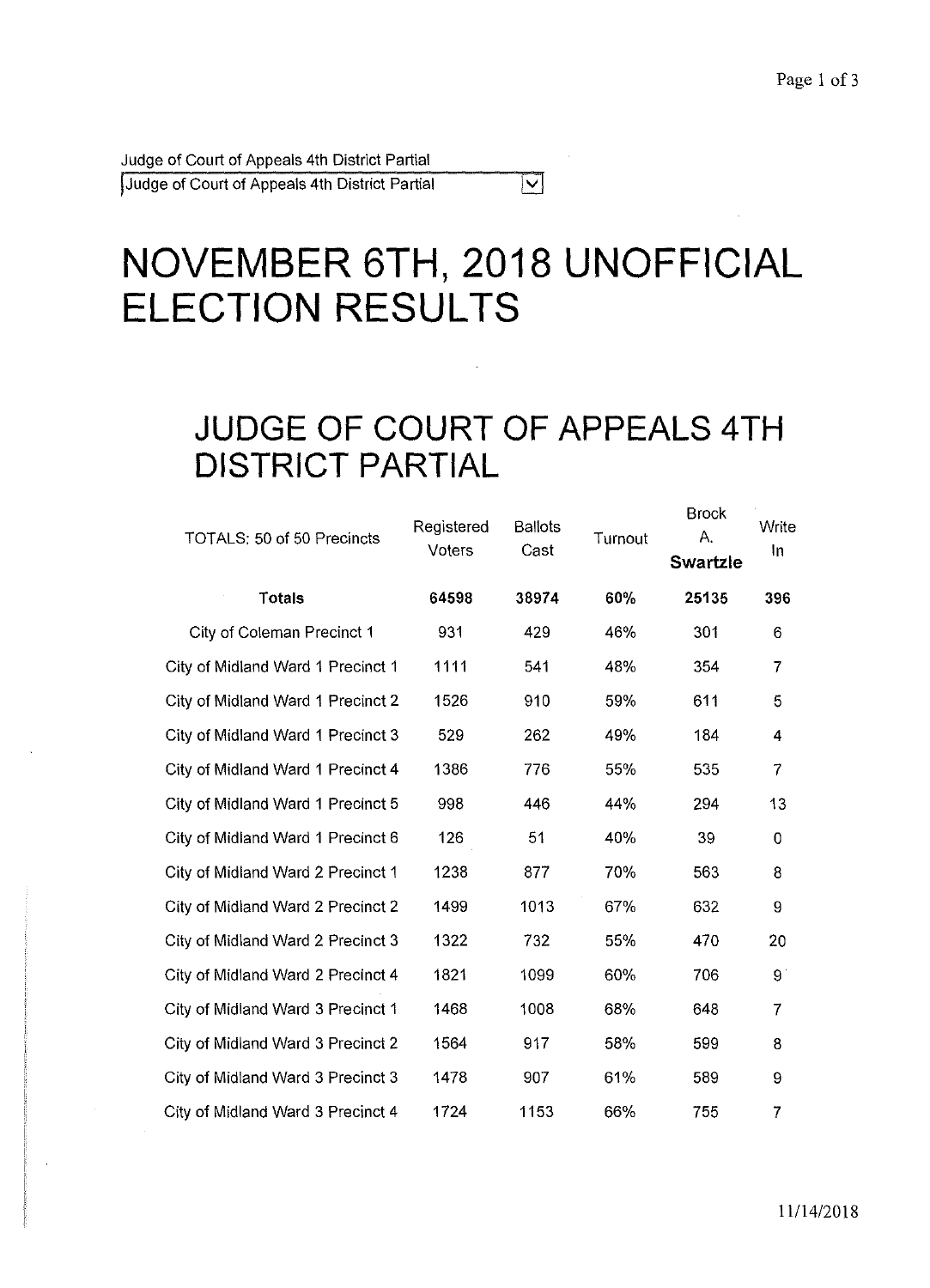| City of Midland Ward 4 Precinct 1    | 1502                 | 1014                   | 67%     | 626                                   | 13             |
|--------------------------------------|----------------------|------------------------|---------|---------------------------------------|----------------|
| City of Midland Ward 4 Precinct 2    | 1101                 | 772                    | 70%     | 492                                   | 8              |
| City of Midland Ward 4 Precinct 3    | 1587                 | 1119                   | 70%     | 714                                   | 6              |
| City of Midland Ward 4 Precinct 4    | 1490                 | 1029                   | 69%     | 646                                   | 12             |
| City of Midland Ward 4 Precinct 5    | 1596                 | 939                    | 58%     | 590                                   | 12             |
| City of Midland Ward 5 Precinct 1    | 1414                 | 948                    | 67%     | 589                                   | 7              |
| City of Midland Ward 5 Precinct 2    | 1295                 | 854                    | 65%     | 503                                   | $\overline{7}$ |
| City of Midland Ward 5 Precinct 3    | 1327                 | 947                    | 71%     | 613                                   | 7              |
| City of Midland Ward 5 Precinct 4    | 1112                 | 796                    | 71%     | 514                                   | 6              |
| <b>TOTALS: 50 of 50 Precincts</b>    | Registered<br>Voters | <b>Ballots</b><br>Cast | Turnout | <b>Brock</b><br>Α.<br><b>Swartzle</b> | Write<br>In    |
| City of Midland Ward 5 Precinct 5    | 1461                 | 786                    | 53%     | 494                                   | 11             |
| <b>Edenville Township Precinct 1</b> | 2099                 | 1224                   | 58%     | 796                                   | 20             |
| Geneva Township Precinct 1           | 819                  | 492                    | 60%     | 314                                   | $\overline{2}$ |
| Greendale Township Precinct 1        | 1364                 | 669                    | 49%     | 437                                   | 16             |
| Homer Township Precinct 1            | 997                  | 620                    | 62%     | 379                                   | 4              |
| Homer Township Precinct 2            | 1062                 | 595                    | 56%     | 343                                   | 3              |
| Homer Township Precinct 3            | 1242                 | 761                    | 61%     | 493                                   | 5              |
| Hope Township Precinct 1             | 1182                 | 708                    | 59%     | 468                                   | 9              |
| <b>Ingersoll Township Precinct 1</b> | 1286                 | 743                    | 57%     | 501                                   | 4              |
| Ingersoll Township Precinct 2        | 859                  | 602                    | 70%     | 399                                   | 6              |
| Jasper Township Precinct 1           | 755                  | 401                    | 53%     | 276                                   | 10             |
| Jerome Township Precinct 1           | 663                  | 353                    | 53%     | 240                                   | 2              |
| Jerome Township Precinct 2           | 1193                 | 737                    | 61%     | 455                                   | 6              |
| Jerome Township Precinct 3           | 621                  | 315                    | 50%     | 185                                   | 3              |
| Jerome Township Precinct 4           | 1344                 | 762                    | 56%     | 507                                   | 5              |
| Larkin Township Precinct 1           | 1675                 | 1066                   | 63%     | 675                                   | 5              |
| Larkin Township Precinct 2           | 1412                 | 919                    | 65%     | 564                                   | 7              |
| Larkin Township Precinct 3           | 1281                 | 833                    | 65%     | 524                                   | 7              |

 $\label{eq:2.1} \mathcal{L}(\mathcal{H}) = \mathcal{L}(\mathcal{H}) \mathcal{L}(\mathcal{H}) = \mathcal{L}(\mathcal{H}) \mathcal{L}(\mathcal{H})$ 

 $\sim 10^6$ 

 $\bar{\bar{z}}$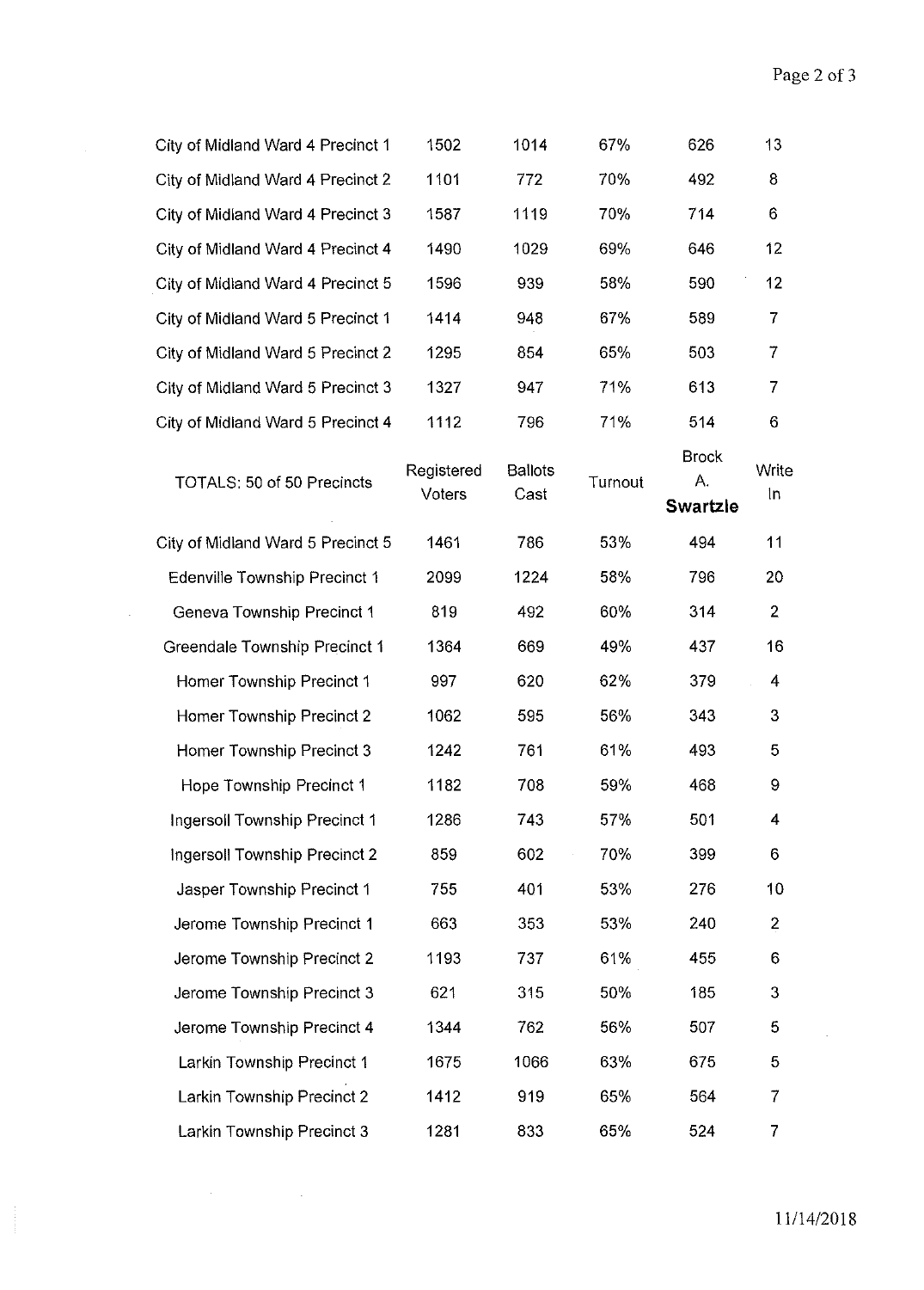| Lee Township Precinct 1            | 1640                        | 870                    | 53%     | 607                                   | 14          |
|------------------------------------|-----------------------------|------------------------|---------|---------------------------------------|-------------|
| Lee Township Precinct 2            | 1378                        | 728                    | 52%     | 485                                   | 10          |
| <b>Lincoln Township Precinct 1</b> | 2057                        | 1235                   | 60%     | 817                                   | 11          |
| Midland Township Precinct 1        | 1870                        | 1057                   | 56%     | 689                                   | 11          |
| Mills Township Precinct 1          | 1426                        | 811                    | 56%     | 500                                   | 8           |
| Mt. Haley Township Precinct 1      | 1276                        | 766                    | 60%     | 529                                   | 7           |
| Porter Township Precinct 1         | 925                         | 510                    | 55%     | 337                                   | 5           |
| TOTALS: 50 of 50 Precincts         | Registered<br><b>Voters</b> | <b>Ballots</b><br>Cast | Turnout | <b>Brock</b><br>А.<br><b>Swartzle</b> | Write<br>۱n |
| <b>Warren Township Precinct 1</b>  | 1566                        | 872                    | 55%     | 554                                   | 8           |

 $\mathcal{A}^{\mathcal{A}}$ 

 $\mathcal{L}^{\mathcal{L}}$ 

 $\sim 10^6$ 

 $\label{eq:2.1} \frac{1}{\sqrt{2}}\int_{\mathbb{R}^3}\frac{1}{\sqrt{2}}\left(\frac{1}{\sqrt{2}}\right)^2\frac{1}{\sqrt{2}}\left(\frac{1}{\sqrt{2}}\right)^2\frac{1}{\sqrt{2}}\left(\frac{1}{\sqrt{2}}\right)^2.$ 

 $\mathcal{L}^{\text{max}}_{\text{max}}$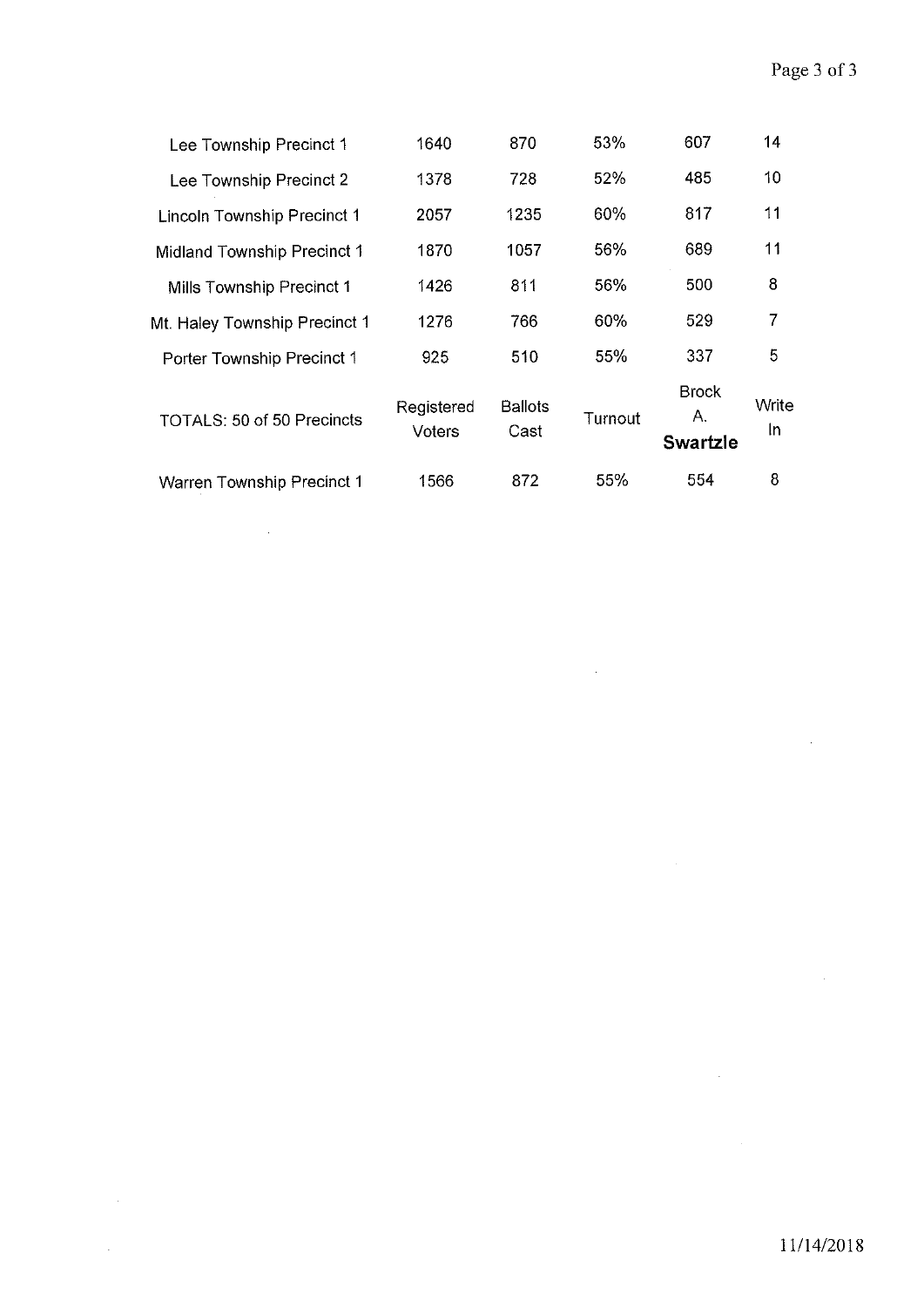Judge of Circuit Court 42nd District

Judge of Circuit Court 42nd District

# **NOVEMBER 6TH, 2018 UNOFFICIAL ELECTION RESULTS**

 $\overline{\nabla}$ 

## **JUDGE OF CIRCUIT COURT 42ND DISTRICT**

| <b>TOTALS: 49 of 49 Precincts</b> | Registered<br>Voters | <b>Ballots</b><br>Cast | Turnout | Stephen<br>Р.<br>Carras | Write<br>In    |
|-----------------------------------|----------------------|------------------------|---------|-------------------------|----------------|
| <b>Totals</b>                     | 64472                | 38923                  | 60%     | 26994                   | 393            |
| City of Coleman Precinct 1        | 931                  | 429                    | 46%     | 321                     | 6              |
| City of Midland Ward 1 Precinct 1 | 1111                 | 541                    | 48%     | 370                     | 8              |
| City of Midland Ward 1 Precinct 2 | 1526                 | 910                    | 59%     | 640                     | 8              |
| City of Midland Ward 1 Precinct 3 | 529                  | 262                    | 49%     | 190                     | 5              |
| City of Midland Ward 1 Precinct 4 | 1386                 | 776                    | 55%     | 564                     | 9              |
| City of Midland Ward 1 Precinct 5 | 998                  | 446                    | 44%     | 318                     | 8              |
| City of Midland Ward 2 Precinct 1 | 1238                 | 877                    | 70%     | 618                     | 8              |
| City of Midland Ward 2 Precinct 2 | 1499                 | 1013                   | 67%     | 703                     | 10             |
| City of Midland Ward 2 Precinct 3 | 1322                 | 732                    | 55%     | 497                     | 18             |
| City of Midland Ward 2 Precinct 4 | 1821                 | 1099                   | 60%     | 790                     | 10             |
| City of Midland Ward 3 Precinct 1 | 1468                 | 1008                   | 68%     | 688                     | 9              |
| City of Midland Ward 3 Precinct 2 | 1564                 | 917                    | 58%     | 641                     | 6              |
| City of Midland Ward 3 Precinct 3 | 1478                 | 907                    | 61%     | 661                     | $\overline{7}$ |
| City of Midland Ward 3 Precinct 4 | 1724                 | 1153                   | 66%     | 814                     | 10             |
| City of Midland Ward 4 Precinct 1 | 1502                 | 1014                   | 67%     | 683                     | 14             |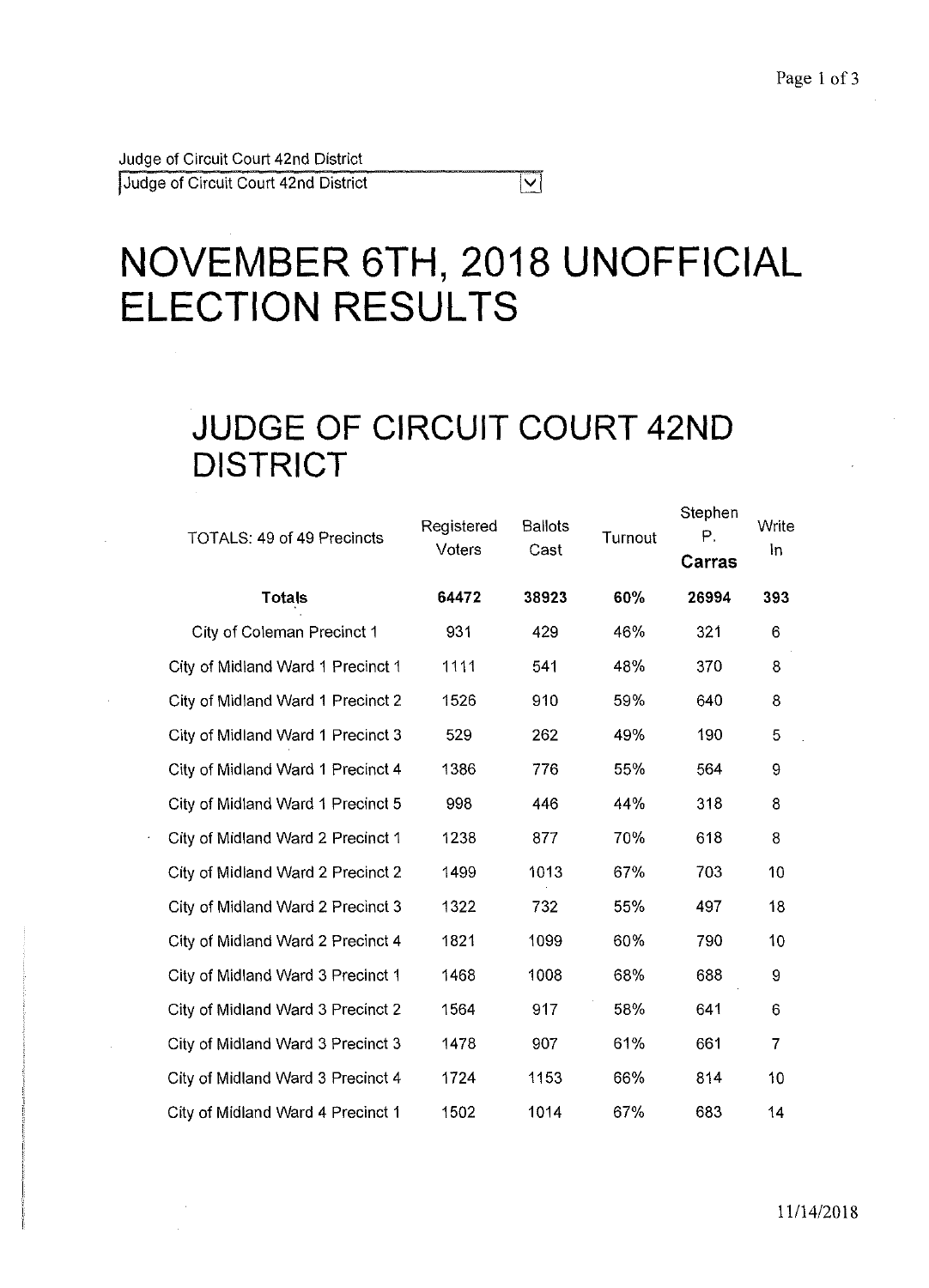$\frac{1}{2}$ 

| City of Midland Ward 4 Precinct 2    | 1101                 | 772                    | 70%     | 542                     | 5                       |
|--------------------------------------|----------------------|------------------------|---------|-------------------------|-------------------------|
| City of Midland Ward 4 Precinct 3    | 1587                 | 1119                   | 70%     | 774                     | $\overline{7}$          |
| City of Midland Ward 4 Precinct 4    | 1490                 | 1029                   | 69%     | 712                     | 8                       |
| City of Midland Ward 4 Precinct 5    | 1596                 | 939                    | 58%     | 638                     | 12                      |
| City of Midland Ward 5 Precinct 1    | 1414                 | 948                    | 67%     | 653                     | $\overline{7}$          |
| City of Midland Ward 5 Precinct 2    | 1295                 | 854                    | 65%     | 553                     | 6                       |
| City of Midland Ward 5 Precinct 3    | 1327                 | 947                    | 71%     | 660                     | 5                       |
| City of Midland Ward 5 Precinct 4    | 1112                 | 796                    | 71%     | 550                     | 7                       |
| City of Midland Ward 5 Precinct 5    | 1461                 | 786                    | 53%     | 526                     | 11                      |
| TOTALS: 49 of 49 Precincts           | Registered<br>Voters | <b>Ballots</b><br>Cast | Turnout | Stephen<br>Ρ.<br>Carras | Write<br>In             |
| Edenville Township Precinct 1        | 2099                 | 1224                   | 58%     | 854                     | 16                      |
| Geneva Township Precinct 1           | 819                  | 492                    | 60%     | 327                     | $\mathbf{1}$            |
| <b>Greendale Township Precinct 1</b> | 1364                 | 669                    | 49%     | 457                     | 13                      |
| Homer Township Precinct 1            | 997                  | 620                    | 62%     | 422                     | $\overline{\mathbf{4}}$ |
| Homer Township Precinct 2            | 1062                 | 595                    | 56%     | 379                     | 5                       |
| Homer Township Precinct 3            | 1242                 | 761                    | 61%     | 530                     | 4                       |
| Hope Township Precinct 1             | 1182                 | 708                    | 59%     | 496                     | 9                       |
| Ingersoll Township Precinct 1        | 1286                 | 743                    | 57%     | 523                     | $\overline{2}$          |
| Ingersoll Township Precinct 2        | 859                  | 602                    | 70%     | 415                     | 5                       |
| Jasper Township Precinct 1           | 755                  | 401                    | 53%     | 275                     | 9                       |
| Jerome Township Precinct 1           | 663                  | 353                    | 53%     | 259                     | 4                       |
| Jerome Township Precinct 2           | 1193                 | 737                    | 61%     | 494                     | 6                       |
| Jerome Township Precinct 3           | 621                  | 315                    | 50%     | 196                     | 4                       |
| Jerome Township Precinct 4           | 1344                 | 762                    | 56%     | 525                     | 6                       |
| Larkin Township Precinct 1           | 1675                 | 1066                   | 63%     | 733                     | 6                       |
| Larkin Township Precinct 2           | 1412                 | 919                    | 65%     | 633                     | 6                       |
| Larkin Township Precinct 3           | 1281                 | 833                    | 65%     | 595                     | 7                       |
| Lee Township Precinct 1              | 1640                 | 870                    | 53%     | 631                     | 21                      |

 $\sim 10^6$ 

 $\frac{1}{2}$ 

 $\mathcal{A}^{\mathcal{A}}$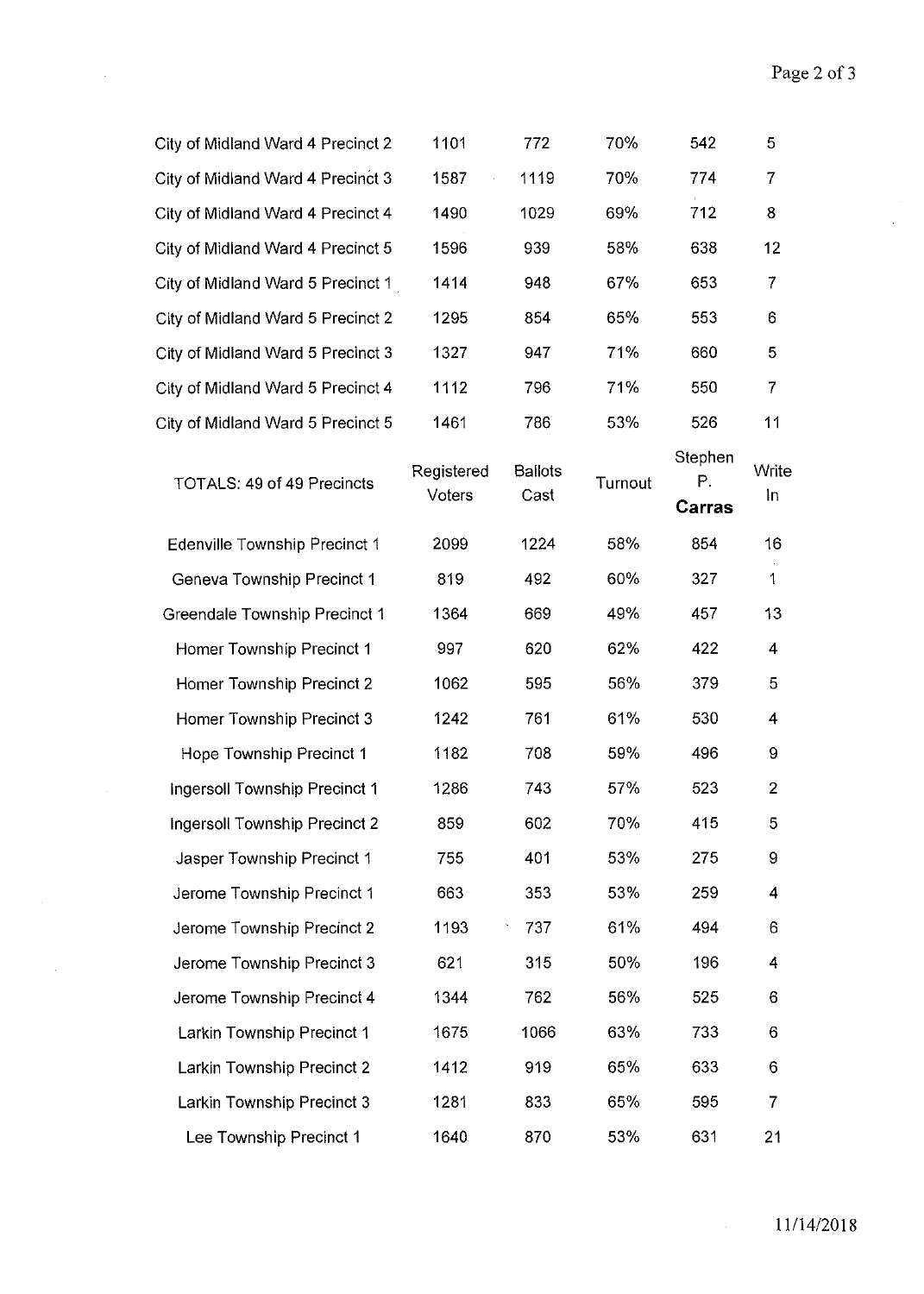$\mathcal{A}$ 

 $\mathcal{A}^{\mathcal{A}}$ 

| Lee Township Precinct 2           | 1378 | 728  | 52% | 519 | 9  |
|-----------------------------------|------|------|-----|-----|----|
| Lincoln Township Precinct 1       | 2057 | 1235 | 60% | 869 | 15 |
| Midland Township Precinct 1       | 1870 | 1057 | 56% | 738 | 10 |
| Mills Township Precinct 1         | 1426 | 811  | 56% | 538 | 7  |
| Mt. Haley Township Precinct 1     | 1276 | 766  | 60% | 546 | 7  |
| Porter Township Precinct 1        | 925  | 510  | 55% | 346 | 5  |
| <b>Warren Township Precinct 1</b> | 1566 | 872  | 55% | 588 | 8  |

 $\hat{\mathcal{A}}$ 

 $\cdot$ 

 $\sim 10^6$ 

 $\sim$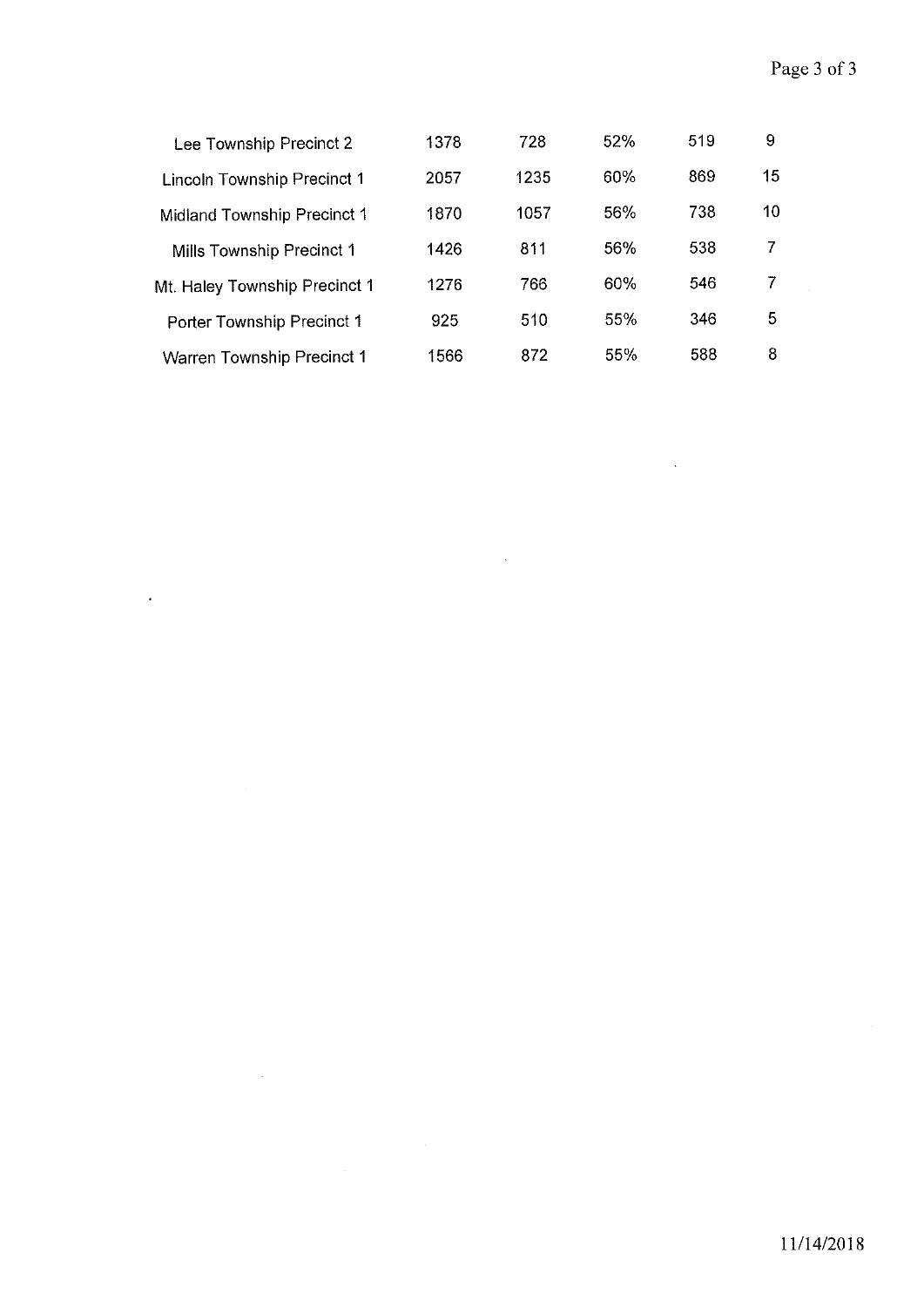Judge of Probate Court Midland

Judge of Probate Court Midland

# **NOVEMBER 6TH, 2018 UNOFFICIAL ELECTION RESULTS**

## **JUDGE OF PROBATE COURT MIDLAND**

 $\overline{\nabla}$ 

| <b>TOTALS: 49 of 49 Precincts</b> | Registered<br><b>Voters</b> | <b>Ballots</b><br>Cast | Turnout | Dorene<br>S.<br><b>Allen</b> | Write<br>In    |
|-----------------------------------|-----------------------------|------------------------|---------|------------------------------|----------------|
| <b>Totals</b>                     | 64472                       | 38923                  | 60%     | 27296                        | 390            |
| City of Coleman Precinct 1        | 931                         | 429                    | 46%     | 330                          | 3              |
| City of Midland Ward 1 Precinct 1 | 1111                        | 541                    | 48%     | 372                          | $\overline{7}$ |
| City of Midland Ward 1 Precinct 2 | 1526                        | 910                    | 59%     | 649                          | $7 -$          |
| City of Midland Ward 1 Precinct 3 | 529                         | 262                    | 49%     | 197                          | 4              |
| City of Midland Ward 1 Precinct 4 | 1386                        | 776                    | 55%     | 571                          | 11             |
| City of Midland Ward 1 Precinct 5 | 998                         | 446                    | 44%     | 326                          | 6              |
| City of Midland Ward 2 Precinct 1 | 1238                        | 877                    | 70%     | 629                          | $\overline{7}$ |
| City of Midland Ward 2 Precinct 2 | 1499                        | 1013                   | 67%     | 709                          | 9              |
| City of Midland Ward 2 Precinct 3 | 1322                        | 732                    | 55%     | 509                          | 16             |
| City of Midland Ward 2 Precinct 4 | 1821                        | 1099                   | 60%     | 788                          | 9              |
| City of Midland Ward 3 Precinct 1 | 1468                        | 1008                   | 68%     | 700                          | 9              |
| City of Midland Ward 3 Precinct 2 | 1564                        | 917                    | 58%     | 637                          | $\overline{7}$ |
| City of Midland Ward 3 Precinct 3 | 1478                        | 907                    | 61%     | 650                          | 10             |
| City of Midland Ward 3 Precinct 4 | 1724                        | 1153                   | 66%     | 821                          | $\overline{7}$ |
| City of Midland Ward 4 Precinct 1 | 1502                        | 1014                   | 67%     | 708                          | 10             |
| City of Midland Ward 4 Precinct 2 | 1101                        | 772                    | 70%     | 548                          | 8              |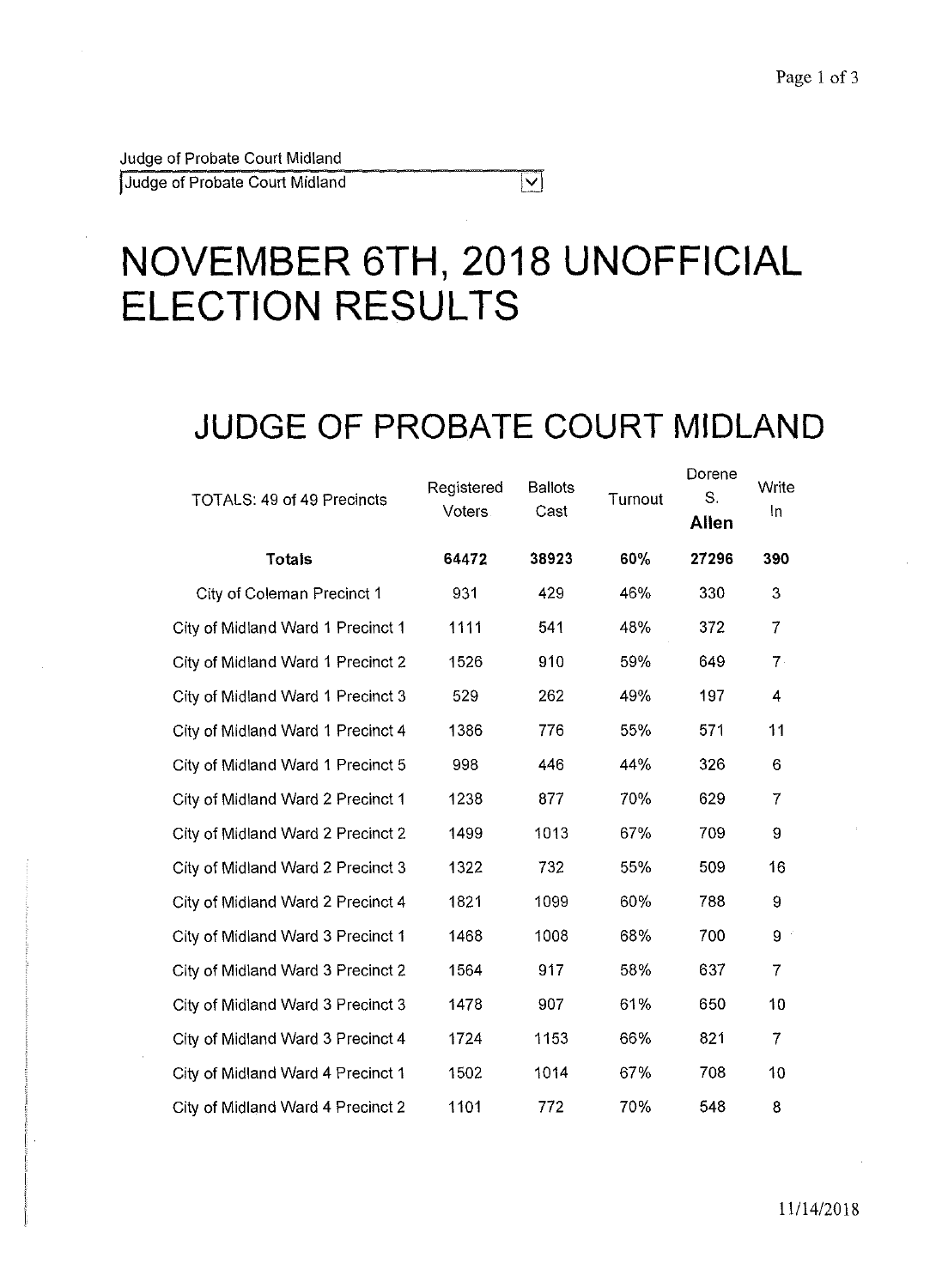| City of Midland Ward 4 Precinct 3    | 1587                 | 1119                   | 70%     | 791                   | 7              |
|--------------------------------------|----------------------|------------------------|---------|-----------------------|----------------|
| City of Midland Ward 4 Precinct 4    | 1490                 | 1029                   | 69%     | 723                   | 7              |
| City of Midland Ward 4 Precinct 5    | 1596                 | 939                    | 58%     | 649                   | 15             |
| City of Midland Ward 5 Precinct 1    | 1414                 | 948                    | 67%     | 656                   | 6              |
| City of Midland Ward 5 Precinct 2    | 1295                 | 854                    | 65%     | 548                   | 6              |
| City of Midland Ward 5 Precinct 3    | 1327                 | 947                    | 71%     | 669                   | 5              |
| City of Midland Ward 5 Precinct 4    | 1112                 | 796                    | 71%     | 563                   | 4              |
| City of Midland Ward 5 Precinct 5    | 1461                 | 786                    | 53%     | 534                   | 10             |
| TOTALS: 49 of 49 Precincts           | Registered<br>Voters | <b>Ballots</b><br>Cast | Turnout | Dorene<br>S.<br>Allen | Write<br>In.   |
| <b>Edenville Township Precinct 1</b> | 2099                 | 1224                   | 58%     | 875                   | 17             |
| Geneva Township Precinct 1           | 819                  | 492                    | 60%     | 349                   | 4              |
| Greendale Township Precinct 1        | 1364                 | 669                    | 49%     | 467                   | 12             |
| Homer Township Precinct 1            | 997                  | 620                    | 62%     | 434                   | 4              |
| Homer Township Precinct 2            | 1062                 | 595                    | 56%     | 386                   | 6              |
| Homer Township Precinct 3            | 1242                 | 761                    | 61%     | 524                   | 7              |
| Hope Township Precinct 1             | 1182                 | 708                    | 59%     | 504                   | 10             |
| Ingersoll Township Precinct 1        | 1286                 | 743                    | 57%     | 541                   | 3 <sub>l</sub> |
| Ingersoll Township Precinct 2        | 859                  | 602                    | 70%     | 426                   | 5              |
| Jasper Township Precinct 1           | 755                  | 401                    | 53%     | 283                   | 6              |
| Jerome Township Precinct 1           | 663                  | 353                    | 53%     | 262                   | 4              |
| Jerome Township Precinct 2           | 1193                 | 737                    | 61%     | 497                   | 6              |
| Jerome Township Precinct 3           | 621                  | 315                    | 50%     | 206                   | 4              |
| Jerome Township Precinct 4           | 1344                 | 762                    | 56%     | 532                   | 5              |
| Larkin Township Precinct 1           | 1675                 | 1066                   | 63%     | 722                   | 5              |
| Larkin Township Precinct 2           | 1412                 | 919                    | 65%     | 632                   | 5              |
| Larkin Township Precinct 3           | 1281                 | 833                    | 65%     | 590                   | 9              |
| Lee Township Precinct 1              | 1640                 | 870                    | 53%     | 617                   | 18             |
| Lee Township Precinct 2              | 1378                 | 728                    | 52%     | 517                   | 16             |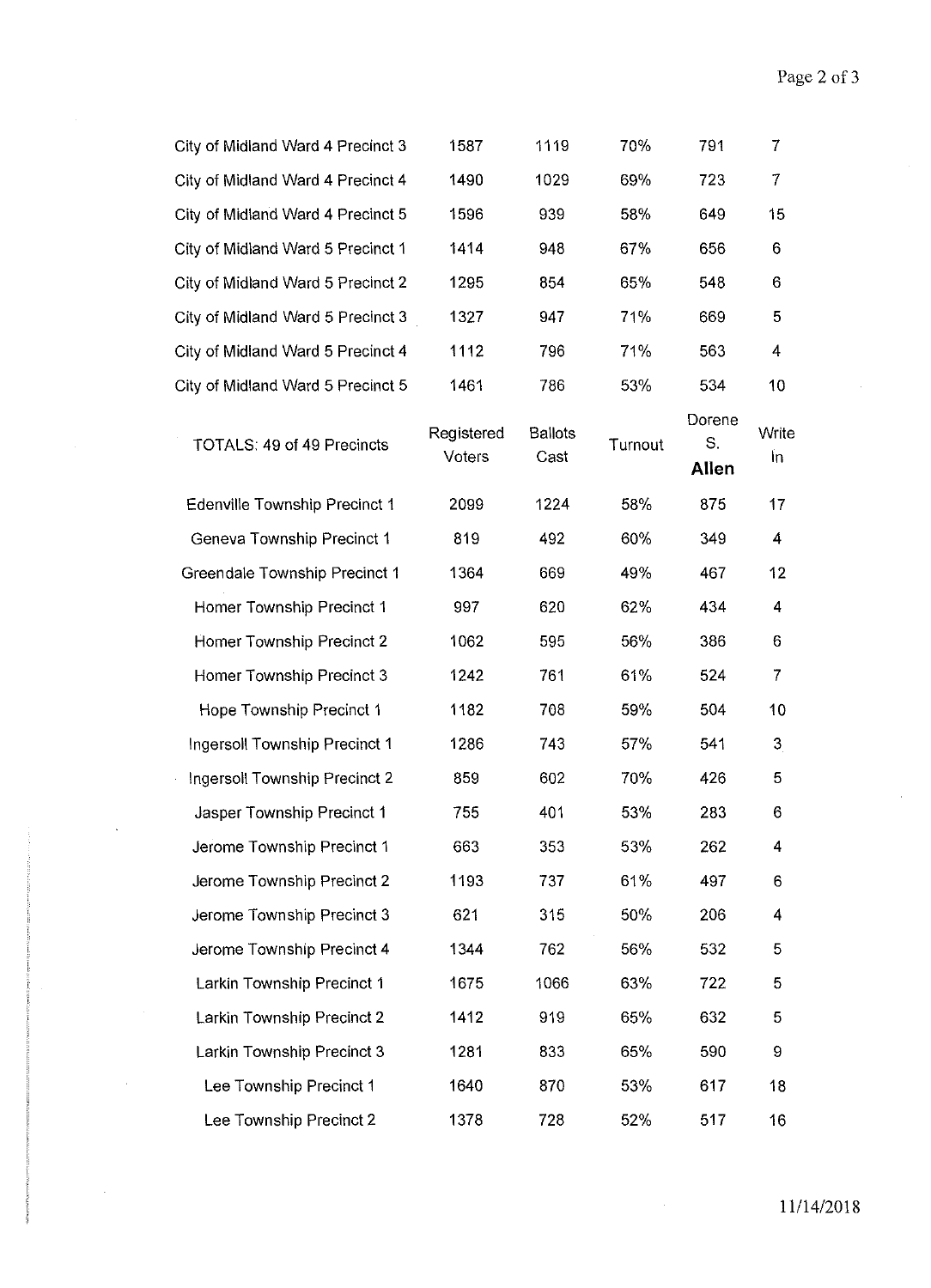$\mathcal{A}$ 

| <b>Lincoln Township Precinct 1</b> | 2057 | 1235 | 60% | 875 | 18 |  |
|------------------------------------|------|------|-----|-----|----|--|
| Midland Township Precinct 1        | 1870 | 1057 | 56% | 742 | 11 |  |
| Mills Township Precinct 1          | 1426 | 811  | 56% | 537 | 6  |  |
| Mt. Haley Township Precinct 1      | 1276 | 766  | 60% | 545 | 8  |  |
| Porter Township Precinct 1         | 925  | 510  | 55% | 352 | 5  |  |
| <b>Warren Township Precinct 1</b>  | 1566 | 872  | 55% | 604 | 6  |  |

 $\sim$ 

 $\bar{\phantom{a}}$ 

 $\hat{\mathcal{A}}$ 

 $\bar{\beta}$ 

 $\ddot{\phantom{a}}$ 

 $\sim$ 

 $\hat{\mathcal{A}}$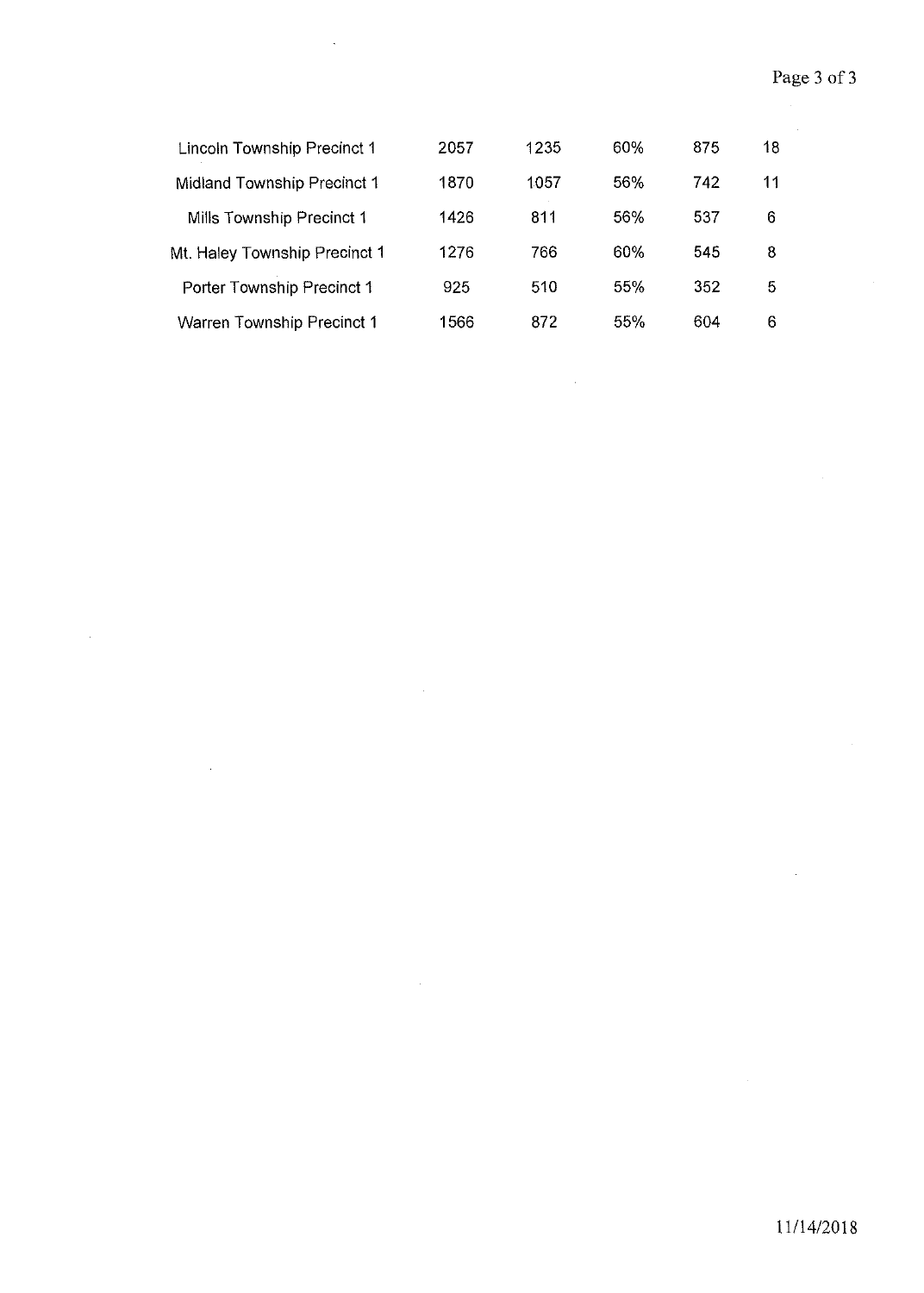State Proposal 18-1

State Proposal 18-1

# **NOVEMBER 6TH, 2018 UNOFFICIAL ELECTION RESULTS**

 $\boxed{\text{v}}$ 

## **STATE PROPOSAL 18-1**

| TOTALS: 50 of 50 Precincts        | Registered<br>Voters | <b>Ballots</b><br>Cast | Turnout | Yes   | <b>No</b> |
|-----------------------------------|----------------------|------------------------|---------|-------|-----------|
| <b>Totals</b>                     | 64598                | 38974                  | 60%     | 17916 | 20346     |
| City of Coleman Precinct 1        | 931                  | 429                    | 46%     | 221   | 203       |
| City of Midland Ward 1 Precinct 1 | 1111                 | 541                    | 48%     | 335   | 189       |
| City of Midland Ward 1 Precinct 2 | 1526                 | 910                    | 59%     | 471   | 411       |
| City of Midland Ward 1 Precinct 3 | 529                  | 262                    | 49%     | 131   | 129       |
| City of Midland Ward 1 Precinct 4 | 1386                 | 776                    | 55%     | 425   | 328       |
| City of Midland Ward 1 Precinct 5 | 998                  | 446                    | 44%     | 303   | 140       |
| City of Midland Ward 1 Precinct 6 | 126                  | 51                     | 40%     | 33    | 18        |
| City of Midland Ward 2 Precinct 1 | 1238                 | 877                    | 70%     | 454   | 408       |
| City of Midland Ward 2 Precinct 2 | 1499                 | 1013                   | 67%     | 534   | 463       |
| City of Midland Ward 2 Precinct 3 | 1322                 | 732                    | 55%     | 466   | 256       |
| City of Midland Ward 2 Precinct 4 | 1821                 | 1099                   | 60%     | 510   | 572       |
| City of Midland Ward 3 Precinct 1 | 1468                 | 1008                   | 68%     | 420   | 575       |
| City of Midland Ward 3 Precinct 2 | 1564                 | 917                    | 58%     | 438   | 450       |
| City of Midland Ward 3 Precinct 3 | 1478                 | 907                    | 61%     | 337   | 552       |
| City of Midland Ward 3 Precinct 4 | 1724                 | 1153                   | 66%     | 447   | 676       |
| City of Midland Ward 4 Precinct 1 | 1502                 | 1014                   | 67%     | 396   | 603       |
| City of Midland Ward 4 Precinct 2 | 1101                 | 772                    | 70%     | 319   | 439       |
|                                   |                      |                        |         |       |           |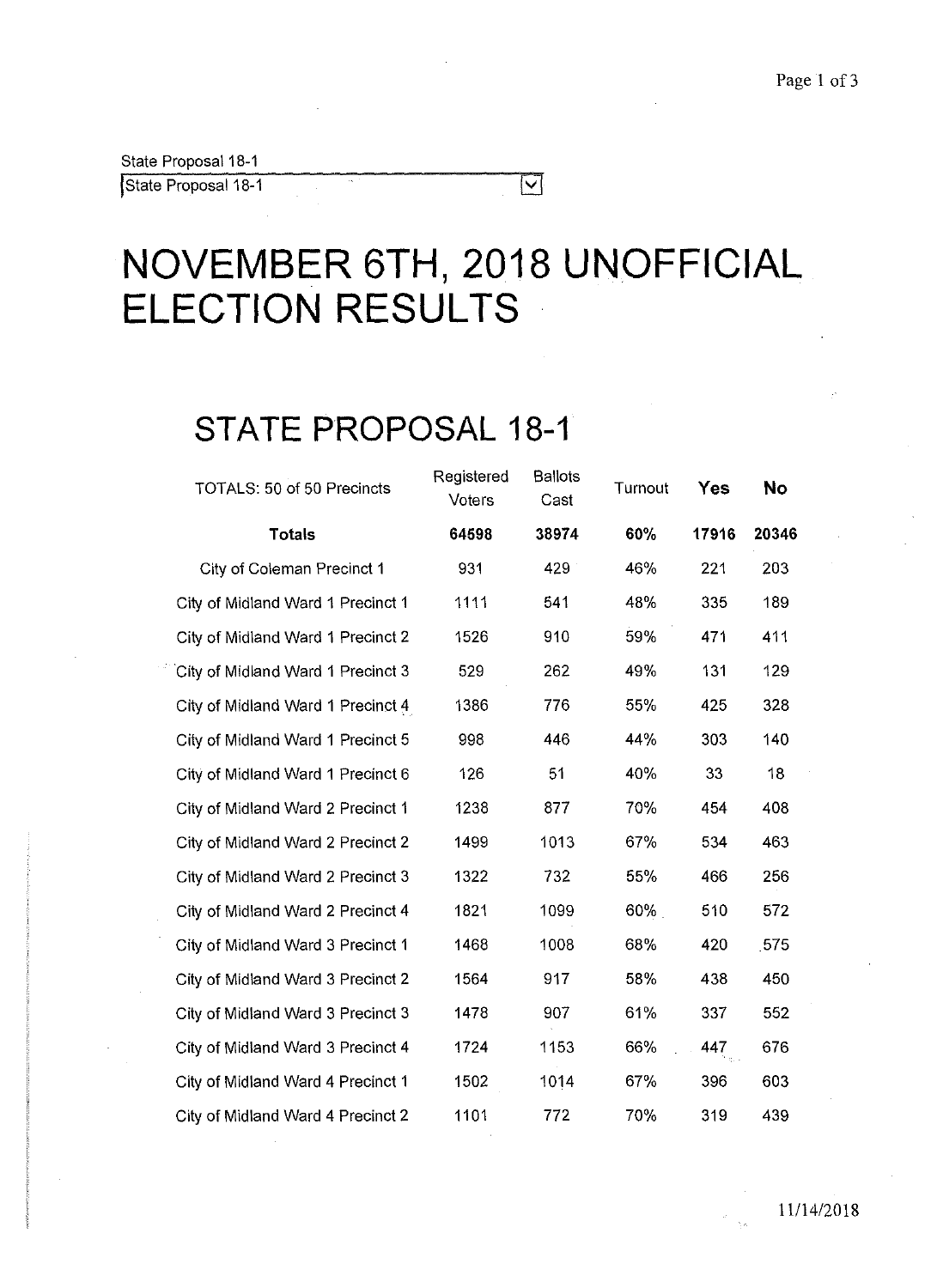| City of Midland Ward 4 Precinct 3    | 1587                 | 1119                   | 70%     | 425        | 667 |
|--------------------------------------|----------------------|------------------------|---------|------------|-----|
| City of Midland Ward 4 Precinct 4    | 1490                 | 1029                   | 69%     | 470        | 544 |
| City of Midland Ward 4 Precinct 5    | 1596                 | 939                    | 58%     | 368        | 554 |
| City of Midland Ward 5 Precinct 1    | 1414                 | 948                    | 67%     | 455        | 484 |
| City of Midland Ward 5 Precinct 2    | 1295                 | 854                    | 65%     | 421        | 412 |
| City of Midland Ward 5 Precinct 3    | 1327                 | 947                    | 71%     | 446        | 479 |
| City of Midland Ward 5 Precinct 4    | 1112                 | 796                    | 71%     | 346        | 439 |
| TOTALS: 50 of 50 Precincts           | Registered<br>Voters | <b>Ballots</b><br>Cast | Turnout | <b>Yes</b> | No  |
| City of Midland Ward 5 Precinct 5    | 1461                 | 786                    | 53%     | 392        | 370 |
| <b>Edenville Township Precinct 1</b> | 2099                 | 1224                   | 58%     | 633        | 581 |
| Geneva Township Precinct 1           | 819                  | 492                    | 60%     | 208        | 273 |
| <b>Greendale Township Precinct 1</b> | 1364                 | 669                    | 49%     | 328        | 325 |
| Homer Township Precinct 1            | 997                  | 620                    | 62%     | 262        | 353 |
| Homer Township Precinct 2            | 1062                 | 595                    | 56%     | 251        | 333 |
| Homer Township Precinct 3            | 1242                 | 761                    | 61%     | 359        | 395 |
| Hope Township Precinct 1             | 1182                 | 708                    | 59%     | 310        | 391 |
| Ingersoll Township Precinct 1        | 1286                 | 743                    | 57%     | 301        | 436 |
| Ingersoll Township Precinct 2        | 859                  | 602                    | 70%     | 257        | 336 |
| Jasper Township Precinct 1           | 755                  | 401                    | 53%     | 188        | 208 |
| Jerome Township Precinct 1           | 663                  | 353                    | 53%     | 140        | 208 |
| Jerome Township Precinct 2           | 1193                 | 737                    | 61%     | 326        | 400 |
| Jerome Township Precinct 3           | 621                  | 315                    | 50%     | 157        | 155 |
| Jerome Township Precinct 4           | 1344                 | 762                    | 56%     | 388        | 364 |
| Larkin Township Precinct 1           | 1675                 | 1066                   | 63%     | 425        | 624 |
| Larkin Township Precinct 2           | 1412                 | 919                    | 65%     | 339        | 567 |
| Larkin Township Precinct 3           | 1281                 | 833                    | 65%     | 296        | 515 |
| Lee Township Precinct 1              | 1640                 | 870                    | 53%     | 493        | 365 |
| Lee Township Precinct 2              | 1378                 | 728                    | 52%     | 331        | 386 |
| <b>Lincoln Township Precinct 1</b>   | 2057                 | 1235                   | 60%     | 511        | 692 |
|                                      |                      |                        |         |            |     |

 $\bar{\lambda}$  .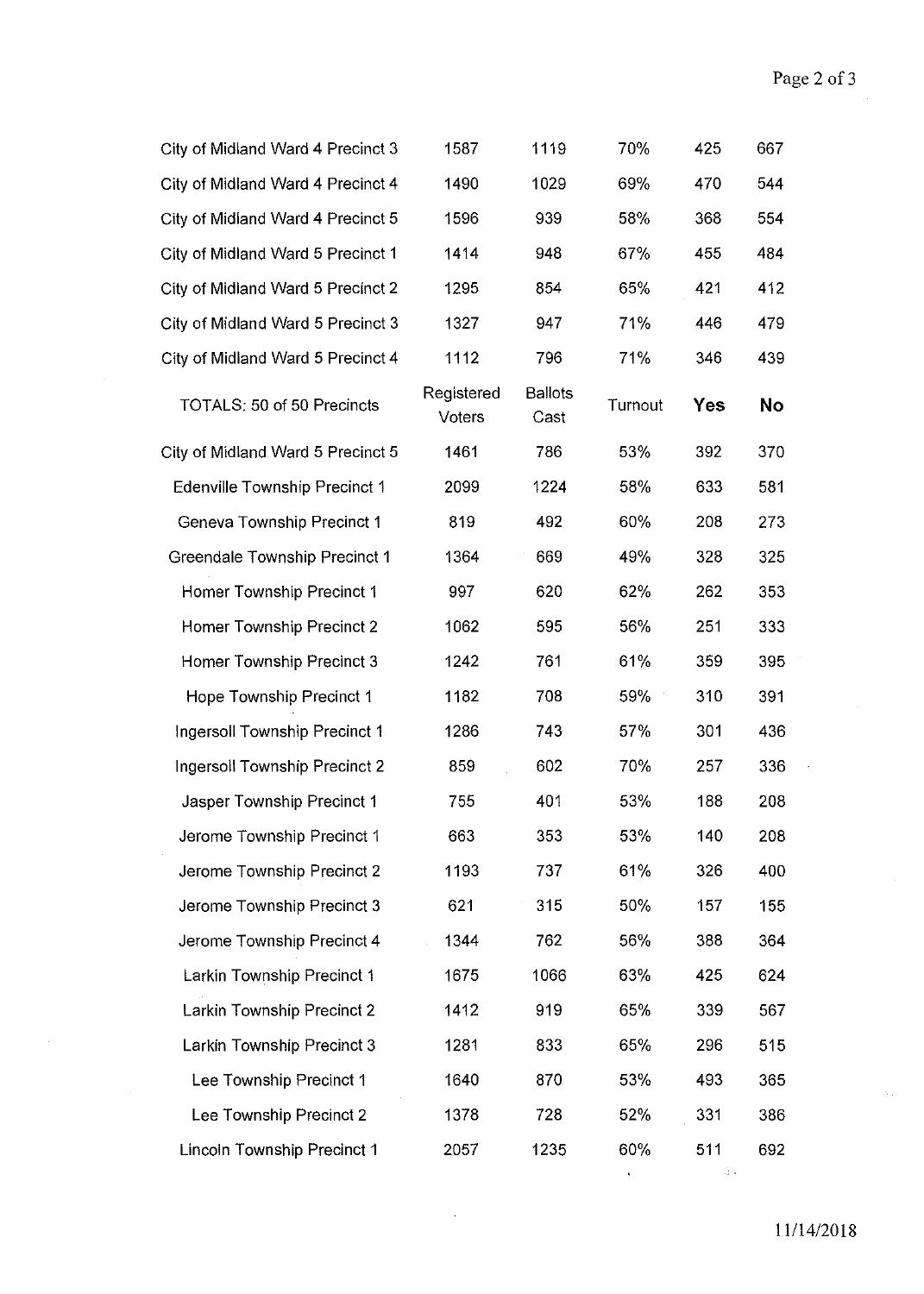| Midland Township Precinct 1       | 1870                 | 1057                   | 56%     | 466 | 570 |
|-----------------------------------|----------------------|------------------------|---------|-----|-----|
| Mills Township Precinct 1         | 1426                 | 811                    | 56%     | 371 | 421 |
| Mt. Haley Township Precinct 1     | 1276                 | 766                    | 60%     | 378 | 376 |
| Porter Township Precinct 1        | 925                  | 510                    | 55%     | 251 | 242 |
| <b>TOTALS: 50 of 50 Precincts</b> | Registered<br>Voters | <b>Ballots</b><br>Cast | Turnout | Yes | No  |
| <b>Warren Township Precinct 1</b> | 1566                 | 872                    | 55%     | 384 | 469 |

 $\hat{\mathcal{A}}$ 

 $\bar{z}$ 

à.

 $\frac{1}{2} \frac{1}{2} \frac{1}{2}$ 

 $\hat{\mathcal{A}}$ 

 $\hat{\boldsymbol{\beta}}$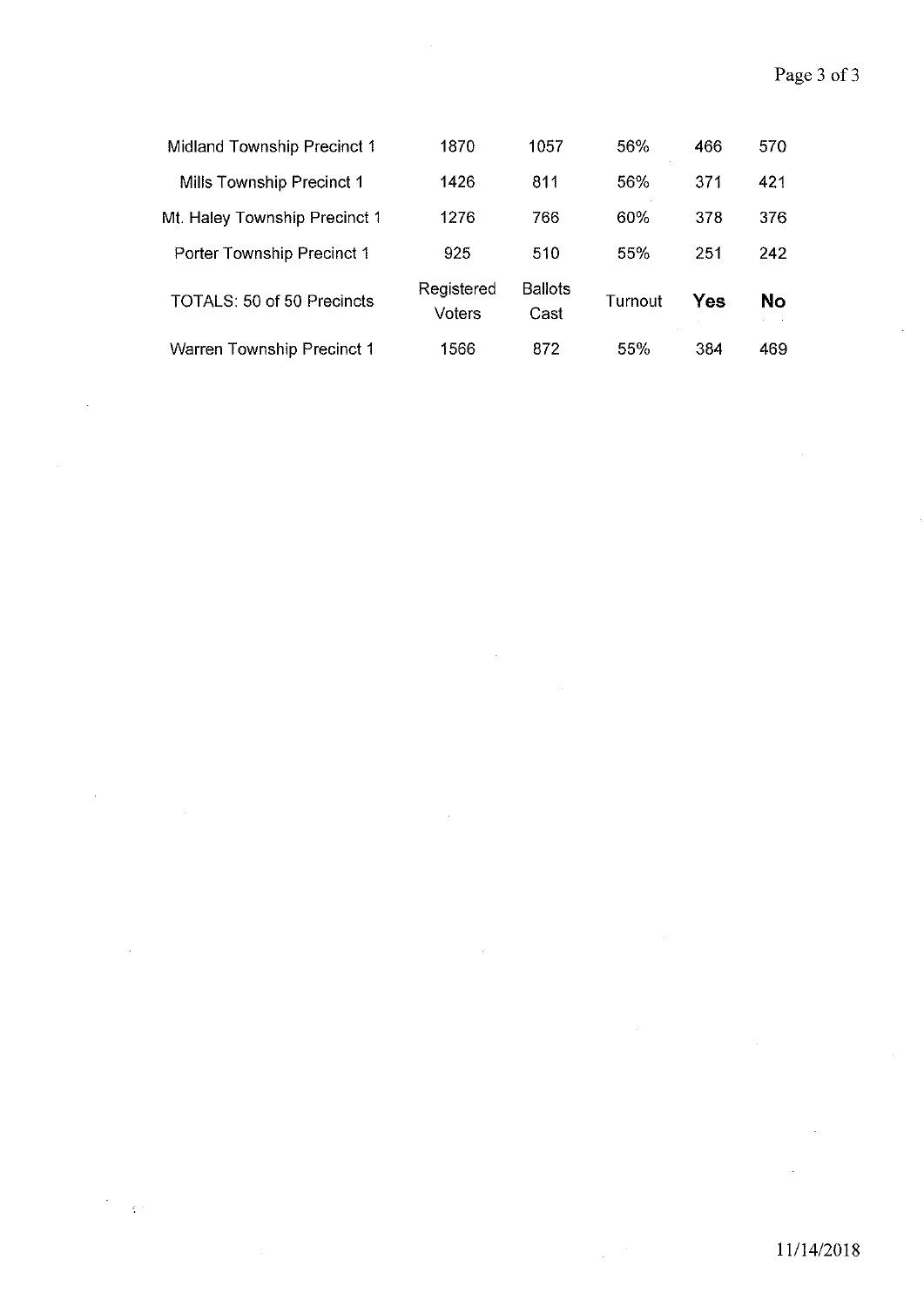State Proposal 18-2

**j** State Proposal 18-2

# **NOVEMBER 6TH, 2018 UNOFFICIAL ELECTION RESULTS**

 $\overline{\vert \mathbf{v} \vert}$ 

# **STATE PROPOSAL 18-2**

| TOTALS: 50 of 50 Precincts        | Registered<br>Voters | <b>Ballots</b><br>Cast | Turnout | <b>Yes</b> | <b>No</b> |
|-----------------------------------|----------------------|------------------------|---------|------------|-----------|
| <b>Totals</b>                     | 64598                | 38974                  | 60%     | 21002      | 16588     |
| City of Coleman Precinct 1        | 931                  | 429                    | 46%     | 240        | 168       |
| City of Midland Ward 1 Precinct 1 | 1111                 | 541                    | 48%     | 343        | 177       |
| City of Midland Ward 1 Precinct 2 | 1526                 | 910                    | 59%     | 569        | 308       |
| City of Midland Ward 1 Precinct 3 | 529                  | 262                    | 49%     | 147        | 100       |
| City of Midland Ward 1 Precinct 4 | 1386                 | 776                    | 55%     | 446        | 290       |
| City of Midland Ward 1 Precinct 5 | 998                  | 446                    | 44%     | 269        | 169       |
| City of Midland Ward 1 Precinct 6 | 126                  | 51                     | 40%     | 34         | 15        |
| City of Midland Ward 2 Precinct 1 | 1238                 | 877                    | 70%     | 554        | 300       |
| City of Midland Ward 2 Precinct 2 | 1499                 | 1013                   | 67%     | 640        | 342       |
| City of Midland Ward 2 Precinct 3 | 1322                 | 732                    | 55%     | 465        | 242       |
| City of Midland Ward 2 Precinct 4 | 1821                 | 1099                   | 60%     | 617        | 452       |
| City of Midland Ward 3 Precinct 1 | 1468                 | 1008                   | 68%     | 563        | 418       |
| City of Midland Ward 3 Precinct 2 | 1564                 | 917                    | 58%     | 527        | 349       |
| City of Midland Ward 3 Precinct 3 | 1478                 | 907                    | 61%     | 443        | 432       |
| City of Midland Ward 3 Precinct 4 | 1724                 | 1153                   | 66%     | 587        | 507       |
| City of Midland Ward 4 Precinct 1 | 1502                 | 1014                   | 67%     | 579        | 401       |
| City of Midland Ward 4 Precinct 2 | 1101                 | 772                    | 70%     | 437        | 307       |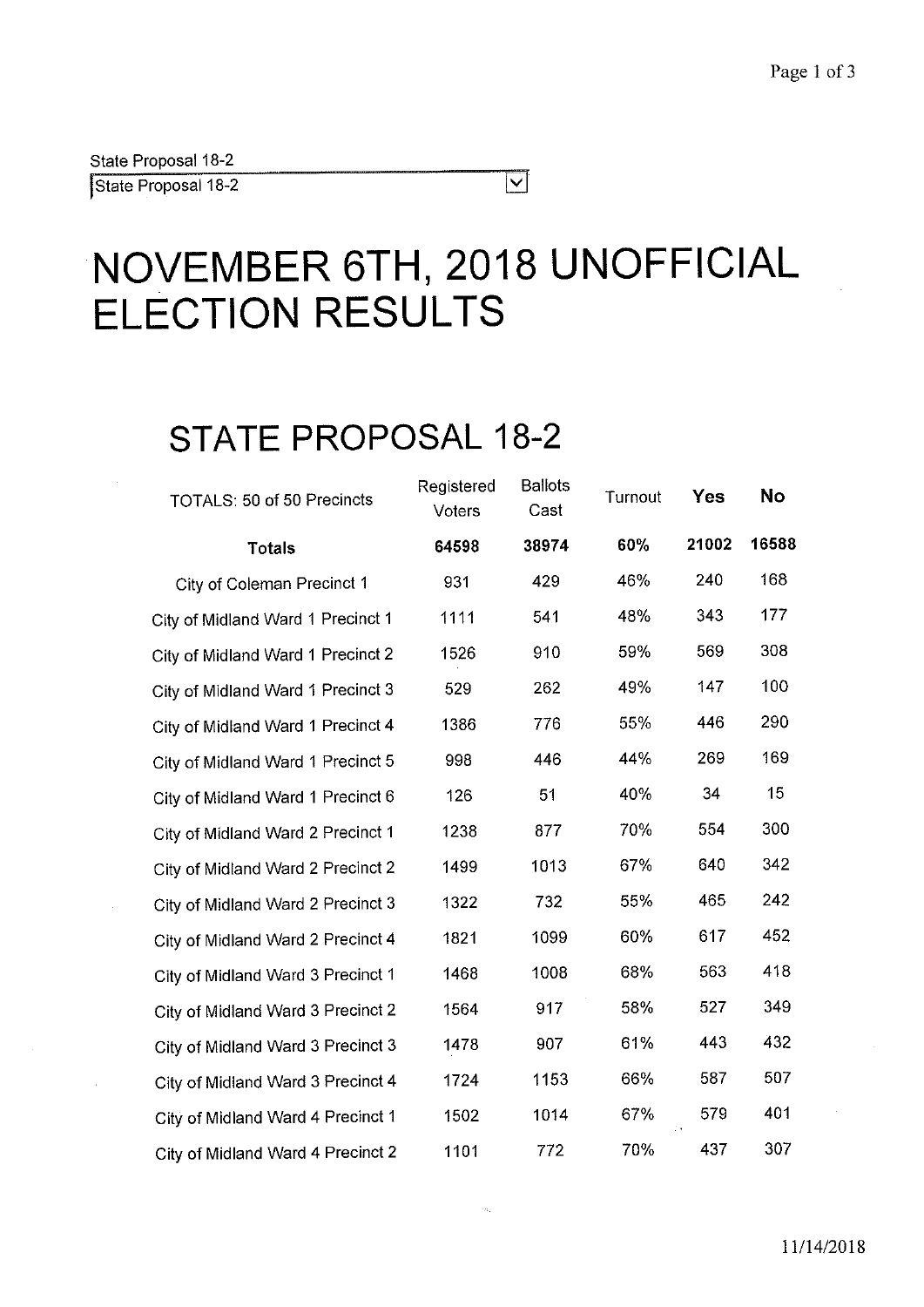| City of Midland Ward 4 Precinct 3    | 1587                 | 1119                   | 70%     | 587        | 490       |
|--------------------------------------|----------------------|------------------------|---------|------------|-----------|
| City of Midland Ward 4 Precinct 4    | 1490                 | 1029                   | 69%     | 594        | 407       |
| City of Midland Ward 4 Precinct 5    | 1596                 | 939                    | 58%     | 536        | 377       |
| City of Midland Ward 5 Precinct 1    | 1414                 | 948                    | 67%     | 601        | 326       |
| City of Midland Ward 5 Precinct 2    | 1295                 | 854                    | 65%     | 516        | 310       |
| City of Midland Ward 5 Precinct 3    | 1327                 | 947                    | 71%     | 533        | 380       |
| City of Midland Ward 5 Precinct 4    | 1112                 | 796                    | 71%     | 441        | 333       |
| TOTALS: 50 of 50 Precincts           | Registered<br>Voters | <b>Ballots</b><br>Cast | Turnout | <b>Yes</b> | <b>No</b> |
| City of Midland Ward 5 Precinct 5    | 1461                 | 786                    | 53%     | 469        | 276       |
| <b>Edenville Township Precinct 1</b> | 2099                 | 1224                   | 58%     | 592        | 597       |
| Geneva Township Precinct 1           | 819                  | 492                    | 60%     | 243        | 224       |
| Greendale Township Precinct 1        | 1364                 | 669                    | 49%     | 327        | 303       |
| Homer Township Precinct 1            | 997                  | 620                    | 62%     | 331        | 269       |
| Homer Township Precinct 2            | 1062                 | 595                    | 56%     | 299        | 271       |
| Homer Township Precinct 3            | 1242                 | 761                    | 61%     | 369        | 369       |
| Hope Township Precinct 1             | 1182                 | 708                    | 59%     | 333        | 352       |
| Ingersoll Township Precinct 1        | 1286                 | 743                    | 57%     | 360        | 367       |
| Ingersoll Township Precinct 2        | 859                  | 602                    | 70%     | 289        | 296       |
| Jasper Township Precinct 1           | 755                  | 401                    | 53%     | 200        | 190       |
| Jerome Township Precinct 1           | 663                  | 353                    | 53%     | 176        | 165       |
| Jerome Township Precinct 2           | 1193                 | 737                    | 61%     | 401        | 314       |
| Jerome Township Precinct 3           | 621                  | 315                    | 50%     | 158        | 139       |
| Jerome Township Precinct 4           | 1344                 | 762                    | 56%     | 417        | 326       |
| Larkin Township Precinct 1           | 1675                 | 1066                   | 63%     | 506        | 517       |
| Larkin Township Precinct 2           | 1412                 | 919                    | 65%     | 448        | 451       |
| Larkin Township Precinct 3           | 1281                 | 833                    | 65%     | 403        | 385       |
| Lee Township Precinct 1              | 1640                 | 870                    | 53%     | 460        | 383       |
| Lee Township Precinct 2              | 1378                 | 728                    | 52%     | 330        | 376       |
| Lincoln Township Precinct 1          | 2057                 | 1235                   | 60%     | 628        | 547       |

 $\sim 10^6$ 

 $\sim 10^{-1}$ 

 $\frac{1}{2} \sum_{i=1}^n \frac{1}{2} \sum_{j=1}^n \frac{1}{2} \sum_{j=1}^n \frac{1}{2} \sum_{j=1}^n \frac{1}{2} \sum_{j=1}^n \frac{1}{2} \sum_{j=1}^n \frac{1}{2} \sum_{j=1}^n \frac{1}{2} \sum_{j=1}^n \frac{1}{2} \sum_{j=1}^n \frac{1}{2} \sum_{j=1}^n \frac{1}{2} \sum_{j=1}^n \frac{1}{2} \sum_{j=1}^n \frac{1}{2} \sum_{j=1}^n \frac{1}{2} \sum_{j=$ 

 $\sim 10^{12}$ 

 $\mathcal{A}$ 

 $\hat{\boldsymbol{\cdot}$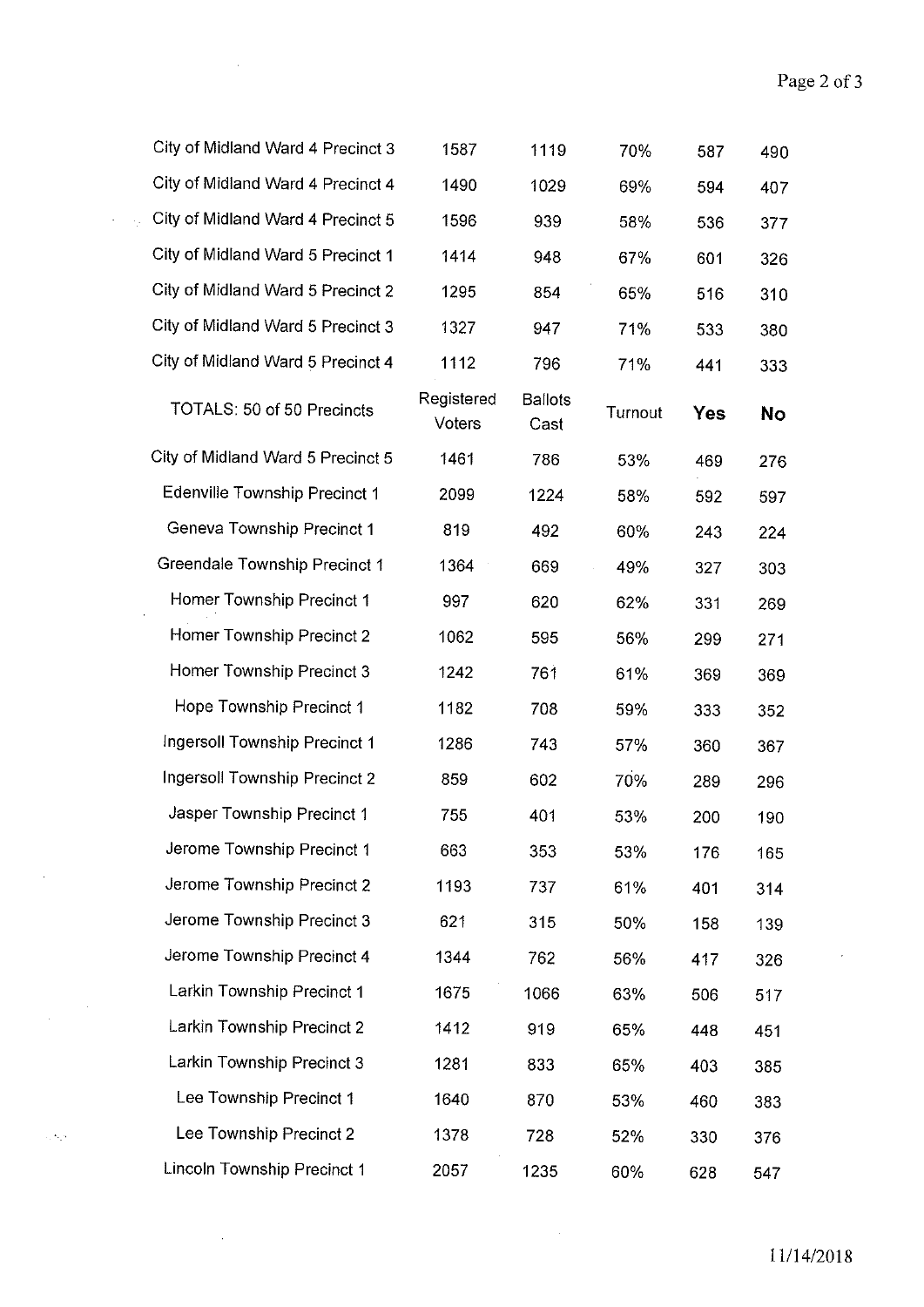| Midland Township Precinct 1   | 1870                 | 1057                   | 56%     | 542 | 482       |
|-------------------------------|----------------------|------------------------|---------|-----|-----------|
| Mills Township Precinct 1     | 1426                 | 811                    | 56%     | 388 | 393       |
| Mt. Haley Township Precinct 1 | 1276                 | 766                    | 60%     | 410 | 331       |
| Porter Township Precinct 1    | 925                  | 510                    | 55%     | 236 | 248       |
| TOTALS: 50 of 50 Precincts    | Registered<br>Voters | <b>Ballots</b><br>Cast | Turnout | Yes | <b>No</b> |
| Warren Township Precinct 1    | 1566                 | 872                    | 55%     | 419 | 417       |

 $\hat{\boldsymbol{\beta}}$ 

 $\bar{\gamma}$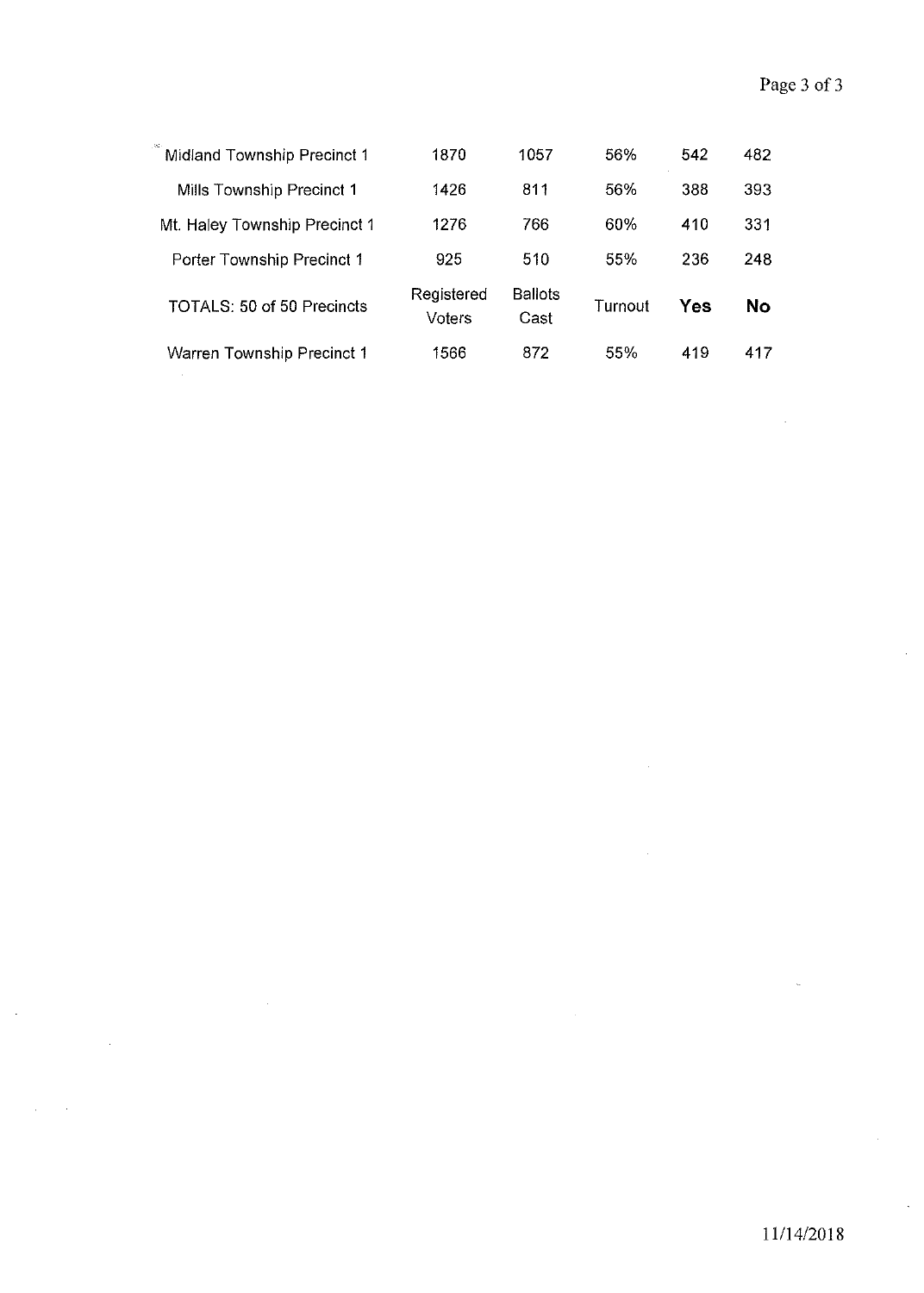State Proposal 18-3 State Proposal 18-3

## **NOVEMBER 6TH, 2018 UNOFFICIAL ELECTION RESULTS**

 $\overline{\bm{\vee}}$ 

## **STATE PROPOSAL 18-3**

| TOTALS: 50 of 50 Precincts        | Registered<br>Voters | <b>Ballots</b><br>Cast | Turnout | <b>Yes</b> | <b>No</b> |
|-----------------------------------|----------------------|------------------------|---------|------------|-----------|
| <b>Totals</b>                     | 64598                | 38974                  | 60%     | 22262      | 15462     |
| City of Coleman Precinct 1        | 931                  | 429                    | 46%     | 253        | 157       |
| City of Midland Ward 1 Precinct 1 | 1111                 | 541                    | 48%     | 363        | 157       |
| City of Midland Ward 1 Precinct 2 | 1526                 | 910                    | 59%     | 596        | 283       |
| City of Midland Ward 1 Precinct 3 | 529                  | 262                    | 49%     | 158        | 93        |
| City of Midland Ward 1 Precinct 4 | 1386                 | 776                    | 55%     | 477        | 259       |
| City of Midland Ward 1 Precinct 5 | 998                  | 446                    | 44%     | 309        | 131       |
| City of Midland Ward 1 Precinct 6 | 126                  | 51                     | 40%     | 37         | 12        |
| City of Midland Ward 2 Precinct 1 | 1238                 | 877                    | 70%     | 571        | 286       |
| City of Midland Ward 2 Precinct 2 | 1499                 | 1013                   | 67%     | 666        | 315       |
| City of Midland Ward 2 Precinct 3 | 1322                 | 732                    | 55%     | 498        | 214       |
| City of Midland Ward 2 Precinct 4 | 1821                 | 1099                   | 60%     | 624        | 440       |
| City of Midland Ward 3 Precinct 1 | 1468                 | 1008                   | 68%     | 612        | 372       |
| City of Midland Ward 3 Precinct 2 | 1564                 | 917                    | 58%     | 547        | 336       |
| City of Midland Ward 3 Precinct 3 | 1478                 | 907                    | 61%     | 460        | 422       |
| City of Midland Ward 3 Precinct 4 | 1724                 | 1153                   | 66%     | 621        | 493       |
| City of Midland Ward 4 Precinct 1 | 1502                 | 1014                   | 67%     | 590        | 393       |
| City of Midland Ward 4 Precinct 2 | 1101                 | 772                    | 70%     | 473        | 284       |

 $\sim$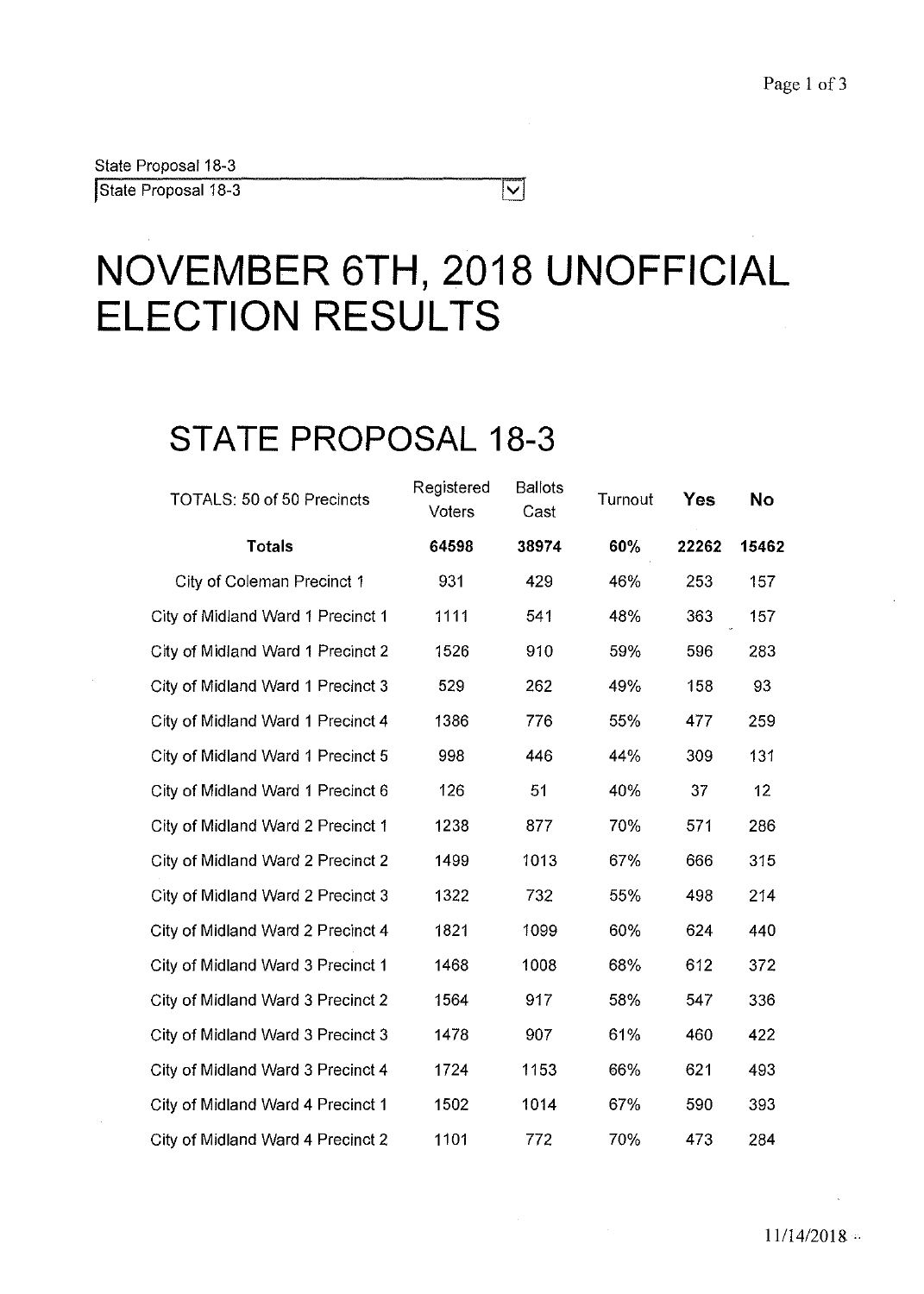| City of Midland Ward 4 Precinct 3    | 1587                 | 1119                   | 70%     | 624 | 454 |
|--------------------------------------|----------------------|------------------------|---------|-----|-----|
| City of Midland Ward 4 Precinct 4    | 1490                 | 1029                   | 69%     | 621 | 384 |
| City of Midland Ward 4 Precinct 5    | 1596                 | 939                    | 58%     | 560 | 353 |
| City of Midland Ward 5 Precinct 1    | 1414                 | 948                    | 67%     | 606 | 309 |
| City of Midland Ward 5 Precinct 2    | 1295                 | 854                    | 65%     | 512 | 311 |
| City of Midland Ward 5 Precinct 3    | 1327                 | 947                    | 71%     | 544 | 368 |
| City of Midland Ward 5 Precinct 4    | 1112                 | 796                    | 71%     | 465 | 308 |
| TOTALS: 50 of 50 Precincts           | Registered<br>Voters | <b>Ballots</b><br>Cast | Turnout | Yes | No  |
| City of Midland Ward 5 Precinct 5    | 1461                 | 786                    | 53%     | 495 | 257 |
| Edenville Township Precinct 1        | 2099                 | 1224                   | 58%     | 650 | 544 |
| Geneva Township Precinct 1           | 819                  | 492                    | 60%     | 249 | 217 |
| Greendale Township Precinct 1        | 1364                 | 669                    | 49%     | 356 | 276 |
| Homer Township Precinct 1            | 997                  | 620                    | 62%     | 351 | 257 |
| Homer Township Precinct 2            | 1062                 | 595                    | 56%     | 316 | 263 |
| Homer Township Precinct 3            | 1242                 | 761                    | 61%     | 414 | 331 |
| Hope Township Precinct 1             | 1182                 | 708                    | 59%     | 377 | 311 |
| <b>Ingersoll Township Precinct 1</b> | 1286                 | 743                    | 57%     | 373 | 353 |
| Ingersoll Township Precinct 2        | 859                  | 602                    | 70%     | 311 | 268 |
| Jasper Township Precinct 1           | 755                  | 401                    | 53%     | 231 | 159 |
| Jerome Township Precinct 1           | 663                  | 353                    | 53%     | 205 | 136 |
| Jerome Township Precinct 2           | 1193                 | 737                    | 61%     | 384 | 329 |
| Jerome Township Precinct 3           | 621                  | 315                    | 50%     | 171 | 136 |
| Jerome Township Precinct 4           | 1344                 | 762                    | 56%     | 434 | 304 |
| Larkin Township Precinct 1           | 1675                 | 1066                   | 63%     | 571 | 465 |
| Larkin Township Precinct 2           | 1412                 | 919                    | 65%     | 512 | 390 |
| Larkin Township Precinct 3           | 1281                 | 833                    | 65%     | 446 | 348 |
| Lee Township Precinct 1              | 1640                 | 870                    | 53%     | 516 | 327 |
| Lee Township Precinct 2              | 1378                 | 728                    | 52%     | 372 | 338 |
| Lincoln Township Precinct 1          | 2057                 | 1235                   | 60%     | 636 | 542 |

 $\sim 10^{-1}$ 

 $\sim 10^{11}$